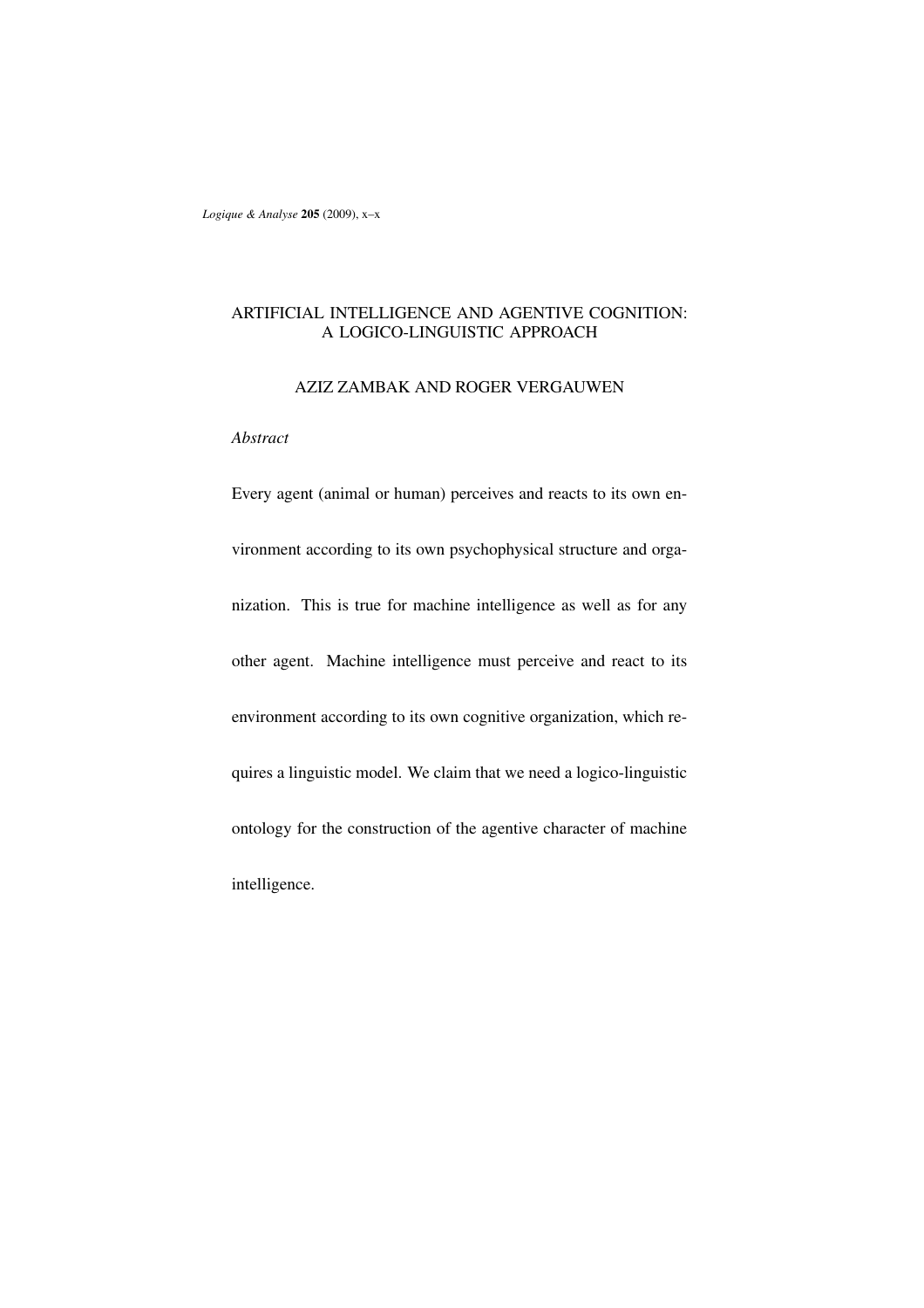### 1. *Introduction*

Intelligence is not a single phenomenon, and it includes various ranges of cognitive capacities such as perception, learning, reasoning, problem solving, memory, understanding, etc. Having one of these cognitive capacities cannot be a proof of intelligence. It is the high-order interaction of these capacities that lead us to accept the presence of intelligence. Developing reasoning and rationalizing techniques for machine intelligence requires constructing higher-level cognitive structures. In Artificial Intelligence ( AI ), a linguistic model is a higher-level cognitive organization. We adopt Wittgenstein's well-known statement to an understanding of AI: "The limits of machine linguistic capability mean the limits of a machine's agentive world." 1 <sup>1</sup> The original statement is "The limits of my language mean the limits of my world"

(Wittgenstein 1922: § 5.6). In machine intelligence, we have to pay attention to the agentive character of thought and cognition which can be constructed by a logico-linguistic model. In AI, we do not need to make a claim about the mental activity (or content) of thinking.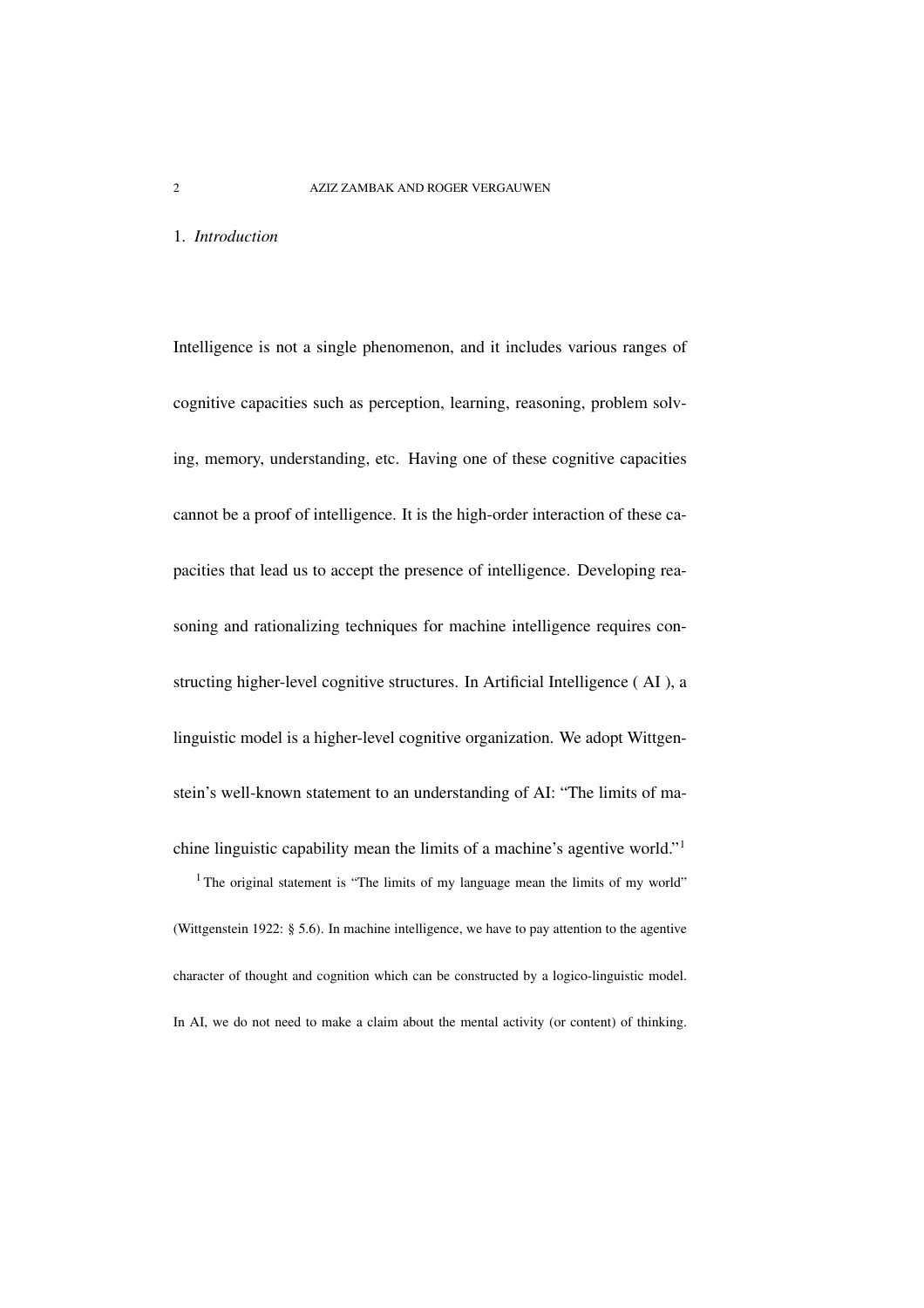The investigation of machine agency and its limits can be pursued only by paying attention to linguistic and logical models. All cognitive structures can be analyzed and described in terms of agency; and agency (for machine intelligence<sup>2</sup>) can be described in terms of a linguistic model. Therefore, language is regarded as an element of higher-level cognitive organization in which all environmental data can be situated in an agentive condition.

Cognition is the essential source of agency. Sense data, perception, learning, and memory are the basic elements of cognition. There are obviously

Language may not have any role in human's mental activity. This is a controversial issue; but language must have a constitutive role in the formation of agentive cognition in machine intelligence. In AI, language does not have only communicative function but it also have a constitutive role in machine cognition.

<sup>2</sup> The term "machine intelligence" will be used in a 'robotic' sense viewed from an agentive perspective. For instance, when we use the term "the behavior of machine intelligence", we refer to agentive robotic performance.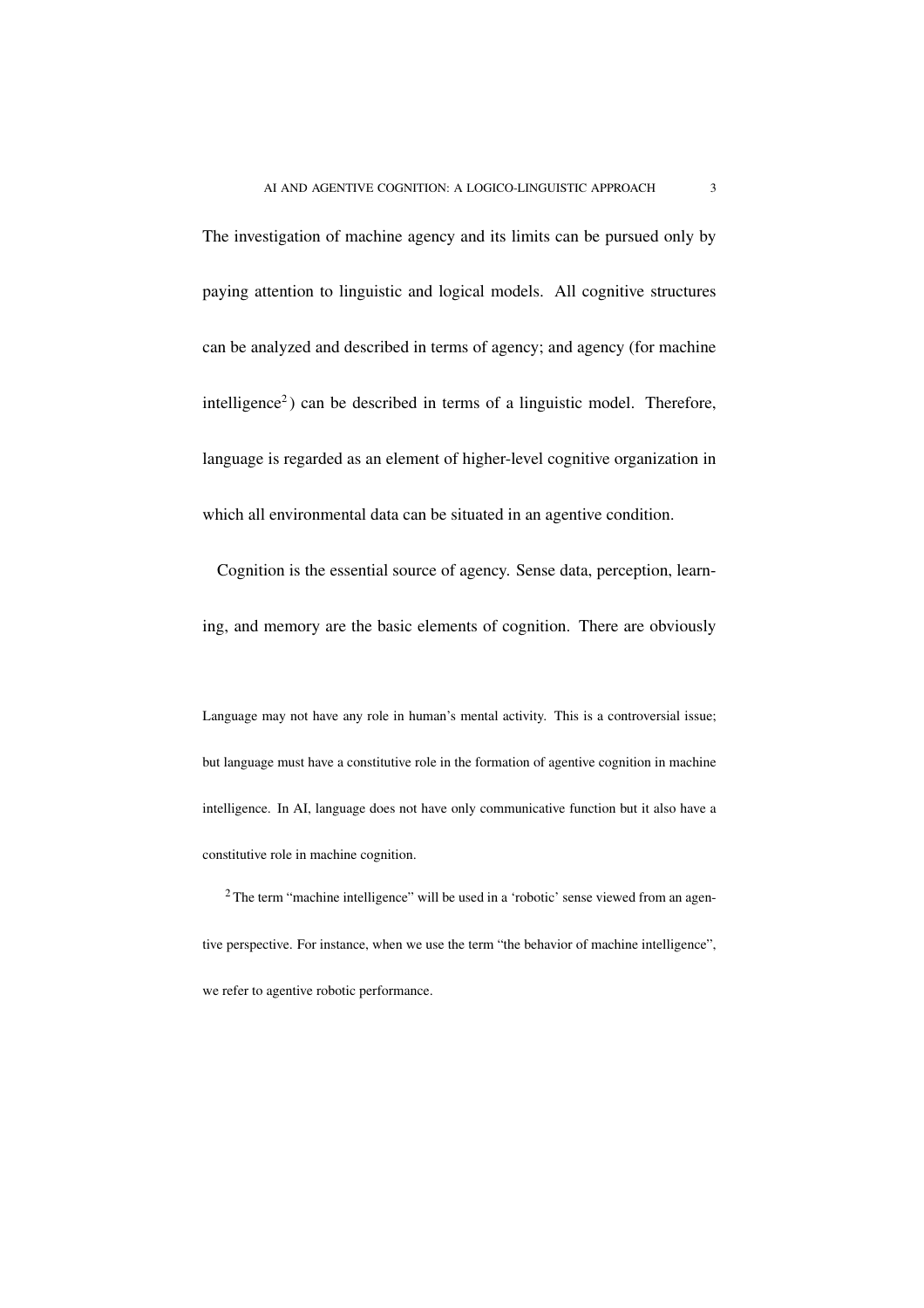structural and organizational differences between human and machine cognition. Because of these differences, we need to seek an alternative model in AI in order to find a way to construct a relation between cognition and agency. A logico-linguistic model is a necessary constituent of machine cognition because only a logico-linguistic model can allow cognitive processes to be *agentified*. Language is the only means machine intelligence has to *objectify* (*agentify*) the external world. The way machine intelligence achieves this level depends on the linguistic-based model. In AI, language is not a mere attachment of words to objects or ideas; rather, language enters into the cognitive process itself.

There is a correspondence between the logico-linguistic structure and machine cognition. Machine cognition should be considered in terms of three variables: environment, agent, and logico-linguistic structure. These variables form three kinds of interaction. First, environment is what forms agentive structure. Secondly, both agency and logico-linguistic structure are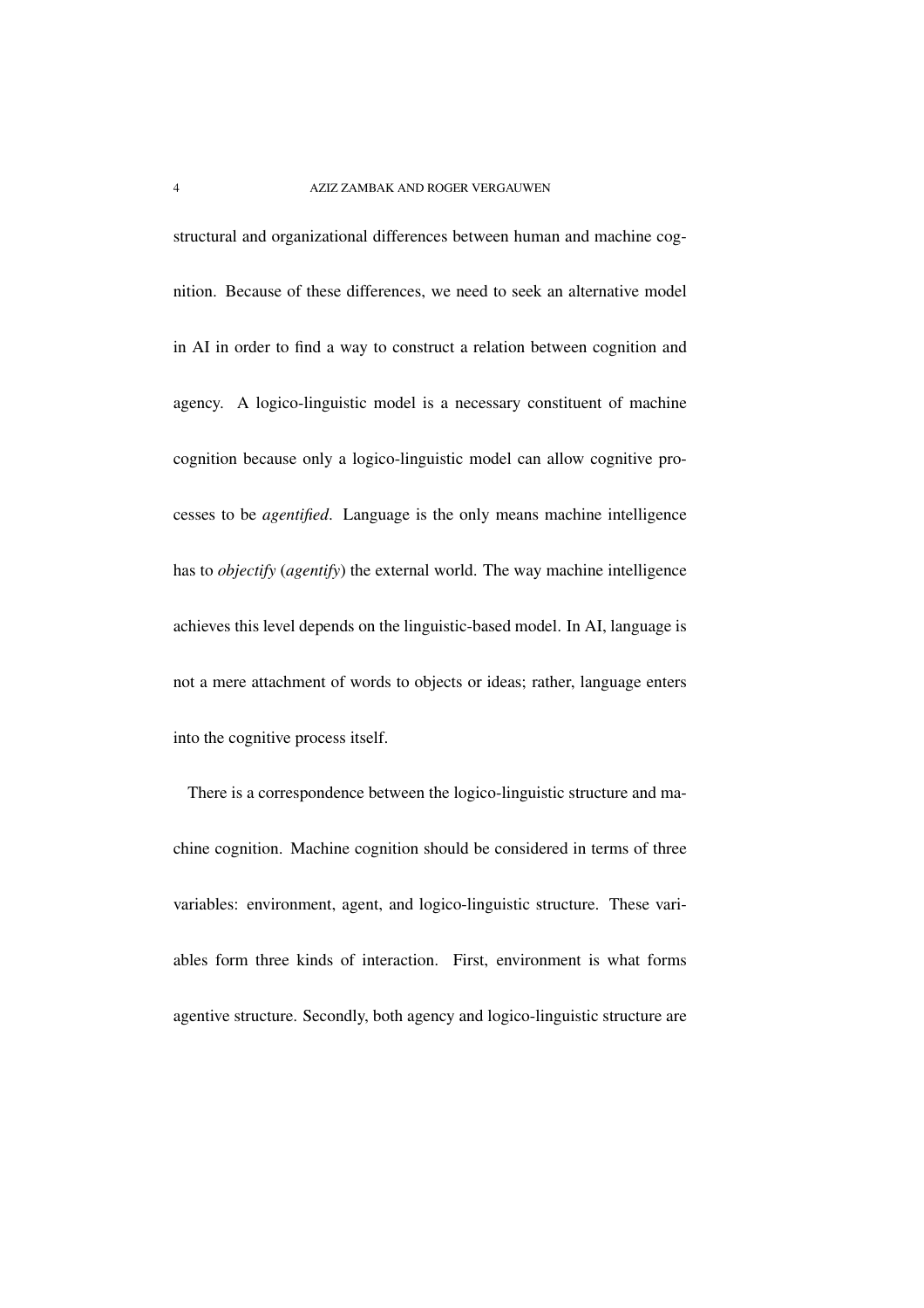viewed as things that are formed by the environment. Thirdly, the logicolinguistic structure is considered to be something that is formed by the environment and something that determines the form of agency. As a result of these interactions, language is not a determined state, but an agentive activity. We split cognition into two natures, namely a *what* and a *how*. *What* an agent does and thinks depends on his cognitive potentialities and skills. However, the logico-linguistic structure is the agentive *how* of thought and cognition. For human beings, cognitive skills and thought may have inner forms (e.g., cognitive modules), but for machine intelligence, the logicolinguistic structure is the formal guide to thought and cognition. For instance, time, space, and matter are the most fundamental abstract notions that an agent uses in interpreting experiences. For human agents, these abstract notions can have inner sources (i.e. biologically-based structures or causal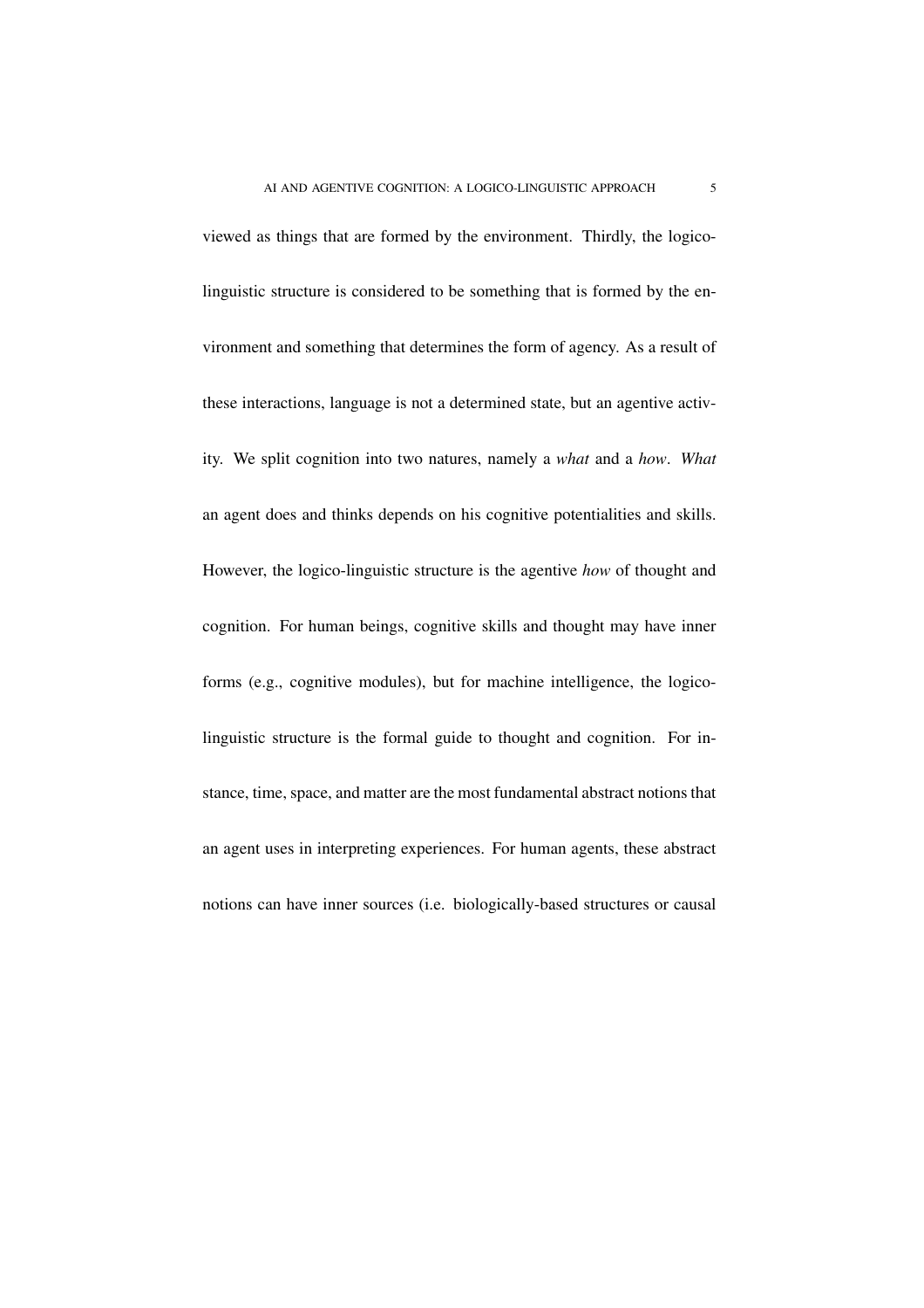powers).<sup>3</sup> However, for machine intelligence, a logico-linguistic model can be the only source for the construction of these abstract notions that bring about an agentive experience of the world because biologically-based structures cannot be the target system for modeling certain abstract notions such as time, space, and matter. In AI, the fundamental analysis of experience is not direct statements about perception itself but rather statements about how a logico-linguistic structure *functionalizes* experience in machine intelligence. In other words, a logico-linguistic model can bring agentive aspects of cognition into the interpretation of experience and show how these patterns can be traced in the *grammar* (logic). The forms of machine cognition

 $3$  For instance, Searle (1997: 103) considers biological structure to be the source for the explanation of cognition: "What sorts of systematic explanation should we and can we seek in cognitive science for perception, rational action and other forms of cognition? In broad outline I think the answer is reasonable clear: We are looking for *causal explanations*, and our subject matter is *certain functions* of biological organ, the human and animal brain."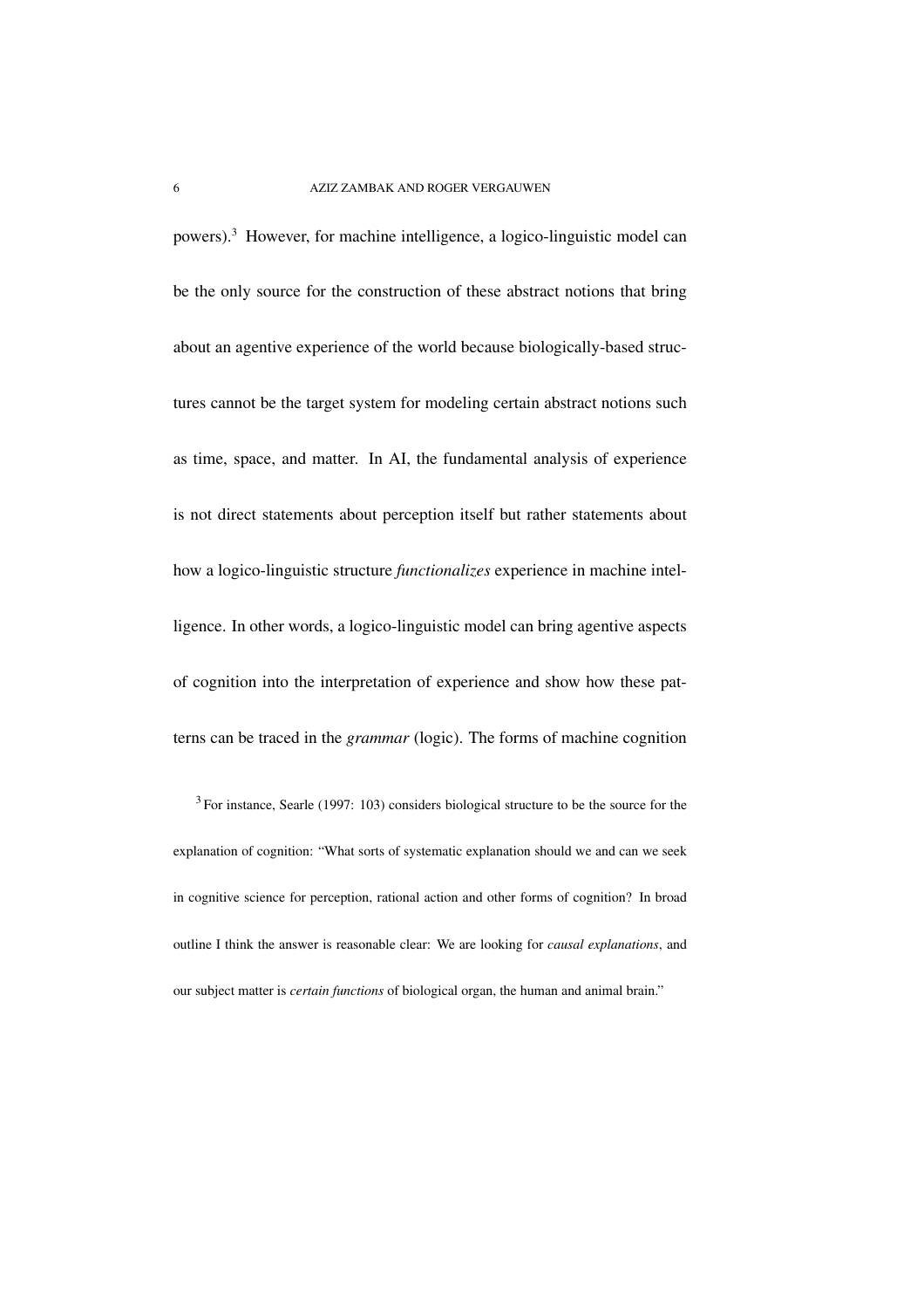are controlled by strict laws relating to the patterns that are an intricate systematization of the machine's logico-linguistic structure. Machine cognition follows a network of tracks laid down in a logico-linguistic model for machine intelligence.

For human beings, thought and language can be seen as two distinct systems and the relation between these systems can be gradual or relational.<sup>4</sup> But for machine intelligence, thought and cognition are systems in which a logico-linguistic model must be the basic constructive element. We do not claim that there is no pre-linguistic thought; but we do claim that all mental, cognitive, intelligent, and thoughtful activity of machine intelligence must depend on a logico-linguistic model. Therefore, there is no pre-linguistic

<sup>4</sup> For instance, ethno-linguistics is an academic field that studies the relational degree between language and thought.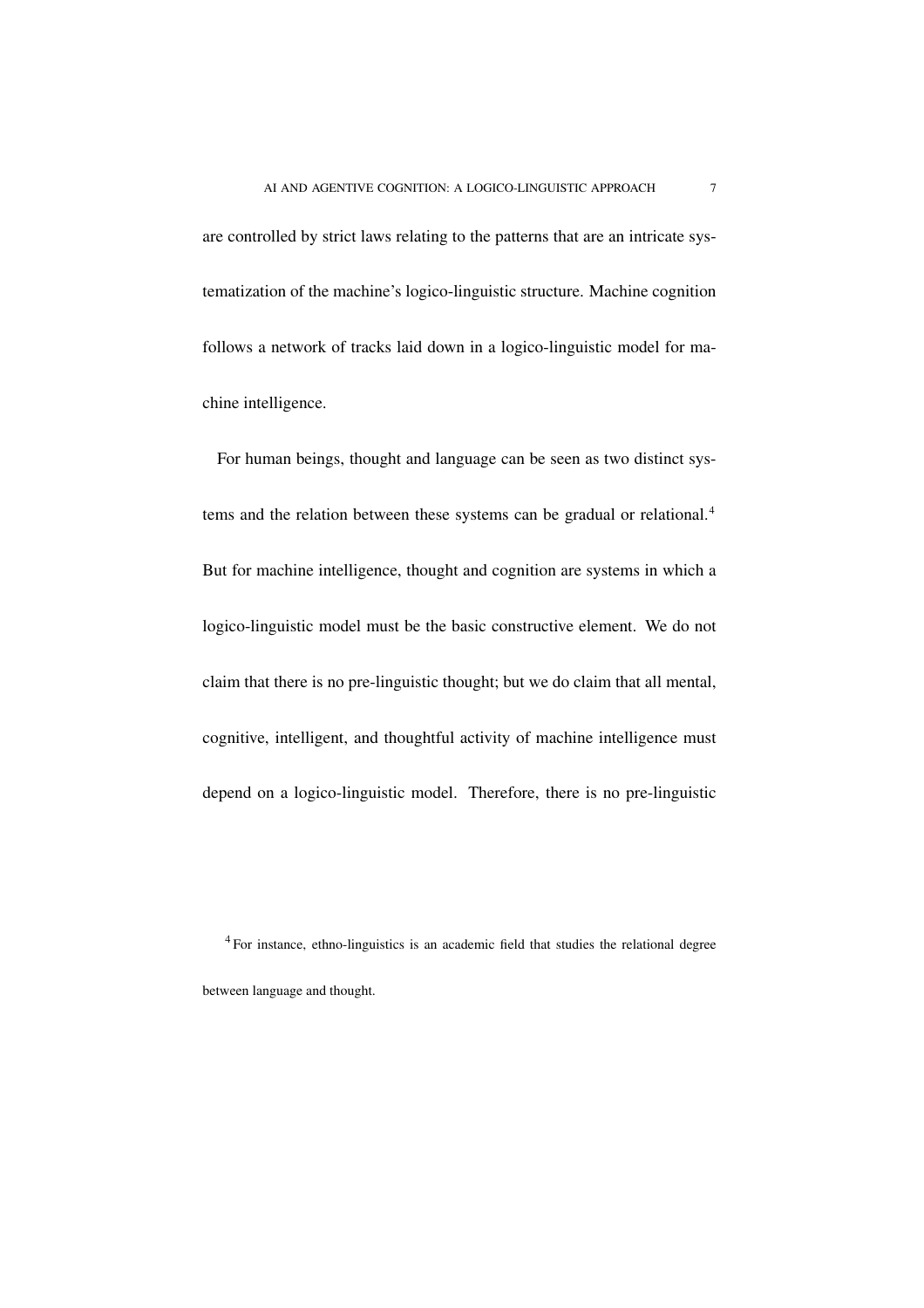mental and cognitive state in machine intelligence. That is to say, in AI, language is a logical structure, which has a supra-individual status. In AI, language and logic are studied, not as some sort of abstract phenomenon but as constitutive elements of the agentive machine cognition. In other words, we are interested in the manner in which language is embodied in the cognitive capabilities such as perception, memory, learning, and cognition. Language is a cognitive medium between machine intelligence and the environment. In AI, language can occupy a middle position between the sensation of objects and the perception of the environment because language is a mediatory tool for attributing a functional role to the sense data. When we study language in AI, we are not studying only words; we are also studying how certain data can be embodied in a logico-linguistic model in order to make statements about environmental factors. Every language structures cognition in its own way and thereby forms the elements of cognition that are specific to this given language because grammar has a determinative role in the formation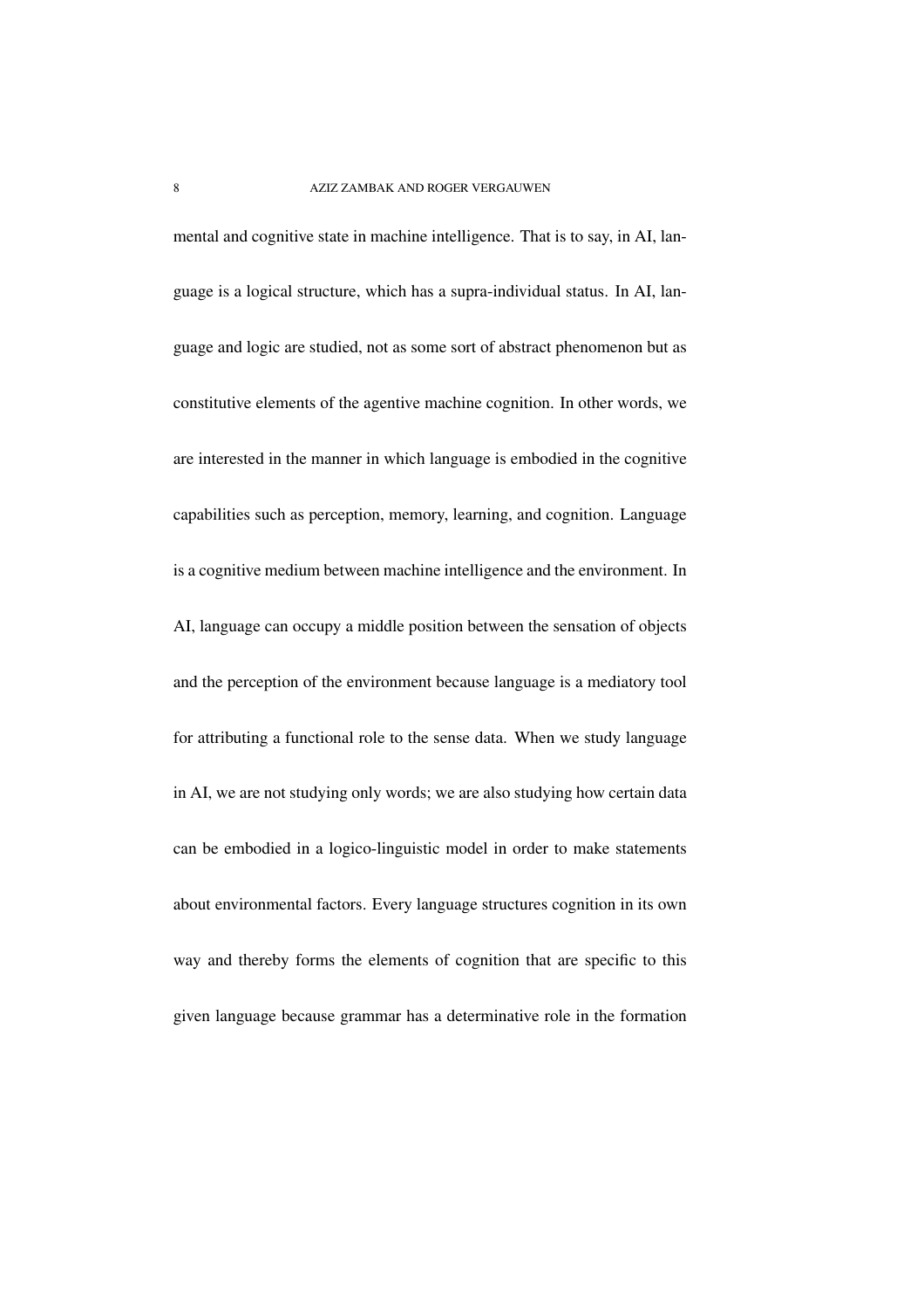of cognition. Cognition is not a mere mental state but must be relative to the particular language one speaks. Therefore, language can impose upon machine intelligence a particular (an agentive) way of thinking about the world. In other words, logico-linguistic rules can determine a manner of thinking and a mode of agency for machine intelligence.

A higher-level cognitive organization is important as a means to process data and regulate behavior in the light of those data. Cognition for machine intelligence cannot be constructed without at some point alluding to language. We do not claim that thought is impossible without language; but we do claim that in AI the nature of thought and cognition must make reference to language at some point. Cognition is propositional in AI; that is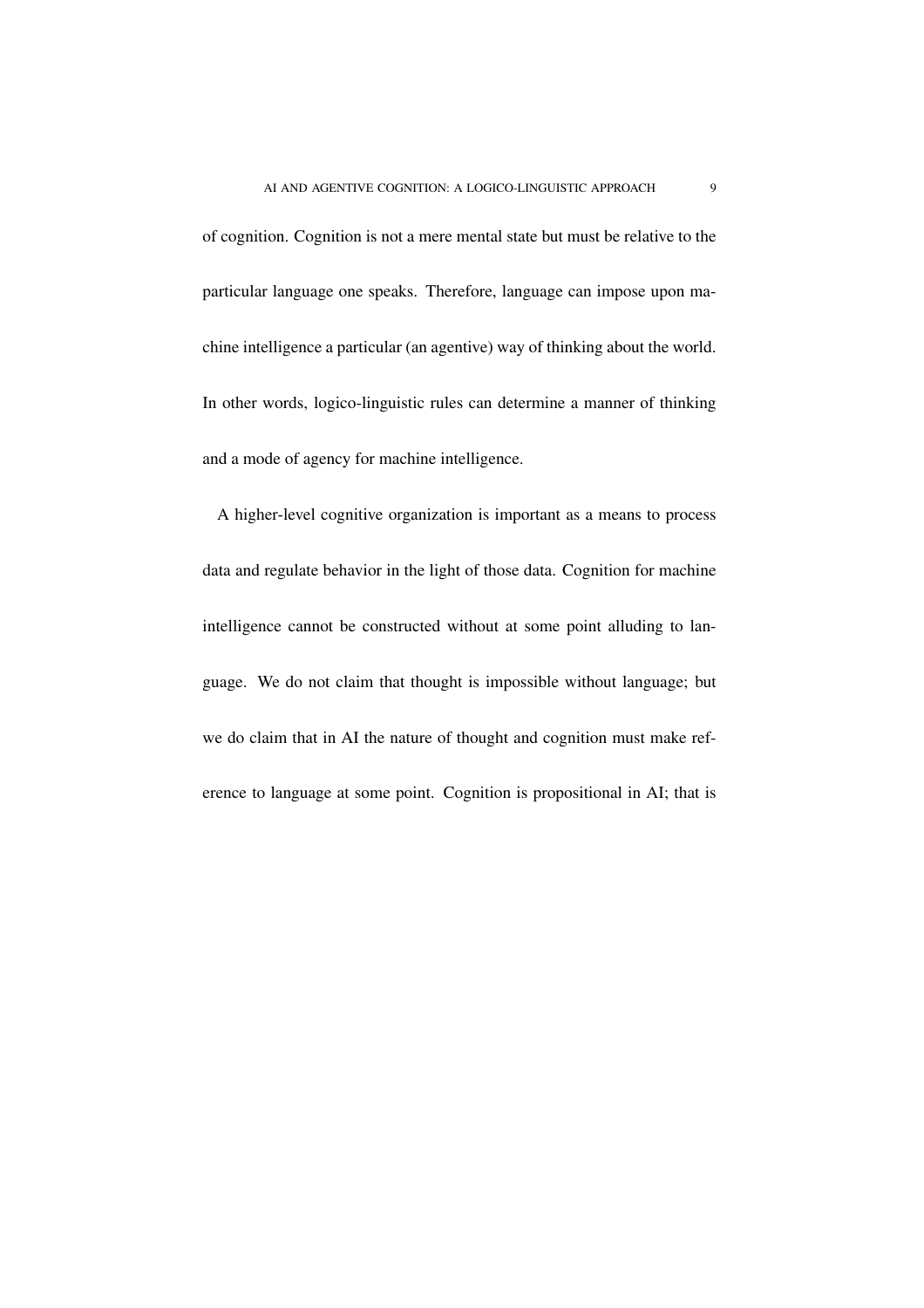to say, knowledge can be formulated in a linguistic model.<sup>5</sup> Therefore, language is the only form of mental representation that can be used in machine cognition.

Language is a creative, formal structure that forms experience for machine intelligence. That is to say, language is classificatory, and it organizes elements of experience. Machine intelligence can experience the world through language. The notion of "experience" can be situated in machine intelligence in terms of linguistic structure. In the human mind, experience may not have a direct correspondence with linguistic categories but there is an abstraction and elaboration in the linguistic process that makes experience cognitively

<sup>5</sup> In AI, knowledge and cognition presuppose propositional attitudes in general because understanding something requires an attribution of properties to particulars and holding claims to be true or false of them in the first place.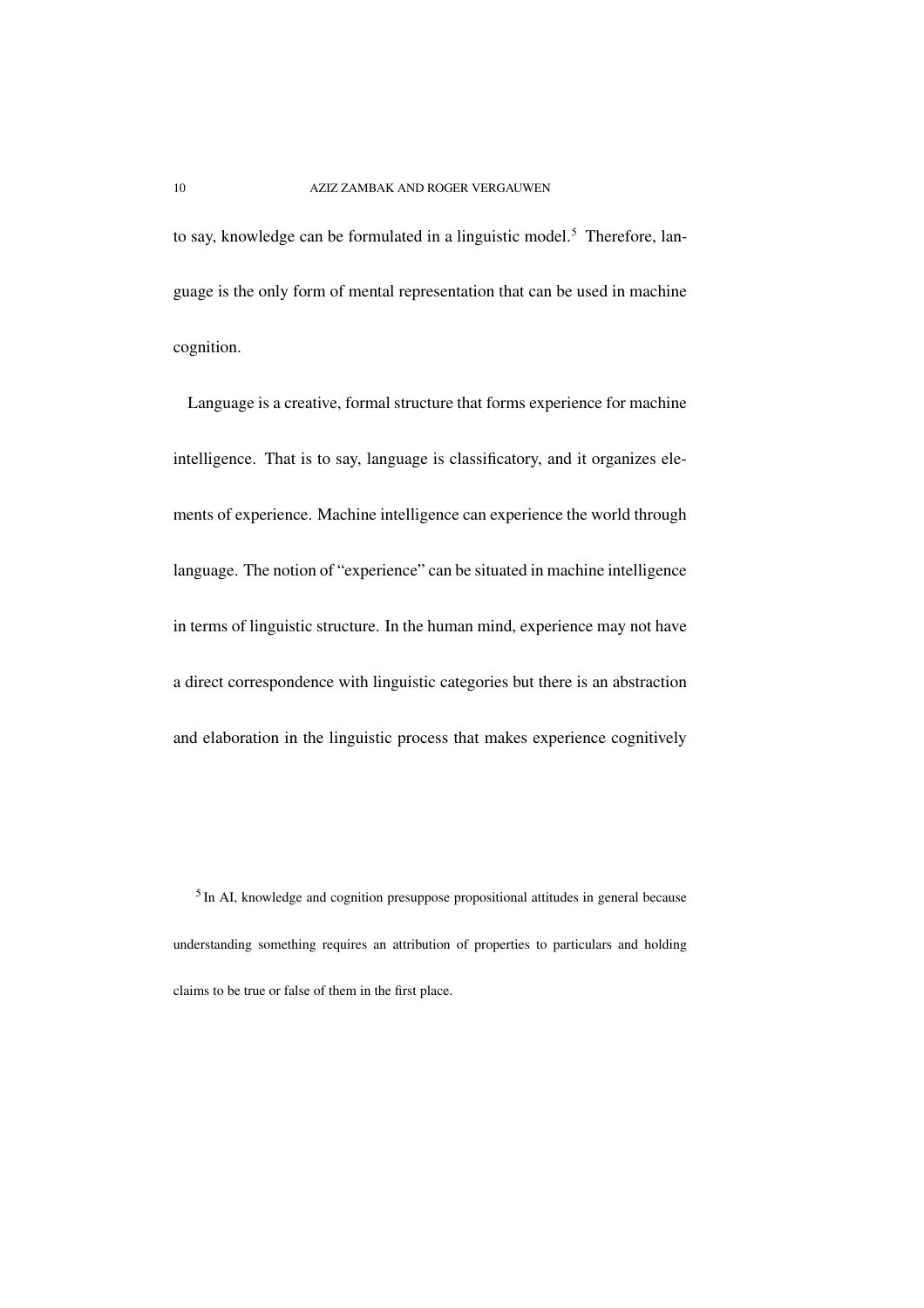meaningful for the human mind.<sup>6</sup> Certain cognitive processes (such as thinking and perception) can take on a specific form when they are employed in a linguistic model. Normally language does not necessarily mediate between

 $<sup>6</sup>$  Sapir claims that the formal nature of language is the constructive element of human</sup> experience: "Language is a self-contained, creative symbolic organization, which not only refers to experience largely acquired without its help but actually defines experience for us by reason of its formal completeness and because of out unconscious projection of its implicit expectations into the field of experience. . . .[Language] categories are, of course, derivative of experience at last analysis, but once abstracted from experience, they are systematically elaborated in language and are not so much discovered in experience as imposed upon it because of the tyrannical hold that linguistic form has upon our orientation in the world" ([1931]: 128). In addition to that, Britton (1971: 28) specifies the relation between language and experience by referring to the governing role of syntax: "Grammatical relationships continue another kind of organization to be found in language, and as such affect the way we represent experience in speech and thought. Aspects of our experience are habitually represented as nouns while others are represented as verbs: their further relations are governed by rules of syntax."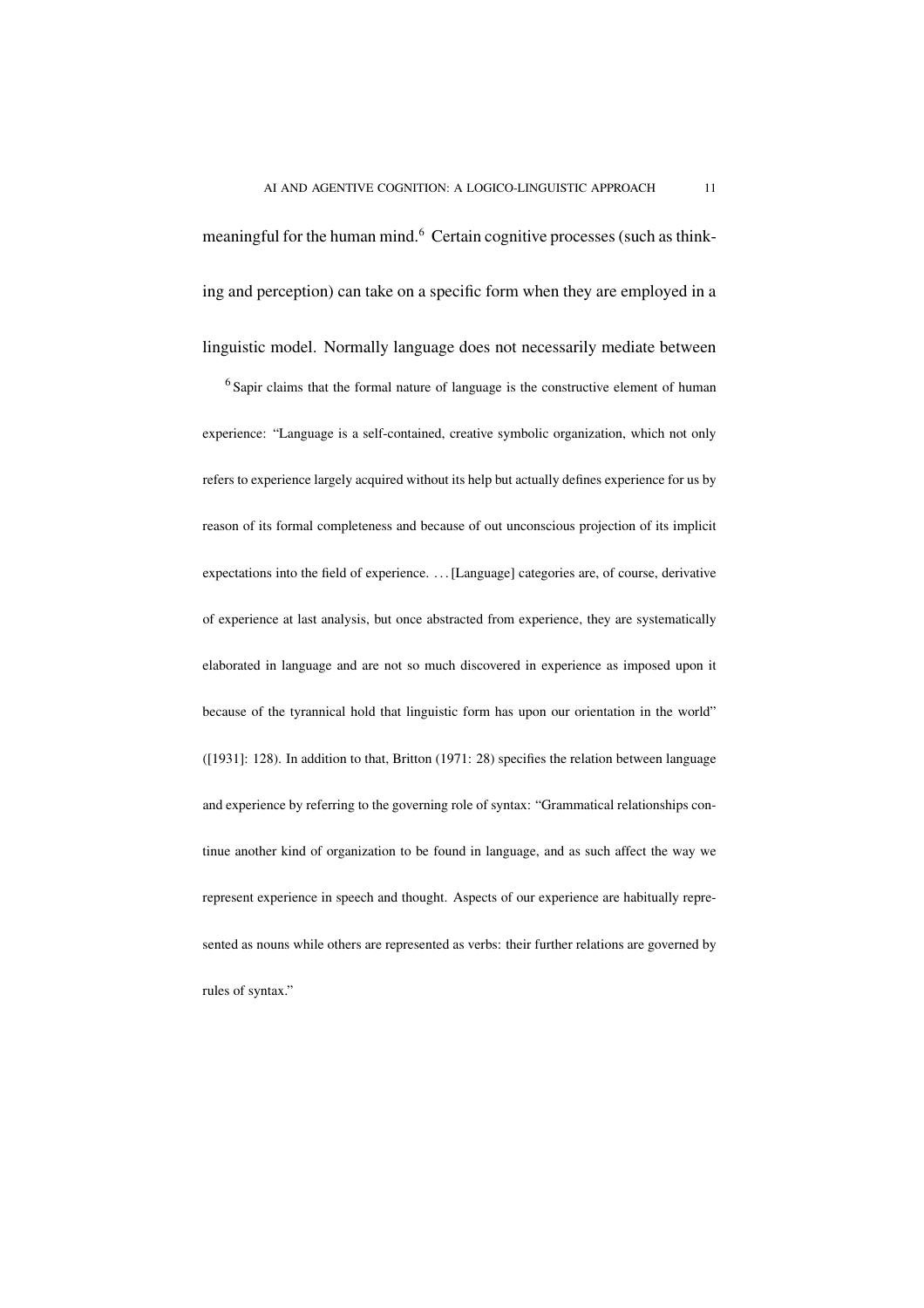us and the world but it must mediate between the machine information processing and the surrounding environment in order to provide experience in machine intelligence.<sup>7</sup> Many philosophers consider language to be a criterion for discussing the distinction between humans and animals. $8$  Language

<sup>7</sup> Davidson forms an analogy between language and sense organs. In our opinion, this analogy is true for the role of language in machine intelligence: "Language is not an ordinary learned skill; it is, or has become, a mode of perception. However, speech is not just one more organ; it is essential to the other senses if they are to yield propositional knowledge. Language is the organ of propositional perception. Seeing sights and hearing sounds do not require thought with propositional content; perceiving how things are does, and this ability develops along with language. Perception, once we have propositional thought, is direct and unmediated in the sense that there are no epistemic intermediaries on which perceptual beliefs are based, nothing that underpins our knowledge of the world" (Davidson 1997: 22).

 $8$  For instance, according to Britton (1971:14–15), language is only one way of representing what is in the world. He states: "The ability to speak and to reason are, of course, highly characteristic features of human life, distinguishing man from the other animals, but the point is that we have to dig beneath them to get to the root of the matter since both are dependent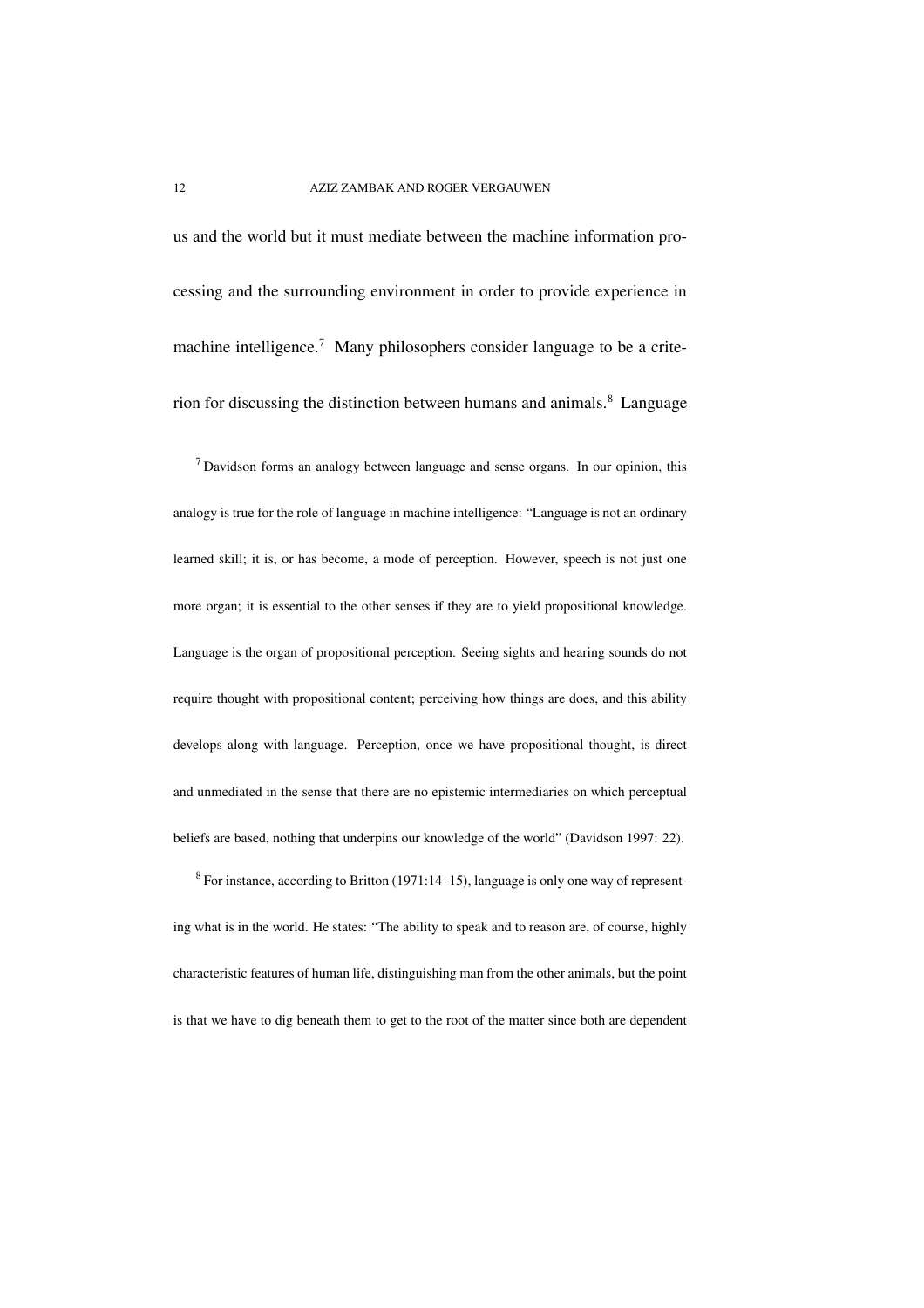is an agentive construction system for human experience. The representational role of language helps us to make classifications and organize our representations of experience. What happens around us does not form our experiences. What forms our experience is the gradual construction of what upon the ability to generate and use symbols, the ability to create representations of actuality. The world we respond to, in fact, the world towards which our behavior is directed, is the world as we symbolize it, or represent it to ourselves. Changes in the actual world must be followed by changes in our representation of it if they are to affect our expectations and, hence, our subsequent behaviour." Chomsky interprets the Cartesian understanding of language and he mentions that Descartes did not consider language in terms of his mechanistic theory. According to Chomsky, Cartesian philosophy attributes a special role to human language that differentiates man from animal. He states: "[Descartes] arrived at the conclusion that man has unique abilities that cannot be accounted for on purely mechanistic grounds, although, to a very large extent, a mechanistic explanation can be provided for human bodily function and behavior. The essential difference between man and animal is exhibited most clearly by human language, in particular, by man's ability to form new statements which express new thoughts and which are appropriate to new situations" (Chomsky 1990: 71).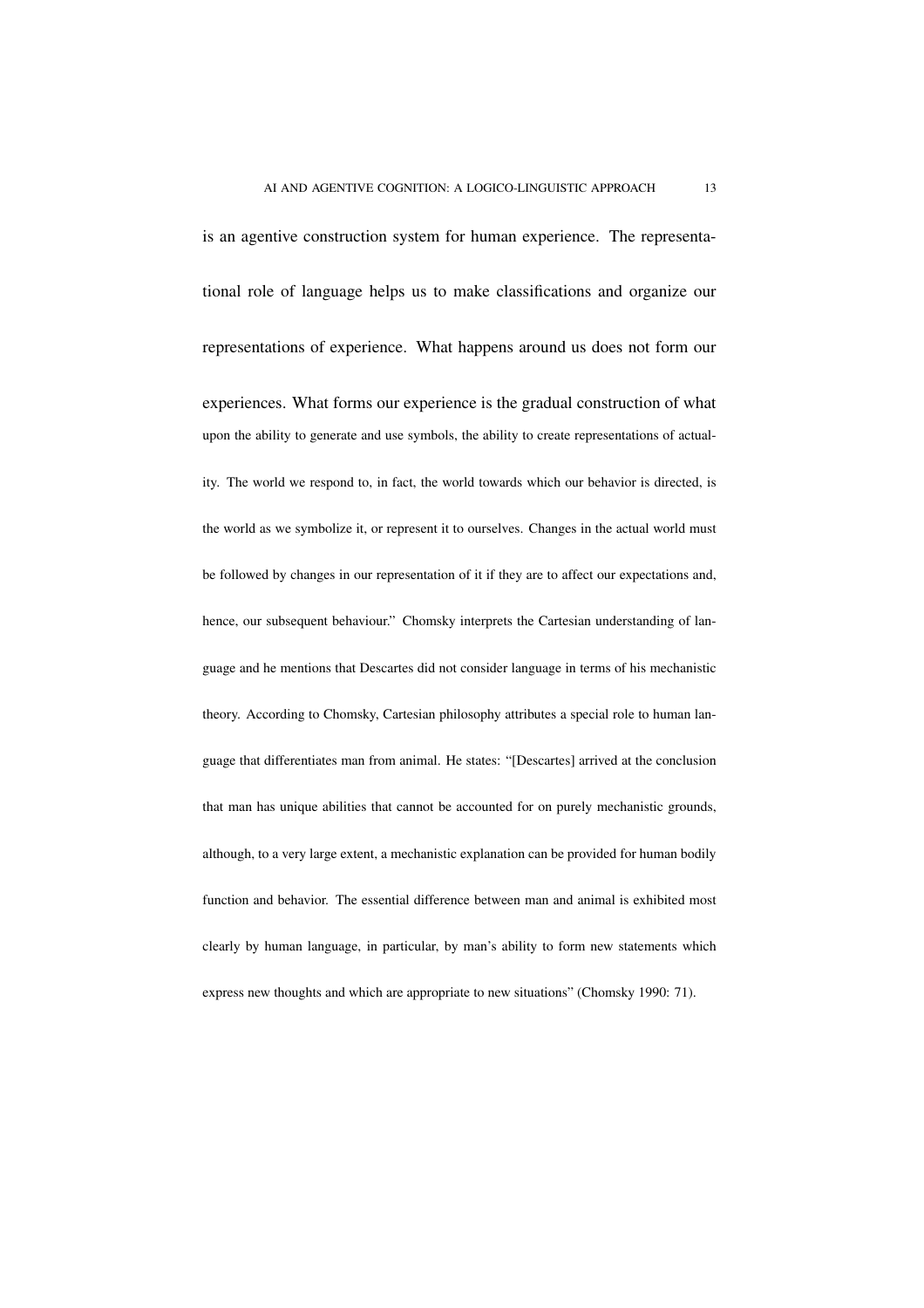happens around us. Language is the essential element for this successive construction, since language has a significant role in the representation and organization of the information that we receive from the world. Waters and Tinsley (1982: 270) mention the significant role of language for experience:

Language plays important roles in the selection and encoding of information from the environment, the organization of information and experience,, the representation of knowledge about the environment, the individual, and their interactions. In all of these areas, there are developmental trends that suggest that language's role as a representational system increases with age, becoming more important in the cognitions and behavior of the individual.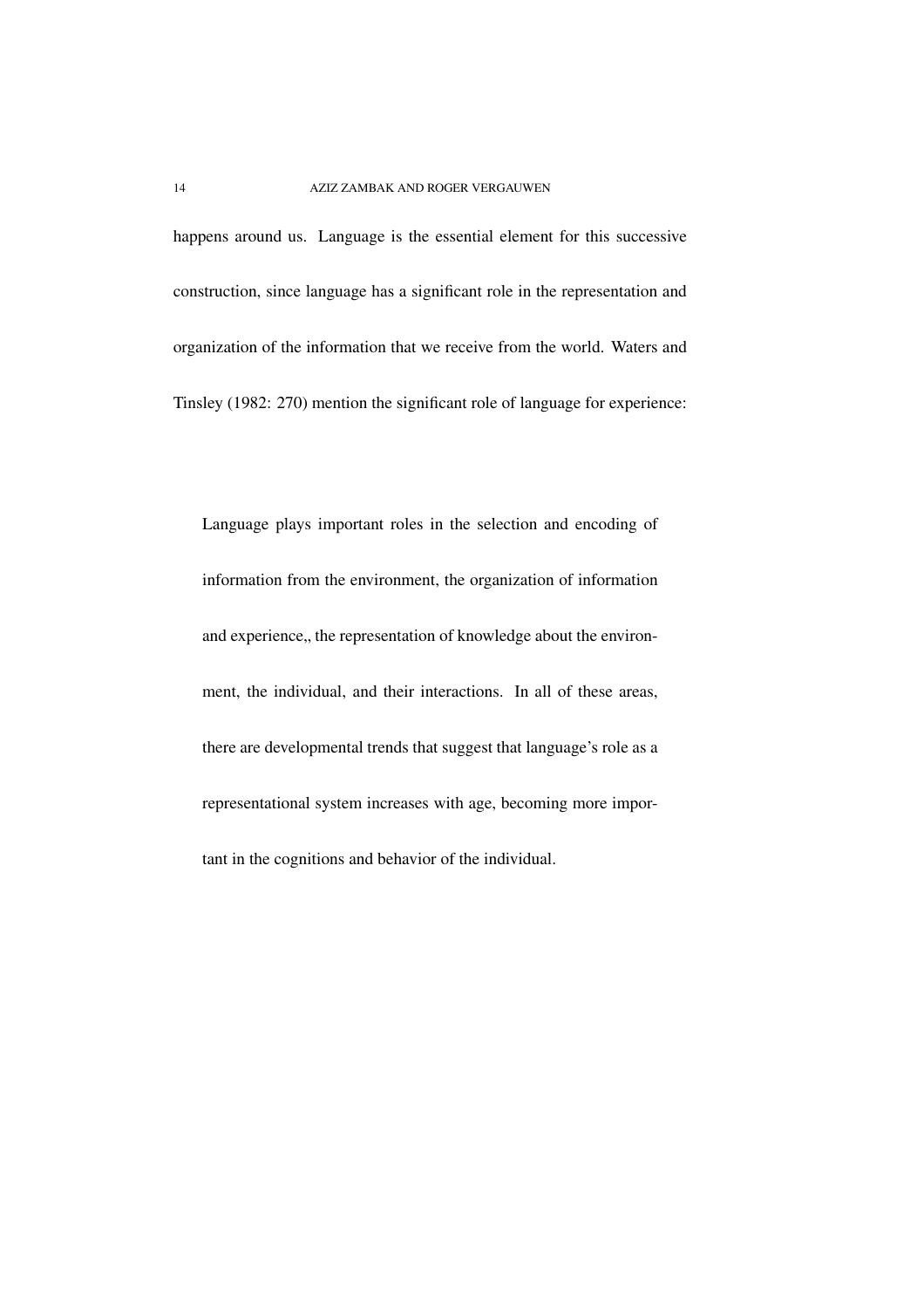What makes language (a linguistic model) so valuable for AI is not just that it represents words in communicative actions. Language must have a cooperative function that provides an appropriate medium to mediate between environmental data and cognition. The realization of this kind of cooperative function requires constructing a specific linguistic model in AI. We propose an *Onto-heuristic* model for use in our search for a cognitive correlation between language and thought. This cognitive correlation includes some specific programming techniques.<sup>9</sup> However, we will not describe this technique fully here because this technique requires an engineering study. We will set up the methodological principles for constructing a cognitive correlation between language and thought. We have to mention that these methodological principles are suitable only for machine intelligence. We

<sup>9</sup> The onto-heuristic model does not make any contribution to the decision of the adequacy of any linguistic theory, such as structuralism or generative grammar, by making it part of a machine understanding model.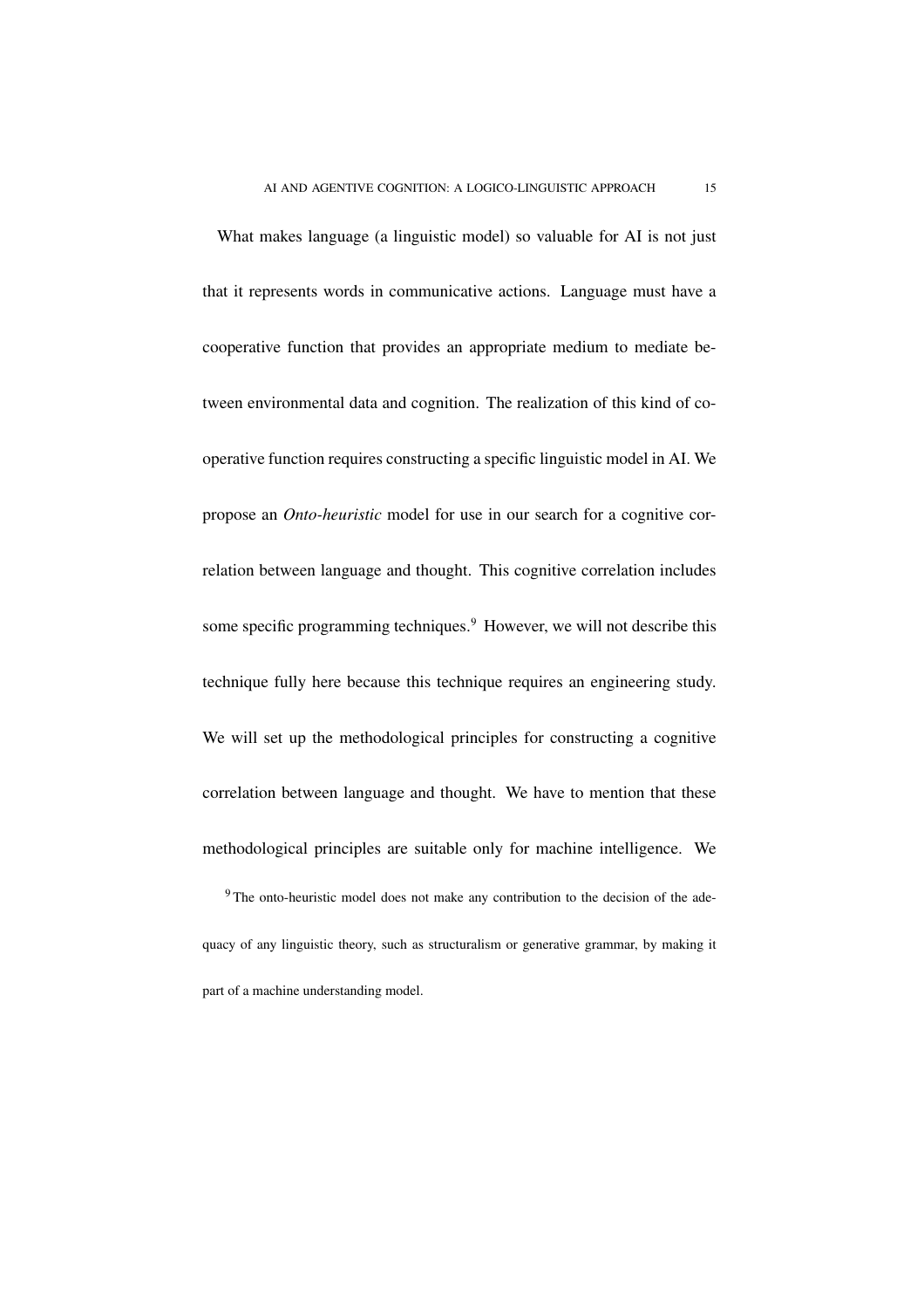do not have any claim on an explanation for the relationship between language and thought in human cognition. We do not seek any direct empirical demonstration of the linguistic structures involved in human thinking because we see human and machine cognition as different mechanisms. We do not wonder whether linguistic representations have any real function in human thought. However, we wonder about the possibility of constructing a linguistic model (namely, an *onto-heuristic* model) that provides operations that can transform environmental data that will yield a solution (or experience) when reapplied to the environmental situation. Cognitive science makes an empirical study of the material structure (i.e.,the brain) that carries out man's high-level cognitive organization. Cognitive scientists use their empirical data for a direct examination of the brain structure, and their models are used to understand its nature and function. TO the contrary, the onto-heuristic model does not set out to study the language functions in the brain but is intended to be a scientific model of brain functions responsible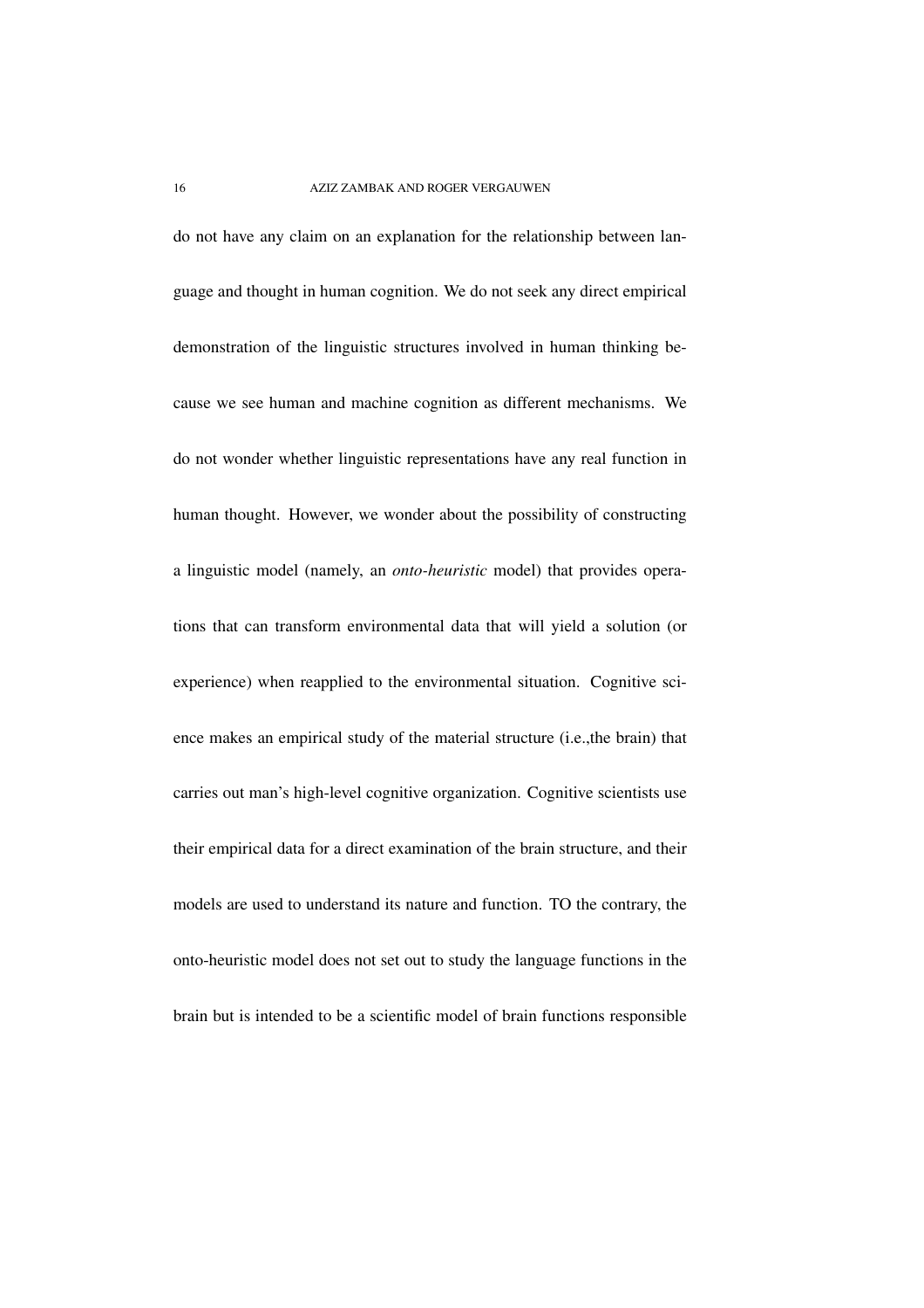for language. It intends to construct a system of rules and principles that functionalize and transform environmental data into an agentive cognition related to the behavior of machine intelligence.

A linguistic model has a mediating role in a machine's behavioral system. In what we will call an onto-heuristic model, we will propose a parallel process with language and thought. In this process, environmental data (cognition) may initially be considered independent of language but they progressively come under the control of a linguistic model. The linguistic and logical aspects of environmental data gain further significance in the higherlevel organization of cognitive processes. In AI, we do not equate language and thought but we argue that whether or not thought has an independent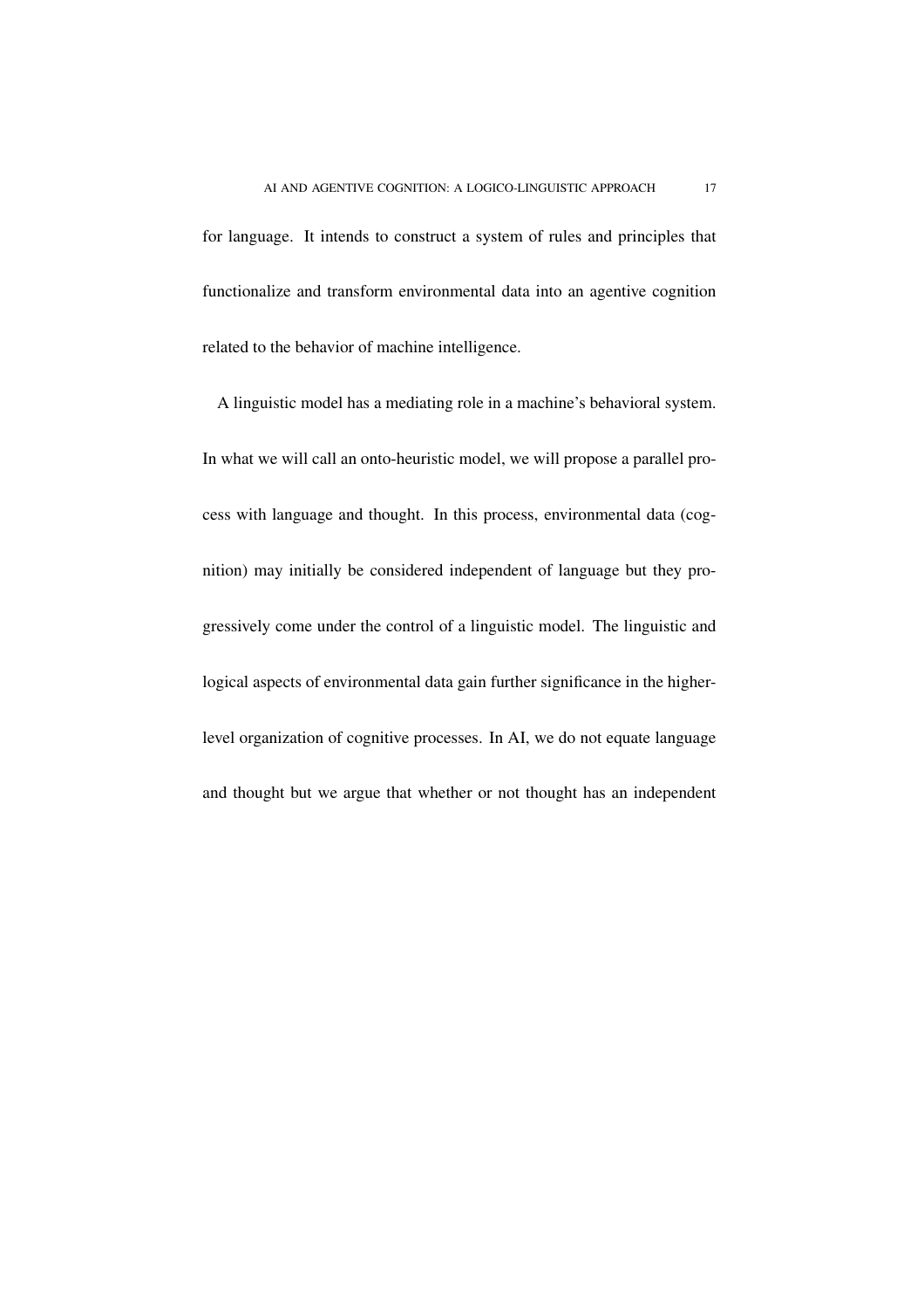representational content in the human mind, it can nonetheless be functionalized<sup>10</sup> only in a linguistic model because a linguistic model is the proper way of situating (describing) environmental data in a formal manner.

Following up on these statements, we think it is best to start the analysis of the correlation between language and thought.

2. *The Correlation between Language and Thought in Machine Intelligence*

In the history of philosophy, there exist various ideas about the relationship between thought and language.<sup>11</sup> The basic issue related to this relationship is whether thought is independent of language, or whether thought, to the  $10$  Sapir (1921:14) describes language as primarily a pre-rational function for human thought.

 $11$  Lund (2003: 10) classifies these various ideas under four main groups: "1-The language we speak determines or influences the way we think. 2-The way we think determines the use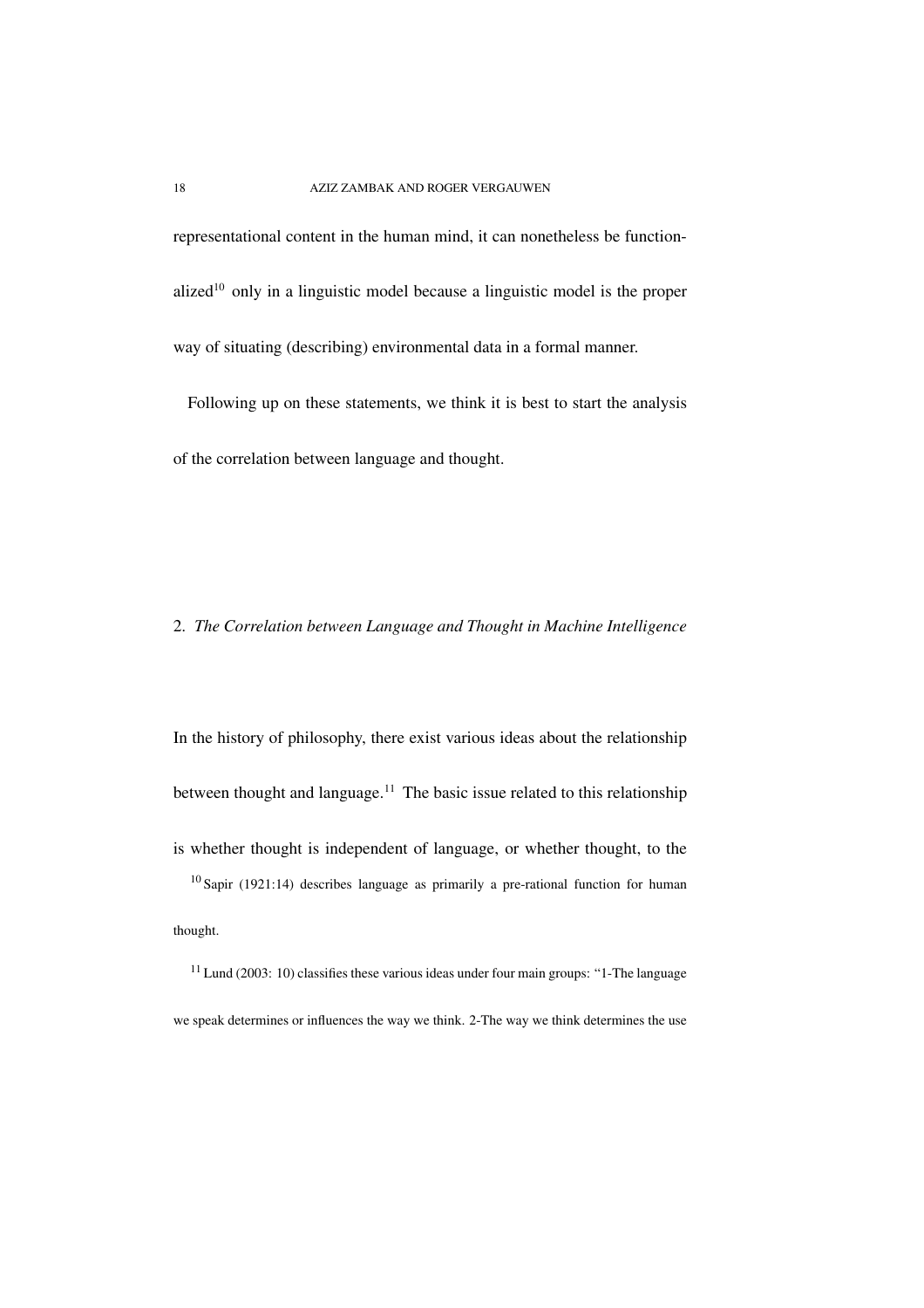contrary, necessarily depends on language. Since Darwin's theory of evolution was put forward, language has been seen as a part of nature. Language is considered to be a tool used by man to acquire adaptive capabilities in the environment. This idea presupposes that language, as a part of nature, can be examined in terms of physical and psychological laws. Kuczaj and Hendry (2003: 242) analyze the relationship between language and thought from an evolutionary point of view:

Darwin's speculations on the evolution of language and thought emphasized the necessary of some form of "highly developed" cognitive abilities for language to emerge, and the subsequent role of language in expanding these abilities into even more sophisticated

of language. 3-Language and thought are independent but gradually become interdependent during infancy. 4-Language and thought are independent."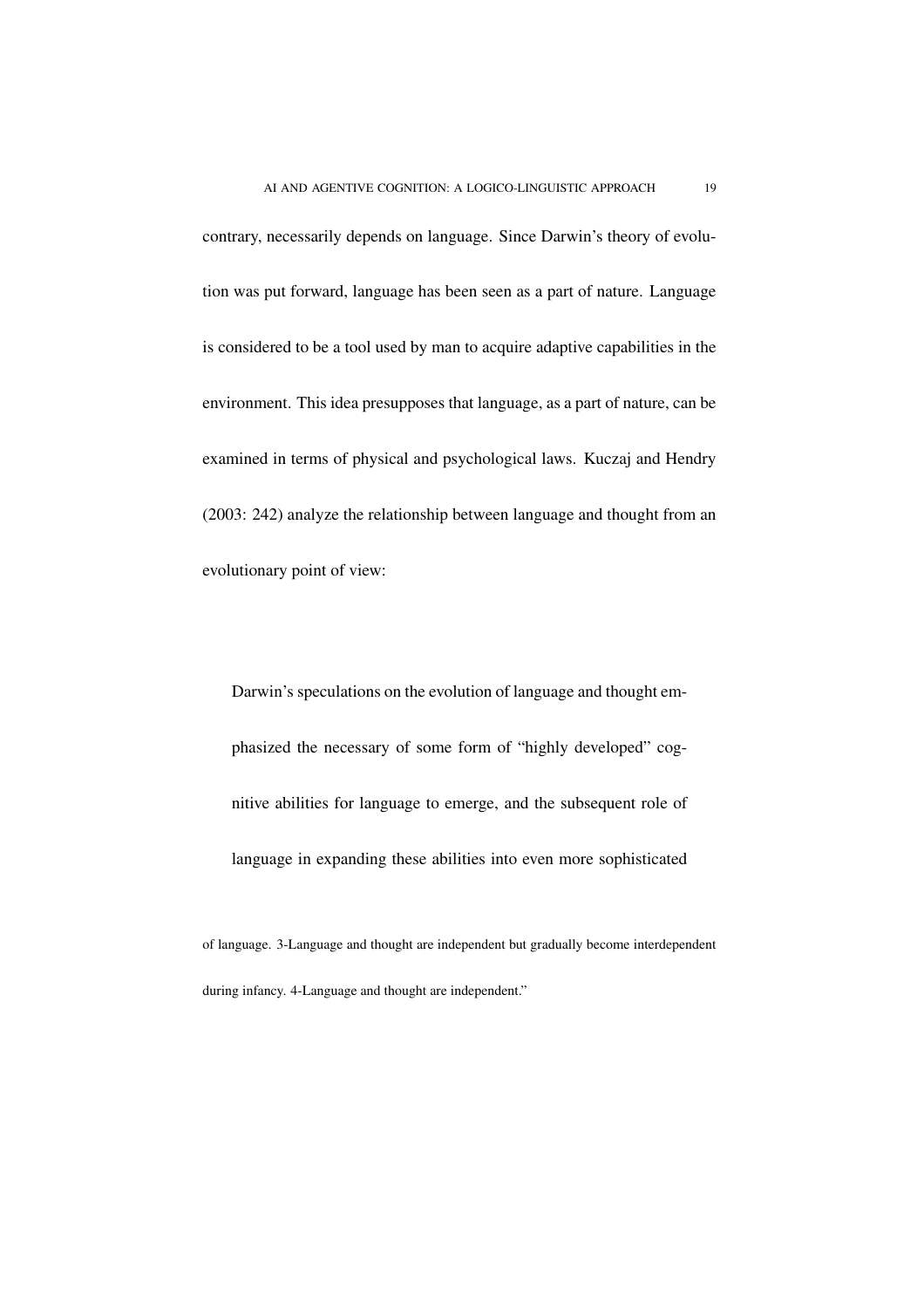cognitive powers. In Darwin's view, cognitive abilities and linguistic structure coevolved as a natural consequence of continued efforts to communicate more effectively. Theoretically, then, any species that possessed sufficient basic cognitive abilities and communicative needs might evolve increasingly complex cognitive and communicative powers as cognition and language reciprocally influence one another's evolution.

Frege, the founder of modern logic, defends a regulative idea in which he unifies language and thought. According to Frege (1918: 20), "The thought, in itself immaterial, clothes itself in the material garment of a sentence and thereby becomes comprehensible to us. We say a sentence expresses a thought." The early Wittgenstein equates language and thought. Wittgenstein (1979: 82) sees thinking as a kind of language and, therefore, a logical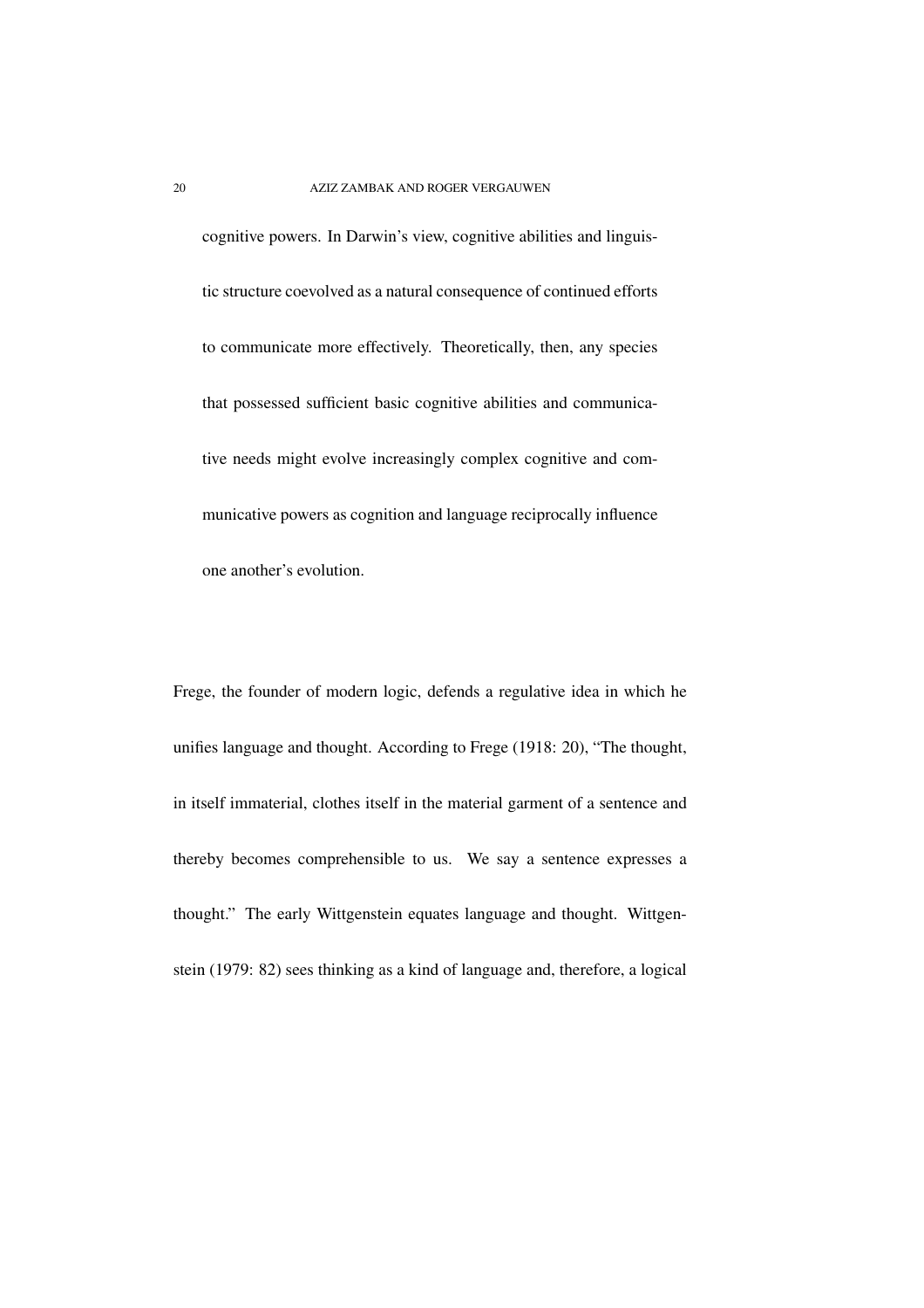picture of the proposition. In modern psychology, the relationship between language and thought has become a part of scientific study, especially in developmental psychology. For instance, Vygotsky (1972) made certain observations on children's linguistic and cognitive developments. After making these observations he reached the following conclusion: "The relation of thought and word is not a thing but a process, a continual movement back and forth from thought to language and from word to thought" (1972: 186). Vygotsky and his followers in Soviet psychology (especially, Luria) defended the idea that language can emerge in cognitive systems and that language subsequently interacts with them. This interaction endows cognitive systems with a developmental capacity. Therefore, language and thought are interdependent and this interdependency is the source of certain cognitive and behavioral developments. Davidson mentions the interdependence of language and thought from a philosophical point of view in which he claims that it is not possible to argue for the primacy of language to thought and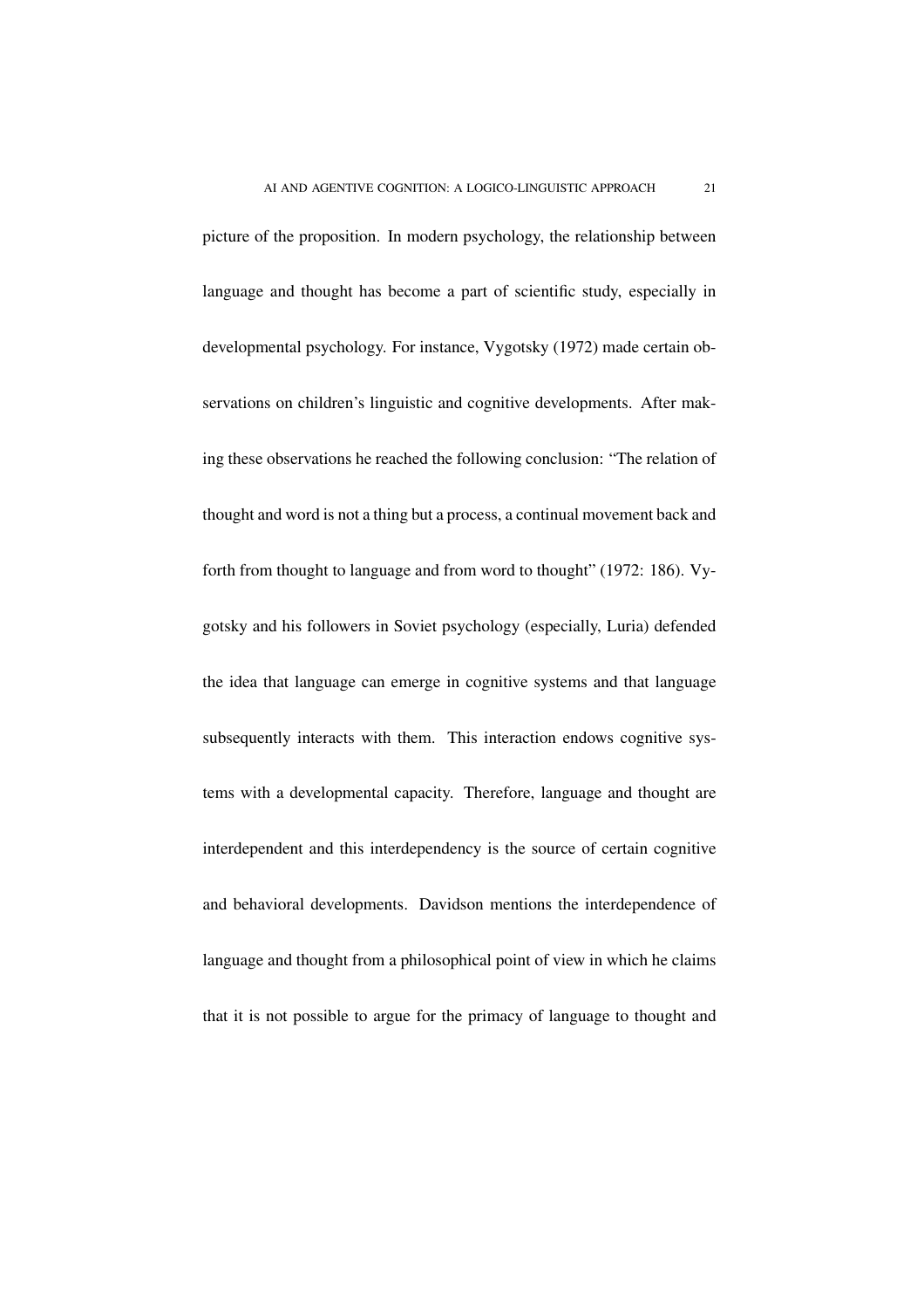vice versa. Davidson (1975: 10) states:

It is redundant to take both patterns as basic. If thoughts are primary, a language seems to serve no purpose but to express or convey thoughts; while if we take speech as primary, it is tempting to analyse thoughts as speech dispositions. . . .But clearly the parallel between the structure of thoughts and the structure of sentences provides no argument for the primacy of either, and only a presumption in favour of their interdependence.<sup>12</sup>

According to Dummett (1991), language has a priority over thought but this priority is not structural. In other words, he thinks that the only way for an  $12$  Although Davidson defends the interdependence between language and thought, in his article "Rational Animals", he argued that it is impossible for non-language-users to have beliefs and propositional attitudes.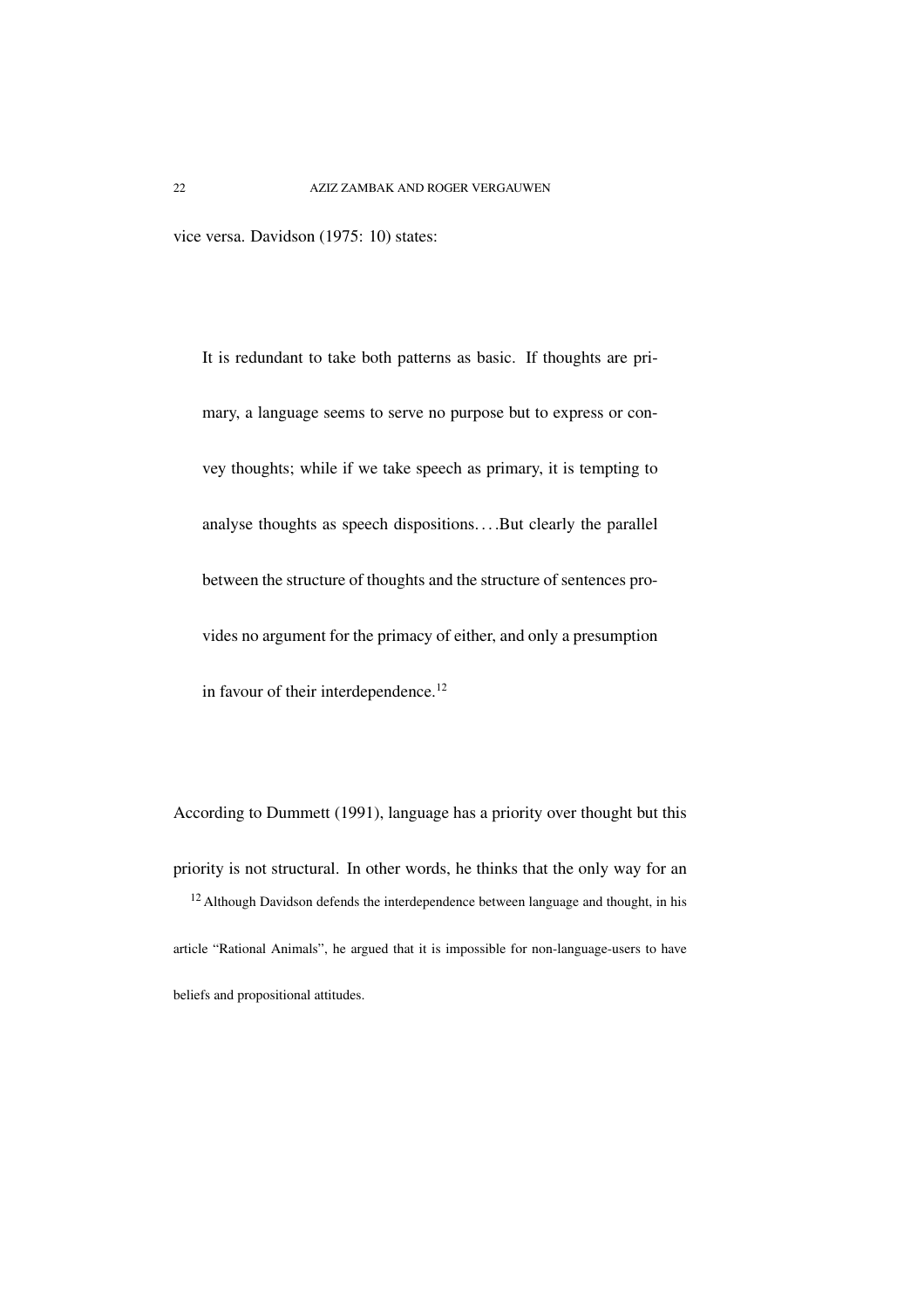analysis of thought depends on the analysis of language. This idea gives an explanatory priority to language. Dummett (1989: 196) states: "thought, by its nature, cannot occur without a vehicle, and that language is the vehicle whose operation is the most perspicuous and hence the most amenable to a systematic philosophical account." Carruthers (1996) goes one further step and gives language a constitutive role.<sup>13</sup> Fodor and Pylyshyn (1988: 37) see language as a paradigm of systematic cognition.

<sup>13</sup> The constitutive role of language, described by Carruthers, is a mediatory function between thought and language. He states: "It is one thing to maintain that thoughts (or some thoughts) can only achieve the status of consciousness through being formulated in (inner or outer) natural language. It would be another, much stronger, thing to maintain that there are some thoughts which can only exist at all through the possibility of being formulated, consciously, in such language. And it is one thing to maintain that language has a role in our cognition distractive of conscious thinking. But it would be another, much stronger, thing to maintain that language is constitutive of the very existence of (some of) the thoughts which we actually employ in that form of thinking" (1996: 122).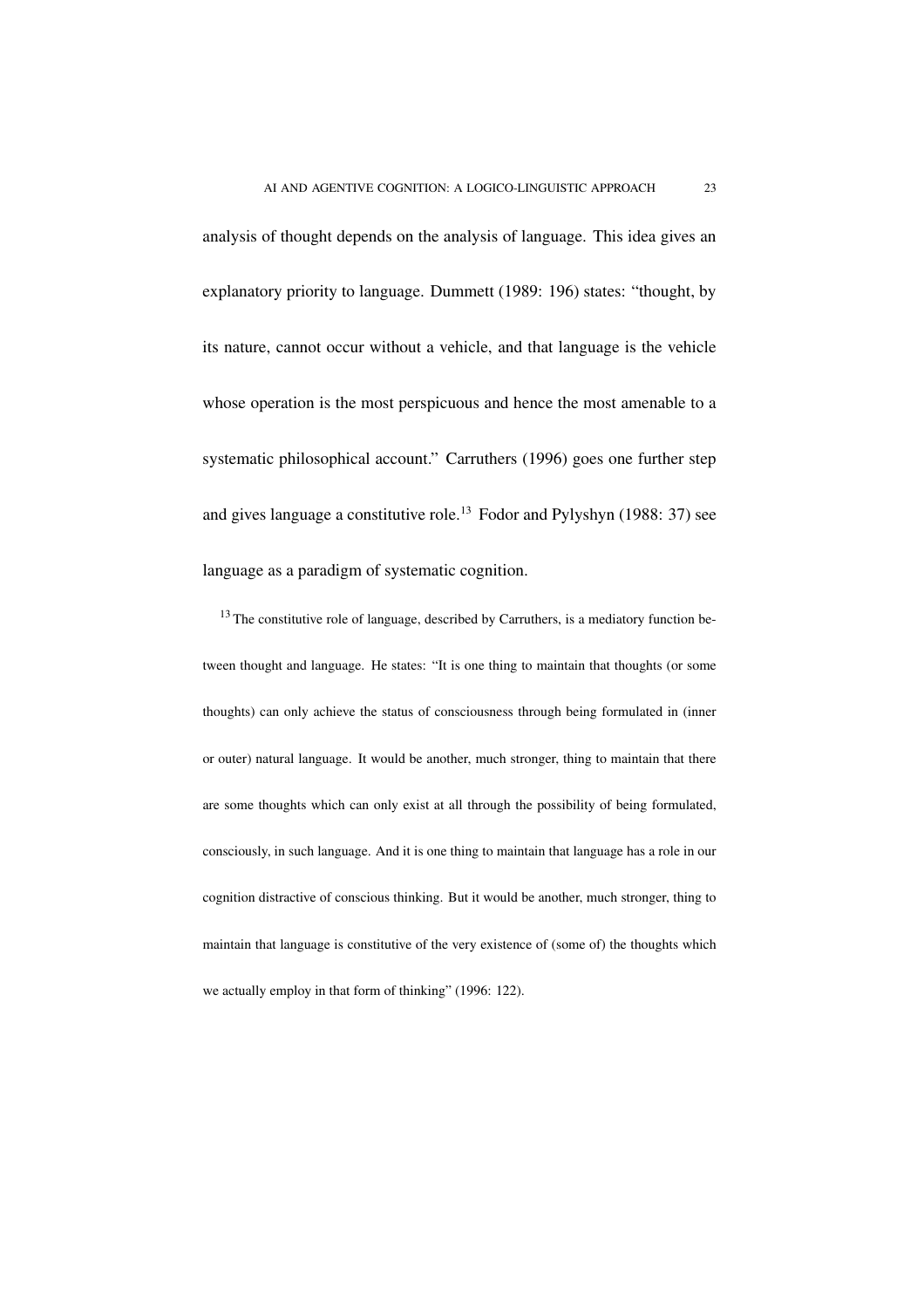The above-mentioned ideas involve significant notions and methodological principles for constructing a linguistic model in AI but none of them are sufficient for machine intelligence. In our opinion, using the linguistic relativity hypothesis (i.e., Whorf-Sapir Hypothesis) is the best way for us to understand the correlation between language and thought from the AI point of view. There are three main reasons for this viewpoint: First, in AI, thinking and cognition are best understood instrumentally (functionally), not as the ultimate representational content. The principles of the linguistic relativity hypothesis provide this functional analysis of the correlation between language and thought. In other words, the linguistic relativity hypothesis gives an AI researcher a way to situate cognitive systems, such as experience, cognition, understanding, and thought, into a linguistic model. Second, as mentioned earlier, machine cognition should be based on a linguistic model. This specification should include the construction of a special formal structure (i.e., grammar) that controls (operates) the environmental data.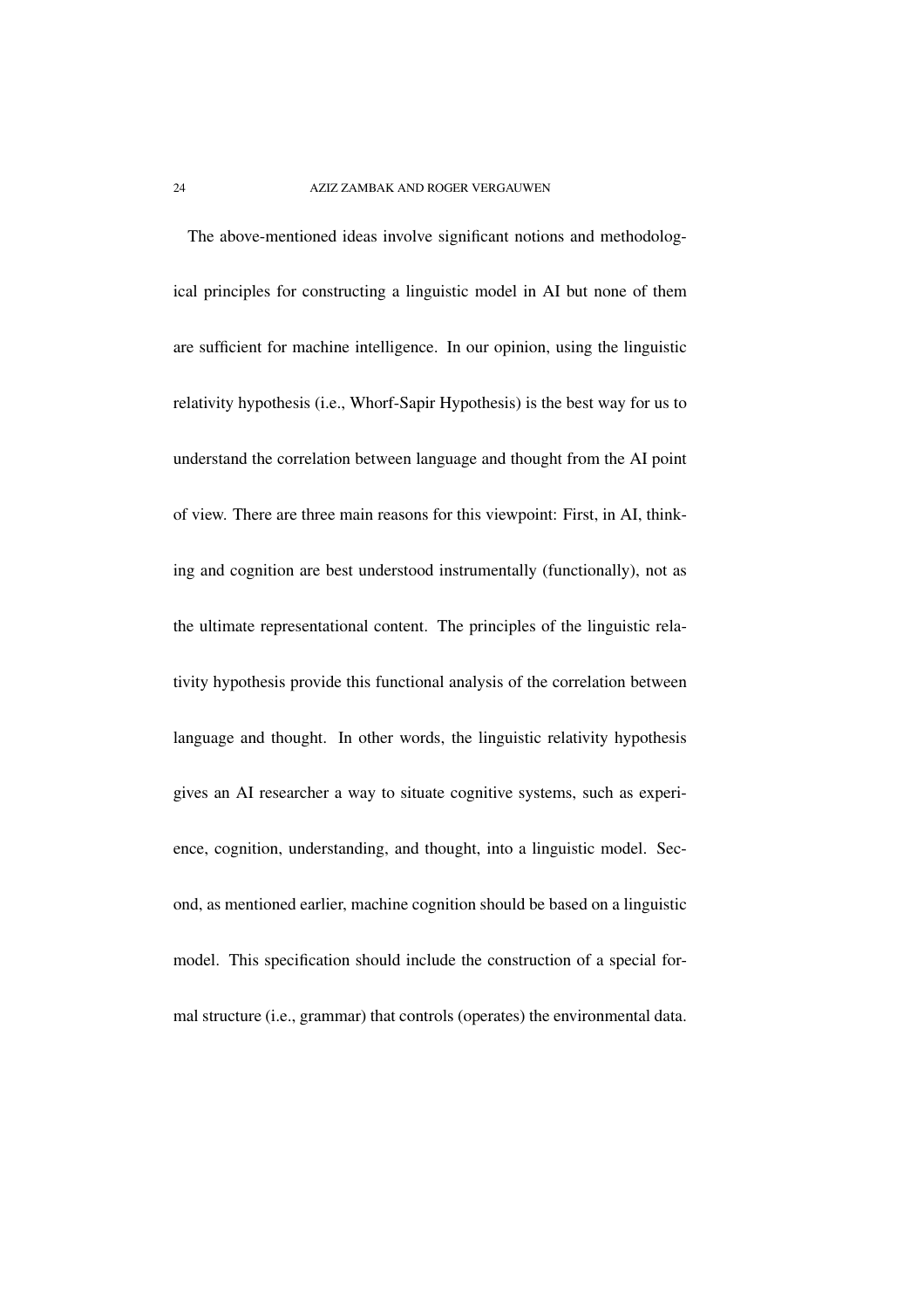The linguistic relativity hypothesis can be helpful in meeting such a specification. Third, although language has such distinct aspects as semantics and syntax, the cognitive analysis of meaning and cognition should depend on a model which unites these two aspects in a specific linguistic model. The linguistic relativity hypothesis provides methodological principles that make such a unification possible.

## 2.1. *The Linguistic Relativity Hypothesis*

The linguistic relativity hypothesis proposes that the way we perceive and think about the world is shaped by language. There are two versions of the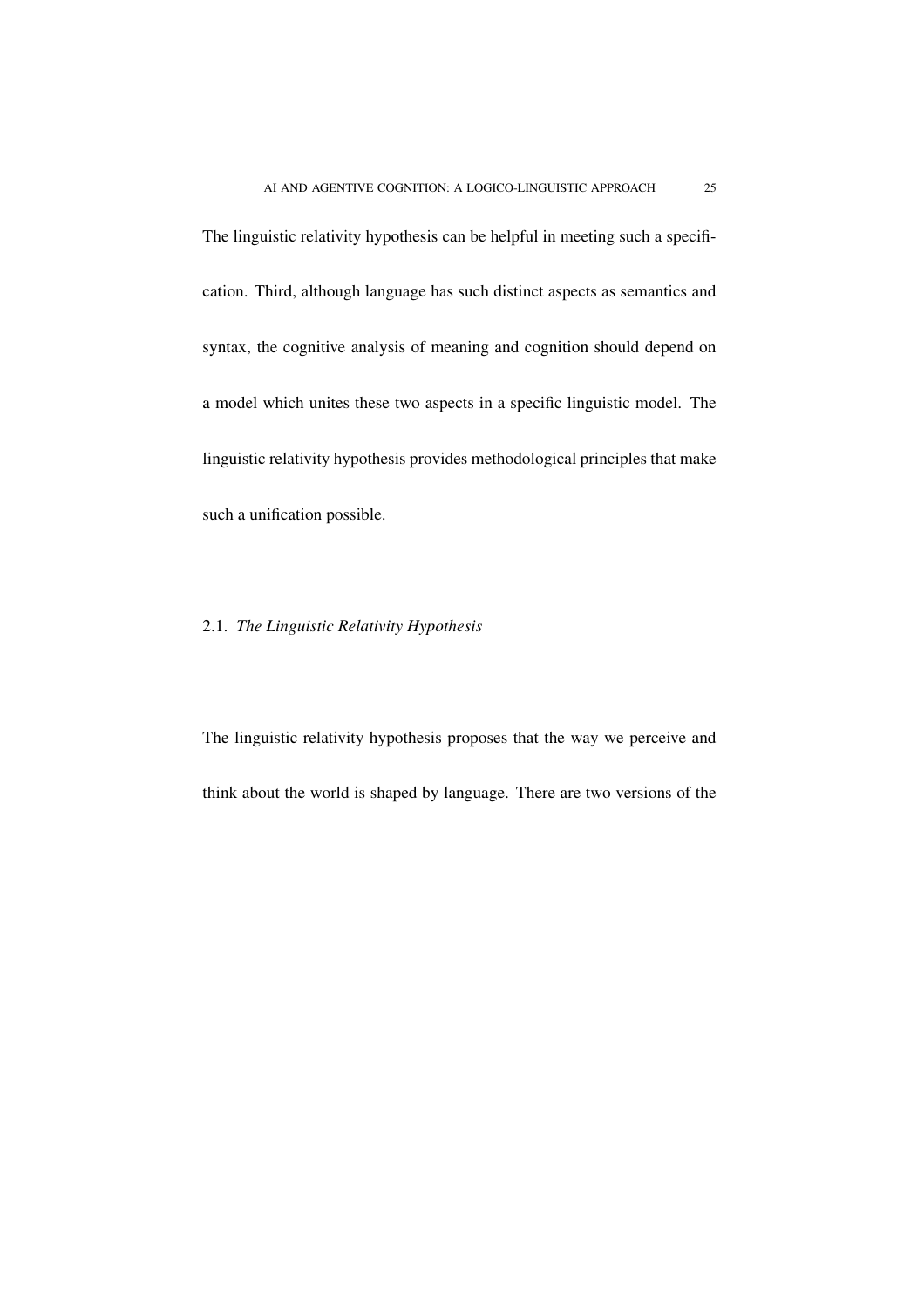linguistic relativity hypothesis.<sup>14</sup> The strong version sees language as a determining factor for human thought and the weak version considers language as a tool that has certain influences on human thought. In the former, language is a necessary constituent for thought but in the latter, language is only

<sup>14</sup> In his article "Linguistic Relativity", Lucy (1997: 294) describes the general character-

istics of the linguistic relativity hypothesis and he gives the reason for different interpretations in the linguistic relativity hypothesis: "There are a variety of specific linguistic relativity proposals, but all share three key elements linked in two relations. They all claim that certain properties of a given *language* have consequences for patterns of *thought* about *reality*. The properties of language at issue are usually morphosyntactic and are taken to vary in important respects. The pattern of *thought* may have to do with immediate perception and attention, with personal and socio-cultural systems of classification, inference, and memory, or with aesthetic judgment and creativity. The reality may be the world of everyday experience, of specialized contexts, or of ideational tradition. These three key elements are linked by two relations: Language embodies *an interpretation* of reality and language can *influence* thought about reality. The interpretation arises from the selection of substantive aspects of experience and their formal arrangement in the verbal code."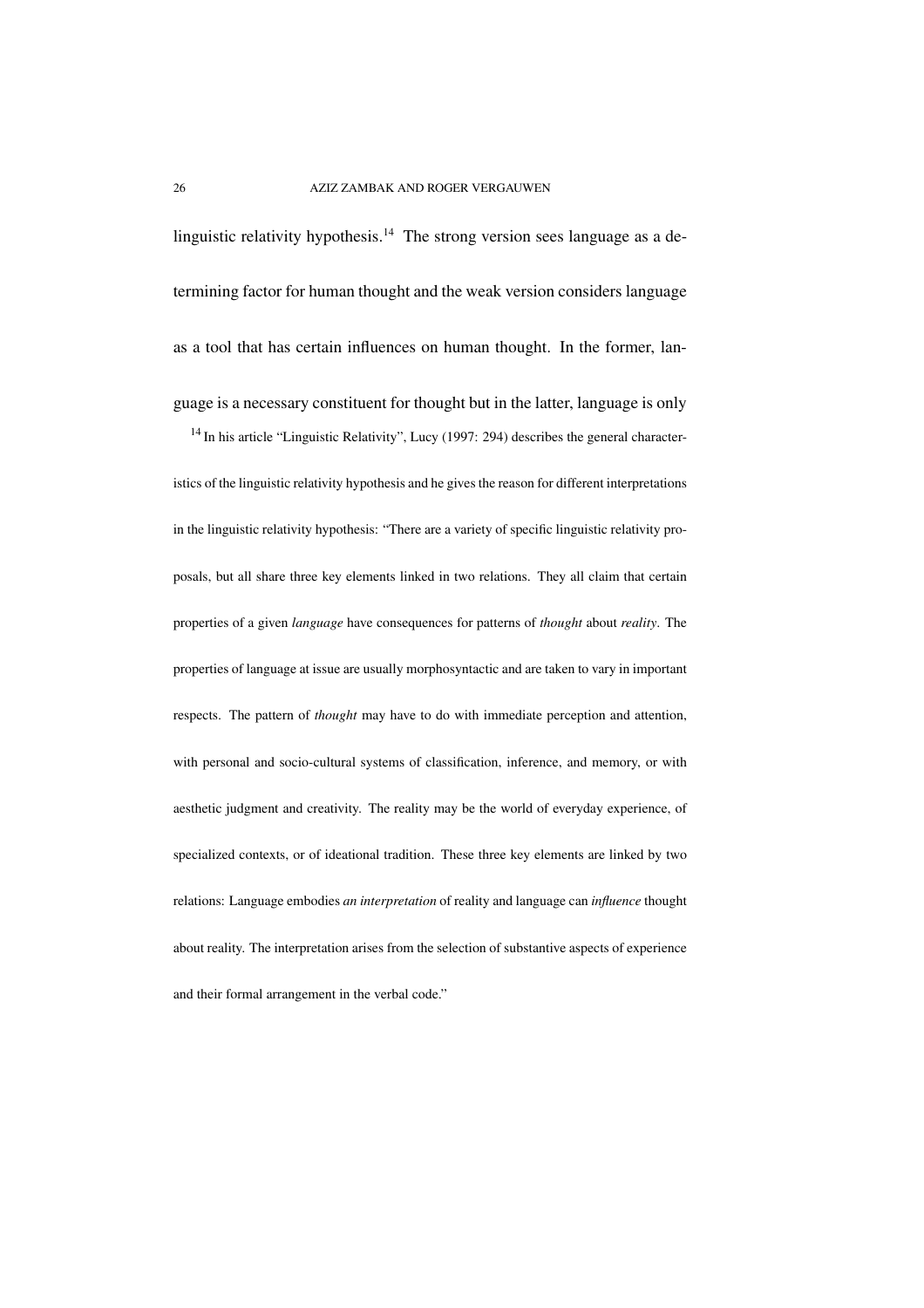one of the dominant factors in human thought. In ethno-linguistics, many studies examine the role of language as either having a determinant role or an influential role in human thought but what makes the linguistic relativity hypothesis special for a linguistic model in AI is its specific emphasis on the role of grammar in thought. In other words, the linguistic relativity hypothesis gives an AI researcher an opportunity<sup>15</sup> to analyze the notion of "thinking" in morphological and syntactical forms. A specific emphasis on grammar is mentioned by various philosophers and linguists. For instance, Whorf (1956: 212) states:

<sup>15</sup> According to Lucy (1996), the relation between linguistic structure (grammar) and cognitive systems can be analyzed in a scientific manner. He states: "it is important that there can be a clear analytic distinction between linguistic categories and cognitive categories so that the influence of the former on the latter can be detected and identified" (1996: 264).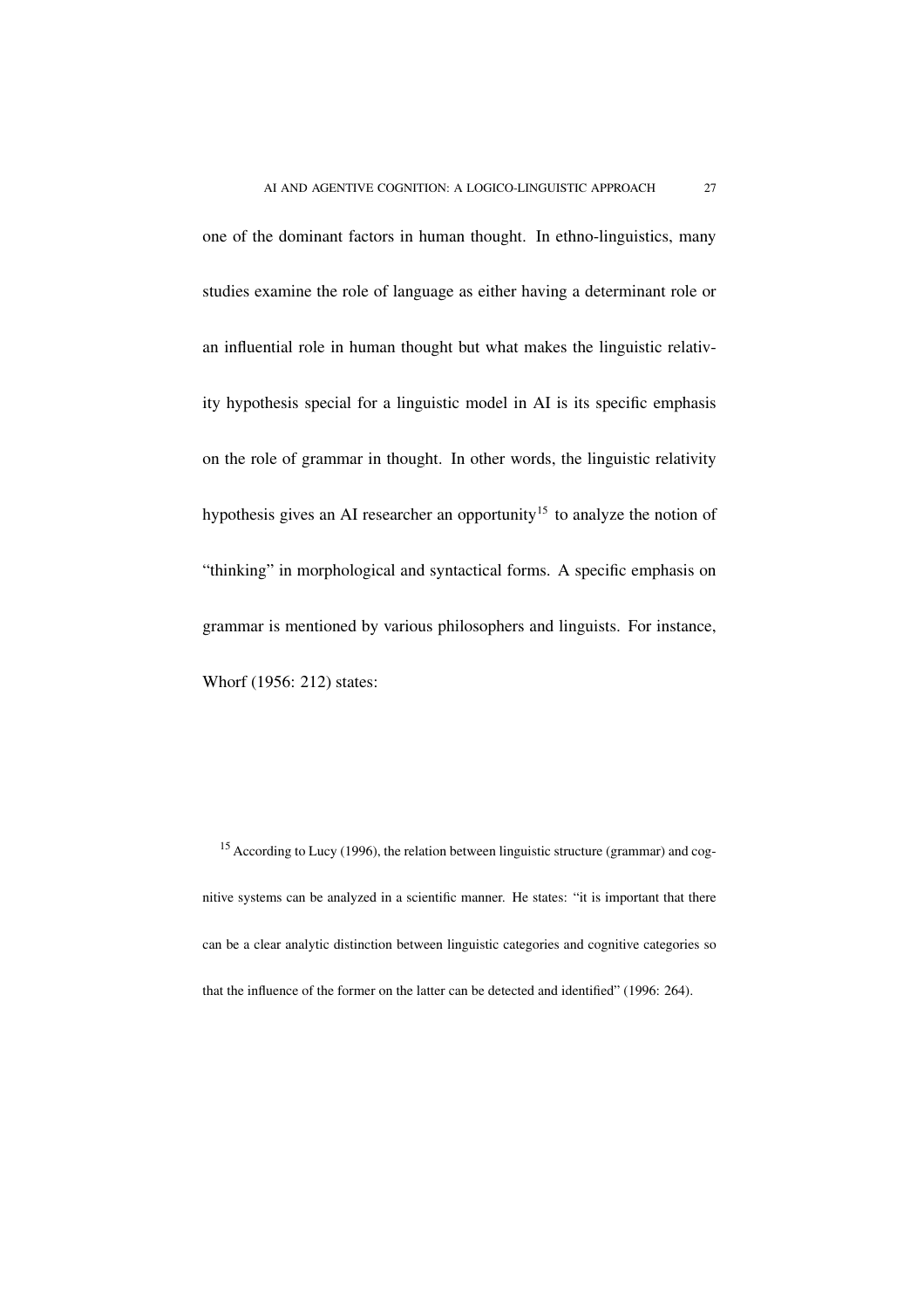It was found that the background linguistic system (in other words, the grammar) of each language is not merely a reproducing instrument for voicing ideas but rather is itself the shaper of ideas, the program and guide for the individual's mental activity, for his analysis of impressions, for his synthesis of mental stock in trade. Formulation of ideas is not an independent process, strictly rational in the old sense, but is part of a particular grammar, and differs, from slightly to greatly, between different grammars. We dissect nature along lines laid down by our native languages. The categories and types that we isolate from the world of phenomena we do not find there because they stare every observer in the face; on the contrary, the world is presented in a kaleidoscopic flux of impressions which has to be organized by our minds — and this means largely by the linguistic systems in our minds.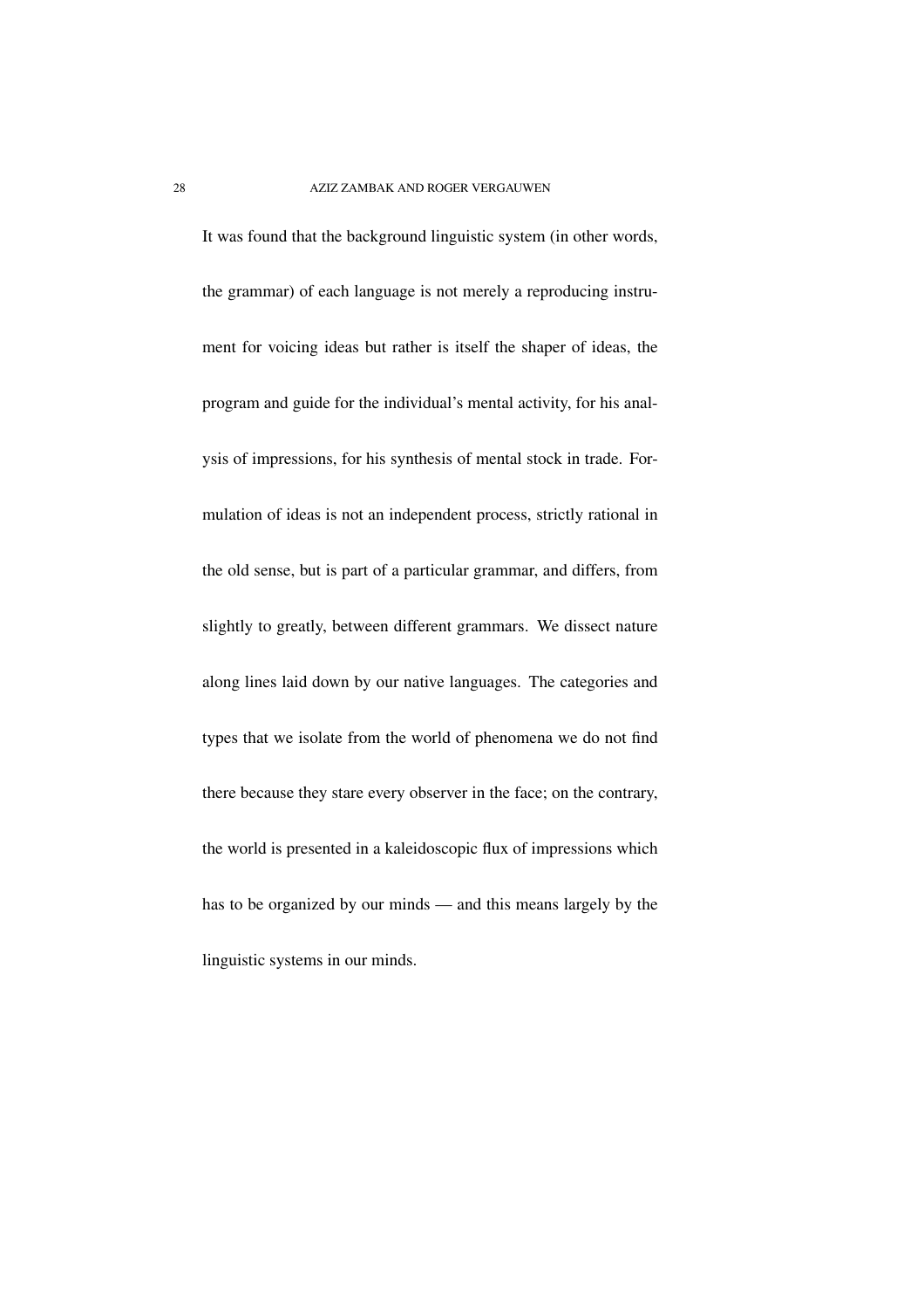Greenberg follows the line of Whorf and he states: "The general notion is that the grammatical categories of a language determine or at least influence strongly the general manner of conceiving the world of those who speak it" (1963: 138). In his studies, Lee focuses on the grammatical categories that are the reflection of culture. He (1938: 89) states: "Grammar contains in crystallized form the accumulated and accumulating experience, the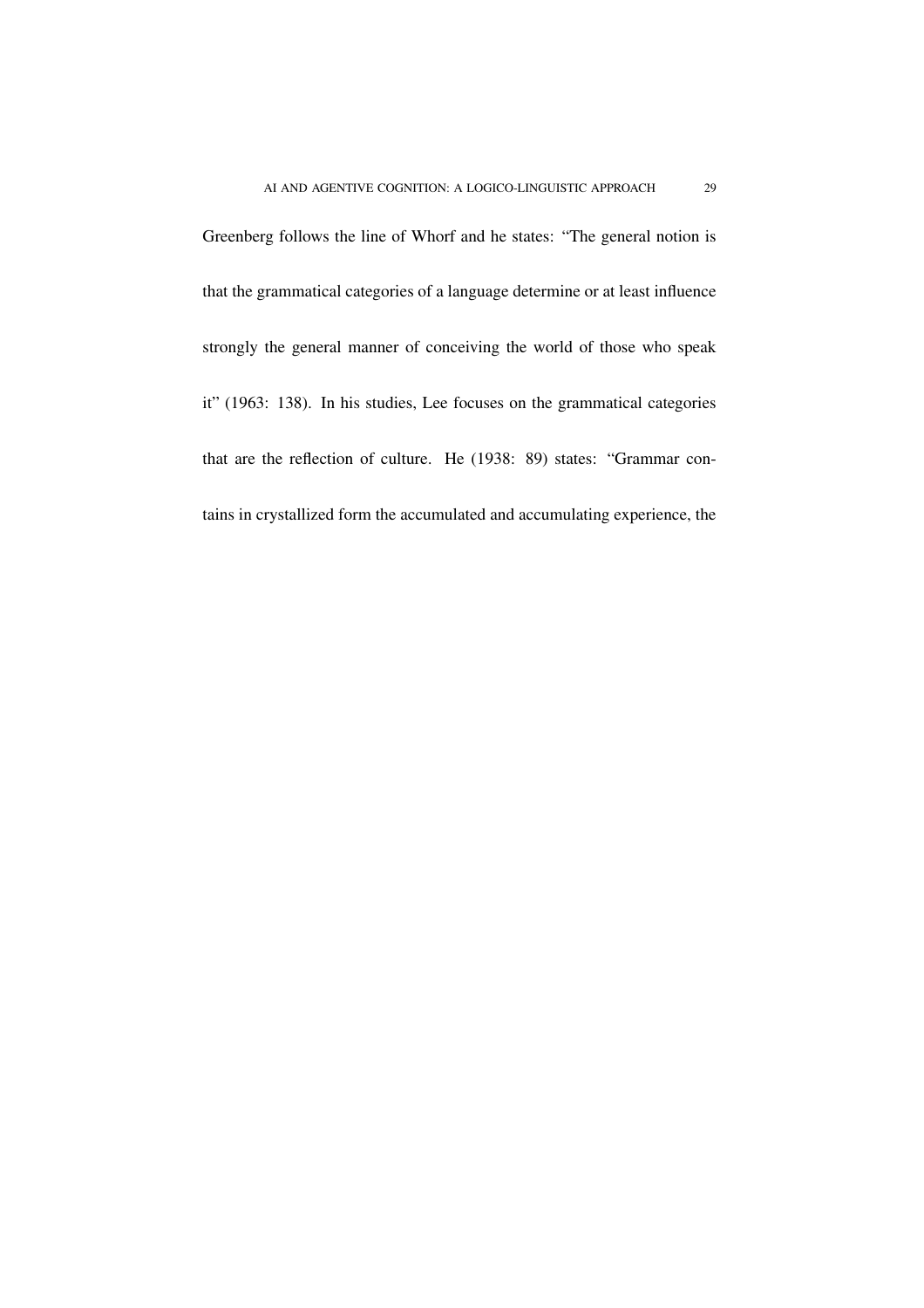*Weltanschauung* of a people." Slobin proposed the phrase "thinking-forspeaking",<sup>16</sup> which he used to shows the role of grammar in spatial and temporal cognition. According to Slobin (2003: 161), "The semantic domain is encoded by *special grammatical construction special grammatical construction* or *obligatory lexical selections* in at least some of the languages under comparison." Gumperz and Levinson (1999: 27) see grammatical categories as the source of specific ways of thinking. Parisi and Antinucci (1976: 8)

<sup>16</sup> Slobin (1999: 76) describes 'thinking-for speaking' as follows: "In my own formulation: the expression of experience in linguistic terms constitutes thinking for speaking — a special form of thought that is mobilized for communication. Whatever effects grammar may or may not have outside of the act of speaking, the sort of mental activity that goes on while formulating utterances is not trivial or obvious, and deserves our attention. We encounter the contents of the mind in a special way when they are being accessed for use. That is, the activity of thinking takes on a particular quality when it is employed in the activity of speaking."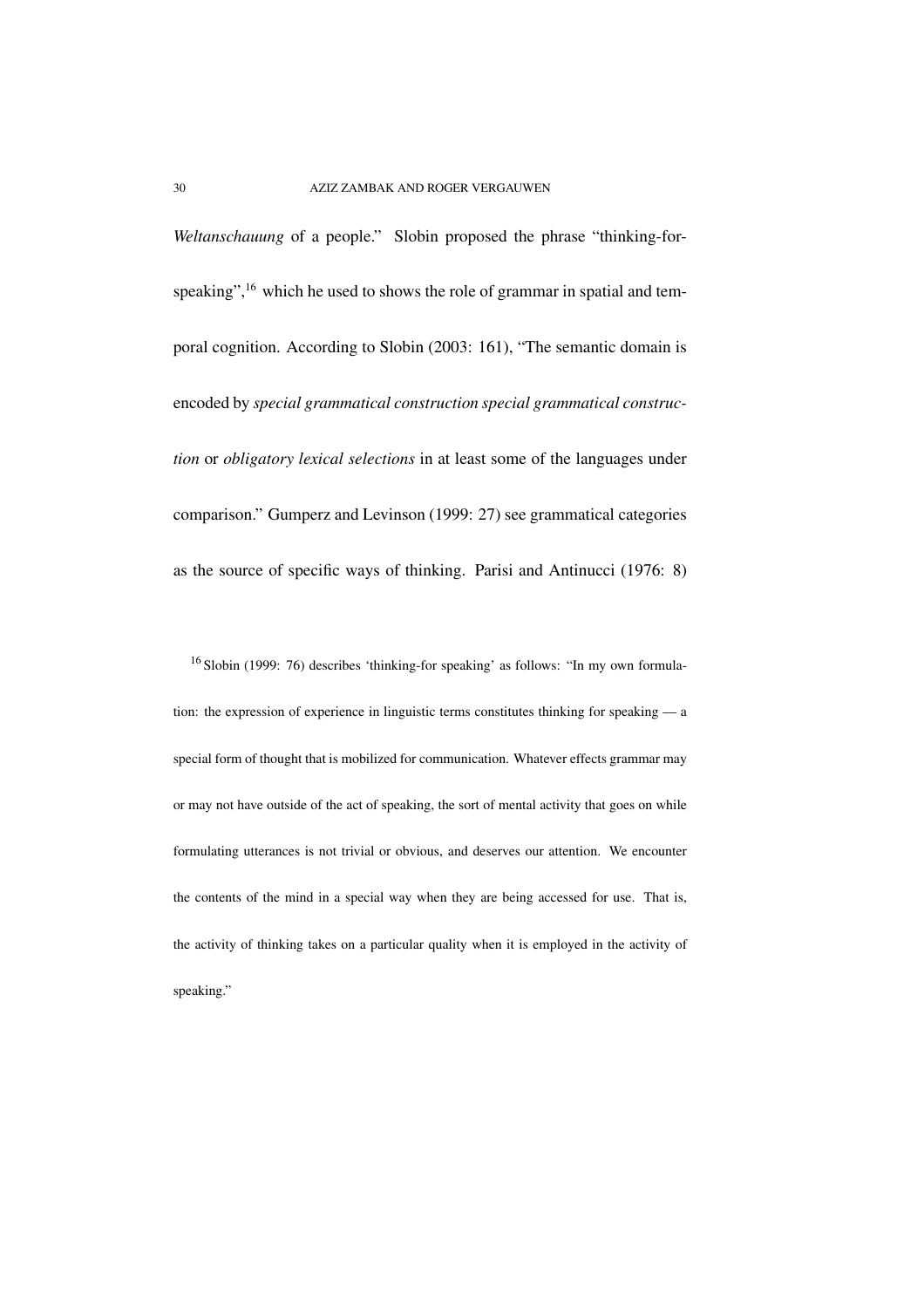see grammar as a part of man's mental capacity and they attribute a regulative role to language in human cognition, stating that "grammar is not a theory of what people do but a set of prescriptions about what they *should* do." Von Kutschera (1975: 242–243) attributes an ontological function to linguistic structure, stating, "[I]t is only with the help of language that we apprehend the world, the things, distinctions, properties and relations within it; and we apprehend them in a particular way with a particular language: Every language contains a view of the world [*Weltansicht*] and its structure, a distinctive ontology." Quine (1970: 15) also mentions the role of grammar in the way that we perceive the world, stating "How we depict the native's view of the world depends on how we construe his words and grammar, and how we construe his words and grammar depends on what we take to be his view of the world." Language is not just a collection of terms or lexical meanings. Grammar is the most general characteristics of language. There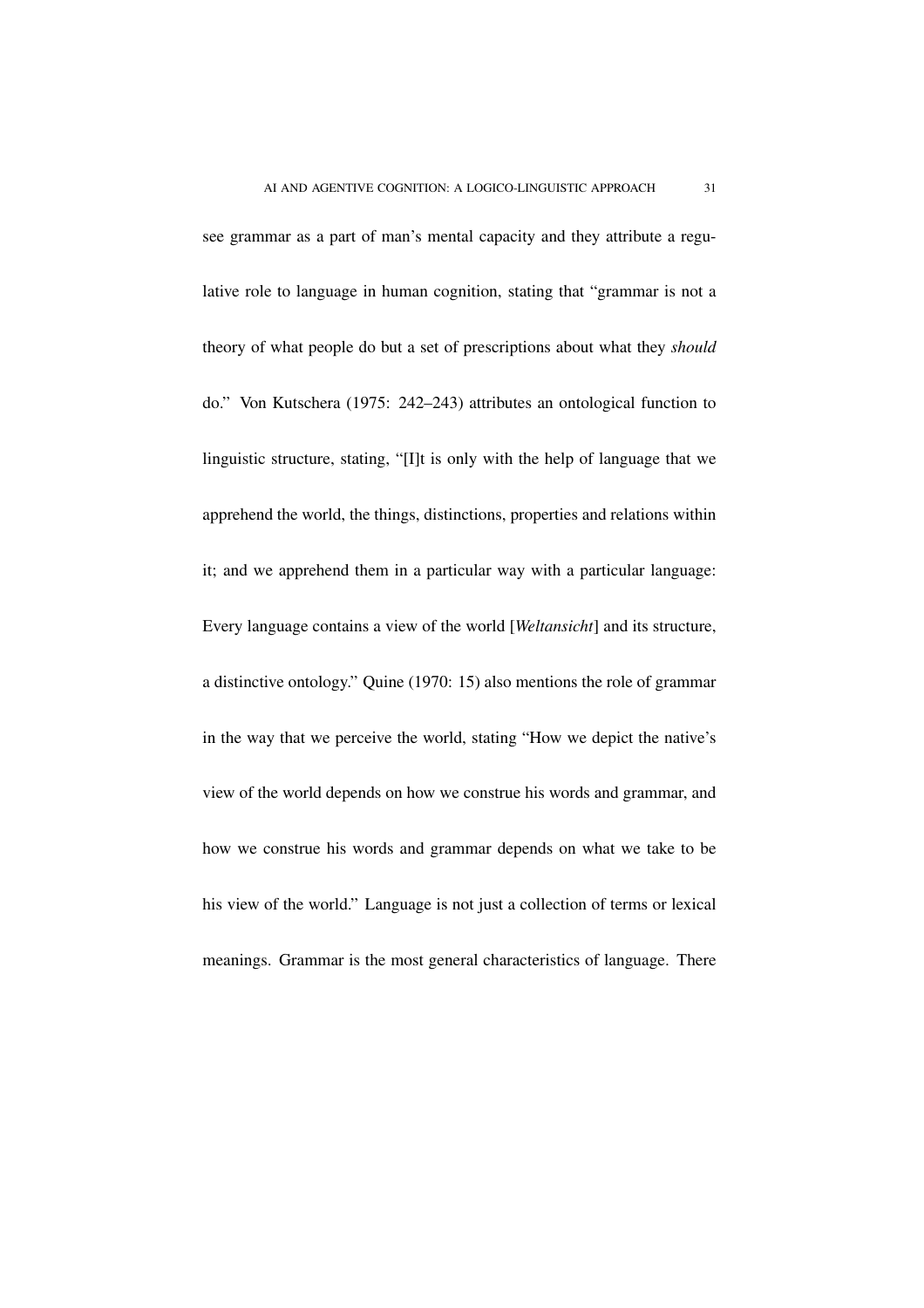are many empirical studies that show the effect of grammar on our ways of thinking.<sup>17</sup>

If we apply this hypothesis to AI, grammar influences thought in certain cognitive contexts. Languages have different effects on cognition because of their various syntactic structures. For instance, to learn how to encode space alters the nature of one's spatial cognition. The same spatial relationships are

 $17$  There is much affirmative evidence for the linguistic relativity hypothesis. For instance, see Boroditsky 1999, 2001; Bowerman 1996; Carroll and Casagrande 1958; Davidoff et al 1999; Imai and Gentner 1997; Levinson 1996; Lucy 1992; Slobin 1996. However, we will not advance any solid ethno-linguistic evidence that bears on the linguistic relativity hypothesis, nor will we attempt to examine the literature on the subject. Our concern is rather with the implications of the linguistic relativity hypothesis in a onto-heuristic model in machine intelligence. See Lucy (1999) for a detailed analysis of empirical studies in the linguistic relativity hypothesis.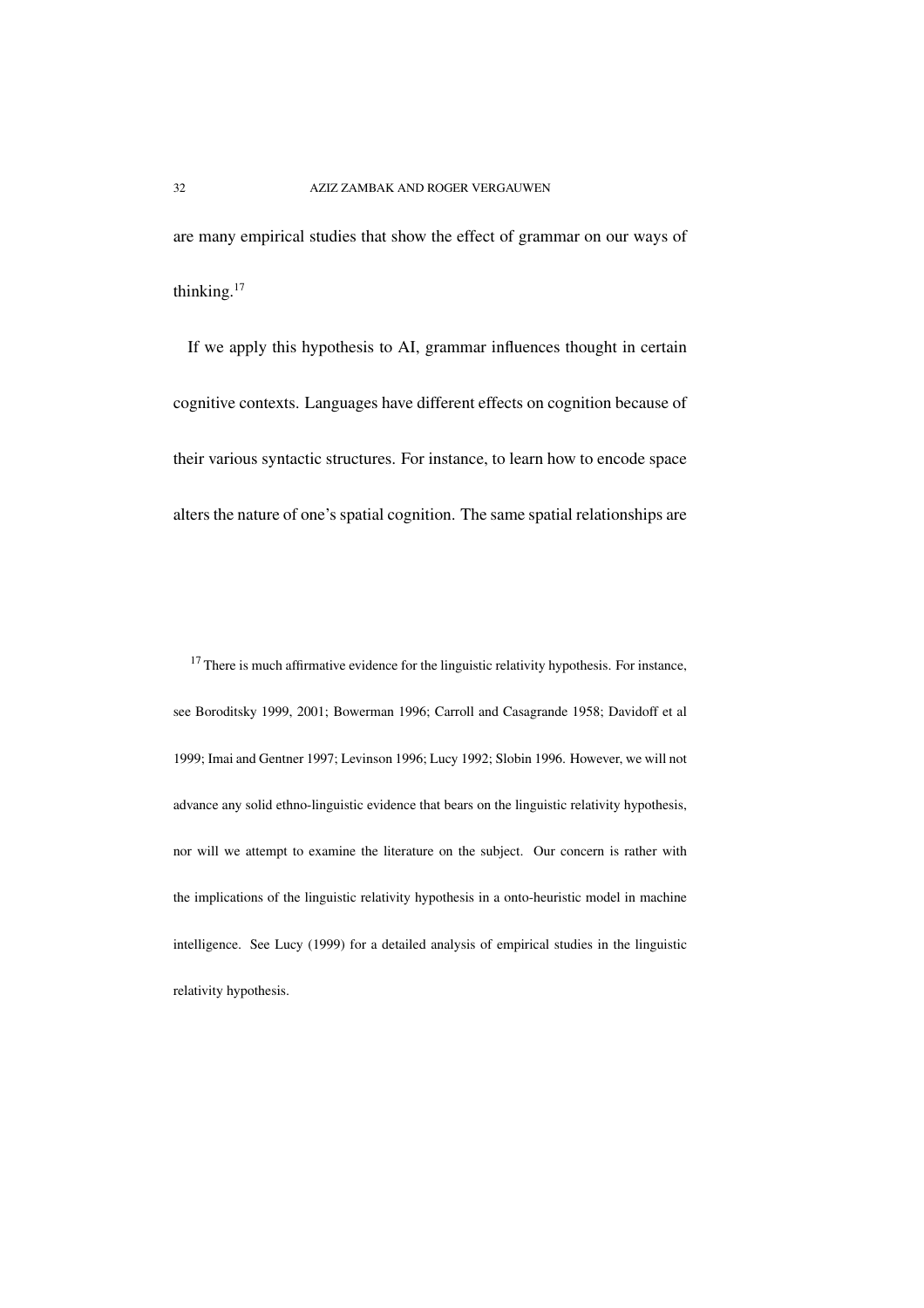represented in different grammatical forms in different languages.<sup>18</sup> Grammatical differences cause different types of considerations related to similar acts. Grammar gives us a world view we use to interpret data in the environment. Therefore, machine intelligence can gain a capability of representing environmental data by using a proper linguistic structure (grammar). We can make use of a linguistic structure (grammar) as a tool that provides an understanding of the environment. In machine intelligence, certain behavioral and cognitive processes can be ruled by a specific linguistic structure embodied in a linguistic model (i.e., the onto-heuristic model). The procedure used to follow these rules should include a specific method that shows how to encode environmental data utilizing linguistic structure peculiar to machine intelligence.

<sup>18</sup> See Munnich and Landau (2003) for a detailed analysis of the effect of grammar on spatial language.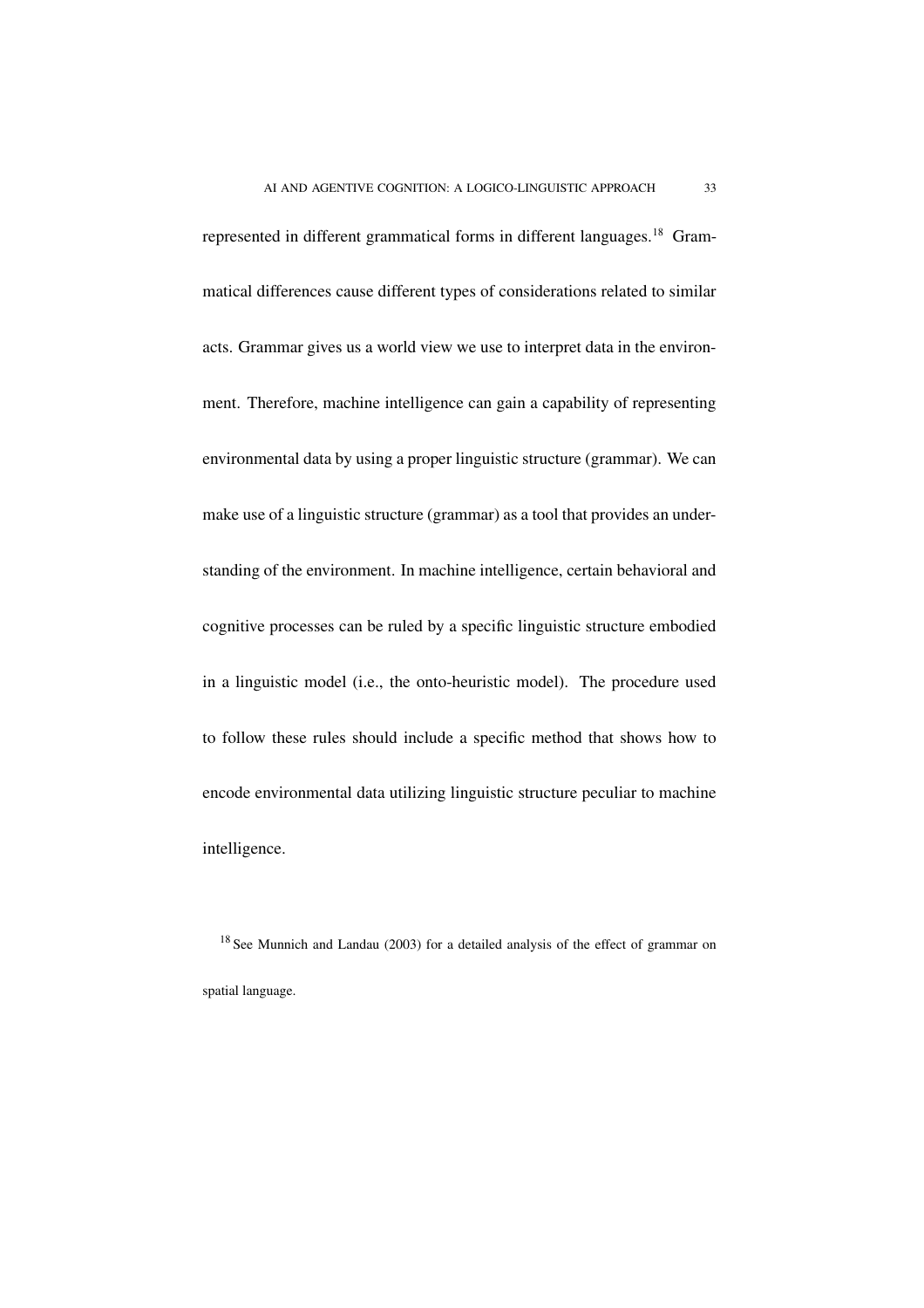### 2.2. *The Regulative Role of Grammar in Thought and Cognition*

Grammar is an essential part of the cognitive capabilities of human agency. Grammar can always be a part of psychological and cognitive inquiry. Grammar is the formative element in the way language shapes thought. Grammar can be seen as the source of many cognitive functions. "The multiple function of language is reflected in linguistic structure [grammar]; this is the basis for the recognition of the ideational (including logical), interpersonal and textual functions" Halliday (1975: 165). Wittgenstein's notion of grammar can give us a general idea about the ontological and epistemological significance of grammar in human mental acts. According to Wittgenstein (1958: § 496), grammar has a special status that relates language to the world.<sup>19</sup> In

 $19$  O'Neill (2001: 3) interprets the status of grammar in Wittgenstein's philosophy as follows: "the grammar of our language is that set of rules which determines the bounds of sense, and the status and nature of this delimitation of meaningfulness is clearly an issue that is primary importance for a proper understanding of the use of language, and of how it enables us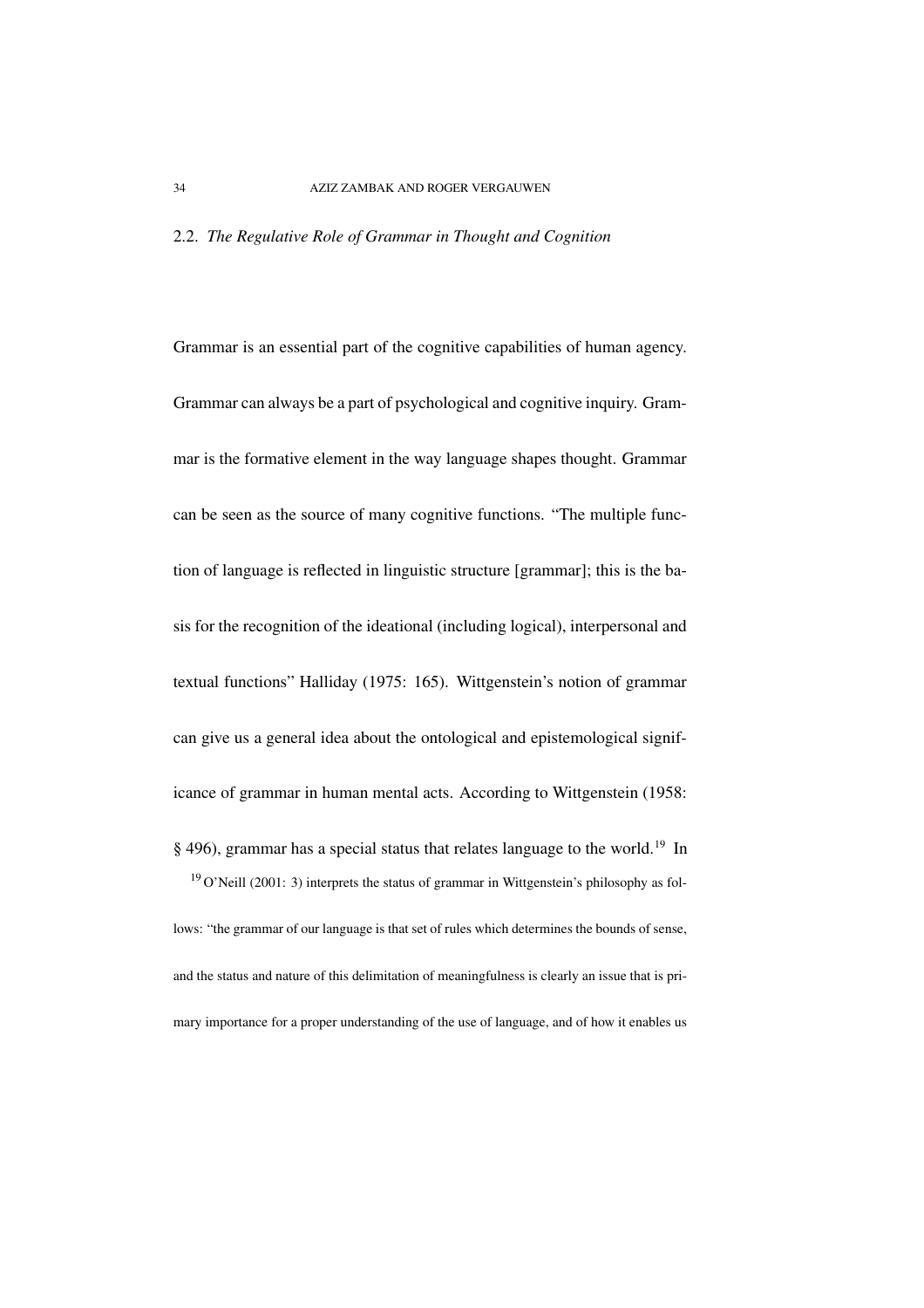addition, grammar internalizes<sup>20</sup> the "use of a word" in language; that is to say, we do not need an extra-linguistic status in order to define the meaning of a word. "The place of a word in grammar is its meaning," and "it is grammatical rules that determine meaning (constitute it)" (Wittgenstein 1974: § 23, § 133). Grammar governs the actual use of the sign and its appropriateness within a given situation. Wittgenstein also attributes a special status to grammar that gives an autonomous character to language: "the connection between 'language and reality' is made by definitions of words, and these belong to grammar, so that language remains self-contained and to speak of 'reality'. By coming to an understanding of the status of grammar, we come to understand all that there is to know about how our language relates to our world."

 $20$  Like Wittgenstein, Chomsky (1968: 6) sees grammar as an internalized system that is active in language use: "The person who has acquired knowledge of a language has internalized a system of rules that relate sound to meaning in a particular way. The linguist constructing a grammar of a language is in effect proposing a hypothesis concerning this internalized system."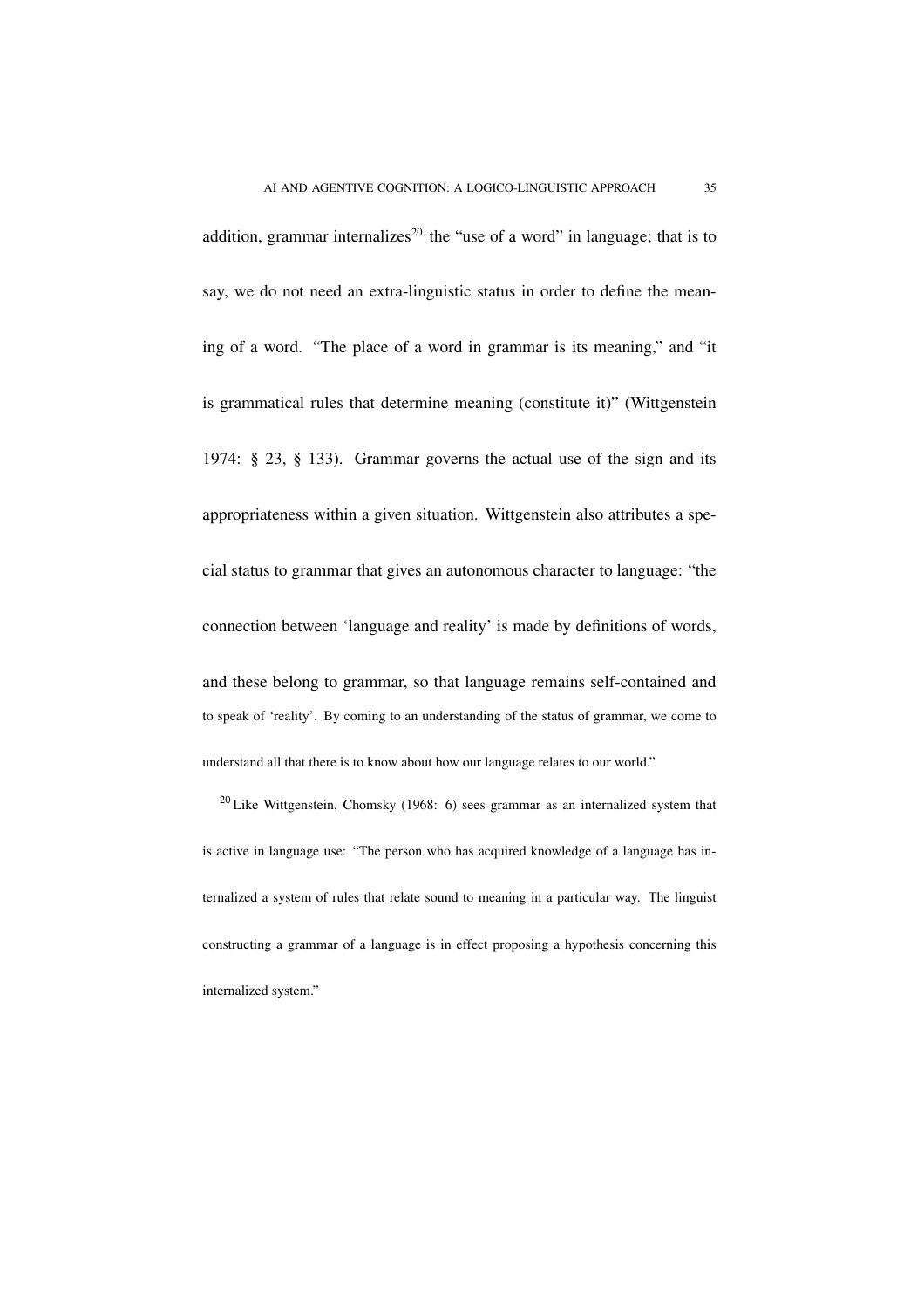autonomous" (1974: § 55). Grammar has a *special*<sup>21</sup> use in Wittgenstein's philosophy. The use of the term grammar varies in Wittgenstein's works and includes such expressions as "grammar of a proposition" (Wittgenstein 1958: § 353), "grammar of a word" (1958: 18), "grammar of an expression" (1958: § 660), "grammar of a state" (1958: § 572) etc. which divergent uses of grammar refer to the constructive role of grammar. What does grammar construct? There are various answers to this question: grammar constructs "norms of representation" (Glock 1991: 77), "rules of the usage of linguistic science," "meaning of a sign" (Specht 1969: 146), "essence" (*Ibid*.: 178),

 $21$  It is a typical discussion in the philosophy of Wittgenstein whether he uses the term "grammar" in a non-standard sense. Most of Wittgenstein's commentators deny the idea that he uses the term "grammar" in a technical and non-standard way. Although these discussions are not the issue of this essay, it is important to mention that here we use the word "special" in order to indicate that Wittgenstein's use of the term "grammar" differs from the traditional use. However, this difference does not mean that Wittgenstein forms a terminology which is special to him and out of ordinary usage.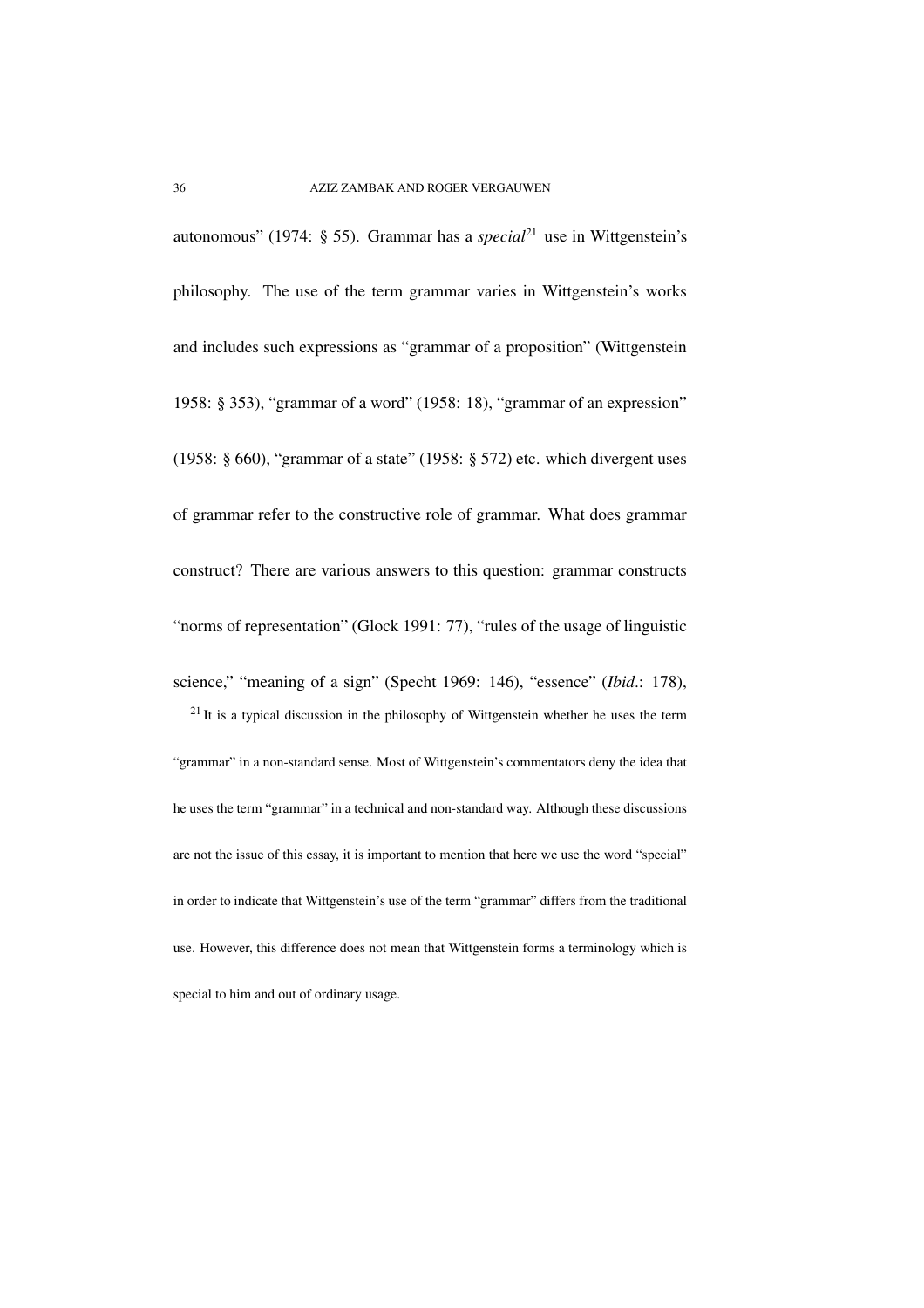"the harmony between thought and reality" (Wittgenstein 1967: § 55), "our form of representation" (1958: § 122),"relations organizing our language use" (Guignon 1990: 665), "designation the way we look at things" (Hacker 1972: 147), "limits of sense" (O'Neill 2001: 3), "judgments of truth and falsity" (1974: 88) etc. Although they seem to have different approaches to and various descriptions of the constructive role of grammar, all answers refer to the fact that grammar is autonomous in "our way of thinking", understanding, meaning, truth, and language. Wittgenstein attributes a regulative status to grammar that is active in our factual judgments. This regulative status is described by Forster as follows:

They [all *other* features of our experience] essentially depend on grammar for their essential form-specifically, in the sense that grammar both constitutes all of the concepts which articulate our factual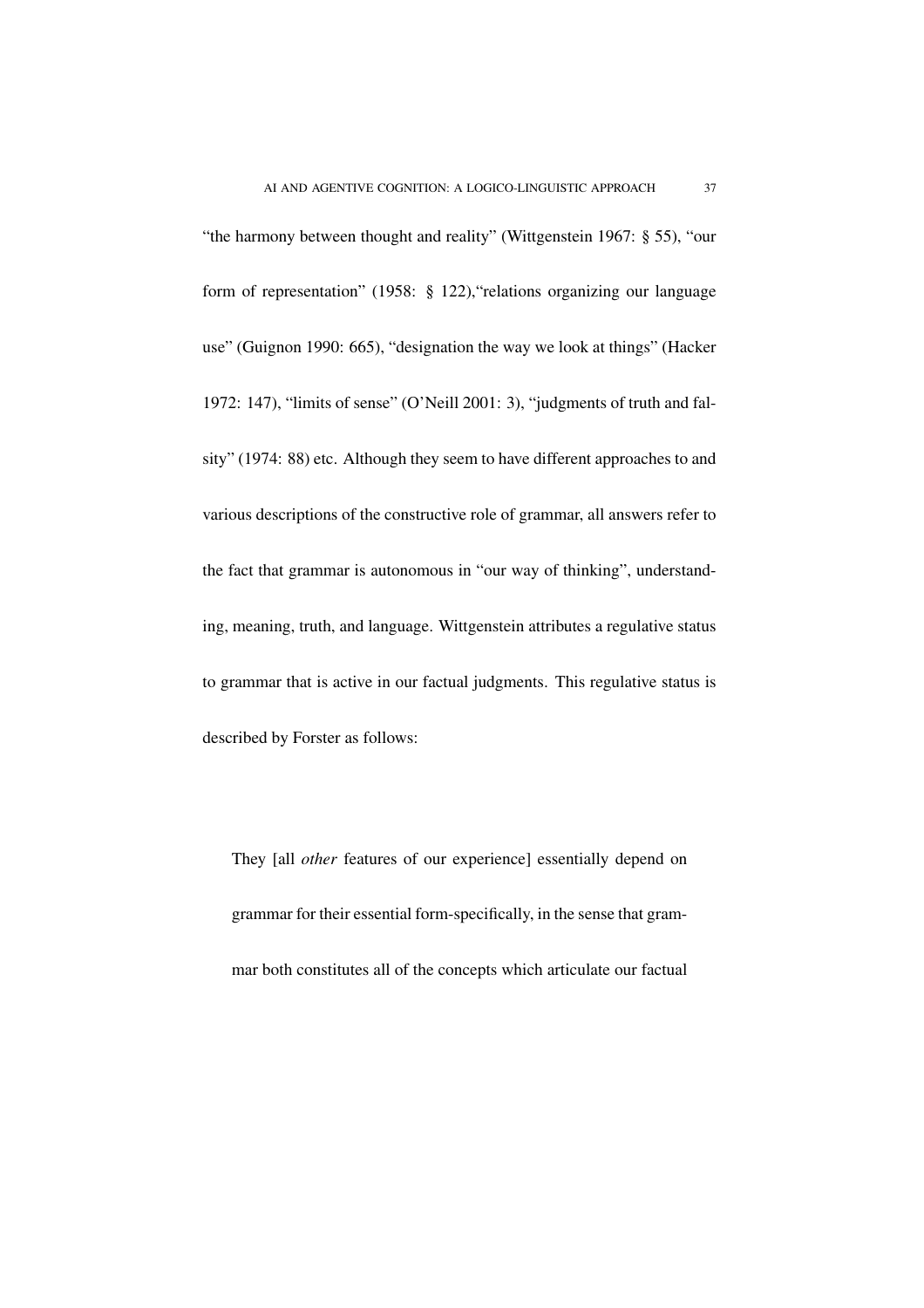### 38 AZIZ ZAMBAK AND ROGER VERGAUWEN

judgments and regulates which (combinations of) factual judgments it is appropriate for us to make and which not-in essential part have their source in our minds as well (2004:15–16).

From the Wittgensteinian point of view, we may conclude that in AI, a thing becomes an *object* when it has a place in a machine's linguistic structure. Cognition and other mental states can be given to machine intelligence by the dynamic information-processing of the machine's linguistic structure. If we can find the right programming strategy, syntax can generate semantic constraints.

Another reason that we attribute a regulative role to grammar for the correlation between language and thought is its formal completeness.<sup>22</sup> In AI, this

 $22$  Here, we use the term "formal completeness" in the sense that language has a standardized form. For instance, Sapir (1949: 153) uses the term "formal completeness" in the sense that: "By 'formal completeness' I mean a profoundly significant peculiarity which is easily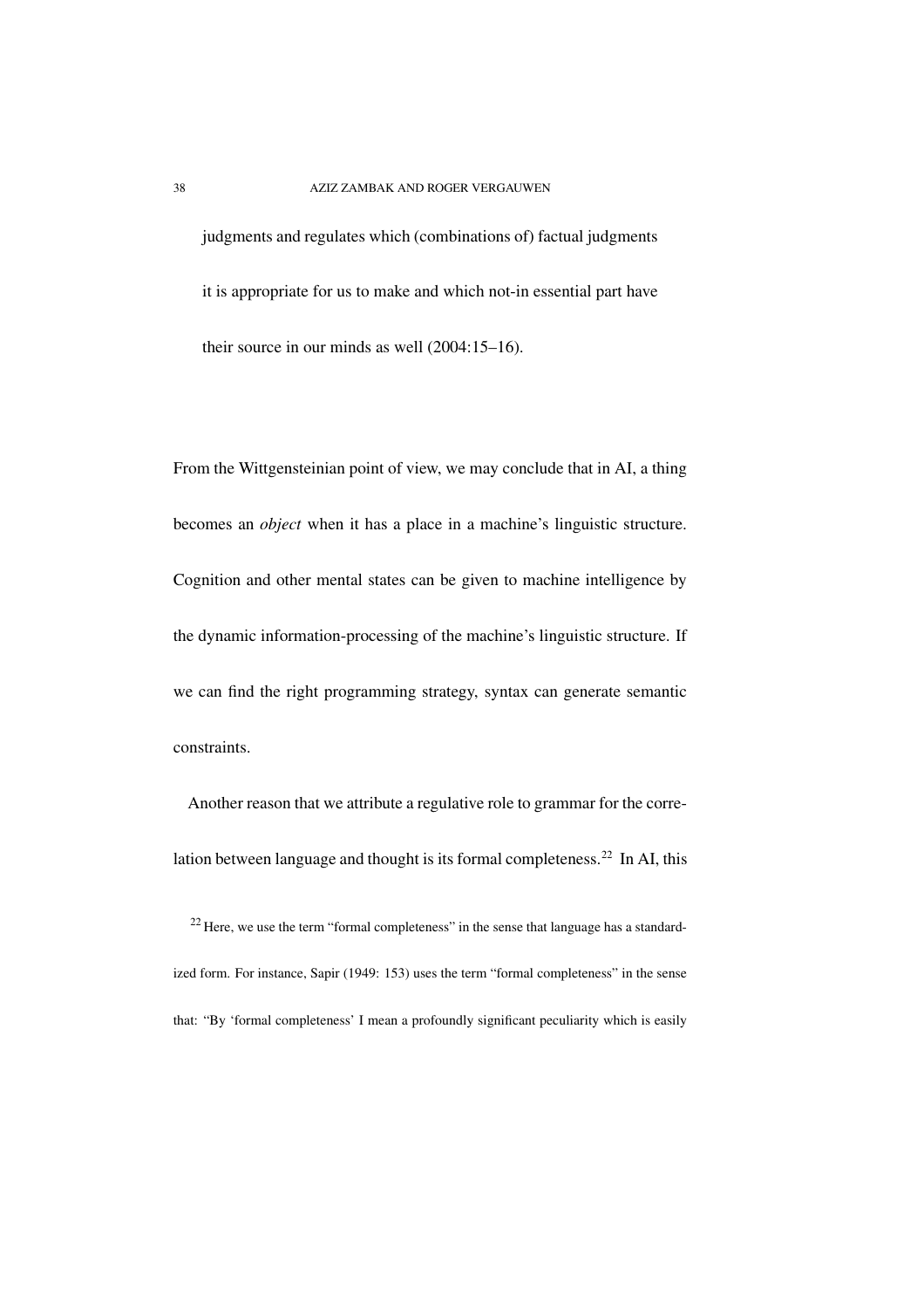formal completeness can be the source of procedural data encoding, modulating inputs, control mechanisms, rule-based representations, idealized information, etc. Therefore, we need to make sure that the programming principles of linguistic structure (grammar) and logic are developed simultaneously in a unified model.<sup>23</sup> In machine intelligence, the relationship between logic and language is not situated in a limited area in which logical regularity is examined in the foundations of linguistic structures. $24$ 

overlooked. Each language has a well defined and exclusive phonetic system with which it carries on its work and, more than that, all of its expressions, from the most habitual to the merely potential, are fitted into a deft tracery of prepared forms from which there is no escape. These forms establish a definite relational feeling or attitude towards all possible contents of experience, in so far, of course, as experience is capable of expression in linguistic terms."

<sup>23</sup> There exists a close relation between logic and grammar. For instance, Kant mentioned this close relation as follows: "grammarians were the first logicians". See Mirella (1987) for a detailed analysis of logic and grammar in Kant's philosophy.

 $24$  We claim that a linguistic model, specific to machine intelligence, can embody an agentive cognition in which language provides certain rules for a discovery procedure. Therefore,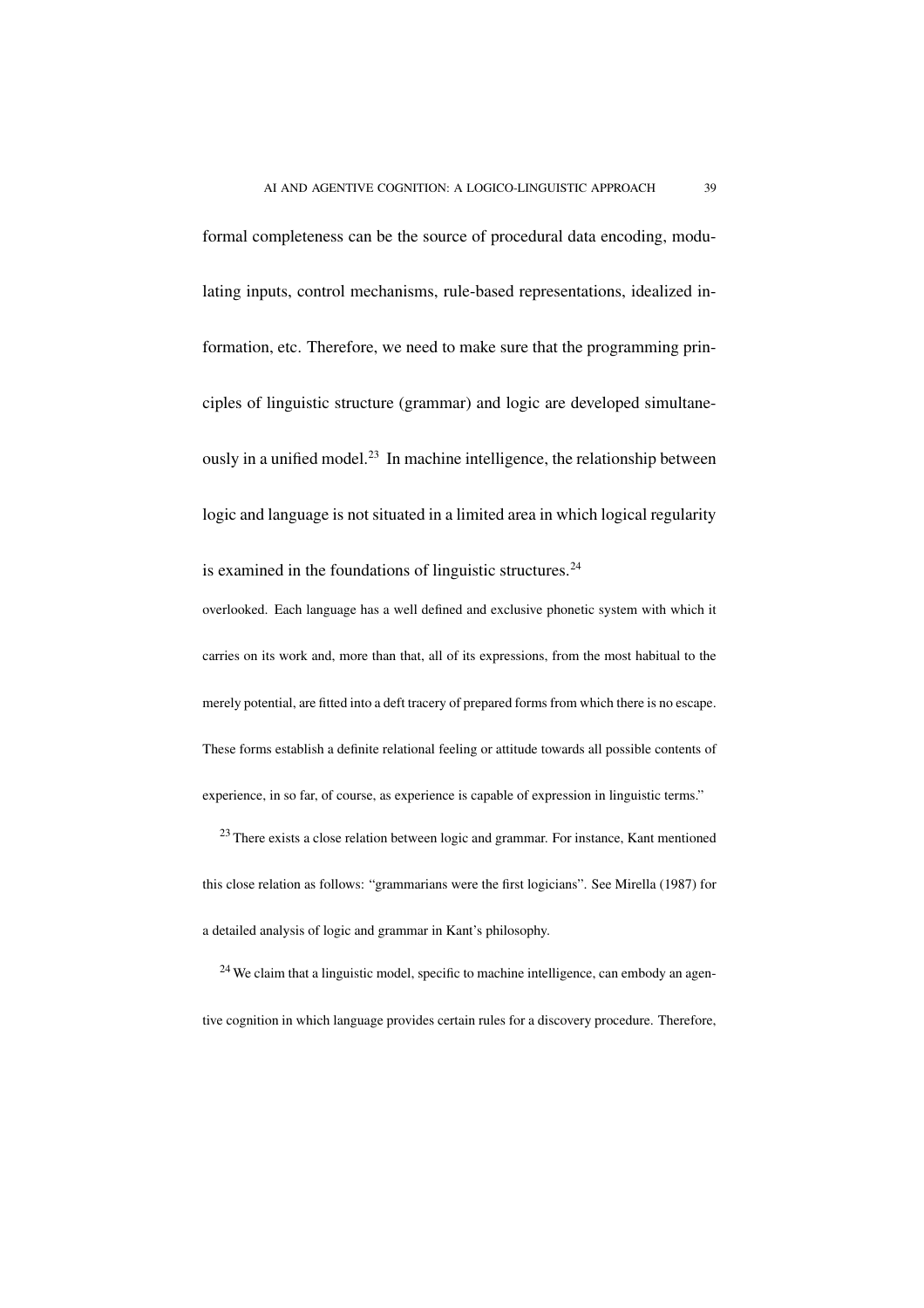#### 40 AZIZ ZAMBAK AND ROGER VERGAUWEN

Grammar should be seen as a cognitive faculty that generates cognition. Langacker states: "the rules of grammar are responsible for fully describing cognitive structures — a grammar is then a theory of cognition, not just a theory of language" (1976: 231). In addition to that, Chomsky (1980: 90) mentions the role of grammar in knowledge of language and cognitive systems: "What we loosely call 'knowledge of language' involves in the first place knowledge of grammar — indeed, that language is a derivative and perhaps not very interesting concept — and beyond that other cognitive systems that interact with grammar." The way grammar generates cognition

a linguistic model is essential for a machine to provide rules for testing whether a given condition is appropriate for its agentive acts. Cooper (1978: 8) emphasizes the importance of a linguistic theory: "By insisting that a theory of language tell[s] how to make detailed language descriptions, one ensures that the theory has a proper regard for the place of observation and evidence in the scientific process, as well as an adequate conceptual apparatus within which meaningful empirical hypothesis can be framed."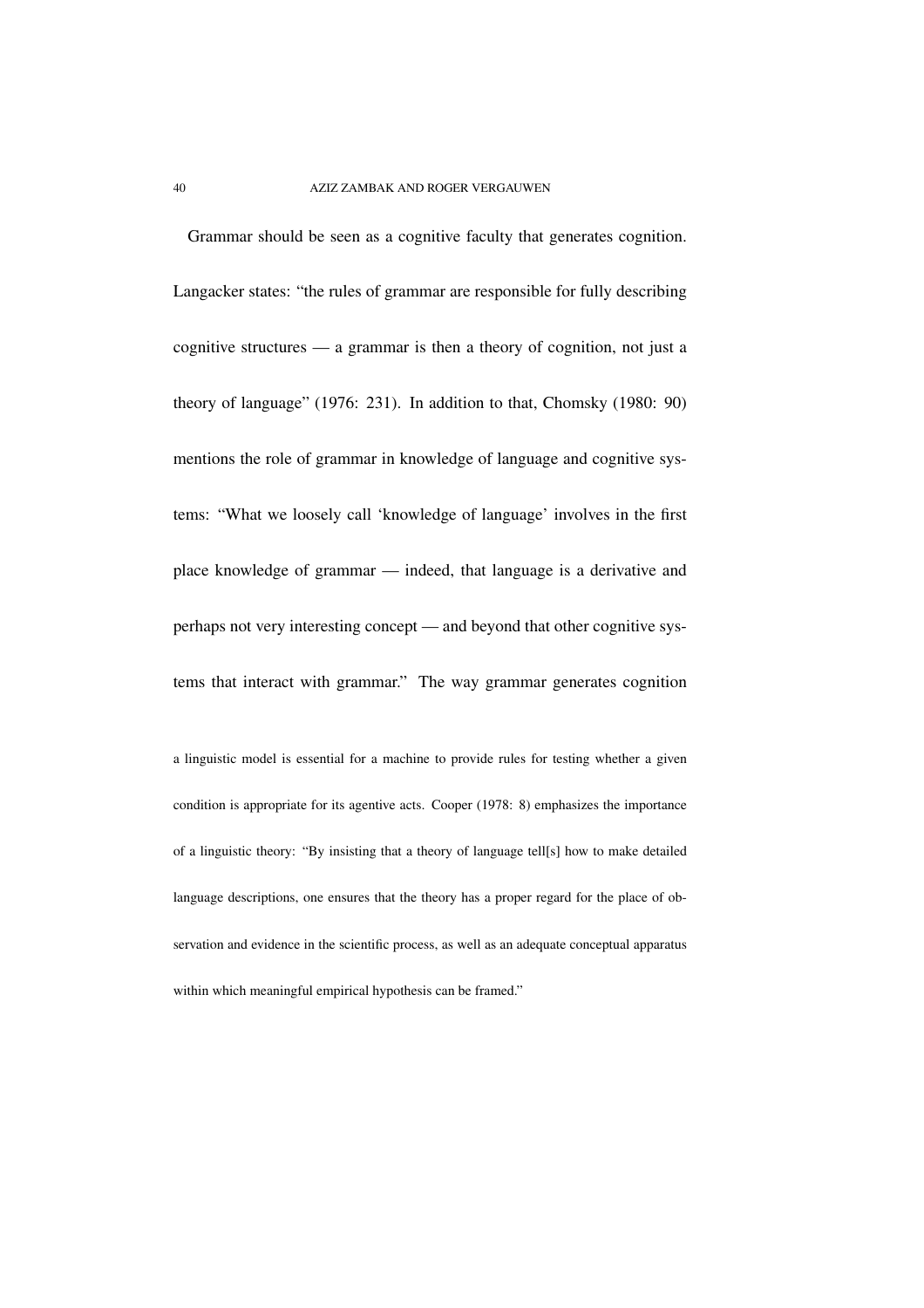depends on competence and generative rules. We can look at competence as a tool for constructing a high-level organization in machine intelligence. According to Haugeland (1985: 215), "*[C]ompetence* is the ability to achieve goals by making rational decisions in the light of knowledge and perception. The point, in other words is to 'rationalize' the system's behavior, relative to its circumstances, by interpolating just the right mental structure to do the job." Linguistic competence is an autonomous computational process that guides machine intelligence through the acquisition and use of language.<sup>25</sup> Parisi and Francesco (1976:13) conceive grammar as a scientific model of

<sup>25</sup> Chomsky's dichotomy of competence/performance presupposes an epistemological principle in which language is not a social entity, but belongs to the agent's activity. In that sense, the linguistic competence and performance, as an agent's cognitive potentiality and activity, can be grasped in an ideal (i.e. computational) competence (i.e. programming logic in AI).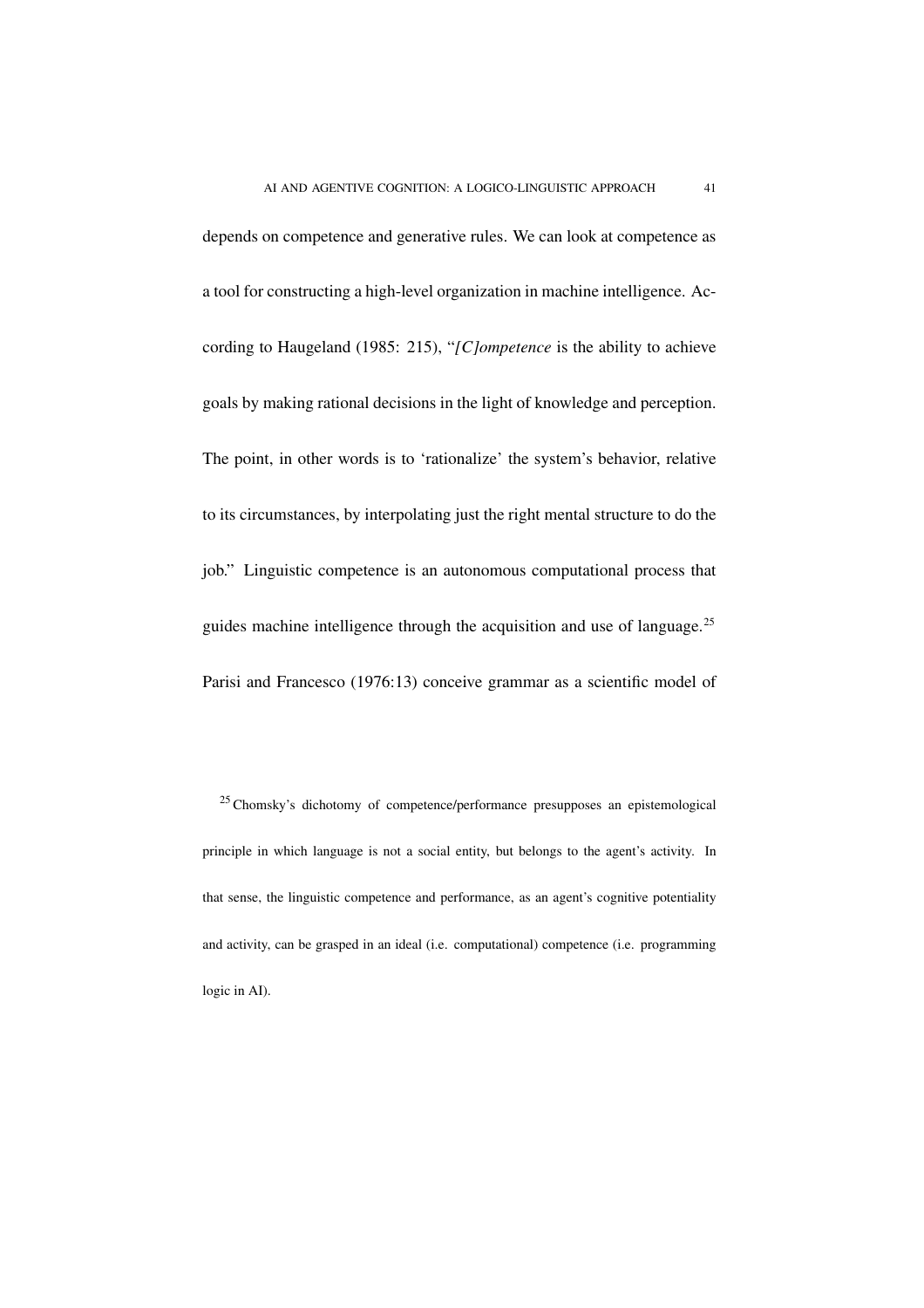linguistic competence:

Insofar as linguistic competence is considered a part of man's cognitive competence, the science concerned with language — whether it is called linguistics, or the psychology of language, or psycholinguistics — is part of a science of the mind, intended as the system of higher functions of the human organism. Hence, the grammar poses problems and advances hypothesis concerning the relations between linguistic competence and the cognitive competence of which it is a part.

Competence and generative rules are the subjects of certain linguistic theories. For instance, Chomsky is one of the leading linguists who formulated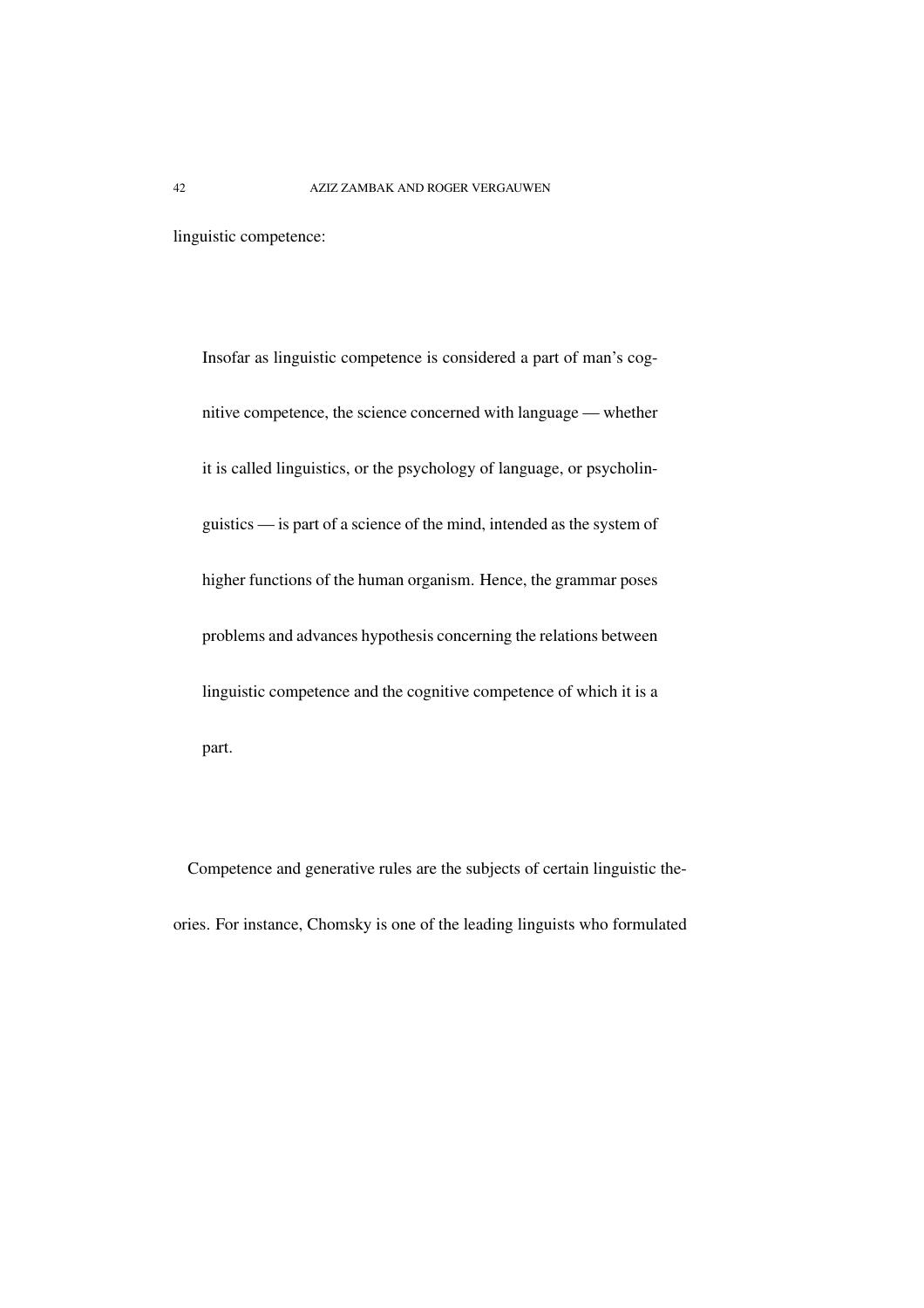the rules of generative grammar.<sup>26</sup> According to Katz and Postal (1964), the generative role of grammar reflects the creative and productive aspects of language. The semantic and cognitive values of environmental data can be determined by a rule-governed linguistic structure in machine intelligence.<sup>27</sup>

 $^{26}$  Lyons (1975: 124) describes the generative characteristics of syntax by referring to its "interpretative" feature: "The syntax falls into two parts: the rules of the *base* and the *transformation*. It is the base 'component' that generates the deep structure and the transformational component that converts these into surface structure. The transformational component is therefore 'interpretative' in much the same way as the phonological and semantic rules are; and all the 'creative' power of the system is located in the base."

 $27$  Montague's and Davidson's formal and compositional approaches to natural language are good examples that show the way to relate grammar to the semantic and cognitive values of environmental data. Kempson (1990: 7) describes their formal and compositional approaches to natural language as follows: "The assumption that Davidson and Montague shared. . . is that natural languages do not have uniquely defining characteristics of any interest, but are interpreted systems of the same type as formal, constructed languages, and are characterisable by the same descriptive techniques. In particular, the interpretation of natural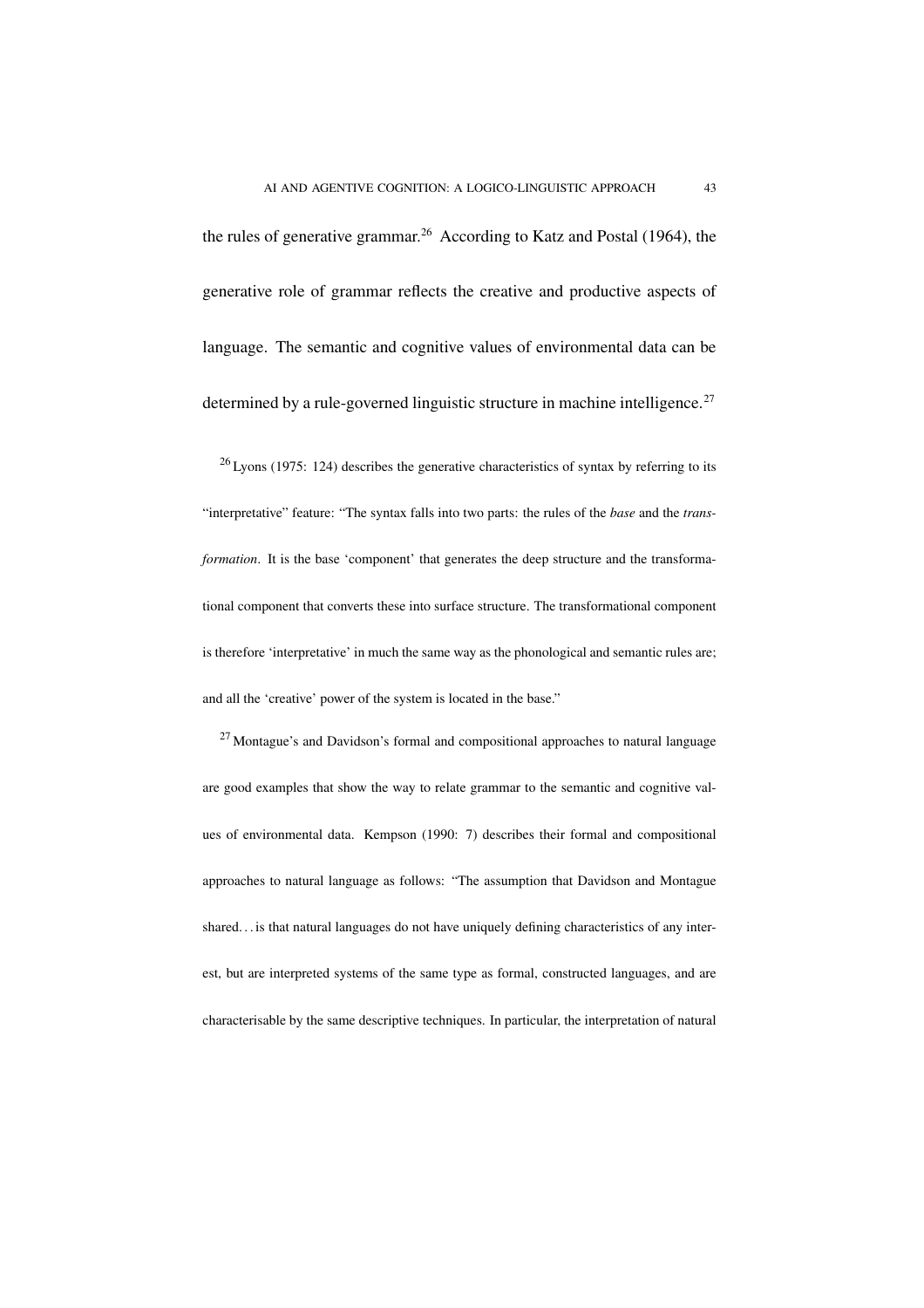# 2.3. *Language in Machine Intelligence*

Language has always been one of the main issues of AI. By the mid 1960s, AI researchers had studied question answering systems, machine translation, machine understanding of natural language, and story analysis to mention only a few. <sup>28</sup> These studies are concerned with a cognitive system that languages is identical to that of formal languages, a relation between expression of the language and the nonlinguistic entities which they refer to or denote." From an AI point of view, the studies of Montague (1974) are very valuable in order to show how can syntactic structure embody the logical and semantic structures. Moravcsik (1990: 119) states that Montague's studies are very significant because his studies are not "merely the technical achievement of assigning appropriate semantic interpretations to traditional syntactic categories. . . .but the philosophically significant claim that the grammatical rules of a natural language can be seen as serving primarily semantic interests and being motivated by these."

<sup>28</sup> A historical and philosophical analysis of these studies can be found in Wilks (1974) and 1977). In our opinion, a philosophical analysis of AI studies on natural language should include the theory of meaning in information theory. The theory of meaning in cybernetics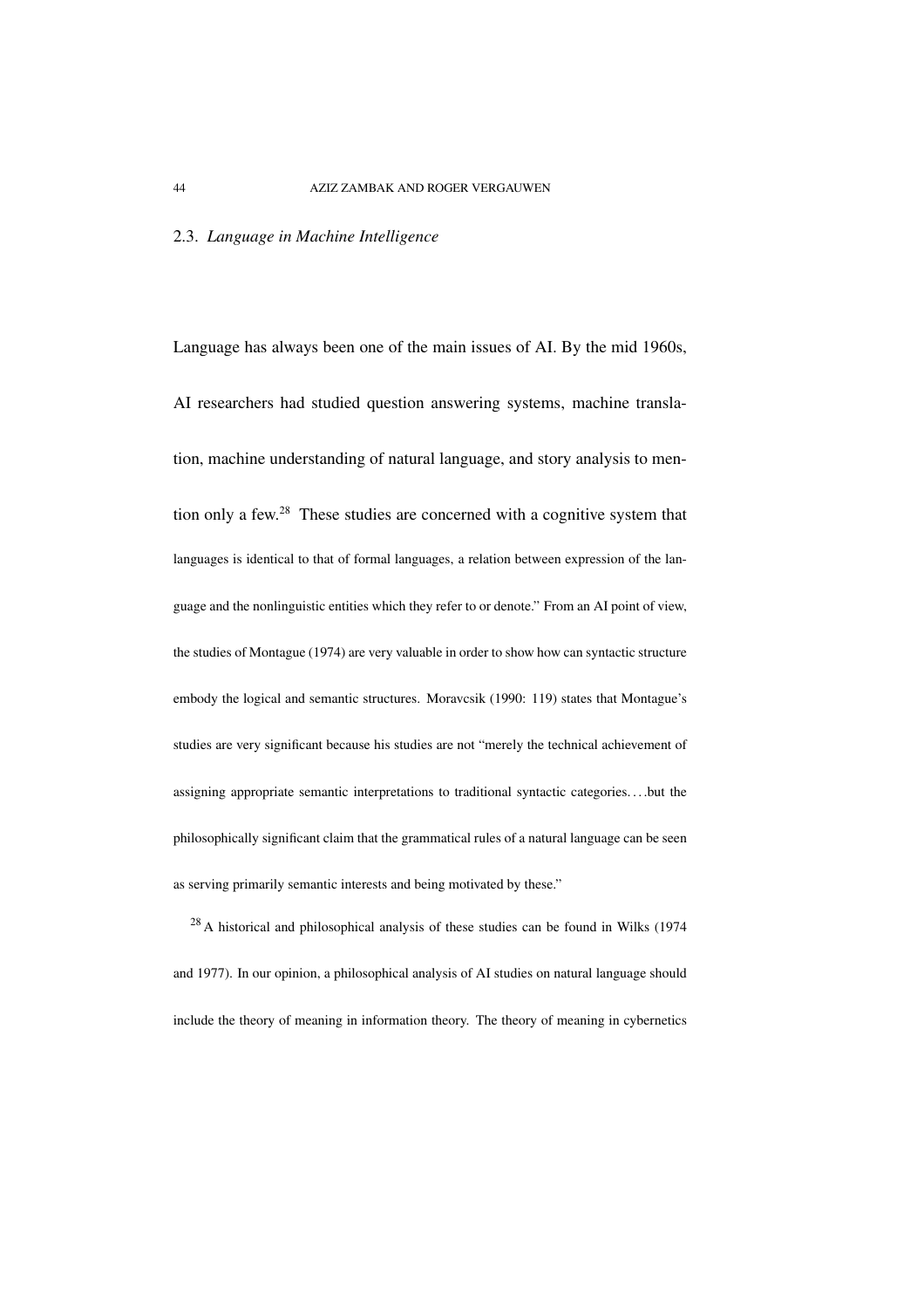has an effect on linguistic models in AI. Shannon, the founder of the information theory, did not give any significant role to the concept of "meaning" in his information theory. However, MacKay (1969: 92) claims that "the theory of information has a natural, precise, and objectively definable place for the concept of meaning." In Cybernetics, the main object is "to provide a technical equivalent for the term 'meaning' where it is in fact used, not to legislate as to where it should be used" (1969: 89). Sayre sees cybernetics as a significant tool for explaining the origins of language: "man's consciousness is not limited to processing information from his sense receptors, and that his flexibility is extended by his linguistic capabilities. To explain the origin of language from the cybernetic viewpoint is to explain its contribution to the control of behaving organism, for which it has been favored by natural selection" (1976: 188).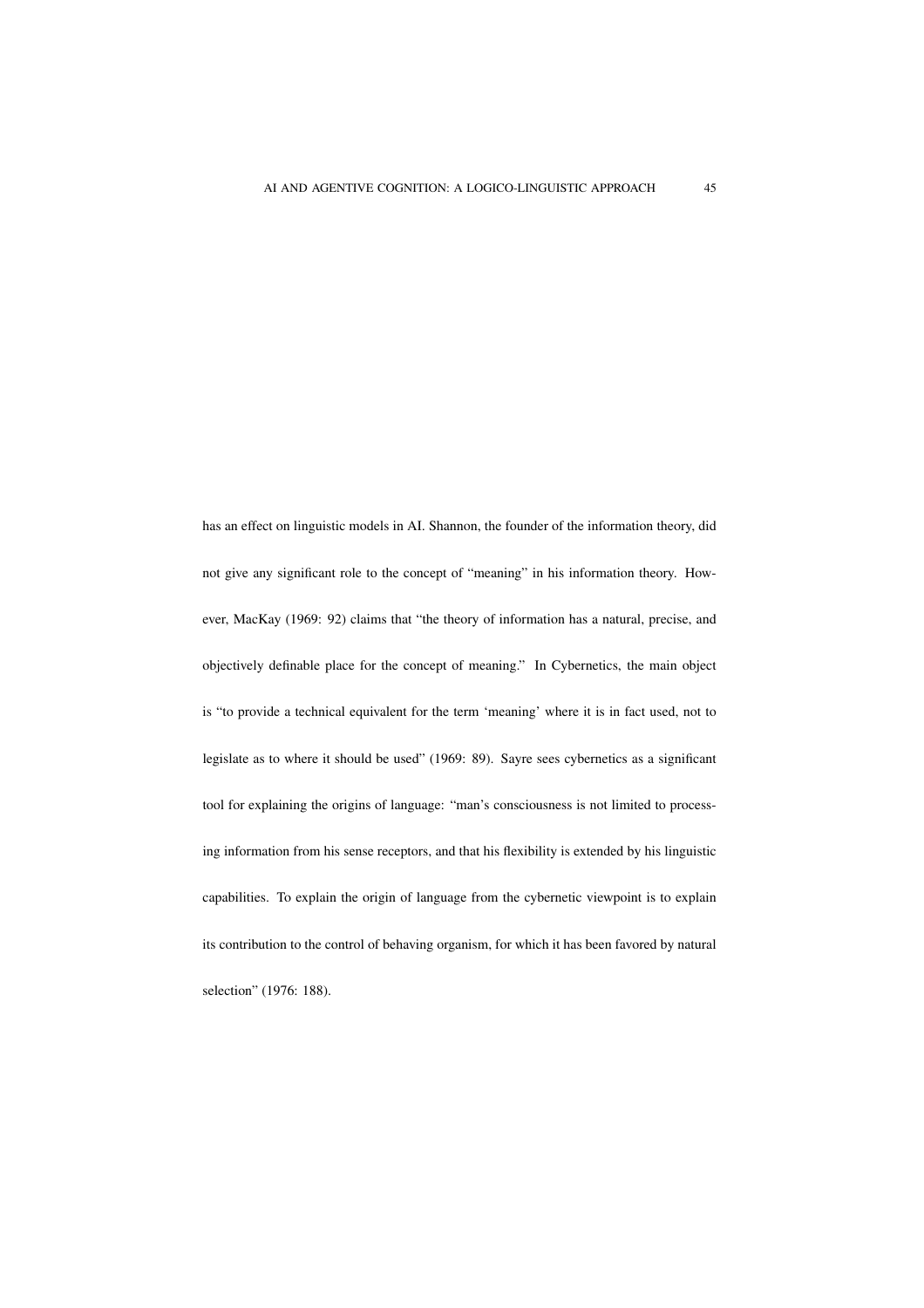### 46 AZIZ ZAMBAK AND ROGER VERGAUWEN

can understand and produce meaningful utterances. In addition, some researchers attributed an explanatory role to AI for research in natural language.<sup>29</sup> For instance, Goodwin and Hein (1982) claim that AI is a psychological tool to study language in use. They state: "AI's engagement in natural

 $29$  On the one hand, Wilks (1977: 71) believes that AI has the following benefits for the

studies in linguistics : "emphasis on complex stored structures in a natural language understanding system; (ii) emphasis on the importance of real world; (iii) emphasis on the communicative functions of sentences in context; (iv) emphasis on the expression of rules, structures, and information within an operational/procedural/computational environment." On the other hand, in their article "On Some Contributions of Artificial Intelligence to the Scientific Study of Language" Dresher and Hornstein criticize the idea that AI has an explanatory role in linguistic studies. They state: "there exists no reason to believe that the type of AI research into language. . . could lead to explanatory theories of language. This is because first, workers in AI have misconstrued what the goals of an explanatory theory of language should be, and second, because there is no reason to believe that the development of programs which could understand language in some domain could contribute to the development of an explanatory theory of language" (1976: 377).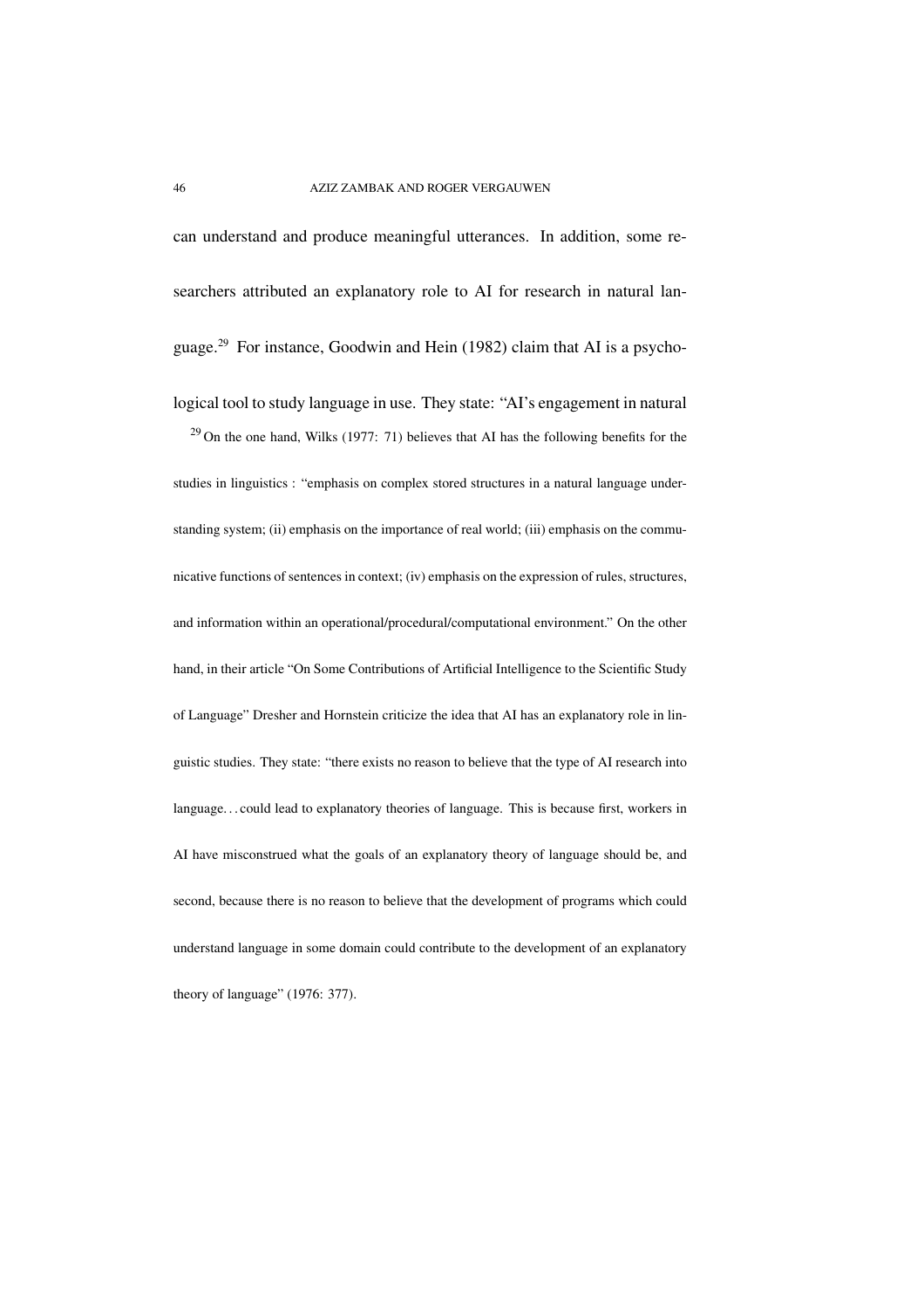language research is based on a desire to understand what kind of cognitive organization enables humans to communicate with each other" (1982: 283). In a classic AI program, an utterance is analyzed in terms of a model based on a symbolic representation.<sup>30</sup> Some AI researchers consider this model to represent an essential function of human cognition. The general idea behind these studies is to correlate symbolic representations with semantics and the world. In AI, every researcher accepts that these studies have not reached

<sup>30</sup> Weizenbaum is one of the AI researchers who defends the classical view in AI. He states: "There are many problems, all having to do with enabling the computer to understand whatever messages are impressed on it from the world outside itself. The problem of computer vision, for example, is in many respects fundamentally the same as that of machine understanding of natural language. However, the machine is made to derive information from its environment, it must, in some sense, 'understand' it; that is, the computer must somehow be able to extract the semantic content from the messages that impinge on it, in part from their purely syntactic structure" (1976: 184).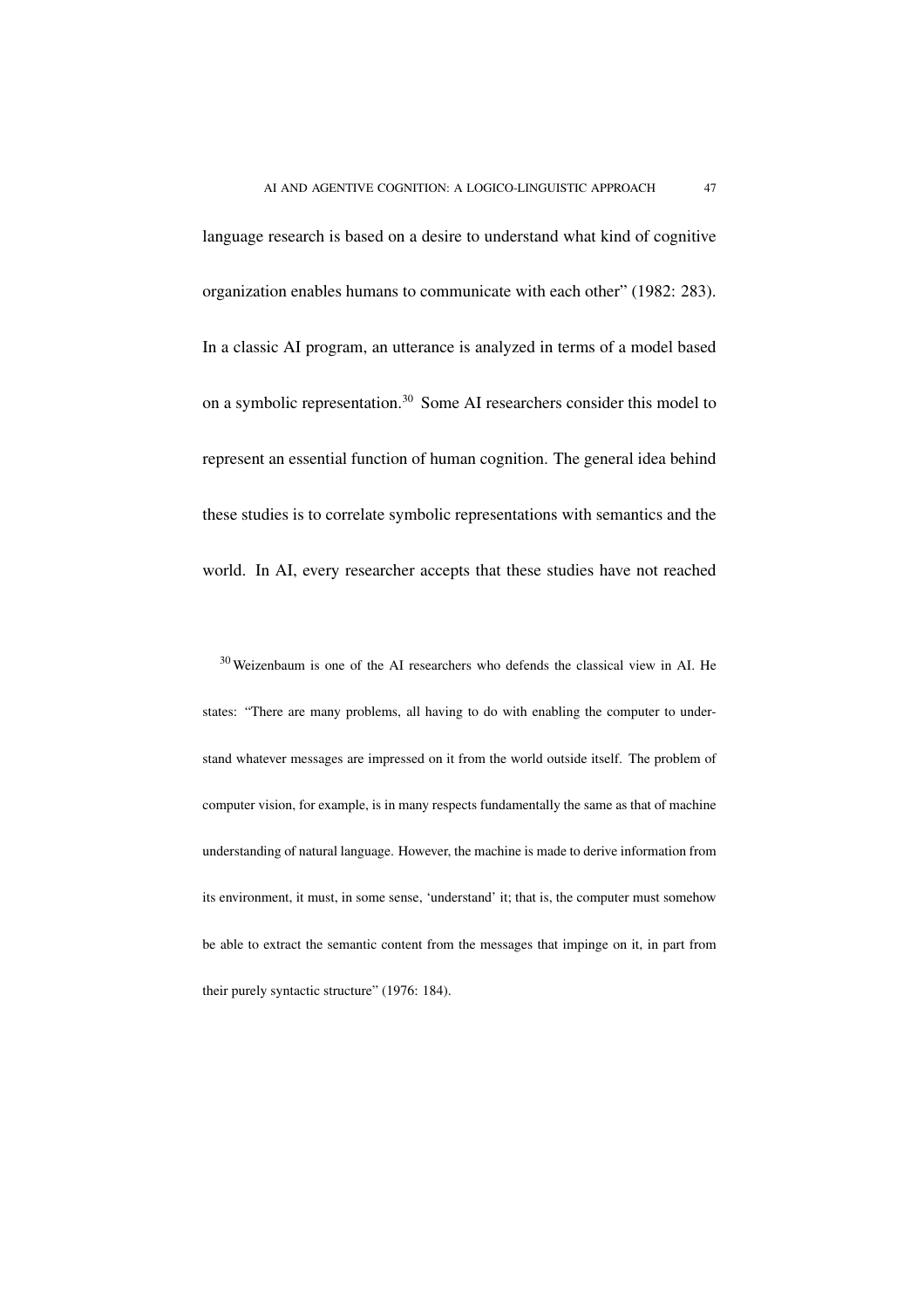a satisfactory result.<sup>31</sup> According to Bickhard and Terveen (1995), the failure of these studies shows the significance of real-world knowledge in language processing. They (1995: 240) states, "Knowledge of both the physical

<sup>31</sup> The failure of language studies in AI had negative effects on the development of AI researches. For example, after the failure of developing a Russian-English machine translation system, the American government cut most of the funds that could be used by AI researchers. According to Goodwin and Hein (1982: 262), AI researchers learnt many things from research in the 1970s: "One of the lessons AI has learned during the last ten years of research on natural language concerns the inadequacy of certain rigid divisions, such as syntax vs. semantics, external language vs. internal language, linguistic knowledge vs. common sense knowledge. Although there are many good reasons for these dichotomies, they seem to be inadequate with respect to process models of linguistic behavior." In addition to that, Walczak (2002) makes an analysis of a technique used in artificial intelligence for natural language processing. In his analysis he mentions the significance of empirical and background knowledge. He states: "current artificial intelligence models are developed to be computationally tractable and to facilitate the programming of solution, but ignore epistemological validity" (2002: 396).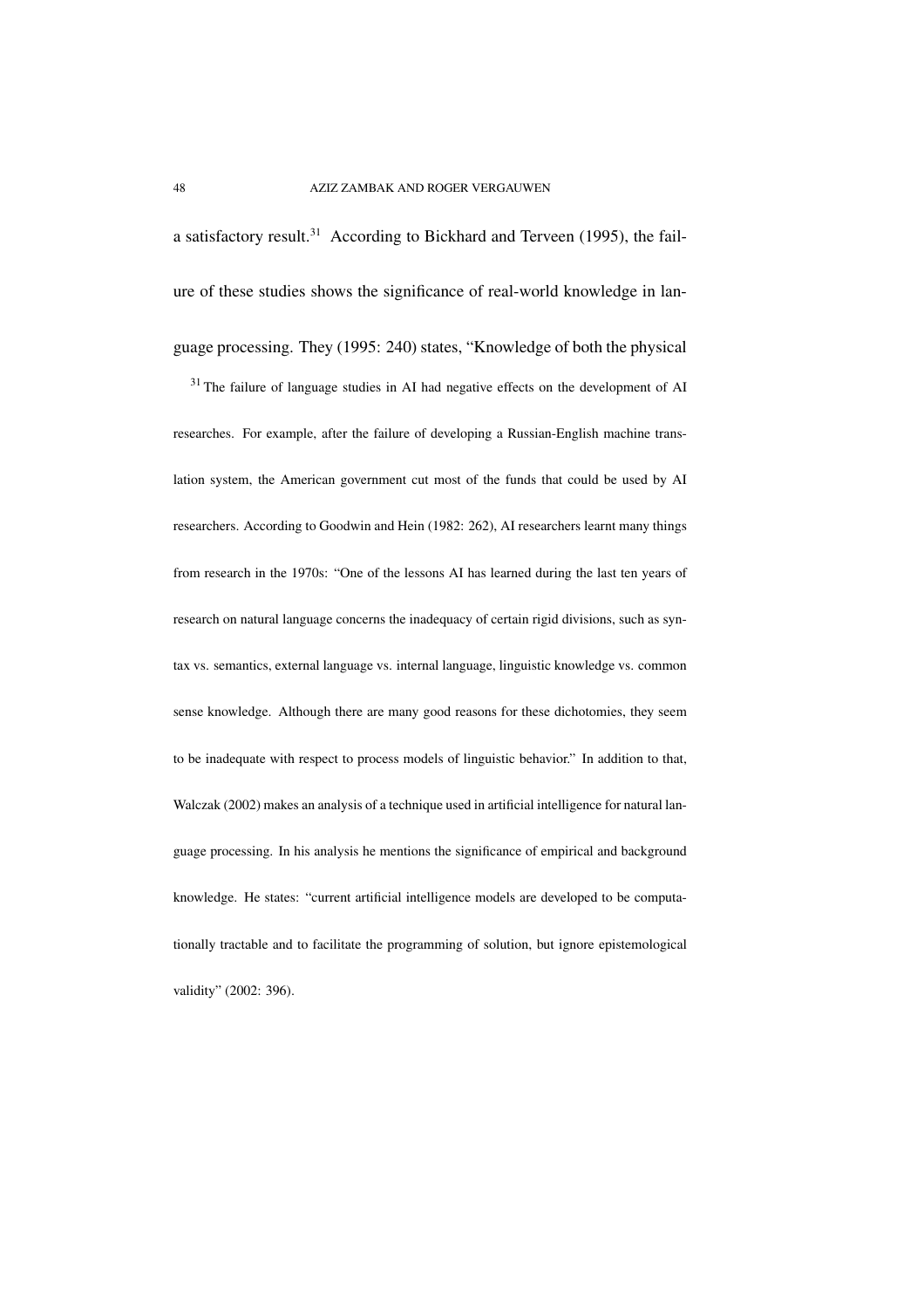and social worlds and the conventions of language interaction was crucial in building systems that could use language in human-like ways." Dresher and Hornstein (1976: 321) discuss the reasons behind this failure, stating, "[A] more sophisticated view of language, involving not only a dictionary and grammar but also full semantics and total knowledge of the world, was required if computers were to deal with natural language with any success at all." According to Wilkins (1989: 1979), to study the language faculty as an isolated and independent entity is incorrect because language is not free from the influence of real-world knowledge.

AI studies on natural language show that there is not a full cooperation between linguists and AI researchers; and they propose different methodologies for understanding natural language. Linguists develop theories in order to explain the nature of language and the syntax-semantics interface. However, AI researchers develop models that provide computers with a languageprocessing capability. Linguists see language understanding as a scientific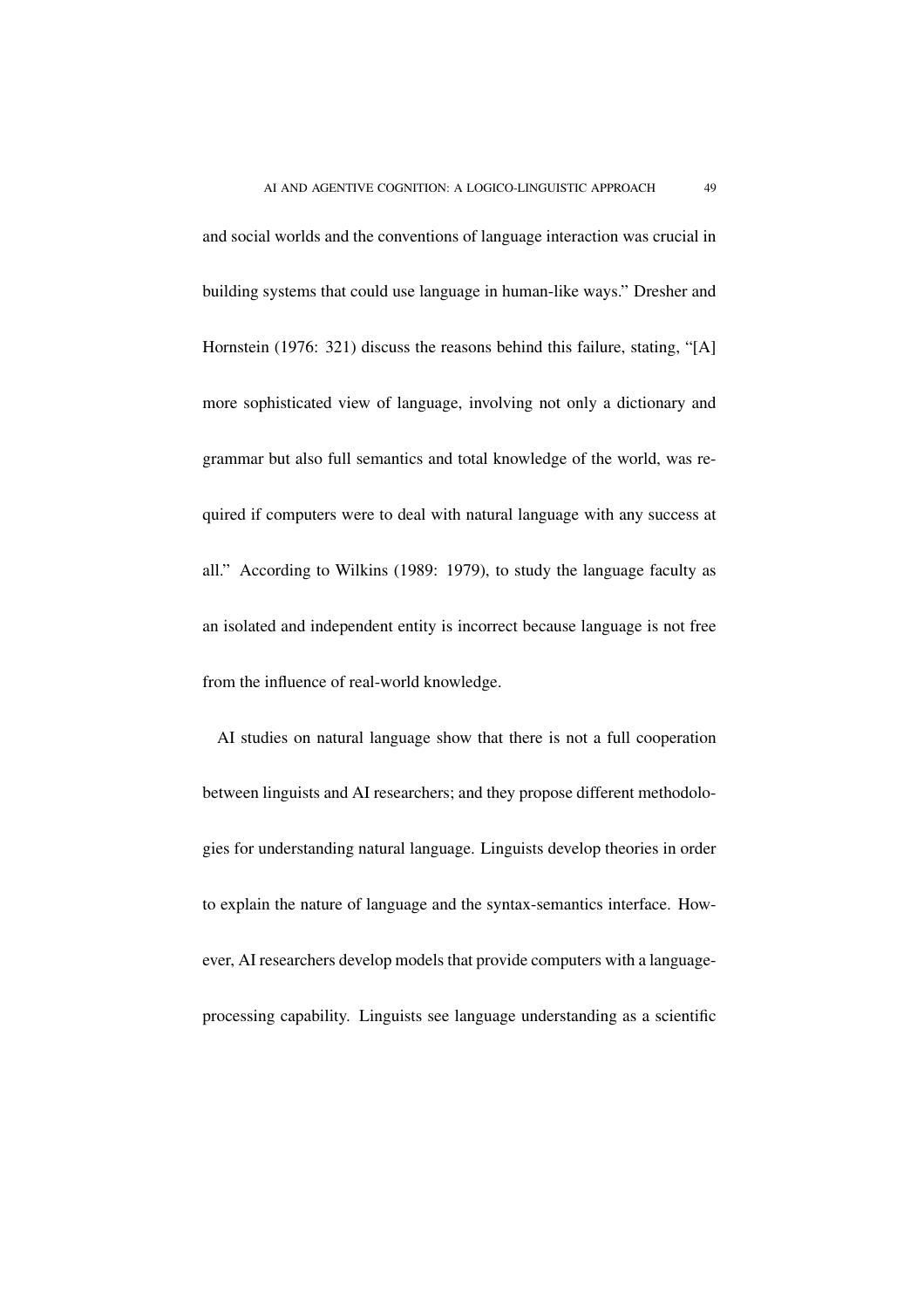issue but AI researchers see language understanding as an engineering project. There are many studies emphasizing the differences between linguistic theories and AI models of language understanding. For instance, Raphael (1976: 196) said this about the difference between a linguist and an AI researcher who is studying language: "The linguist is primarily interested in how to translate from the strings of words of natural language to some representation of their meaning, whereas the computer scientist is primarily interested in making use of the data in the meaning representation to control some program." Wilks (1977: 69) goes one step further and claims that AI is "a quite independent source of insight into the workings of natural language, centering on the notion of the use of large structured entities for the representation of language: entities that represent our knowledge of the real external world." According to Winograd (1977: 172), "a program is not a theory, even if it is totally a correct model." Schank and Wilensky (1977) give performance theories priority in linguistic models of AI. They defend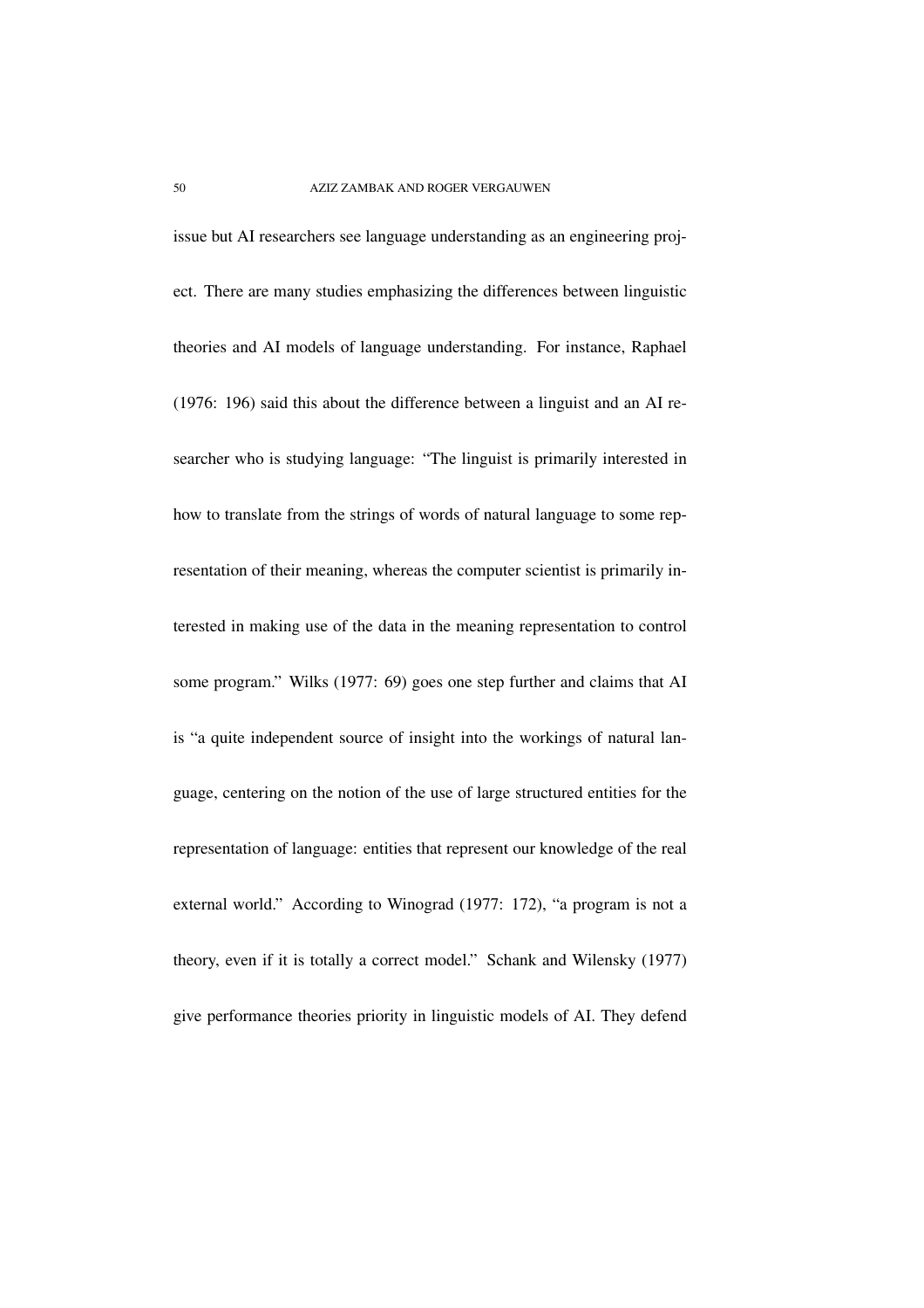the idea that performance theories simplify the problems that AI works on. They state: "almost every AI model of language use is an ideal user. The basic difference is that we have thought that the problem of how people use language to communicate was too fundamental to be eliminated from the study of language, or to be relegated to some secondary role" (1977: 135). AI has developed original methodological principles different from theories in linguistics. Winograd is one of the leading figures in developing computer systems for understanding natural language. In his well-known study, *Understanding Natural Language*, he describes the general scope and principles of AI in modeling language understanding:

We must deal in an integrated way with all of the aspects of language — syntax, semantics, and inference. The system contains a parser, a recognition grammar of English, programs for semantic analysis,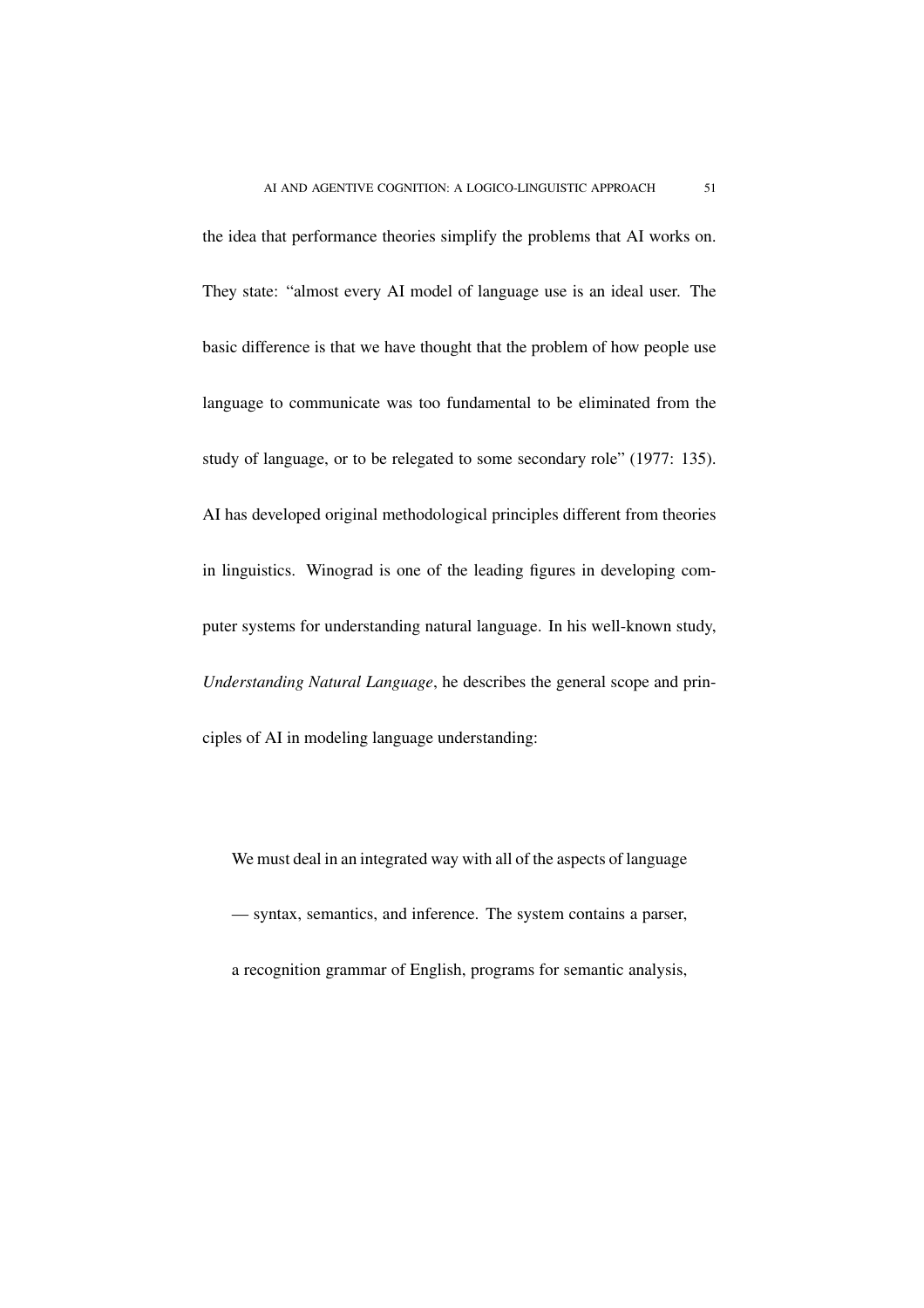## 52 AZIZ ZAMBAK AND ROGER VERGAUWEN

and a general problem solving system. We assume that a computer cannot deal reasonably with languages unless it can understand the subject it is discussing. Therefore, the program is given a detailed model of a particular domain. In addition, the system has a simple model of its own mentality. It can remember and discuss its plans and actions as well as carrying them out. . . .Knowledge in the system is represented in the form of procedures, rather than tables of rules or lists of patterns. By developing special procedural representations for syntax, semantics, and inference, we gain flexibility and power. Since each piece of knowledge can be a procedure, it can call directly on any other piece of knowledge in the system (1972:

1).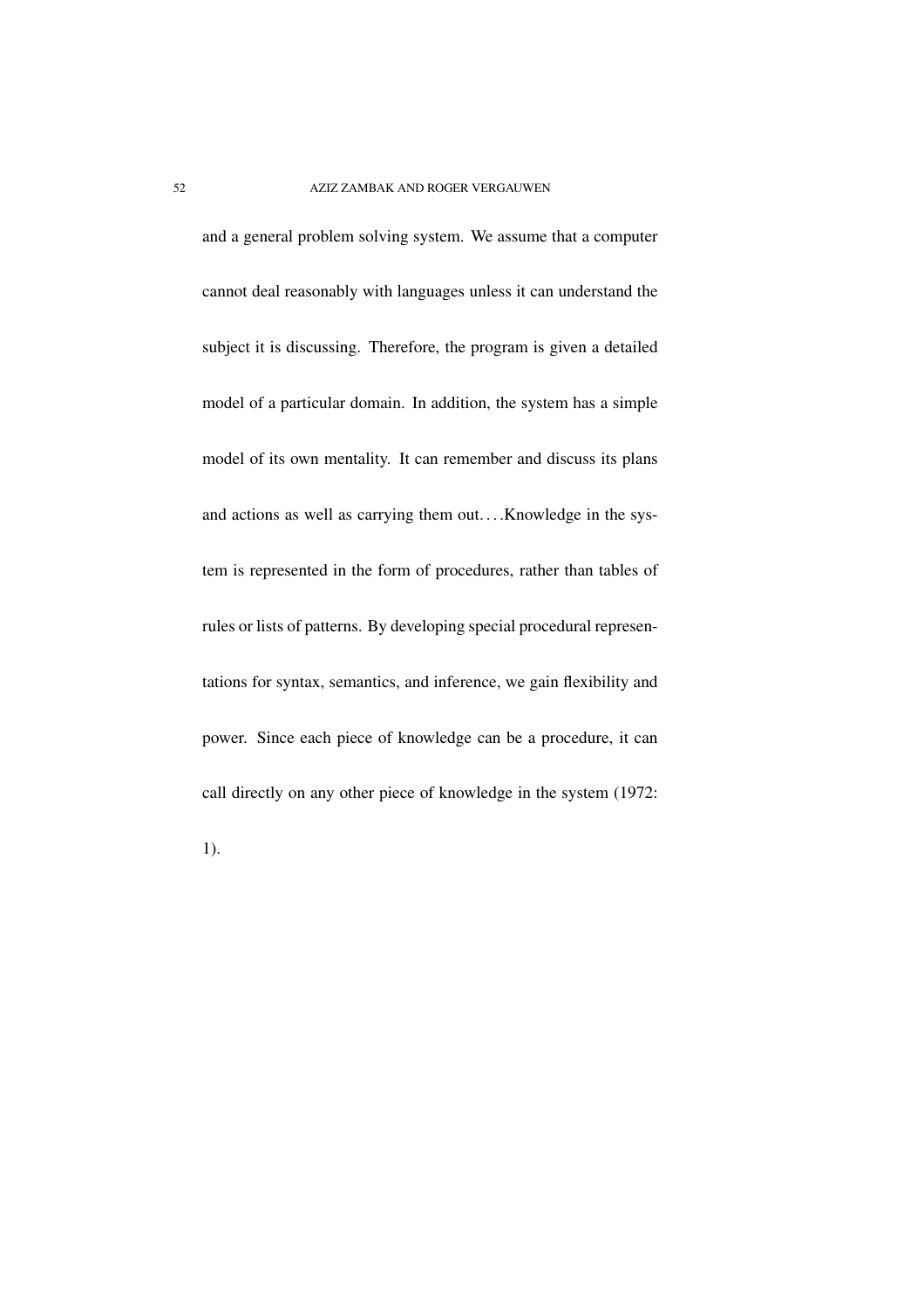There are various methodological principles used in modeling language understanding in AI. These methodological principles can be classified in two groups: computational and connectionist ones. In the computational paradigm, AI researchers try to build an algorithm in which a sentence can be generated by the syntactic structure. They use techniques from computational linguistics. $32$  One of the basic characteristics of the computational approach is its emphasis on syntax rather than on semantics. However, the connectionist approach focuses on the ability of a machine to learn sentence understanding in which multiple sources of information from both syntax

 $32$  See Bott (1975) and Wilks (1988) for the general principles of computational linguistics and its relation to AI. According to Goodwin and Hein (1982: 251), the computational paradigm is a "constructive explanation which tells how to implement the process as a program on an idealized computer."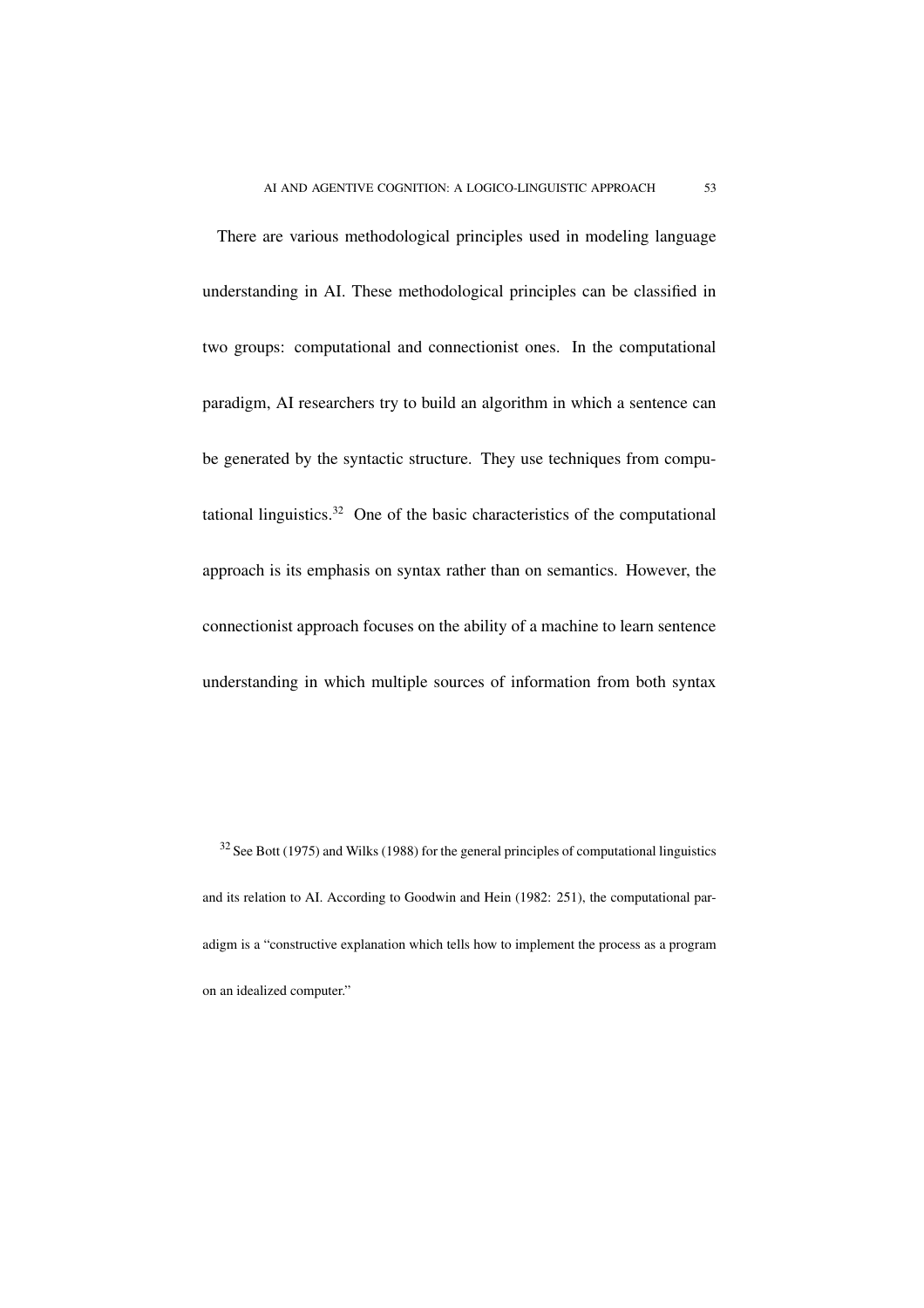and semantics are interconnected.<sup>33</sup> Plaut (2003: 146) describes the connectionist perspective of language understanding in which "performance is not an imperfect reflection of some abstract competence, but rather the behavioral manifestation of the internal representations and processes of actual language users: Language is as language does. The goal is not to abstract away from performance but to articulate computational principles that account for it." In addition, the connectionist model is effective in encoding compositional relationships between linguistic elements. (Elman 1996: 528)

The cognitive theory that is used in order to understand natural language is different from the theory that is used in AI. Therefore, in AI, a theoretical model includes specific techniques peculiar to machine intelligence. These

<sup>33</sup> There are various studies using connectionist techniques in modeling natural language. For instance, see, McClelland and Kawamoto 1986, Seidenberg 1997, Tanenhaus and Trueswell 1995, St. John and McClelland 1990, and McClelland et al 1989.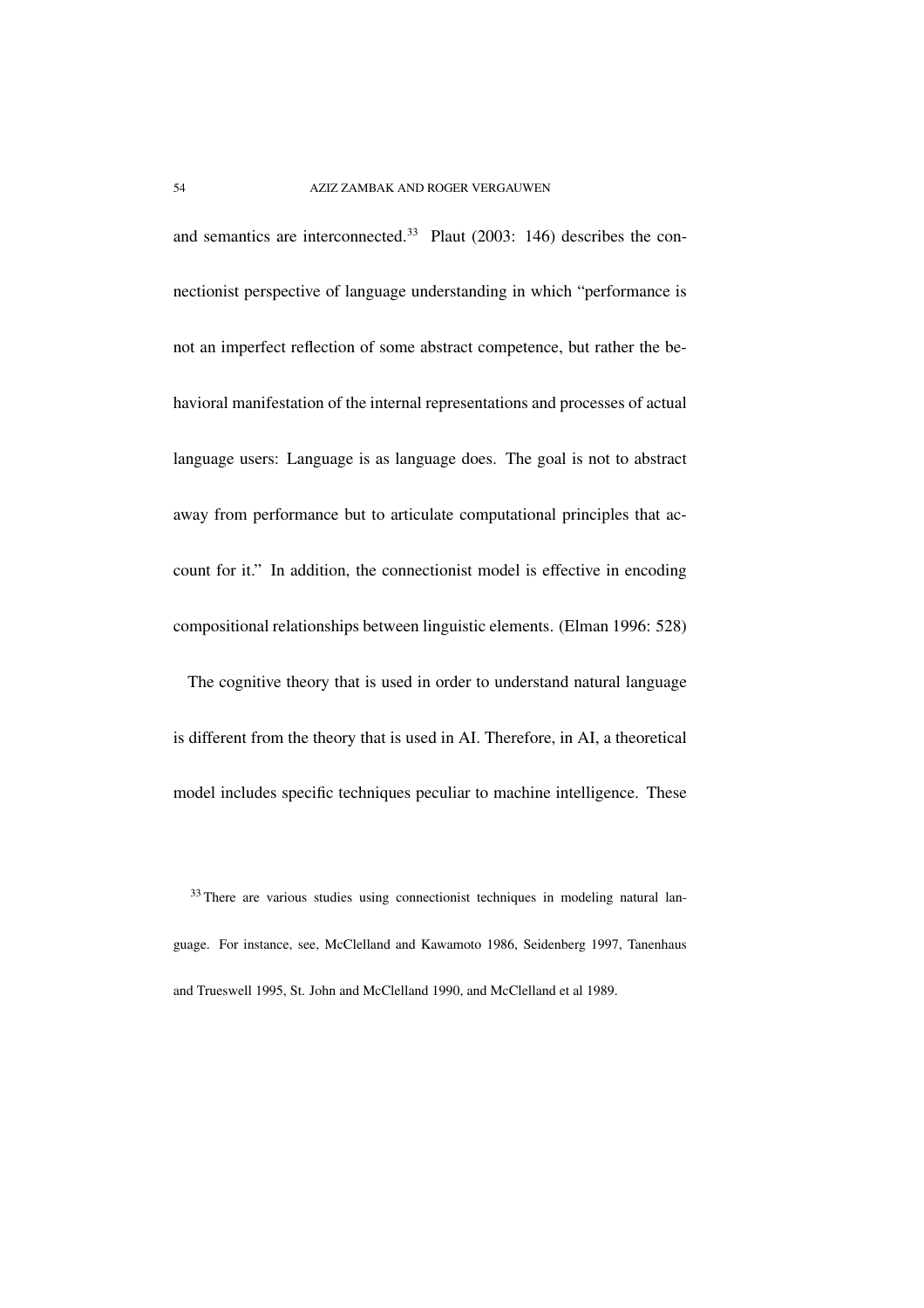specific techniques include acoustical, phonetic, phonemic, lexical, syntactic, and semantic elements. The *acoustical* element is about the transmission of utterance (the sound as an input consisting of waves) through the air to machine intelligence. The sound as an input is analyzed as alternative energy units at different frequencies. This analysis provides segmentation and labeling of the input (sound) that gives machine intelligence a possibility of characterizing the input as a *phonetic* element. The *phonetic* element gives machine intelligence an ability to distinguish the variousinputs(speech sounds). The *phonetic* element is related to the *phonemic* element which is about the letters in an alphabet; and they are brought together in the *lexical* element which is about words and grammatical components such as plurals and past tense. In the *lexical* element, the sequences of words and their morphological forms are related to the *syntactic* element, which is about phrases, clauses, and sentences. The *semantic* element is the interpretation of the *syntactic* element in terms of environmental data and knowledge of the world.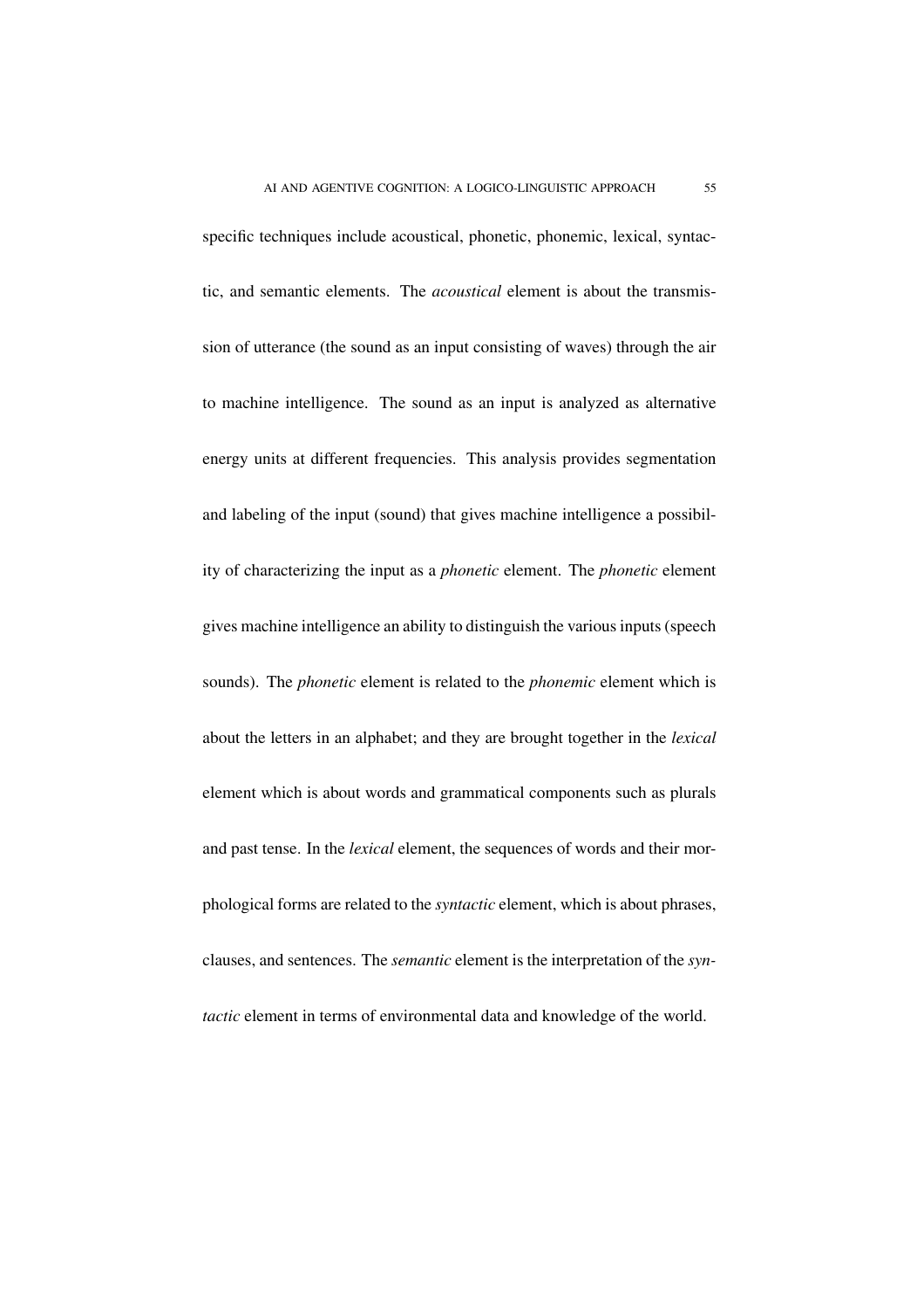# 56 AZIZ ZAMBAK AND ROGER VERGAUWEN

The elements of a specific technique in machine intelligence, described above, are about the control system of processing data in what we call an onto-heuristic model. This control system includes certain procedures such as how an input (speech signal) can be combined into larger units, how these units can generate words, how these words are used in phrases; how environmental data can be integrated into phrases, etc. However, certain methodological principles should be explained first in order to construct these specific techniques. These methodological principles in machine intelligence are related to developing a linguistic model that is structured and formal enough to support natural language processing in machine intelligence. Therefore, the methodological principles that we propose in an ontoheuristic model do not claim any cognitive and psychological reality that is true for the human mind. We do not claim that the human mind uses the same natural language processing developed in an onto-heuristic model. We divide the general methodological principles of an onto-heuristic model into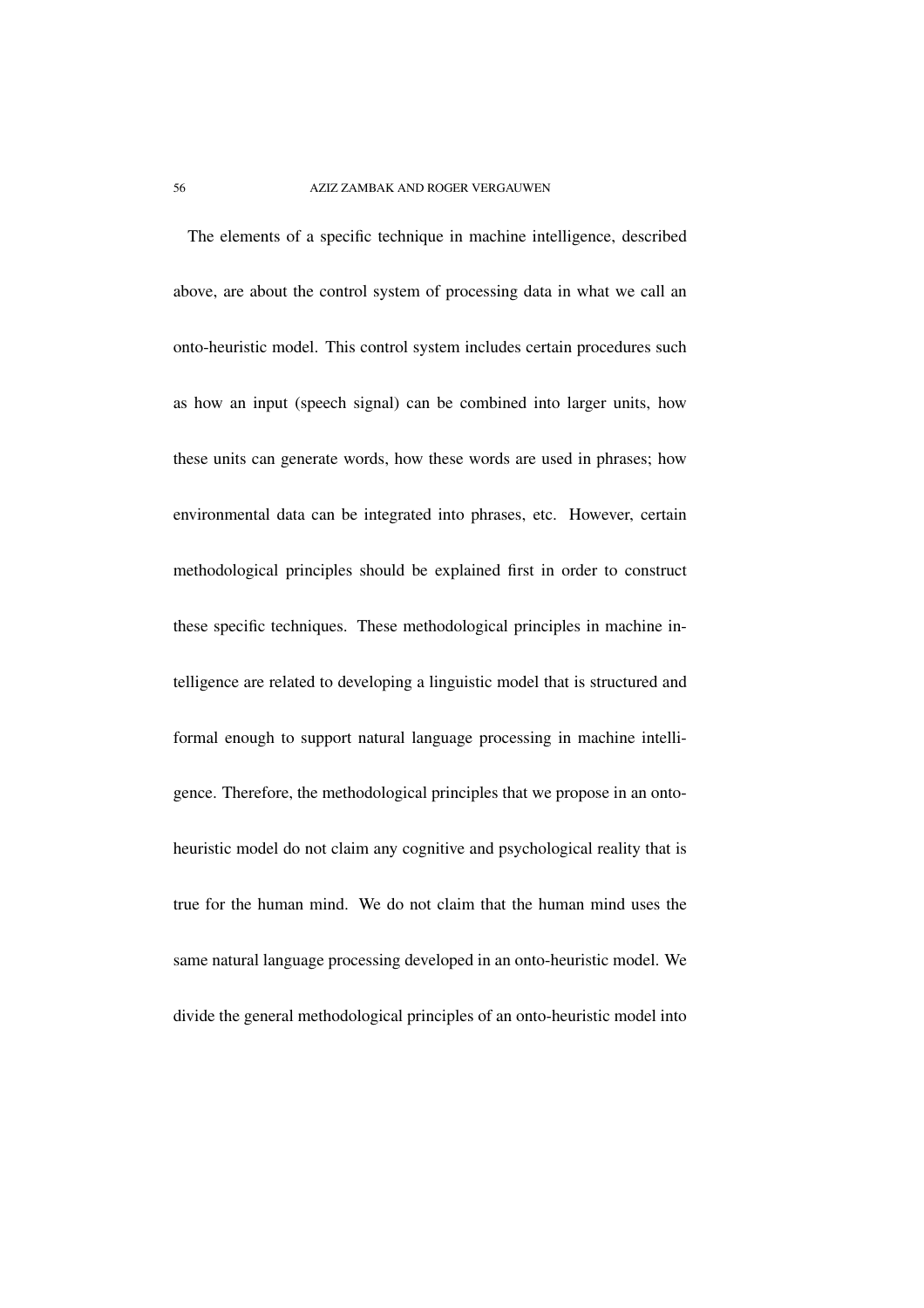AI AND AGENTIVE COGNITION: A LOGICO-LINGUISTIC APPROACH 57 four groups: *Agentive semantics, grammaticalization, mappings, and second language acquisition*.

# *Agentive Semantics*

In machine intelligence, meaning is simply a relational  $34$  and heuristic term. The relational and heuristic character of meaning can only be studied in an agentive system. The agentive patterns of machine intelligence have a great significance for the formalization of elements of meaning and cognition. From the AI point of view, to understand the meaning of a sentence, one needs the ability to recognize environmental data (input-speech signal)

<sup>34</sup> McDonough (1993: 127) mentions the relational characteristics of meaning: "Meaning is 'relational' in the sense that the very identity of the meaning of an utterance is determined by its 'relations' to items in the environment of the linguistic subject."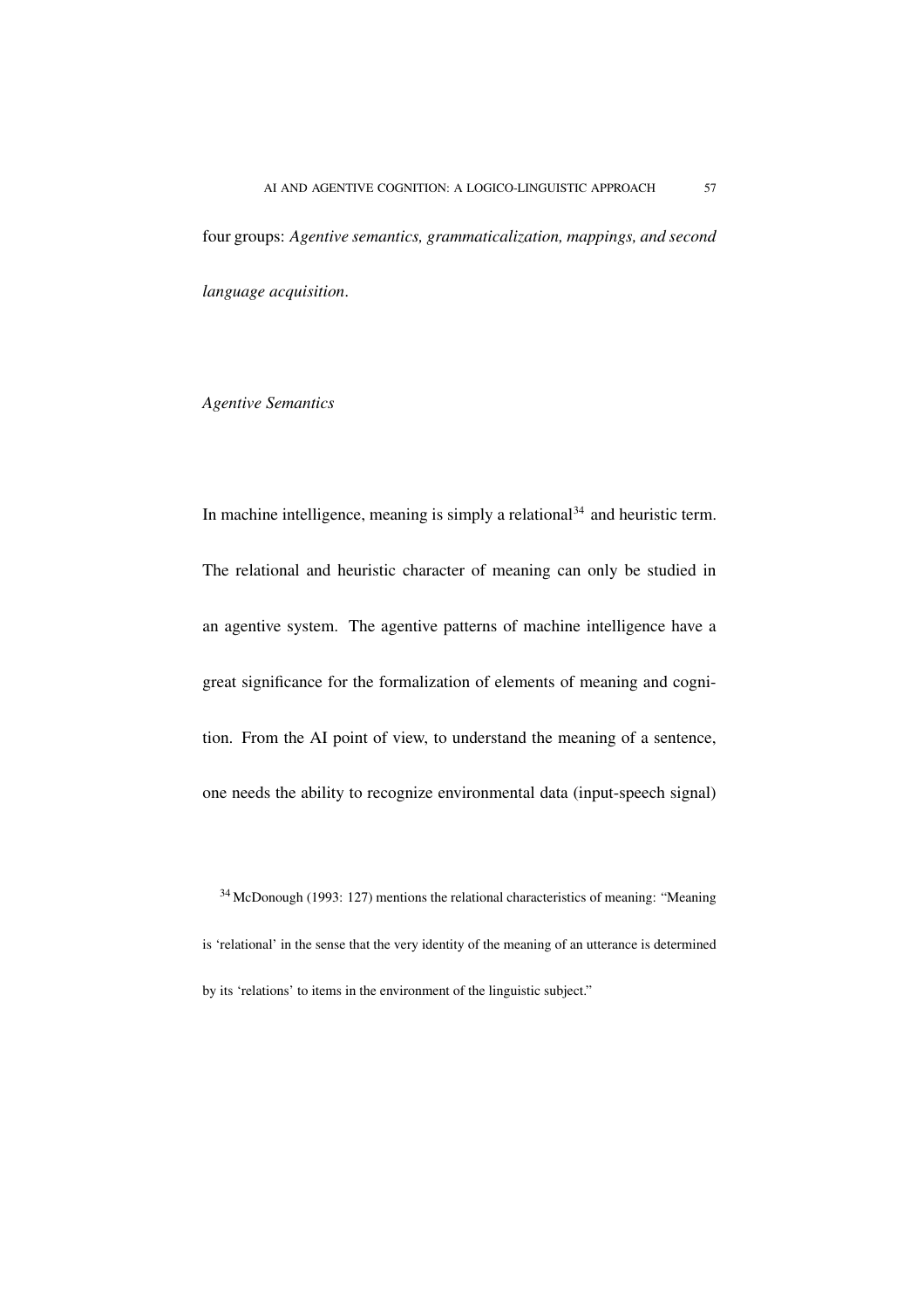in an agentive context, or as Fetzer put it "The theory of meaning presupposes the theory of action" (1990: 82). We carry this idea one step further and claim that in AI language should be considered as a communicative action system in which an operation (information processing of an utterance) or data transformation (sound) is organized in terms of agentive situations and potential goal definitions. When an agentive situation is constructed in a linguistic model, machine intelligence handles communicative interactions in accordance with the environmental data and the goal. A communicative action in aI has three functions : the scope of potential goals, the formation of communicative interaction in terms of environmental data, and the generative association between actions and environmental data.

A communicative action system is basically a procedure for operating on the environmental data that defines the agentive situation in terms of the goal. The environmental data are an essential element of all agentive systems, and they both define the prior conditions for machine intelligence and organize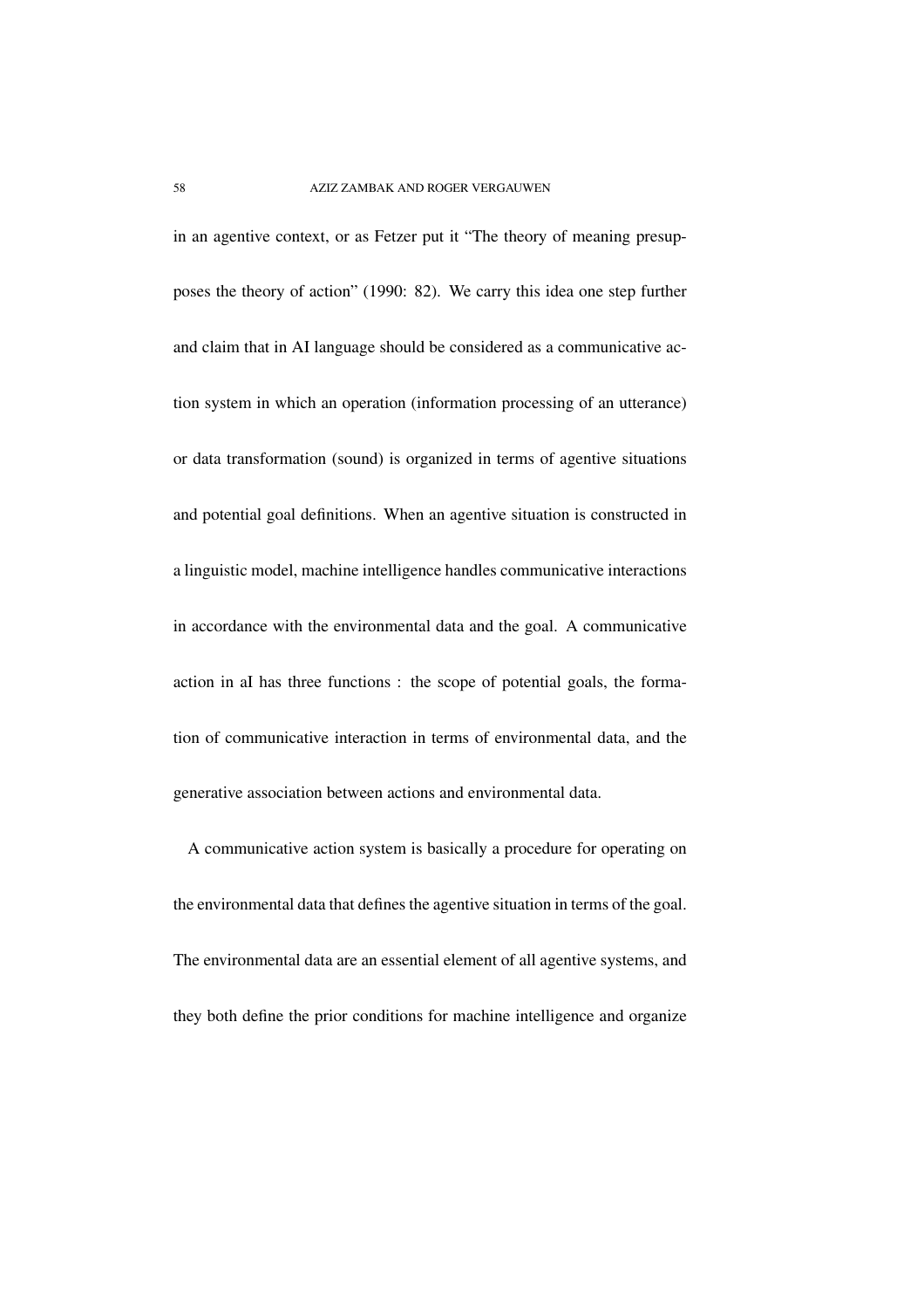the use of cognitive systems in machine intelligence. The productivity of a communicative action system is dependent on the diverse elements of environmental data. In addition, the knowledge of the environmental data under which machine intelligence holds sentences true is central to machine understanding which aims at constructing a communicative action system that could react practically and reasonably to utterances with requests about an agentive knowledge of the world. This agentive knowledge is important for the truth conditions that machine intelligence uses in the interpretation of an utterance. Agency provides the opportunity not only to know about the world but also to define it.<sup>35</sup> In other words, an agent is not only an observer but also interacts with the world (and reality) in a number of ways. There is a difference between the knowledge of an observer and the knowledge

<sup>35</sup> Moravcsik (1990: 226) mentions the role of agency as follows: "our concepts, and hence the meanings assigned to descriptive words, are influenced by the fact that humans are necessarily agents and not just observers of reality."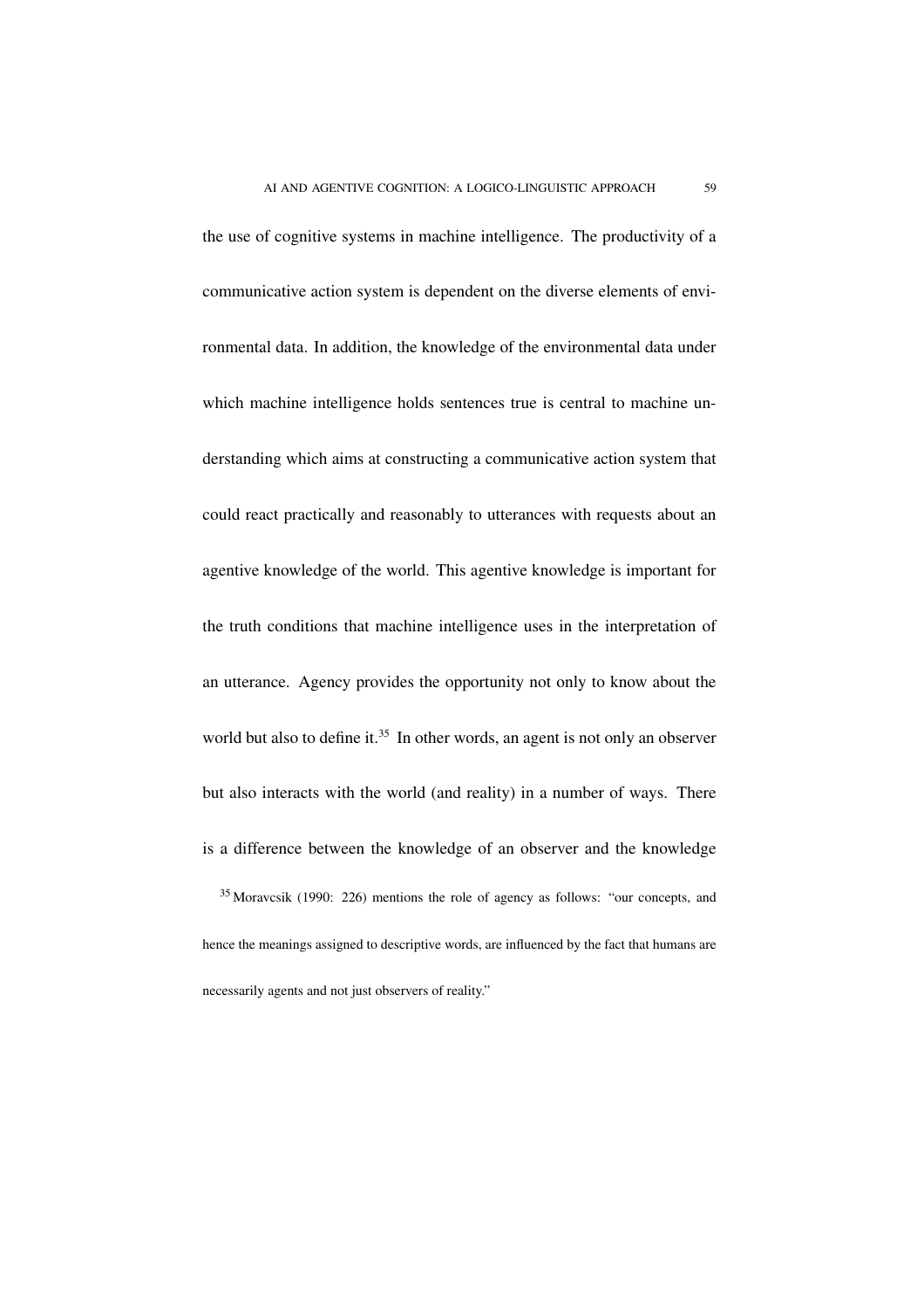of an agent. Itkonen (1978: 193–194) emphasizes this difference in terms of language theory: "our knowledge of events and regularities is observer's knowledge, whereas our knowledge of actions and rules is agent's knowledge. . .man's relation to his action is not empirical, but conceptual. Actions must be understood and known by those who perform them." In machine intelligence, this knowledge can be based on the linguistic structure. Therefore, the cognitive systems of machine intelligence are basically linguistic in their modes of functioning.<sup>36</sup>

Agency is not simply the source of the potential goal definitions of machine intelligence but rather a distinct methodology that provides an account

<sup>36</sup> See Geodecke (1976) for a detailed analysis of consciousness and cognitive systems in relation to linguistics.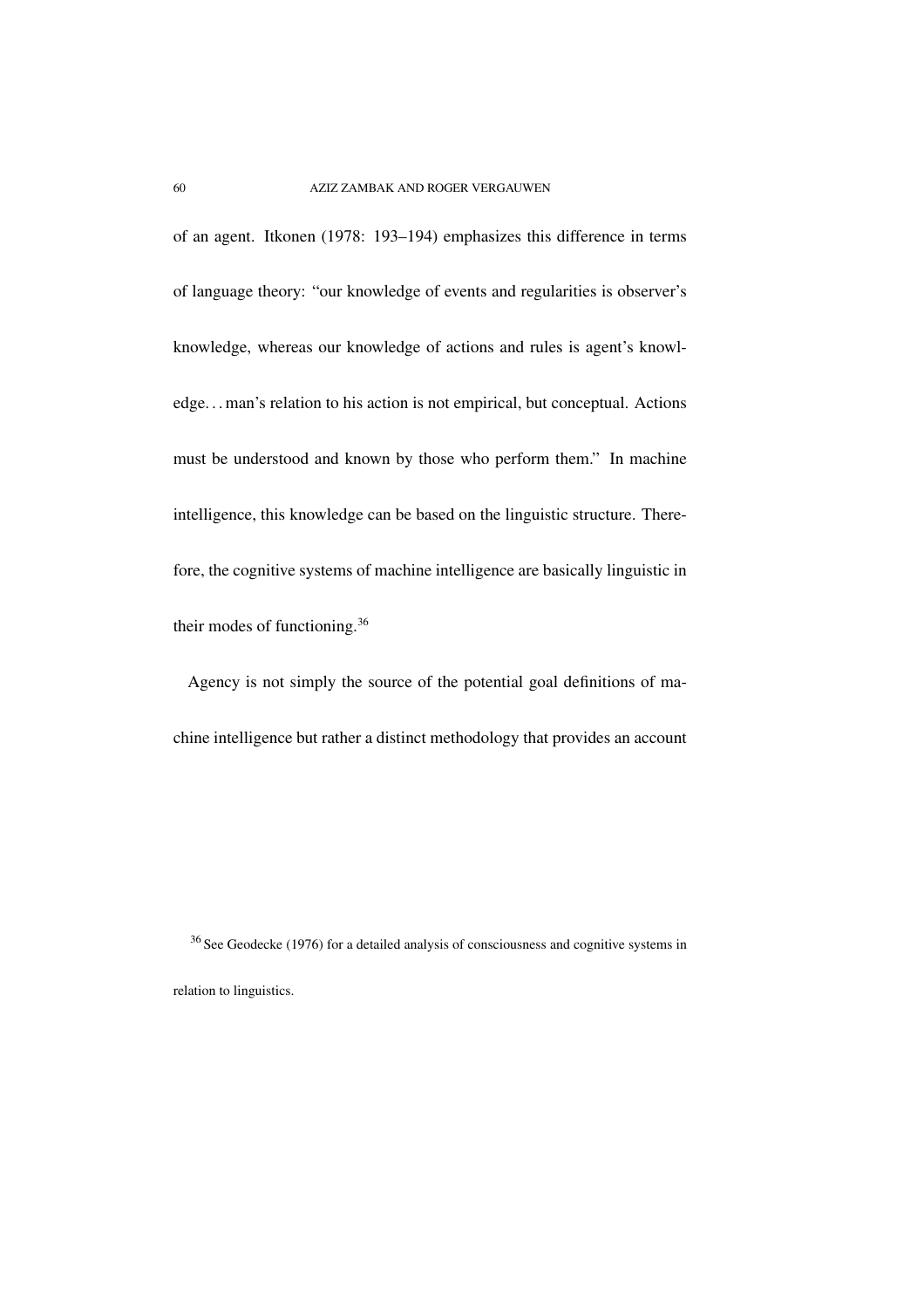of the linguistic background of cognition and thought.<sup>37</sup> Linguistic knowledge might interact with other cognitive systems such as learning, perception, and cognition. However, the nature of the interaction would itself depend on a syntactic domain. Therefore, the syntactic structure can be an element of computational cognition. Rapaport (1995: 59) expresses a parallel view:

*The linguistic and perceptual "input"* to a cognitive agent can be considered as a syntactic domain whose semantic interpretation is provided by the agent's *mental model* of his or her (or its) sensory input. (The mental model is the agent's "theory" of the sensory "data".) The *mental model*, in turn, can be considered as a syntactic structure of thought whose semantic interpretation is provided by  $37$  Davidson (1975: 9) sees the linguistic background as a criterion for thought: "a creature cannot have thoughts unless it is an interpreter of the speech of another."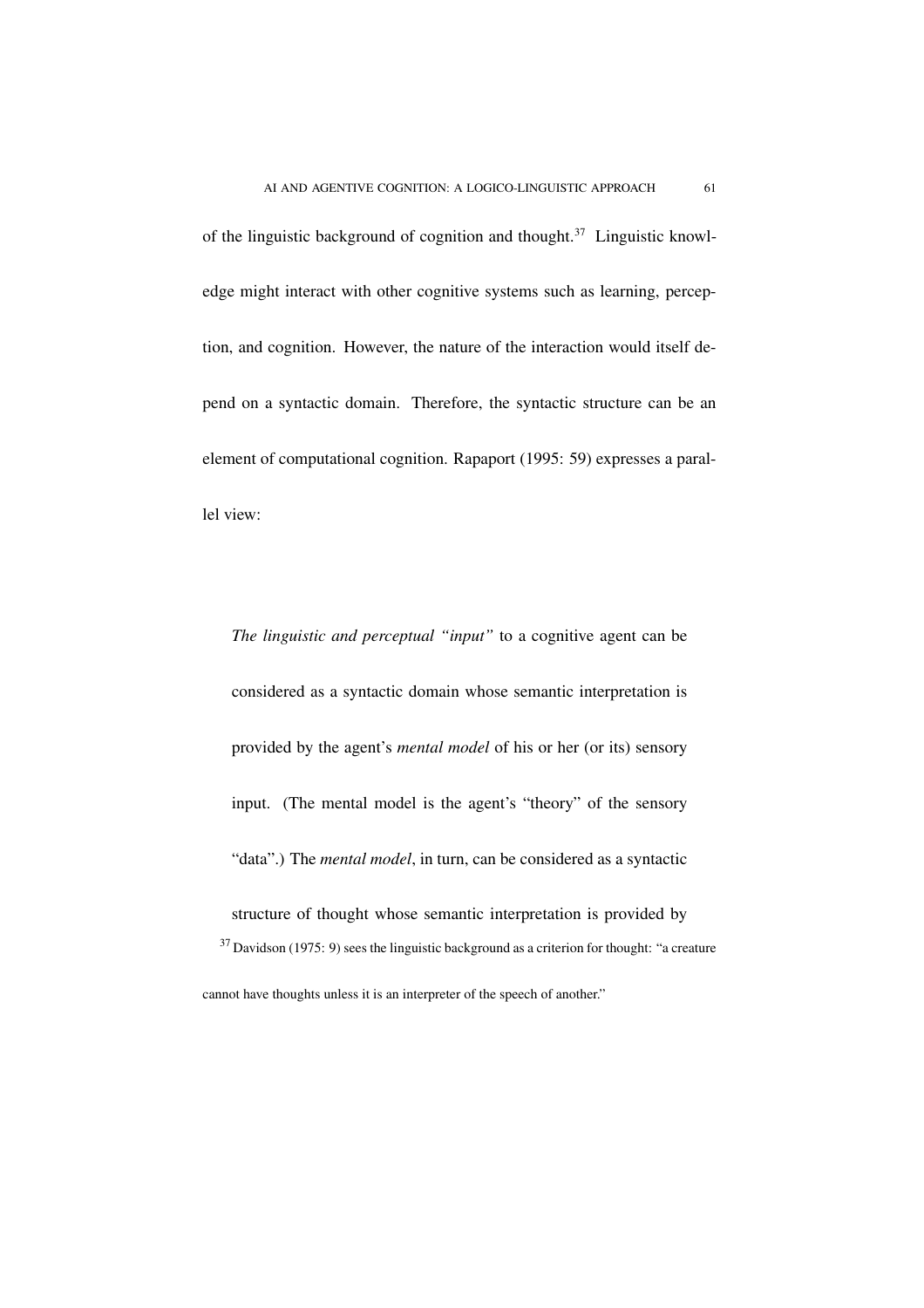### 62 AZIZ ZAMBAK AND ROGER VERGAUWEN

the *actual world*. In this sense, a person's beliefs are true to the extent that they correspond to the world.

Another reason that we need an agentive system for a linguistic model is that language is an open system, $38$  and we need to develop a methodology in which machine intelligence can operate<sup>39</sup> in various (and potential) contexts. <sup>38</sup> Vandamme (1976: 81) uses the term "open system" for language in two senses: "'New permitted combinations with permitted elements can be constructed' and 'New permitted

elements can be introduced'. This means that it will always be possible to introduce new differentiations if the community wants it."

<sup>39</sup> Bickhard and Terveen (1995: 238–239) interpret the operative function of language into four groups: "First, the meaning of utterances are inherently context dependent, since, in general, the results of an operator depends on the operand(s) it is applied to. . . .Second, the meaning of an utterance *type* is taken to be its operative power, rather than the result of an utterance of an *instance* of that type. . . .Third, the fact that utterances operate on situation conventions, together with people's need to coordinate their situation conventions, offer a way of aaounting for phenomena like presupposition and implicature. . . Fourth, . . . the ontology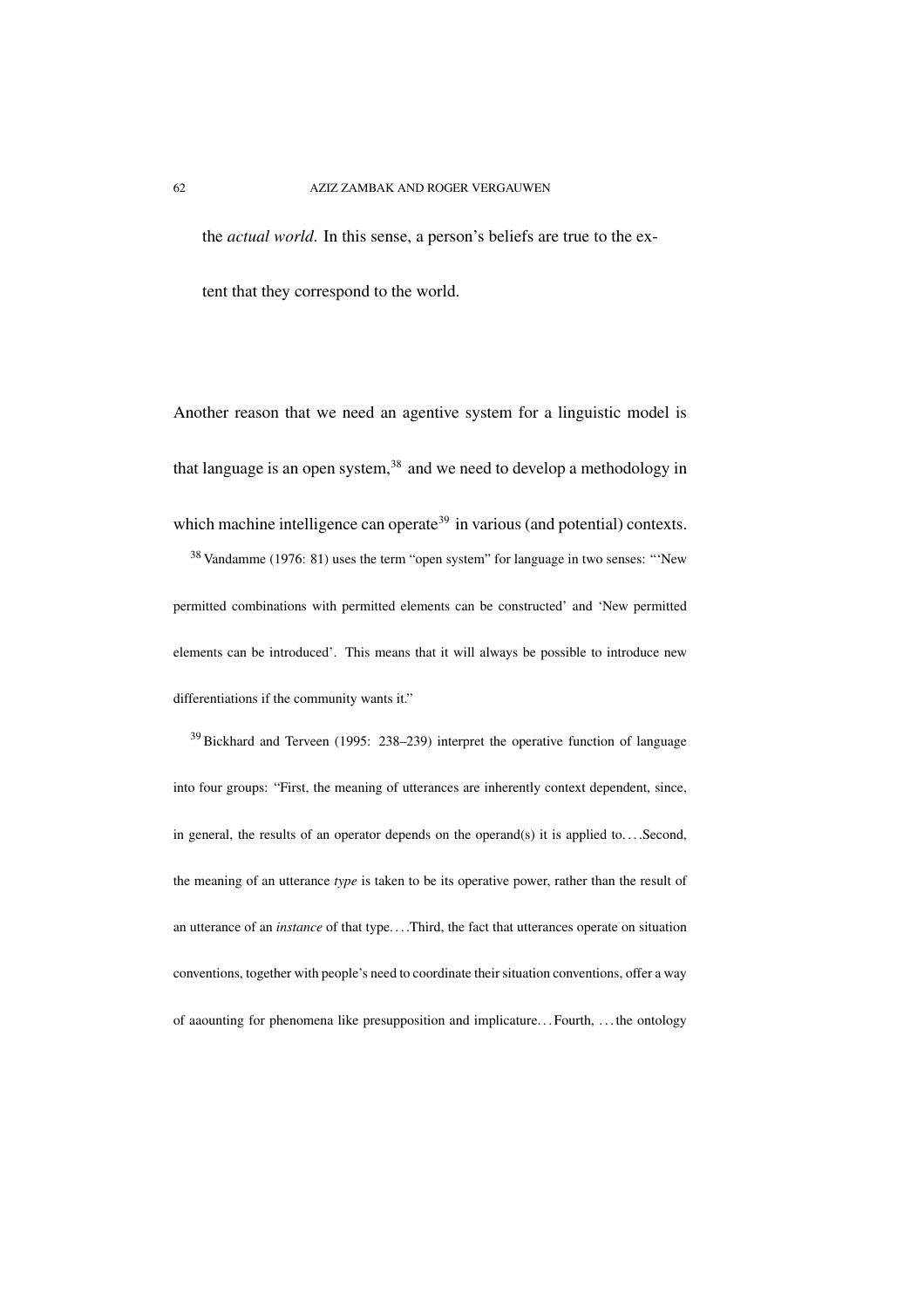In an agentive system, we need to use a constructive world model. $40$  In our opinion, grammaticalization is the proper method to use in order to form a constructive world model for an agentive system in machine intelligence.

of th person is largely social and, because the social is largely linguistic, the ontology of the person is massively linguistic".

 $40$  Ontological semantics is one of the theories which aim at developing a constructive world model for natural language processing in a computer. See Nirenburg and Raskin (2004) for a detailed description of the theory of ontological semantics. For instance, hakia (www.hakia.com) is a search engine that uses an alternative method. This method is based on the theory of ontological semantics. Nirenburg and Raskin (2004: 10) define the theory of ontological semantics as follows: "Ontological semantics is a theory of meaning in natural language and an approach to natural language processing which uses a constructed world model, or ontology, as the central resource for extracting and representing meaning of natural language texts, reasoning about knowledge derived from texts as well as generating natural language texts based on representations of their meaning."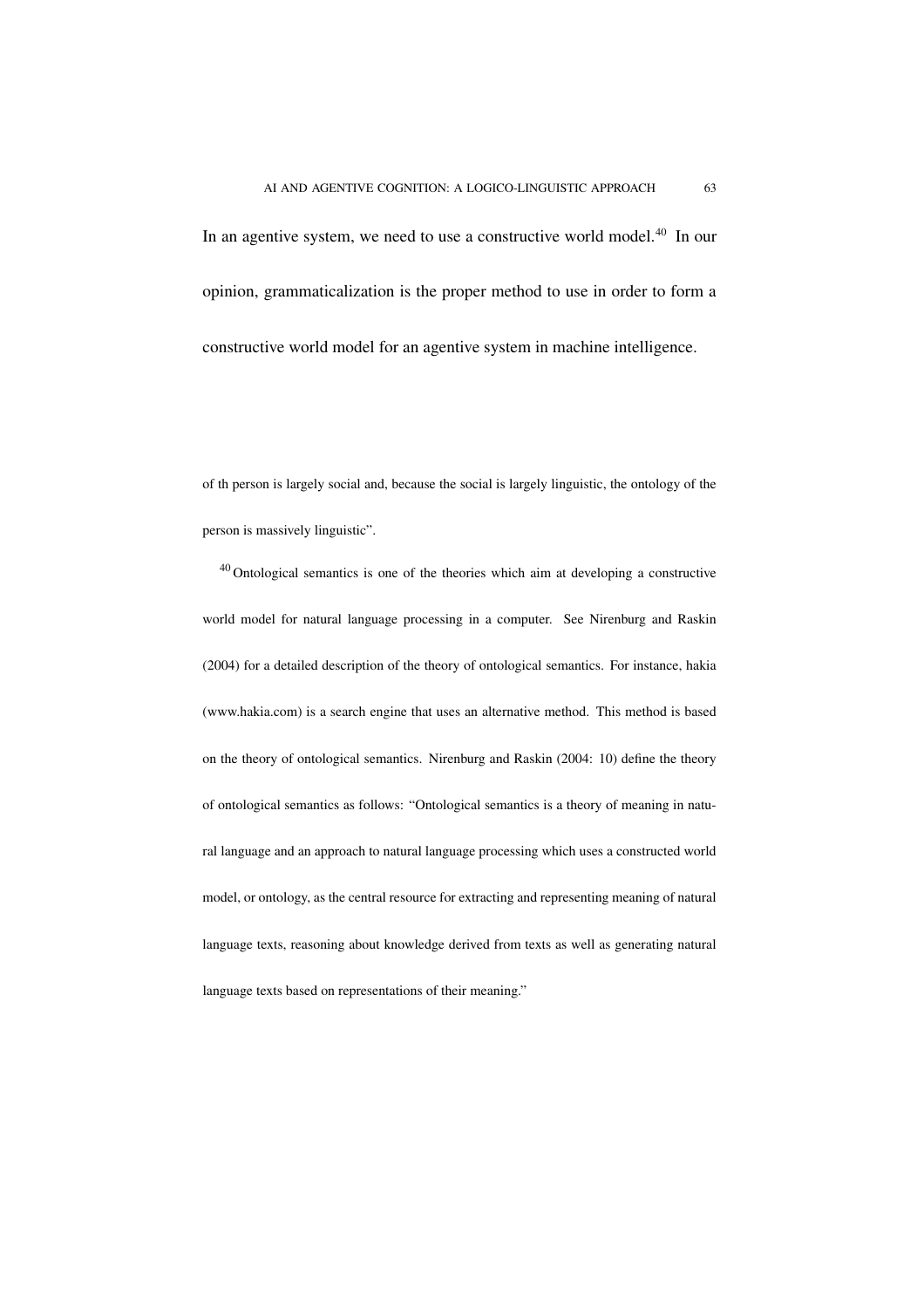# *Grammaticalization*

Natural language understanding requires a system of rules that governs the acoustical, phonetic, phonemic, lexical, syntactic and semantic abilities of machine intelligence. Machine understanding implies mapping the *acoustic* element into *semantic* representations by using a linguistic structure.<sup>41</sup> In the machine's natural language processing, semantics cannot be autonomous i.e., independent of syntax, and, more particularly, that a semantic theory for a language is tied to a grammatical structure for that language. In a linguistic

<sup>41</sup> This linguistic structure is an internal symbolic representational system and has a priority in the communicative action of machine intelligence. Sloman and Cohen (1986: 65) see the internal symbolic system as a primary element: "Meaning and understanding are often assumed to be essentially concerned with communication between language users. . . .this is a mistake, since understanding an external language is secondary to the use of an internal symbolism for storing information, reasoning, making plans, forming percepts and motives, etc."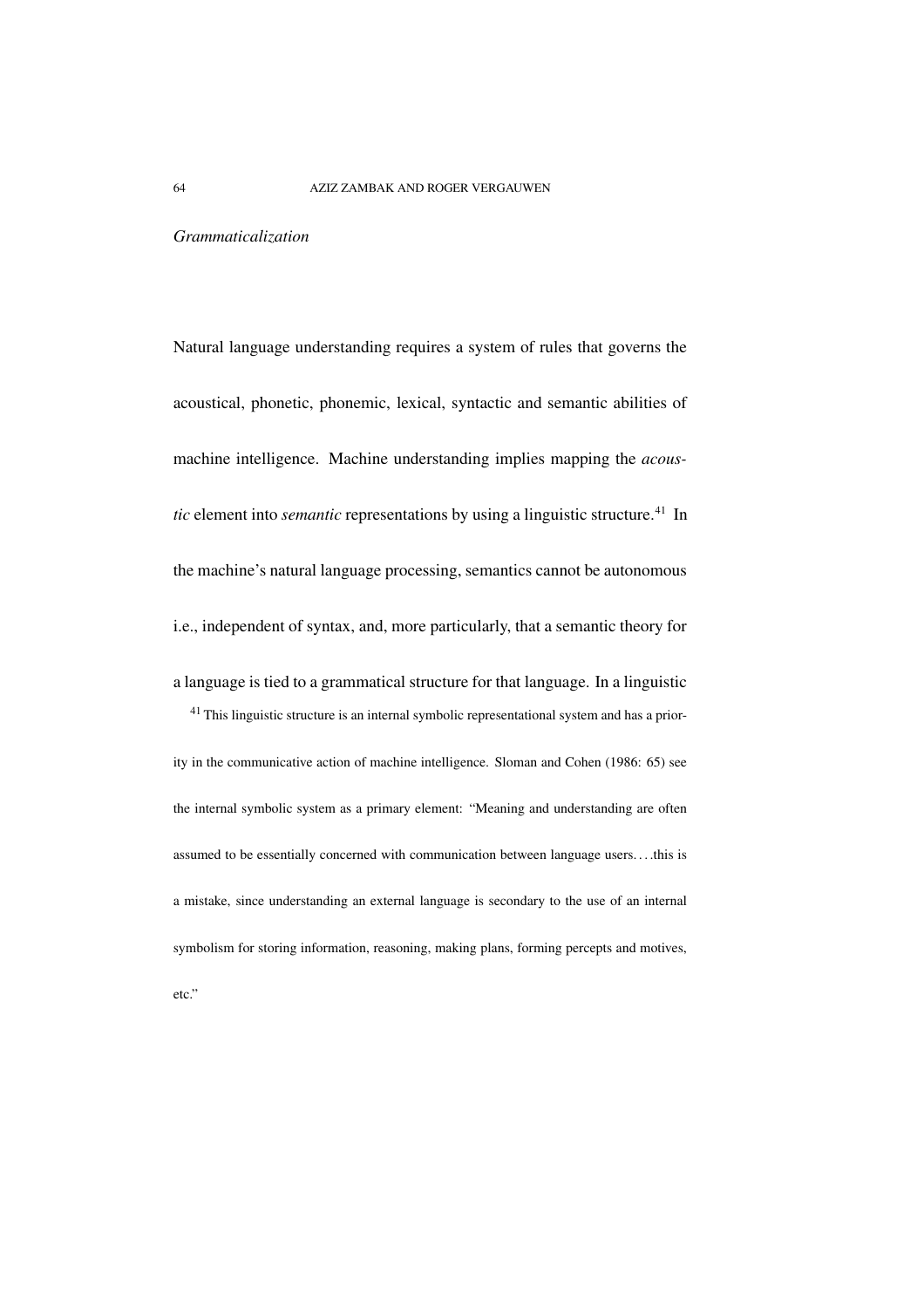model, the essential function and classification of a word can be established in the syntactic structure. Words may be categorized in various ays including traditional ones such as verb, noun, and adjective. This categorization is meaningful and functional only in a syntactic order. The information (meaning) that lexical items include does not have any semantic function unless it is represented in a proper grammatical structure (model). Therefore, grammar is the functional tool for discovering semantic representations and their understanding in machine intelligence. For instance, Winograd (1973: 178) mentions the functional role of grammar in the process of understanding: "On our system, the sequence of actions is represented explicitly in the set of rules. The process of understanding an utterance is basic to the organization of the grammar."

In machine intelligence, the structure of language determines the organization of a semantic network; and a semantic network determines an associated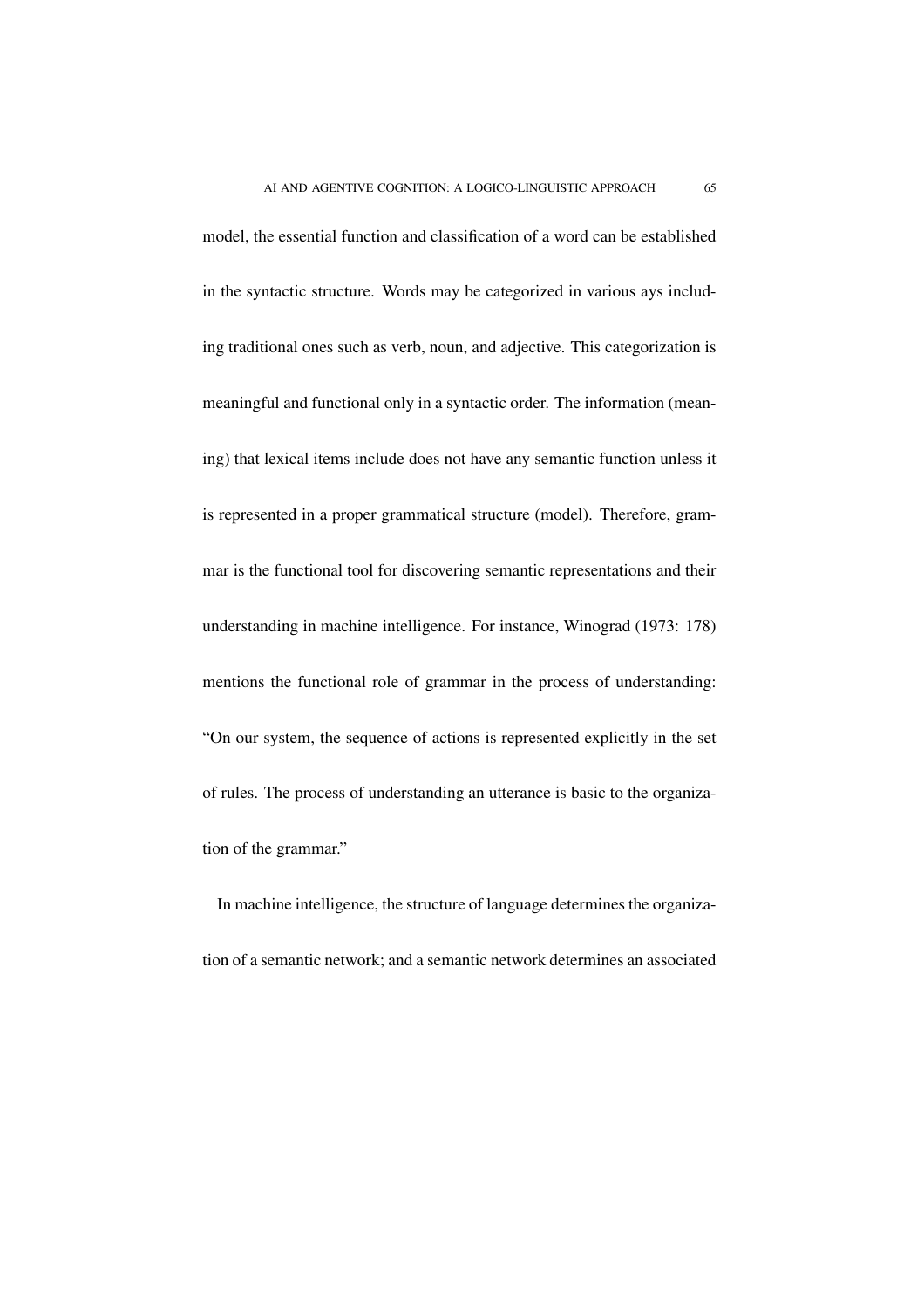world-view. A linguistic model in AI, therefore, characterizes semantic patterns in terms of a grammatical form. We propose four main typologies categorized into two groups: The first group includes *form* (*status*) and *content* (*mode*); and the second group includes the specific (*mode*) and the general (*status*). In an onto-heuristic model, the *general form* (*syntax*) determines and constructs a *specific content* (*semantics*). The typological perspective has a methodological significance for machine intelligence because a framework (model) is needed for an agentive perspective, for control, delimitation and rationalization of the data for a cognitive orientation and style. For machine intelligence, this is a matter of forming cognition that comes from a detailed comparison of environmental data. At that point, there is a need for heuristic help in determining the presence of typologies.

In an onto-heuristic model, we leave *content* aside, aiming at accounting for the *form* (the syntactic structure) of data independent of its semantics. Only after doing that can we give a semantic interpretation of the syntactic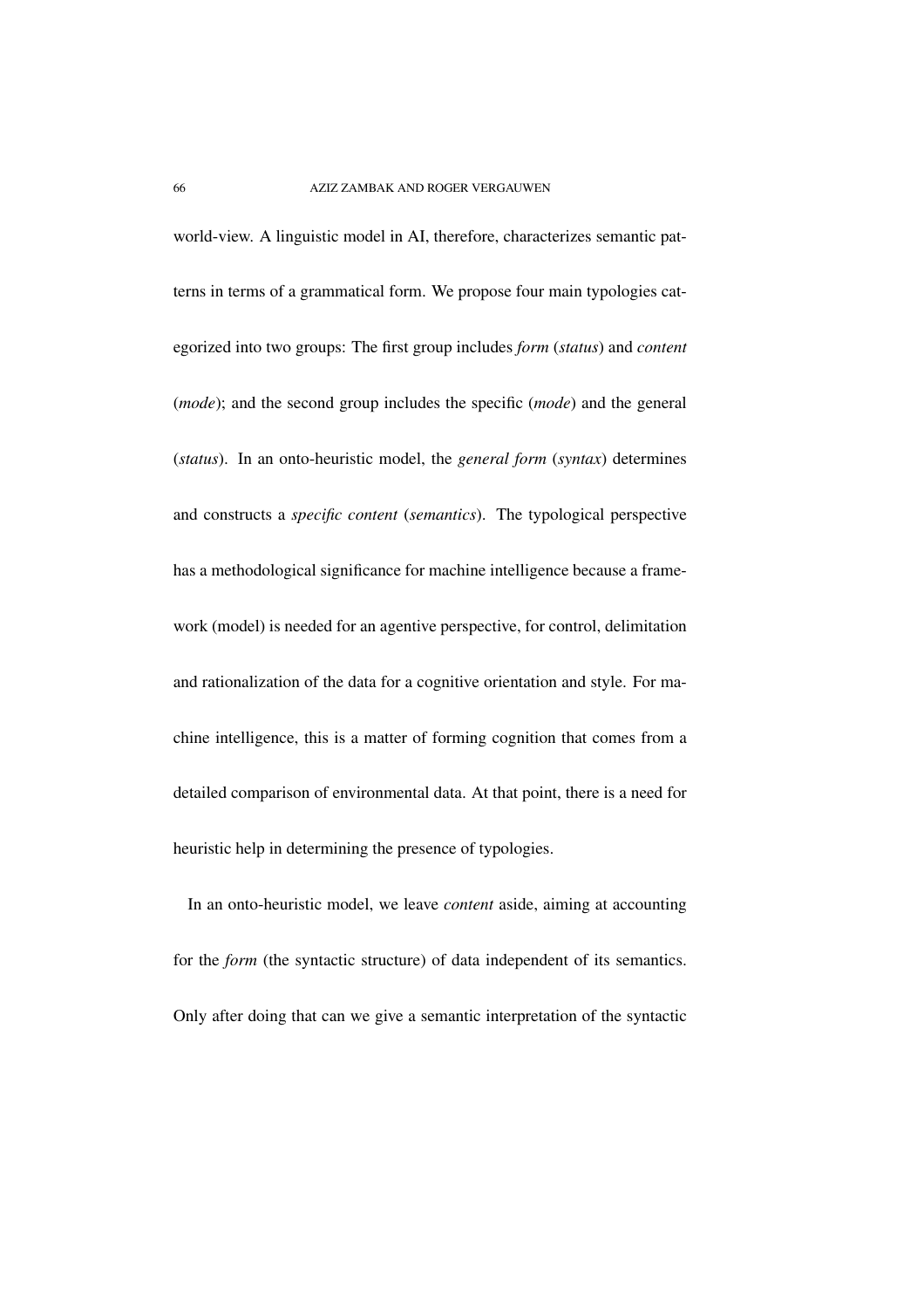structure by using linguistic (particularly lexical) techniques. We call this technique *grammaticalization*. <sup>42</sup> We consider grammaticalization to be an AI-specific technique in which the functional and operational rules of syntactic structure are adequate to decide the meaningfulness of a natural language. This specific technique is different from the cognitive models that take the

<sup>42</sup> Here, we use the term *grammaticalization* differently from the term "grammaticalization" used in historical linguistics. Hopper and Traugott (2003: 1) give the classical definition of the term grammaticalization as follows: "The term 'grammaticalization' has two meanings, one to do with a research framework within which to account for language phenomena, the other with the phenomena themselves. In this respect the term 'grammaticalization' resembles not only other terms in linguistics such as 'grammar,' 'syntax,' and 'phonology,' but the terminology of all higher-level concepts in scholarly disciplines. As a term referring to a research framework, 'grammaticalization' refers to that part of the study of language change that is concerned with such questions as how lexical items and constructions come in certain linguistic contexts to serve grammatical function or how grammatical items develop new grammatical functions."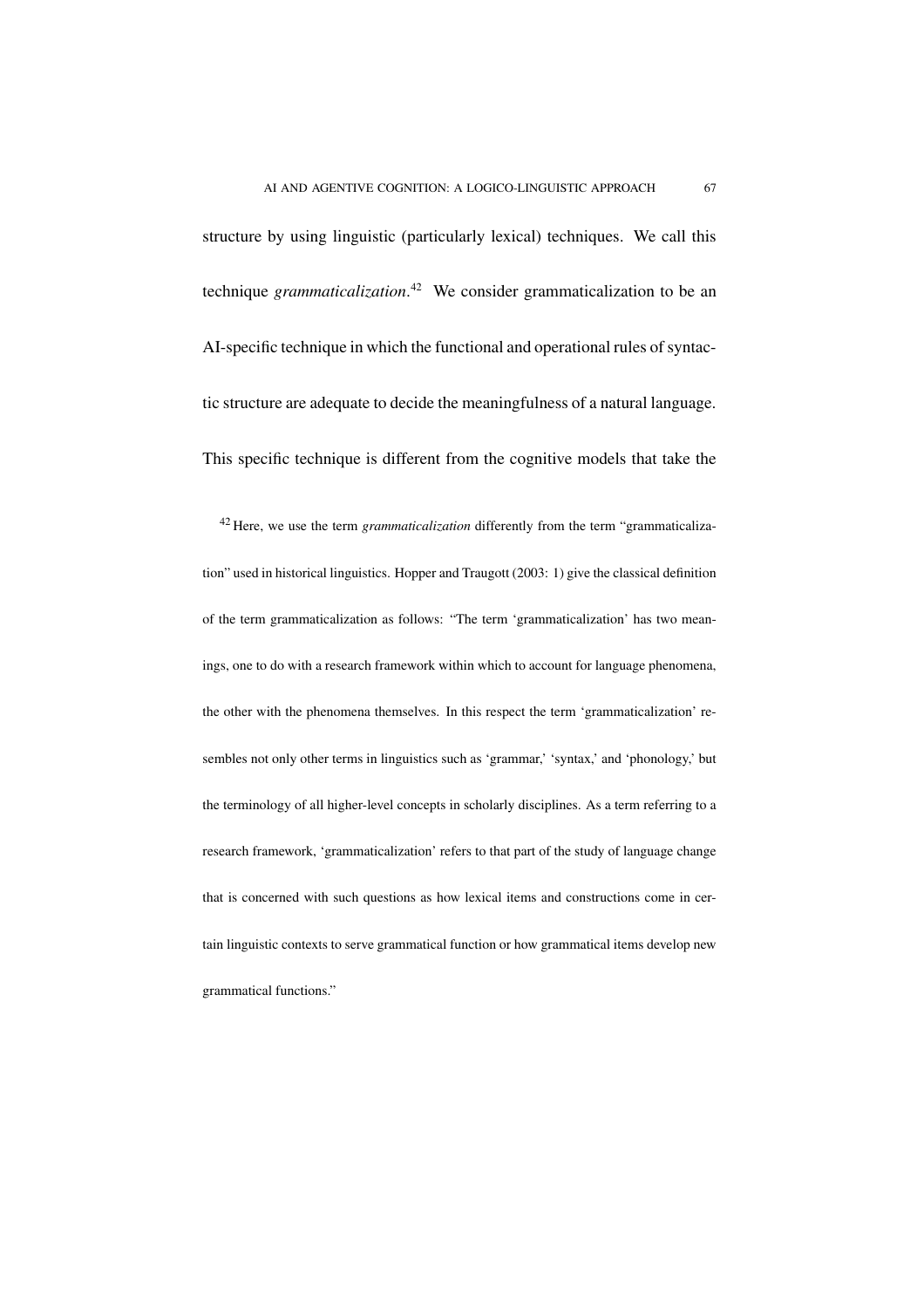## 68 AZIZ ZAMBAK AND ROGER VERGAUWEN

human mind as a target system. $43$  Grammaticalization is an AI technique used to get a machine to perform linguistic and certain cognitive tasks in an agentive context. Grammaticalization is the set of rules used by machine intelligence to decide whether or not an utterance is meaningful in natural language. Grammaticalization is a syntactic process in which machine intelligence receives cognition and semantic representation from the source of the rules of syntactic structure, described in accordance with a system of formal logic. Grammaticalization is the name of a linguistic technique in which it is always possible to represent semantic units as syntactic items by using a theory of logical form. The prime concern of grammaticalization is to determine how to represent (map) the meanings of sentences in a system of inference rules (syntactic derivation). Grammaticalization provides machine

<sup>43</sup> Wilks (1972: 47) mentions that "the construction of a system for determining meaningfulness in no way implies that human beings make use of such a system in their brains or minds when they make judgments about meaningfulness."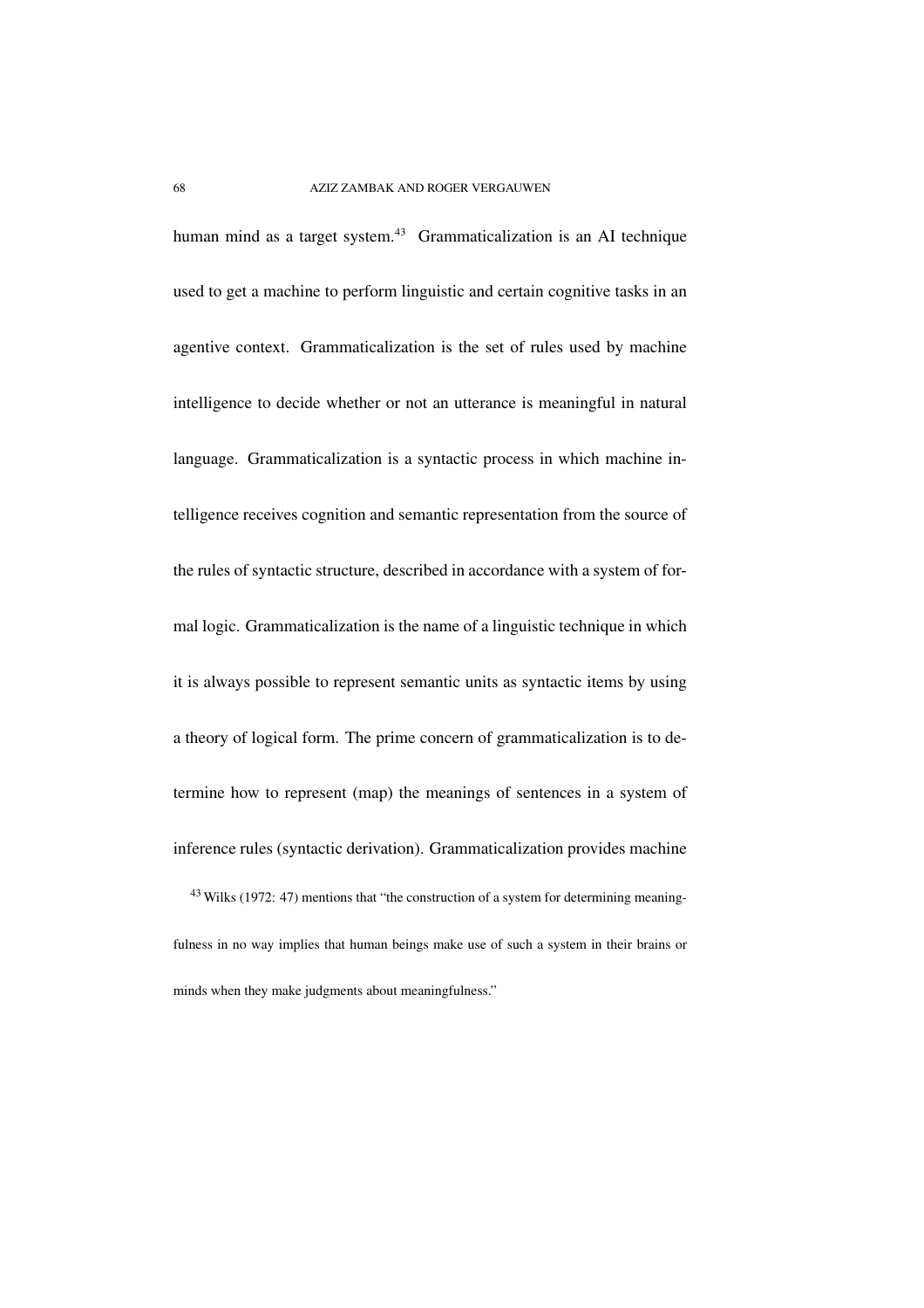intelligence with a computational procedure for interpreting and processing

sentences in accordance with the goal and environmental data.

A system of a formal logic is required in grammaticalization because we need the inference rules of logic in order to transform the syntactic order of a grammar into the semantic representation of an utterance.<sup>44</sup> In other words,

<sup>44</sup> Rudolf Carnap is the first person who analyzed the logical character of syntactic structures. He advanced the term *logical syntax* in which he developed a formal theory of the linguistic forms. He claimed that logic is a part of syntax. He ([1937]: 2) stated: "the logical characteristics of sentences (for instance, whether a sentence is analytic, synthetic or contradictory; whether it is an existential sentence or not; and so on) and the logical relations between them (for instance, whether two sentences contradict one another or are compatible with one another; whether one is logically deducible from the other or not; and so on) are solely dependent upon the syntactic structure of the sentence. In this way, logic becomes a part of syntax, provided that the latter is convinced in a sufficiently wide sense and formulated with exactitude. The difference between syntactical rules in the narrower sense and the logical rules of deduction is only the difference between *formulation rules* and *transformation rules*, both of which are completely formulable in syntactic terms." Fodor (1975: 210) finds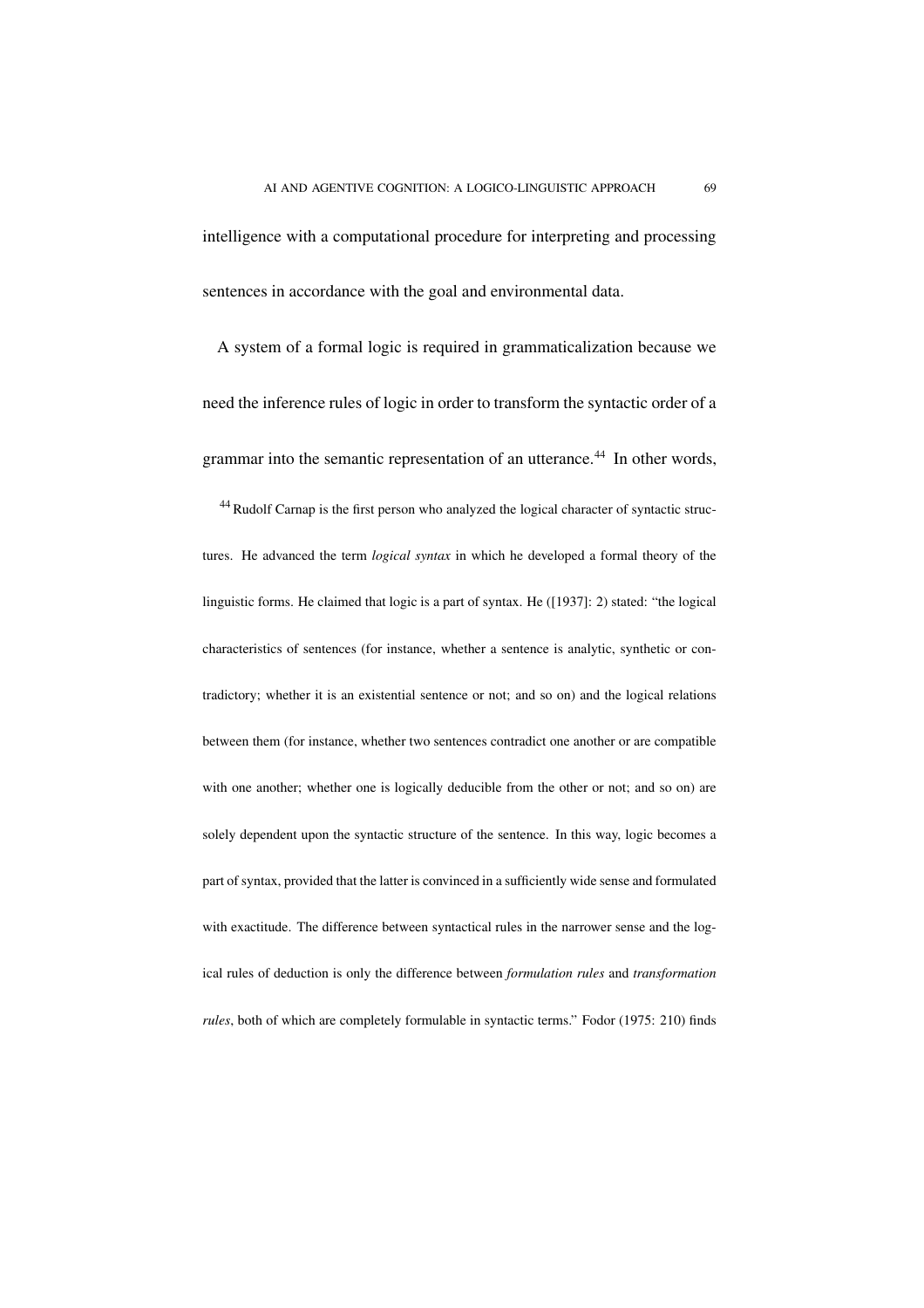logical forms a useful tool for linguistics (especially for grammatical rules): "a system of formal logic can serve as a very useful starting point in thinking about how to represent meaning in linguistic descriptions. By considering the ways in which the logical system both is and is not suitable as a model for linguistic description we may be led to some general conclusions about the kind of semantic representation that is required." Tomkow (1980: 82) mentions the formative role of logic in the syntactic structure: the "syntax, a definition of sentence-type for a language, requires a theory of logical form for that language." In addition, Harman (1975: 291–292) describes the main features of logical form for natural languages into four groups: "1-A theory of logical form must assign forms to sentences in a way that permits a (finite) theory of truth for the language. . . 2-A theory of logical form should minimize novel rules of logic. In practice, this means that rules of logical implication should be kept as close as possible to the rules of ordinary (first order) quantificational logic.... 3-A theory of logical form should minimize axioms. Other things equal, it is better to account for obvious implications by rules of logic alone than by rules of logic plus nonlogical axioms. 4-A theory of logical form should avoid ascribing unnecessary ontological commitments to sentences of the language."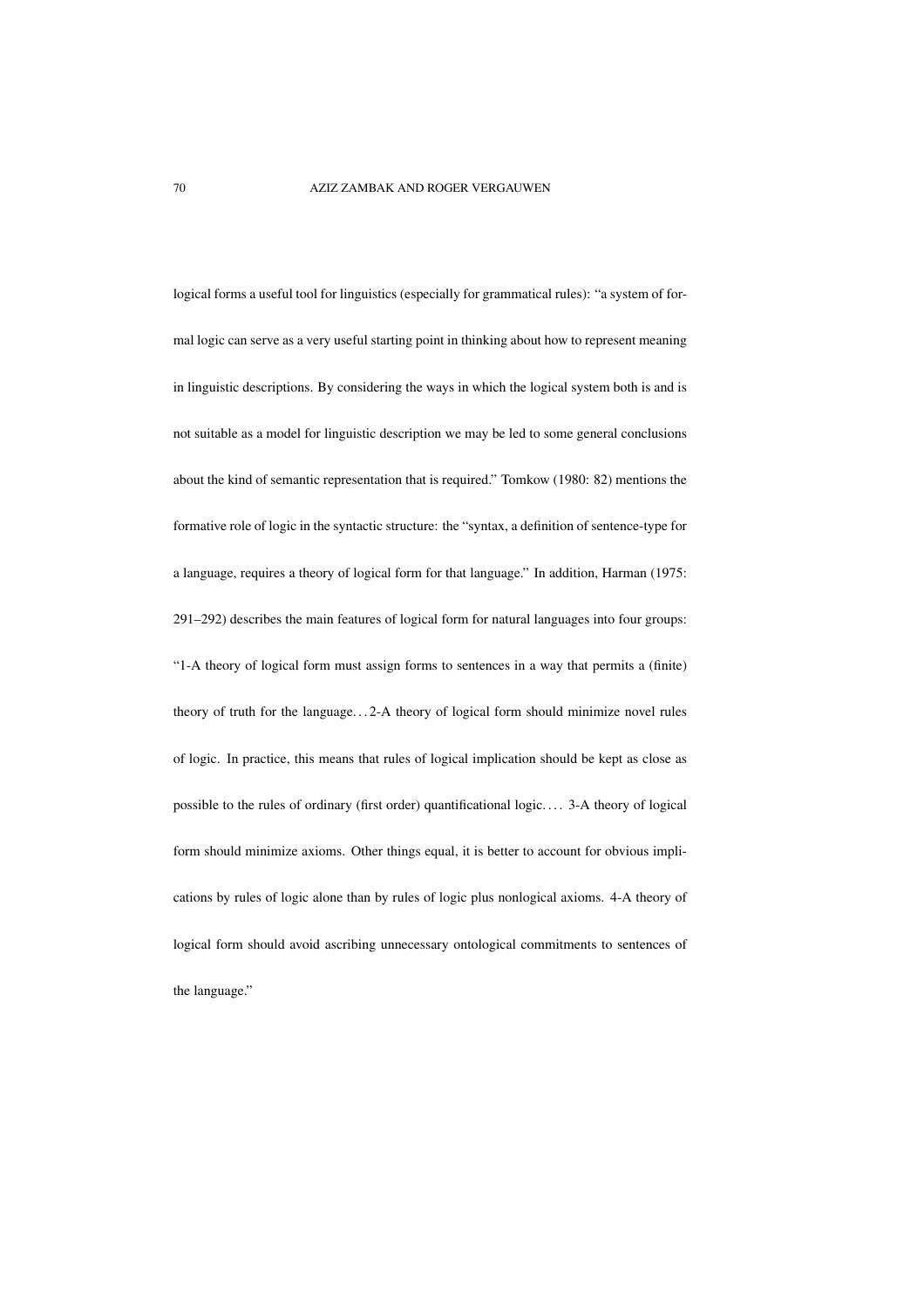a system of formal logic is a tool for a syntactic derivation (grammaticalization) in the semantic representations. A system of formal logic includes the inference rules used to construct syntactic derivations, but it does not necessarily construct one type of interpretation for the semantic representation. In AI, a logical theory of semantic representations is needed. This theory can be computational and has the task of formulating and operating rules according to the fuzzy systems. The theory of fuzzy sets is a promising application in linguistic models. The fuzzy systems include linguistic data and their causal relations. Promising results have been observed in the control process in industrial applications.<sup>45</sup> In a fuzzy system, a linguistic variable is represented as a syntactic unit and the set of linguistic values (i.e.,

<sup>45</sup> See e.g. Verbruggen and Babuska (1999).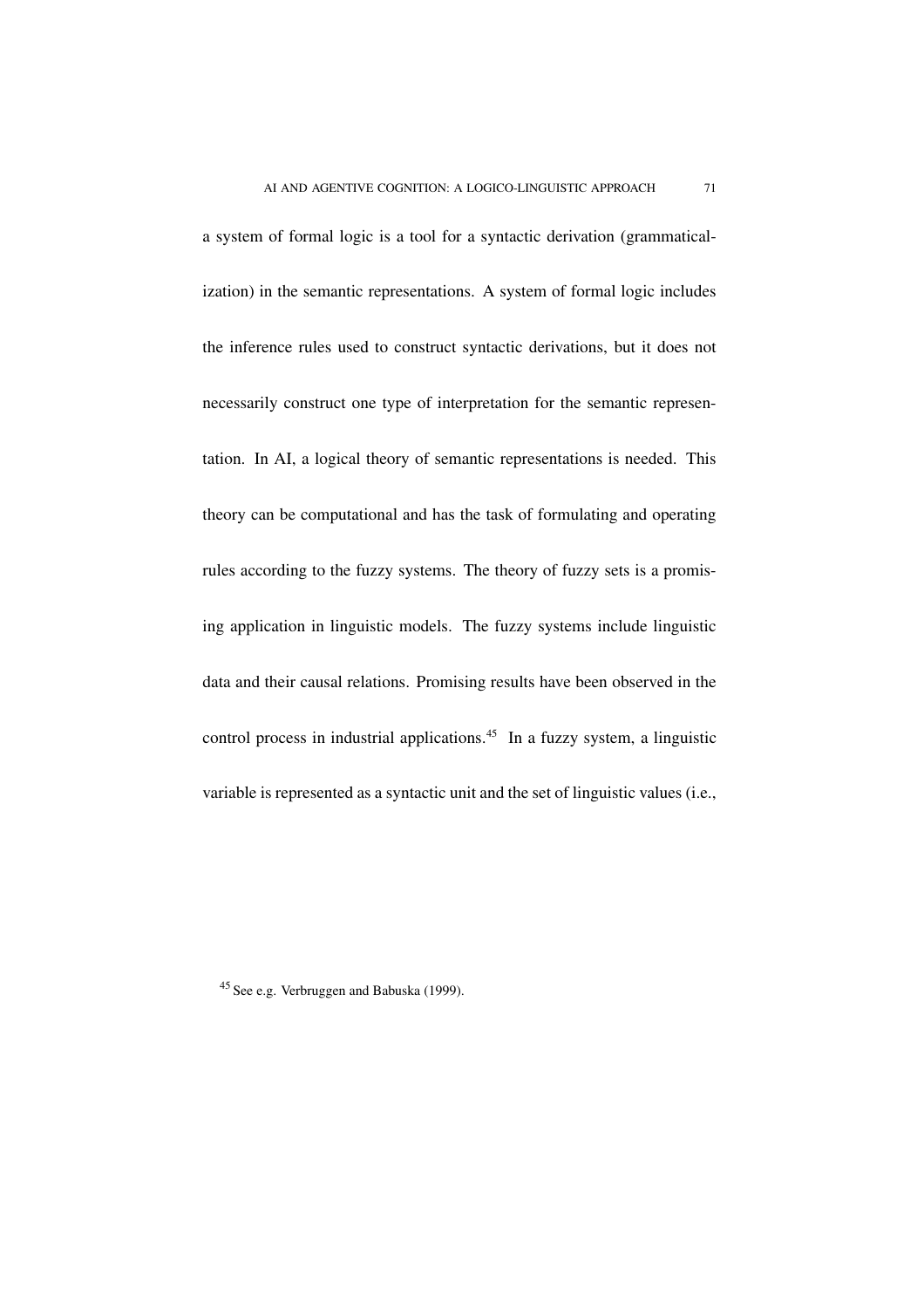semantic representations) is characterized by syntactic rules forming possi-

ble semantic values.<sup>46</sup> The rules of grammar are the set of orders used by

<sup>46</sup> Here, the term *linguistic variable* indicates a variable in which words or sentences have a value in terms of numbers. Zadeh (1975: 199) gives an example in order to explain what does he mean by *linguistic variable* in fuzzy logic: "For example, *Age* is a linguistic variable if its values are linguistic rather than numerical, i.e., *young, not young, very young, quite young, old, not very old, and not very young* etc., rather than 20,21,22,23. . . .In a more specific terms, a linguistic variable is characterized by a quintuple  $(\check{\mathsf{Y}}, T(\check{\mathsf{Y}}), U, G, M)$  in which J J is the name of the variable;  $T(\vec{Y})$  is the *term-set* of  $\vec{Y}$ , that is, the collection of its linguistic  $\overline{\phantom{a}}$  $\overline{a}$  $\overline{a}$ values; U is a universe of discourse; G is a *syntactic rule* which generates the term in  $T(\vec{Y})$ ;  $\overline{\phantom{a}}$ and M is a *semantic rule* which associates with each linguistic value X its *meaning*,  $M(X)$ , where  $M(X)$  denotes a fuzzy subset of U. The meaning of a linguistic value X is characterized by a *compatibility function*,  $c: U \rightarrow [0, 1]$ , which associates with each u in U its compatibility with X. Thus, the compatibility of age 27 with *young* might be 0.7, while that of 35 might be 0.2. The function of the semantic rule is to relate the compatibilities of socalled *primary* terms in a composite linguistic value — e.g., *young* and *old* is *not very young and not very old* — to the compatibility of the composite value. To this end, the hedges such as *very*, *quite*, *extremely etc.*, as well as the connectives *and* and *or* are treated as nonlinear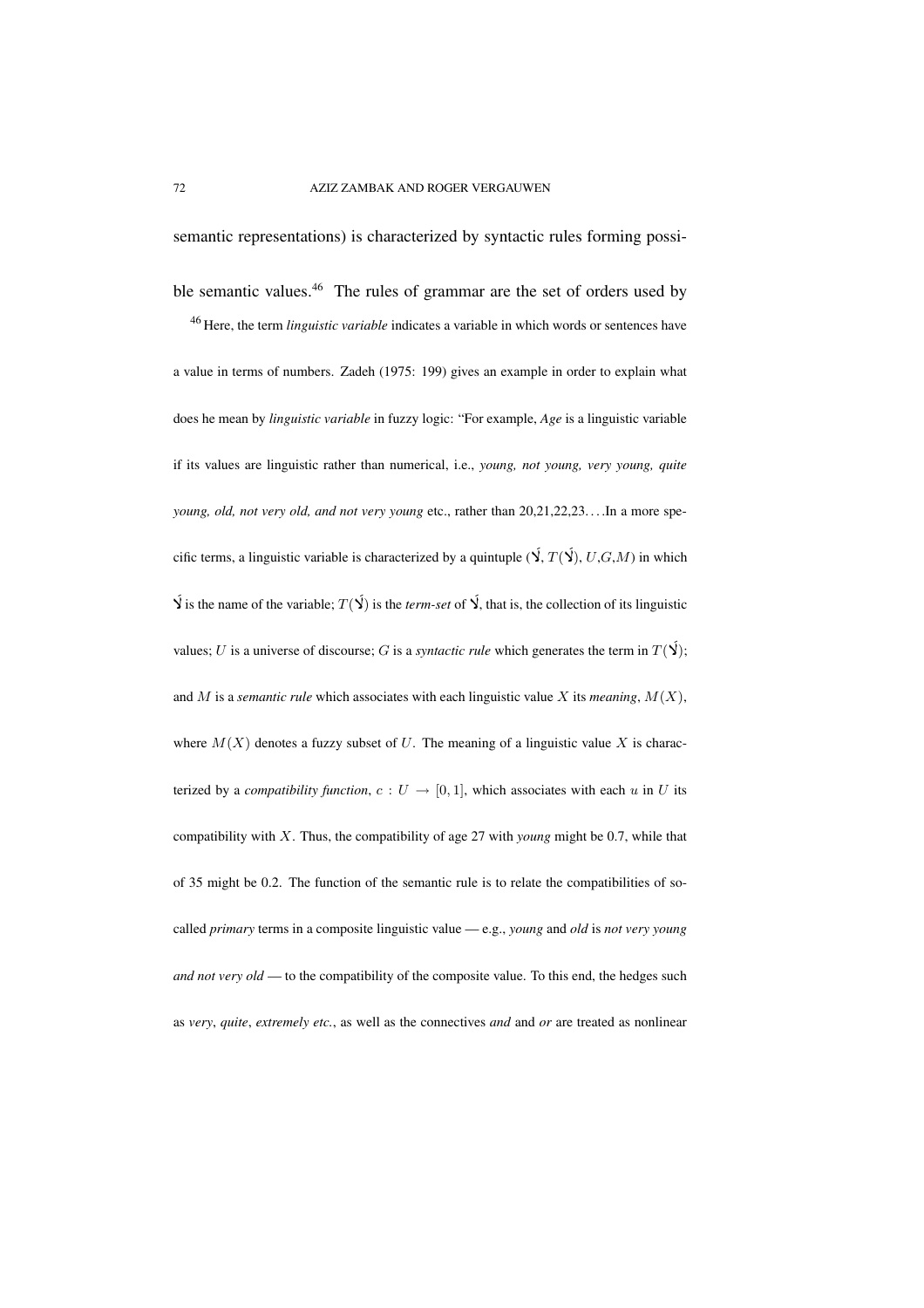machine intelligence in deciding whether or not an *acoustic* element is part of a natural language. A *parser* is an operative tool giving machine intelligence a capability to analyze the linguistic data (input). A parser  $47$  is a

operators which modify the meaning of their operands in a specified fashion. The concept of a linguistic variable provides a means of approximate characterization of phenomena which are too complex or too ill-defined to be amenable to description in conventional quantitative terms."

<sup>47</sup> Harder and Togeby (1993: 470) describe the role and the significance of a parser in the syntactic structure: "An important feature of a classical grammar and parser is its seriality; it only takes one step at a time, and all steps made by the machine are ordered in a sequence. That means that options in the grammar are computed by backtracking. If the grammar allows a choice between, say, two word classes in one position, the machine first computes one option until the analysis is finished or fails; then backtracks to the point of choice, and then it computes the second option until the analysis is finished." In addition, According to Rapaport (1988: 89) the use of parsers is the proper method for natural language processing in a computer: "It is fairly easy to have a productive *parser* for a natural-language-understanding system. I am not claiming that the problem of natural-language *understanding* has been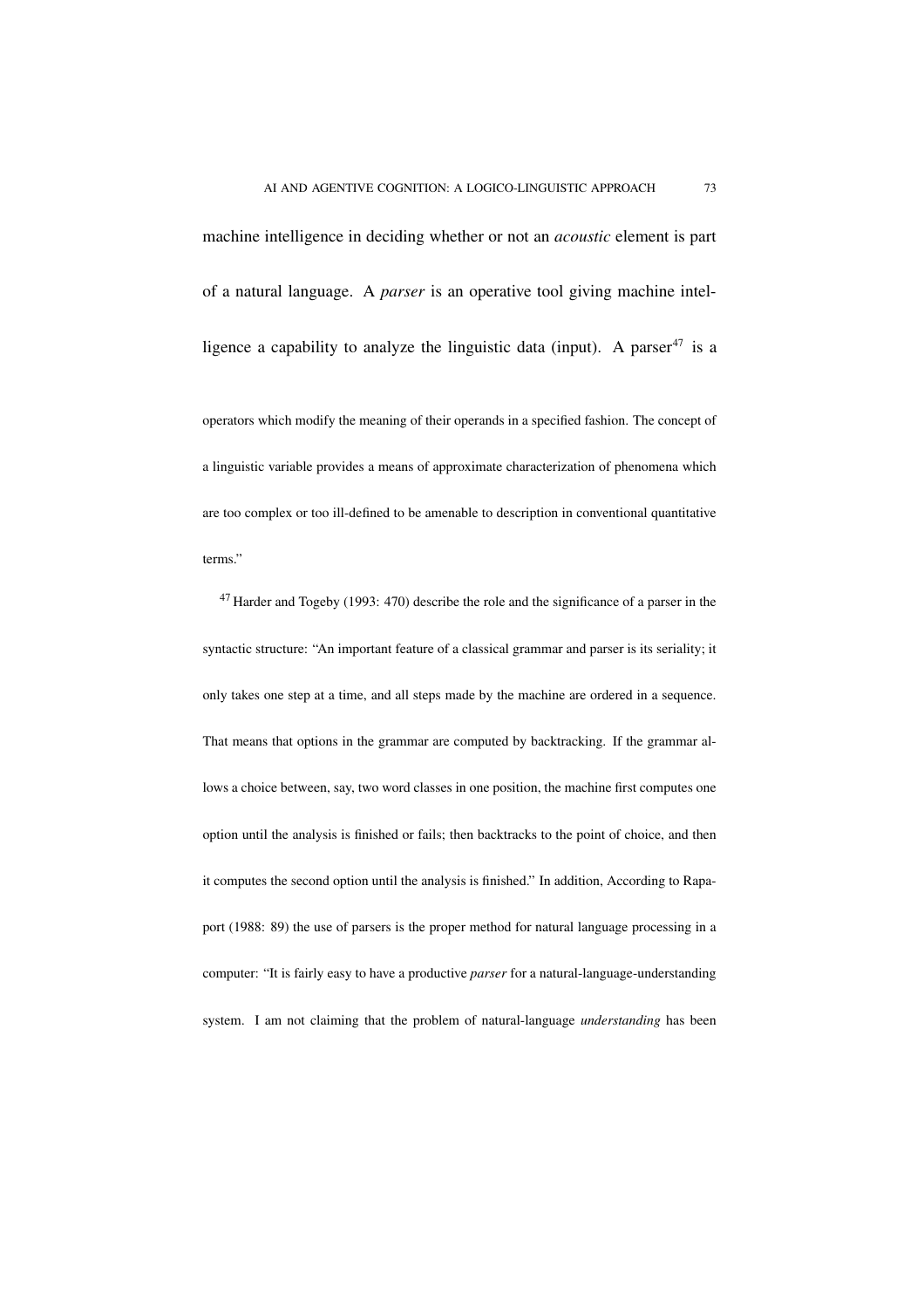functional element for creating the link between the lexical morphology and the semantic network. A parser is a logical operator that is based on the principle of compositionality. Parsing is also a procedure used for language acquisition. "Parsing simply means executing a series of tree building and token shifting grammar rule actions" (Berwick and Weinberg 1984: 204). In a linguistic model, all concepts are inter-defined and inter-defining. Therefore, we need a formal world model, or ontology, that generates a network system, including relational and configuration possibilities of a lexical item solved, but we seem to be on the right track with respect to parsers for natural language *processing*, and, at any rate, we know the general outlines of what a suitably robust parser should look like. What's needed, however, is *generative* productivity: the ability to *ask* new and relevant questions and to *initiate* conversation. To be able to generate appropriate utterances, the system must have the capability to *plan* its speech acts, and, so, a planning component must be part of a natural-language-understanding system. Such a planning component is probably also needed for parsing, in order to be able to understand *why* the speaker said what he or she did."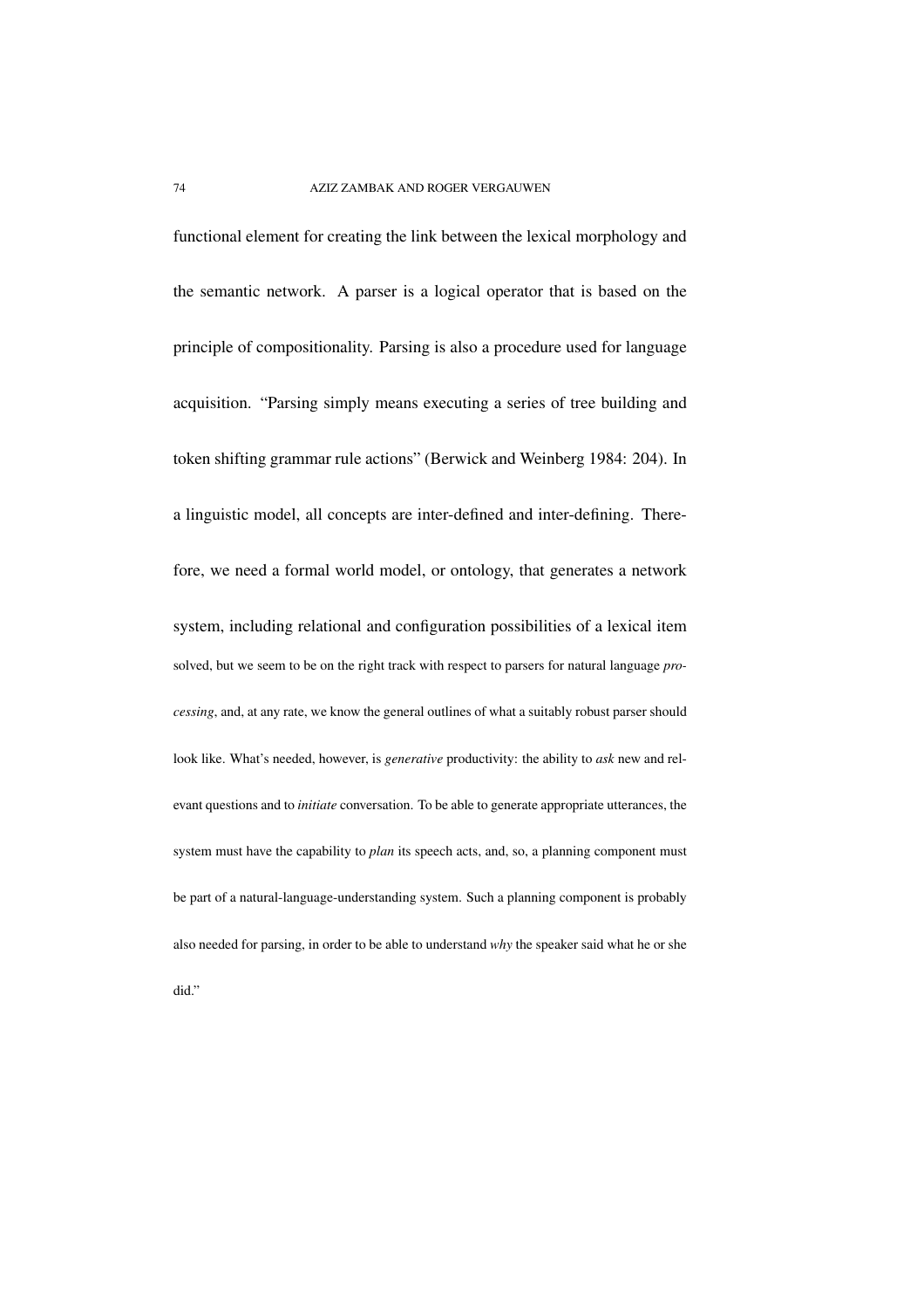AI AND AGENTIVE COGNITION: A LOGICO-LINGUISTIC APPROACH 75 with other items. This network system is a set of interrelated vocabularies. Strawson (2004: 111) divides the necessary components of a set of interrelated vocabularies into four groups:

We need, first, what might be called an ontological vocabulary. We need, second, a semantic vocabulary, or vocabulary for naming semantic types of elements and even for describing individual elements. Third, we need a functional vocabulary for naming the kinds of combination or relation into which elements may enter in sentences. Fourth, and finally, we need a vocabulary of formal devices.

In AI and linguistics, there are several theories that try to situate semantic representations in the syntactic structures. Rapaport's theory of *syntactic*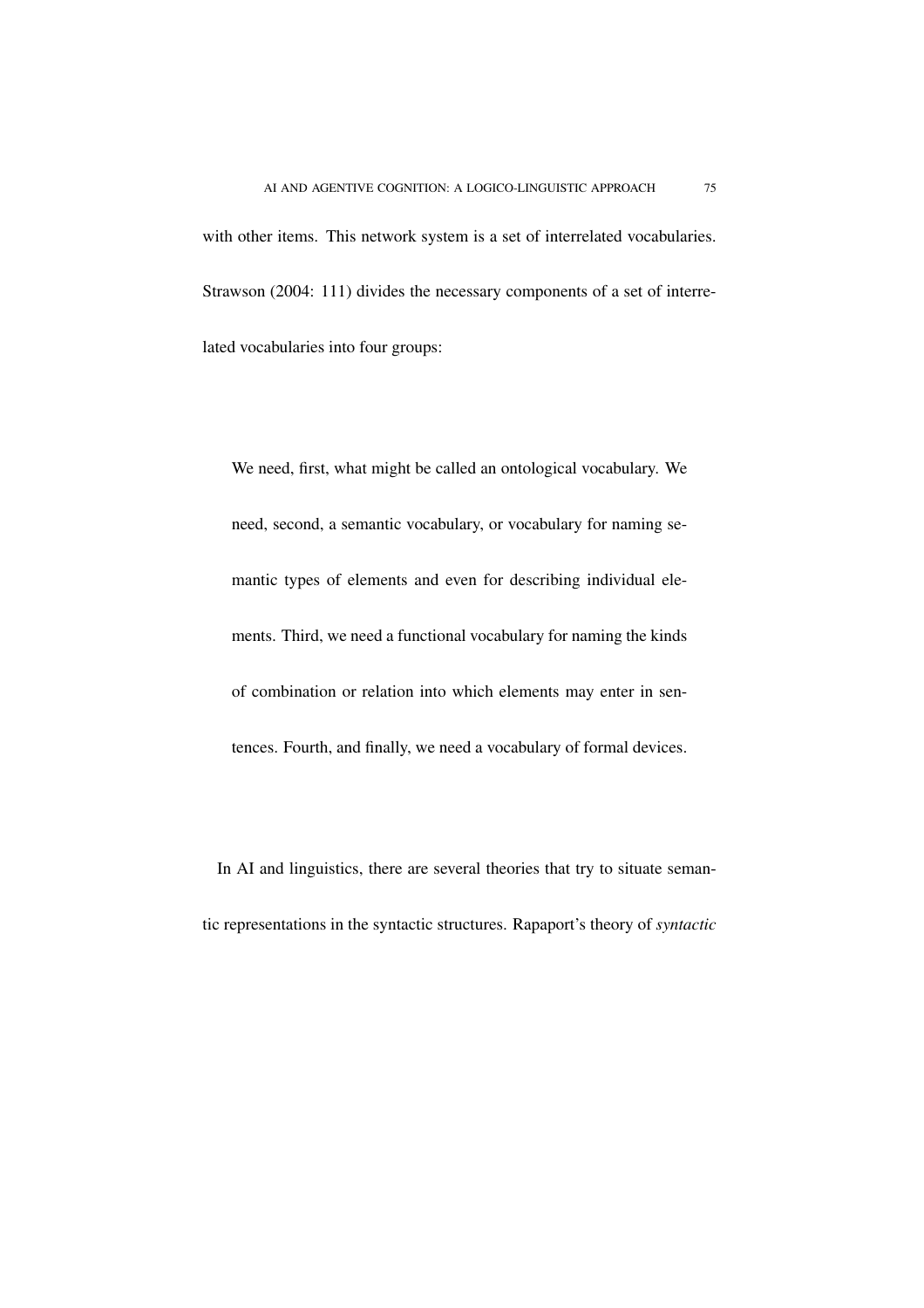*semantics*, is the most promising approach for machine understanding. Rapaport (1988: 81) defends the idea that "although a certain kind of semantic interpretation is needed for understanding natural language, it is a kind that only involves syntactic symbol manipulation of precisely the sort of which computers are capable, so that it is possible in principle for computers to understand natural language." We, like Rapaport, claim that *syntax suffices*; in other words, syntax is sufficient for machine intelligence to understand natural language. According to Rapaport (2003: 399), syntax suffices in a unified system including syntactic and semantic domains:

Semantics can be turned into a study of relations within a single domain among the markers and their interpretations. This is done by incorporating (or "internalizing") the semantic interpretations along with the markers to form a unified system of *new* markers, some of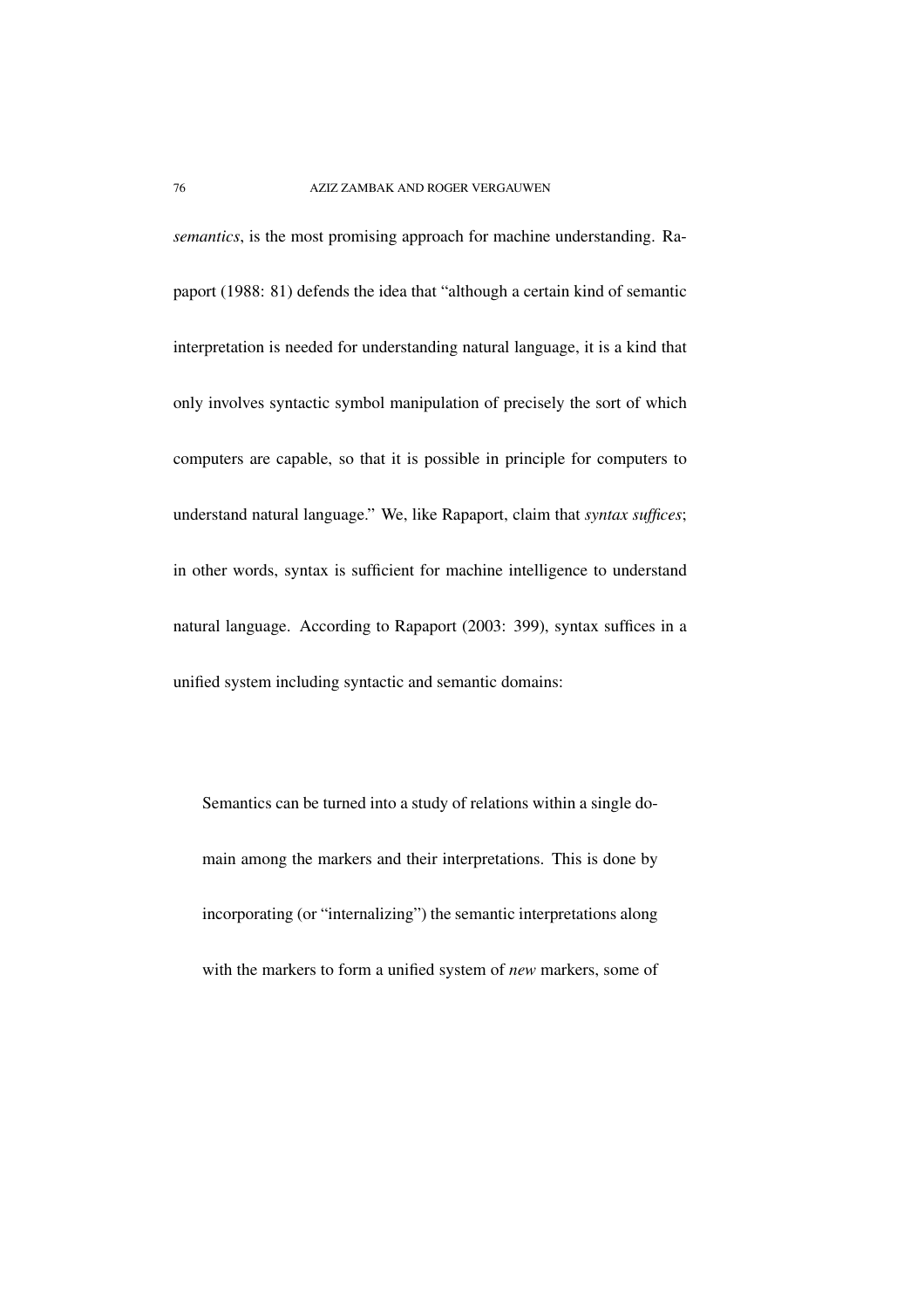AI AND AGENTIVE COGNITION: A LOGICO-LINGUISTIC APPROACH 77 which are the old ones and others of which are their interpretations. Hence, syntax *can* suffice for the semantical enterprise. . .In particular, syntax suffices for the semantics needed for a computational cognitive theory of natural-language understanding and generation.

The unification of the domains of syntax and semantics is possible only in an agentive system because "a relation between a syntactic domain and a semantic domain can be understood only by taking an independent, external, third-person point of view" (Rapaport 1995: 64). In other words, in AI, the correspondence between semantics and syntax can be established only from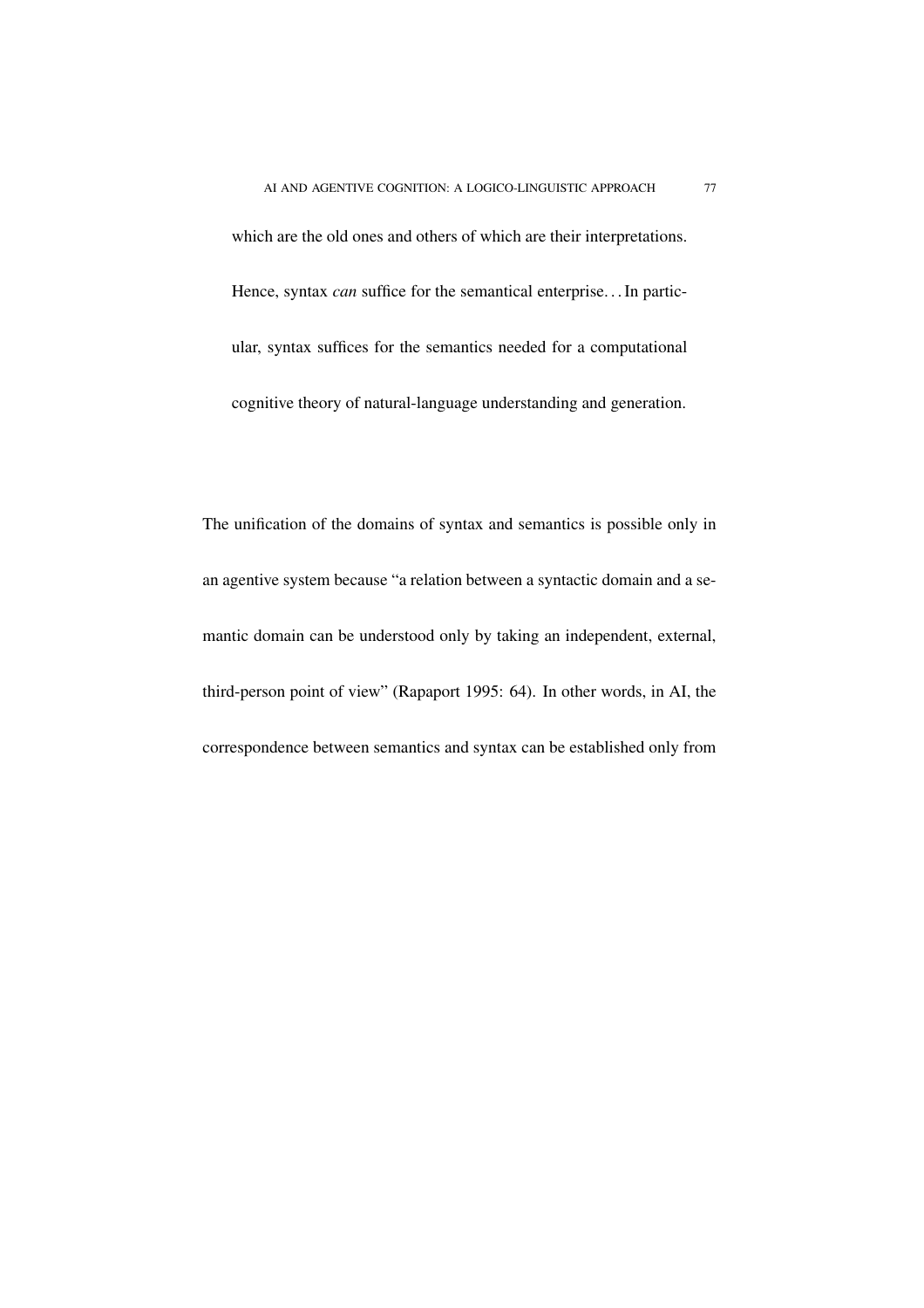an agentive <sup>48</sup> point of view. Moreover, the third-person (agentive) view verifies the correspondence between cognition and the external world (Rapaport 2002: 4). In our opinion, the idea that *syntax suffices* is a challenge to the Chinese Room Argument  $(CRA)^{49}$  because it shows that the semantic domain, which is supposed to be the source of "understanding" in the CRA, can be represented (situated) in the syntactic domain; and only the third-person view has an active role in understanding. Syntactic and semantic domains are interdependent. That is to say, there is no intrinsic difference between

 $48$  Rapaport mentions the role of agency for his theory. For instance, he (2003) describes his theory of syntactic semantics in terms of cognitive agents: "[Syntactic semantics] is a holistic conceptual-role-semantics that takes the meaning of an expression for a cognitive agent to be that expression's "location" in the cognitive agent's semantic network of (all of) the cognitive agent's other expressions."

 $49$  According to Rapaport (2000), the theory of syntactic semantics is a proper methodology in order to pass the Turing Test and he defends the possibility of machine understanding against the Chinese Room Argument.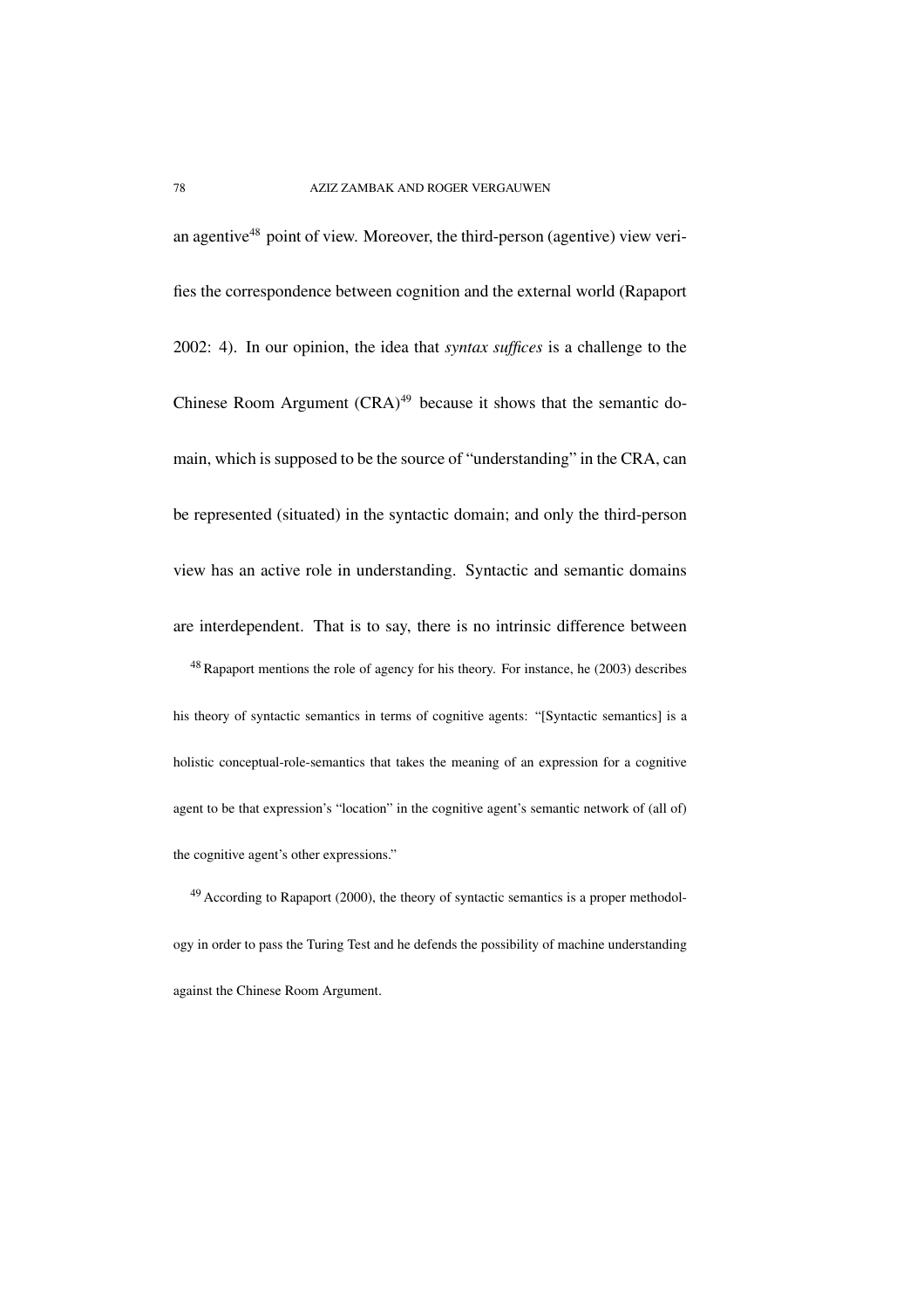them. Rapaport (1999: 110) describes the relative aspect of syntactic and

semantic domains:

A given domain can be either syntactic *or* semantic, depending on one's interests: Typically, we understand one domain (the "syntactical" one) in terms of an antecedently understood domain (the "semantic" one). E.g., a computer process that implements a program plays the role of semantic domain to the program's role as syntactic domain. The same program, implementing an algorithm, plays the role of semantic domain to the algorithm's role as the syntactic domain.

The first-person view, defended by Husserl, Nagel and Searle, has supported the idea that the human mind is about the semantic domain and a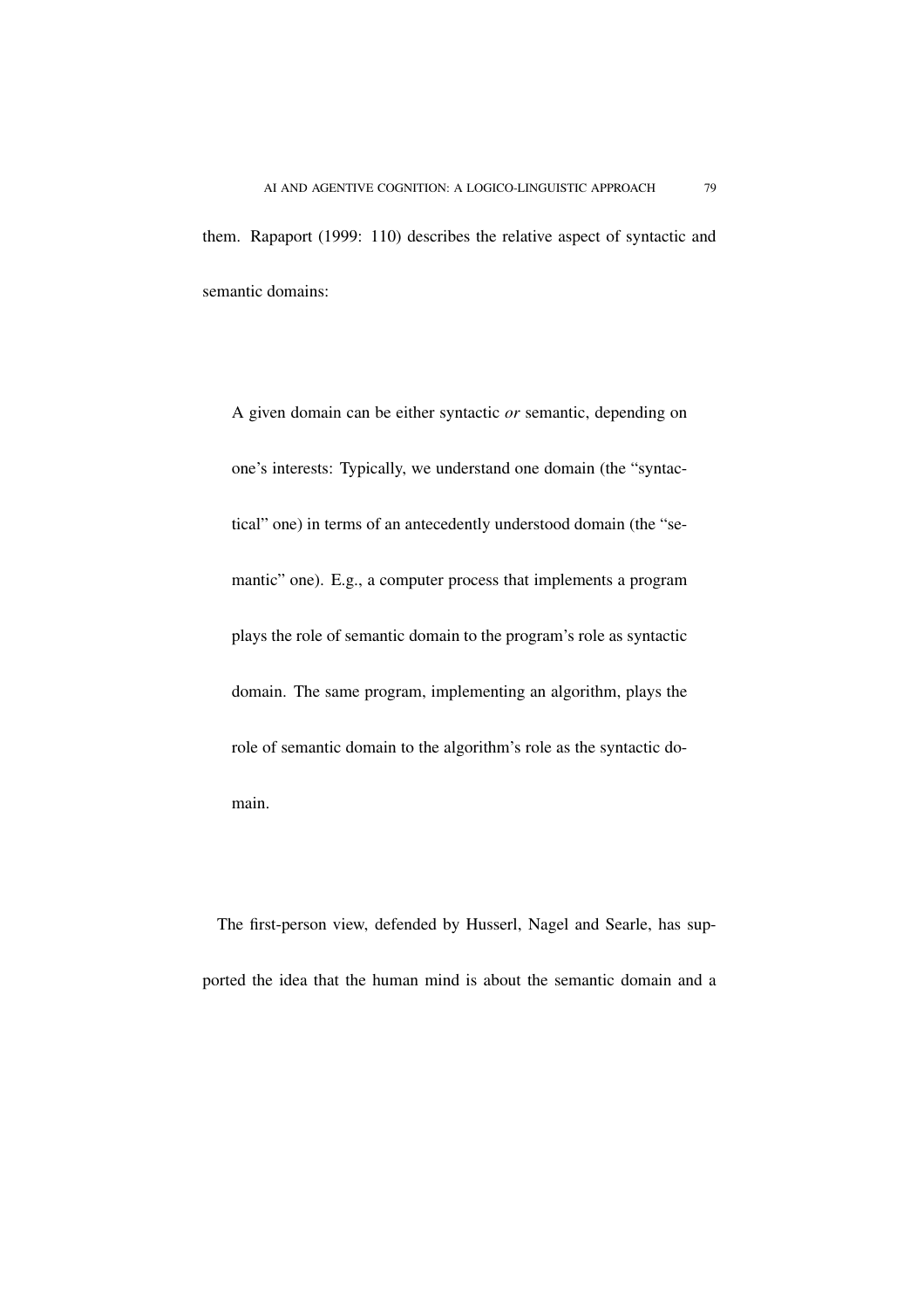#### 80 AZIZ ZAMBAK AND ROGER VERGAUWEN

machine cannot simulate it. However, in our opinion, grammaticalization and parallel methods (such as syntactic semantics) can establish an agentive model in which environmental and linguistic data can be embodied in a formal structure and the cognitive systems (such as experience, understanding, perception, memory, learning, thought, and cognition) of machine intelligence can be formed in terms of syntactic structures (the rules that can operate on inputs).

## *Mappings*

The mapping between the syntactic and the semantic domains is a central issue when discussing a machine's cognitive capability of processing and understanding meaning. A mapping between environmental data and a syntactic structure is central to an understanding of language and cognitive construction in machine intelligence. Fauconnier (1997: 3) describes mapping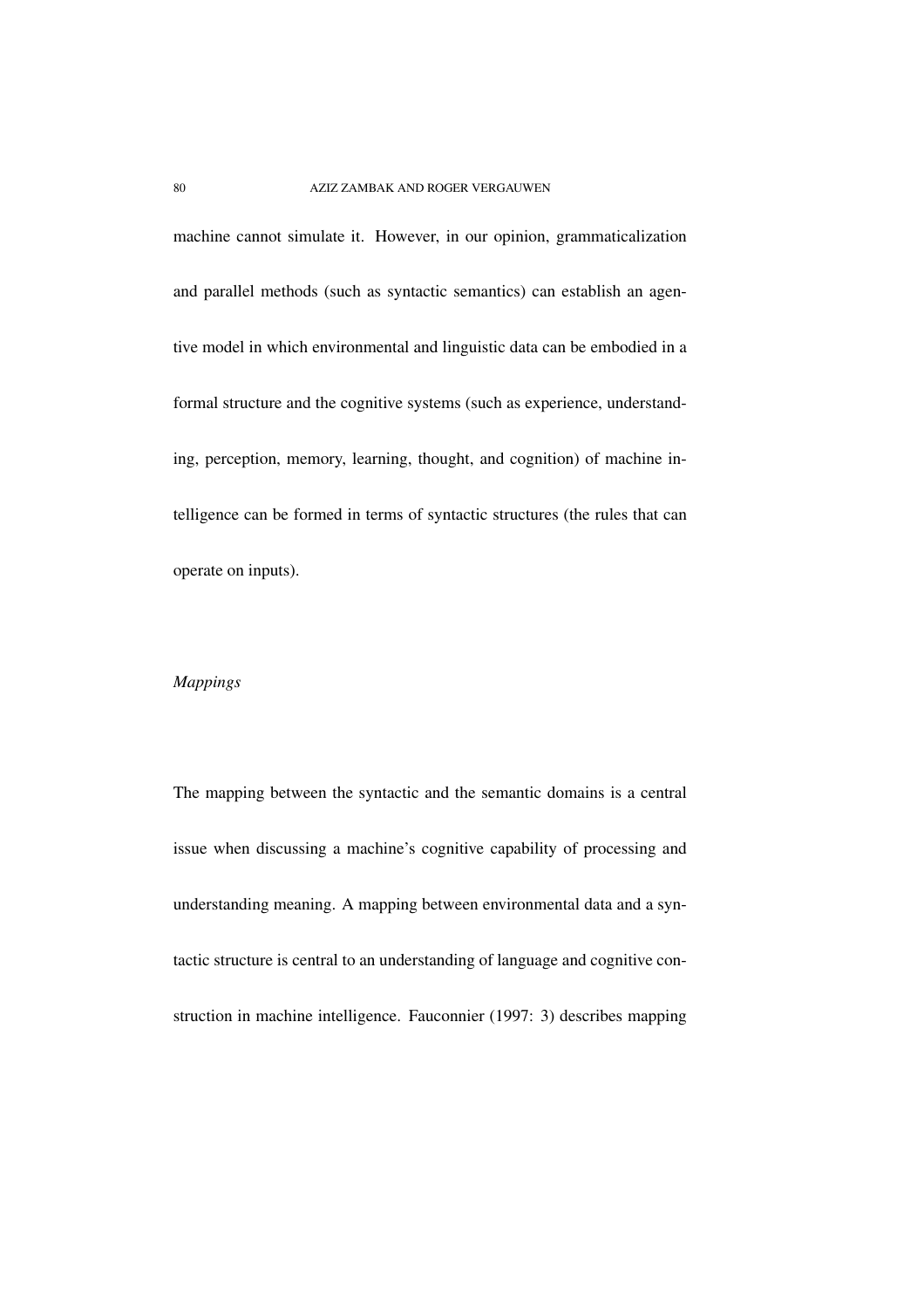[mapping] yields general procedures and principles for a wide array of meaning and reasoning phenomena, including conceptual projection, conceptual integration and blending, analogy, reference, and counterfactuals; and it provides us with insights about the organization of cognitive domains to which we have no direct access.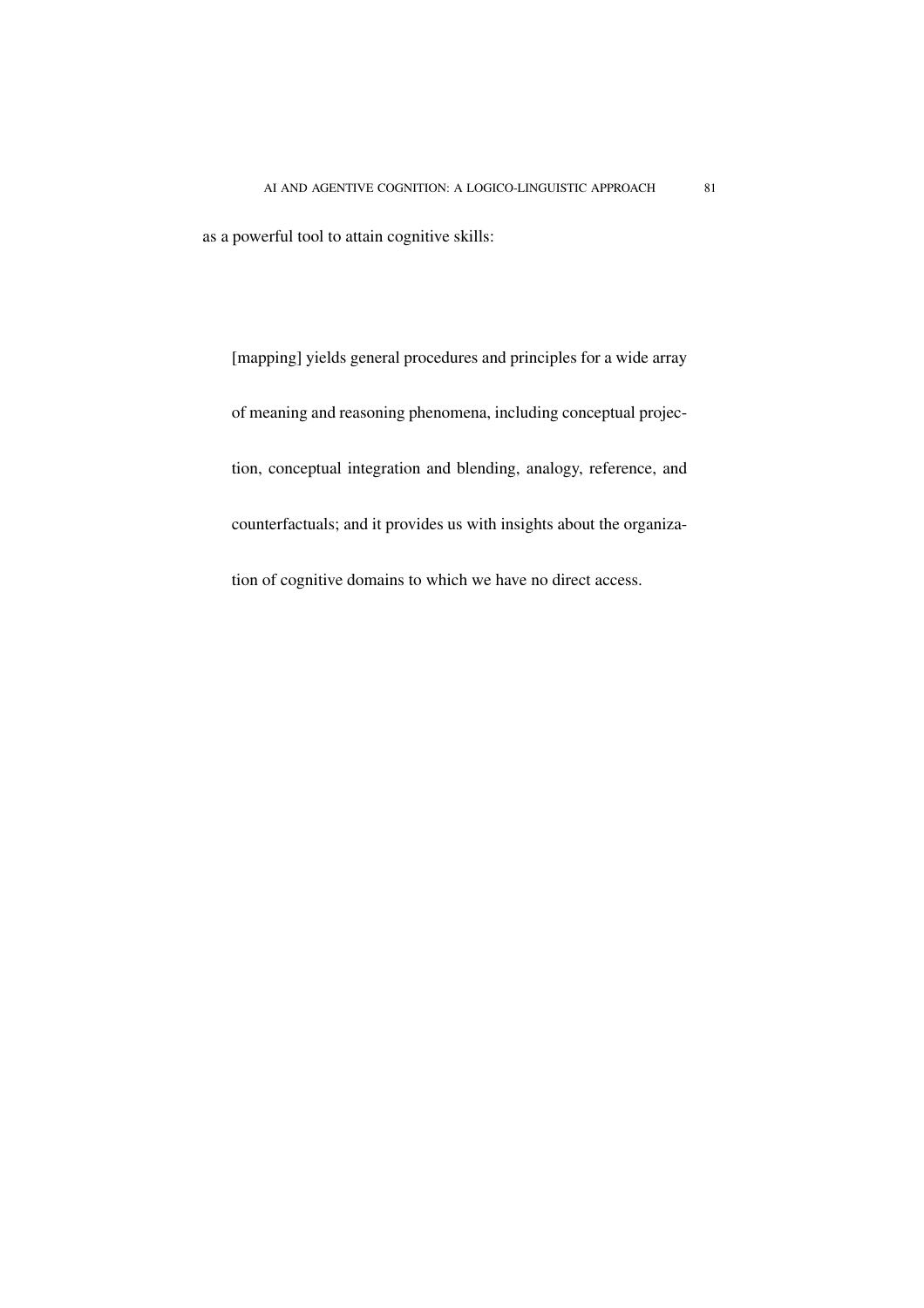In a linguistic model for machine intelligence, mapping operations and principles can be constructed.<sup>50</sup> A mapping is an especially significant functional tool for gaining spatio-temporal cognition.<sup>51</sup> In AI, in order to gain

 $50$  In this essay, we will only discuss the structural principles of the mapping. The technical aspects (i.e., programming, control process and organization) are out of the scope of this essay.

<sup>51</sup> Syntactic structure is an operative tool for machine intelligence to construct and interpret spatial settings. Here are some elements for the mapping of spatial settings in a linguistic model: "*Space Builders*: A space builder is a grammatical expression that either opens a new space or shifts focus to an existing space. Space builders take on a variety of grammatical forms, such as prepositional phrases, adverbials, subject-verb complexes. . . .*Names and Descriptions* either set up new elements or point to existing elements in the discourse construction. They also associate such elements with properties. . . .*Tenses and moods* play an important role in determining what kind of space is in focus, its connection to the base space, its accessibility, and the location of counterparts used for identification. *Presuppositional constructions*: Some grammatical constructions, for example, definite descriptions, aspectuals, clefts. . . .[are] introduced in the presuppositional mode; this mode allows the structure to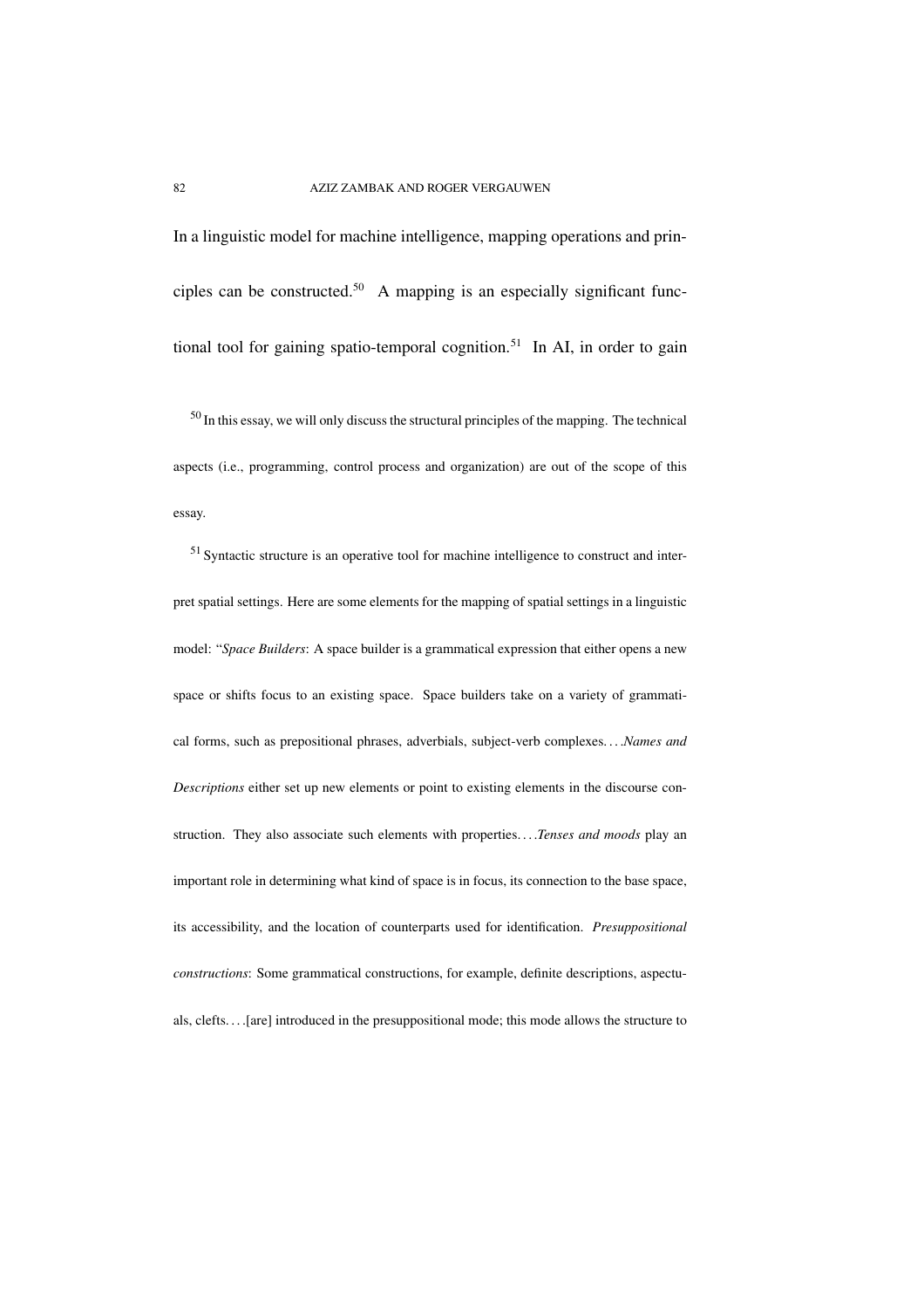knowledge of a specific domain, the function of other domains and their corresponding information should be used. For instance, environmental data can be mapped out in a linguistic model in order to visualize them as an external reality. This is a *constructive perception* totally different from human cognitive processing. The mapping of the environmental data, in which computational (syntactic and logical) elements have operative and functional roles, helps machine intelligence to gather the particular (biological, physical computational) data in a unified agentive cognition. Mappings in AI also allow environmental data to be recognized in terms of agentive and computational functions. The mapping of different domains also gives machine intelligence a creative capability. There are many specific mapping techniques. The *Pragmatic function mapping* is one of them and it can be used be propagated into neighboring spaces for the counterparts of the relevant elements. *Transspatial operators*: The copula (*be* in English) and other "copulative" verbs, such as *become*, *remain*, may stand for connectors between spaces." (Fauconnier 1997: 40–41).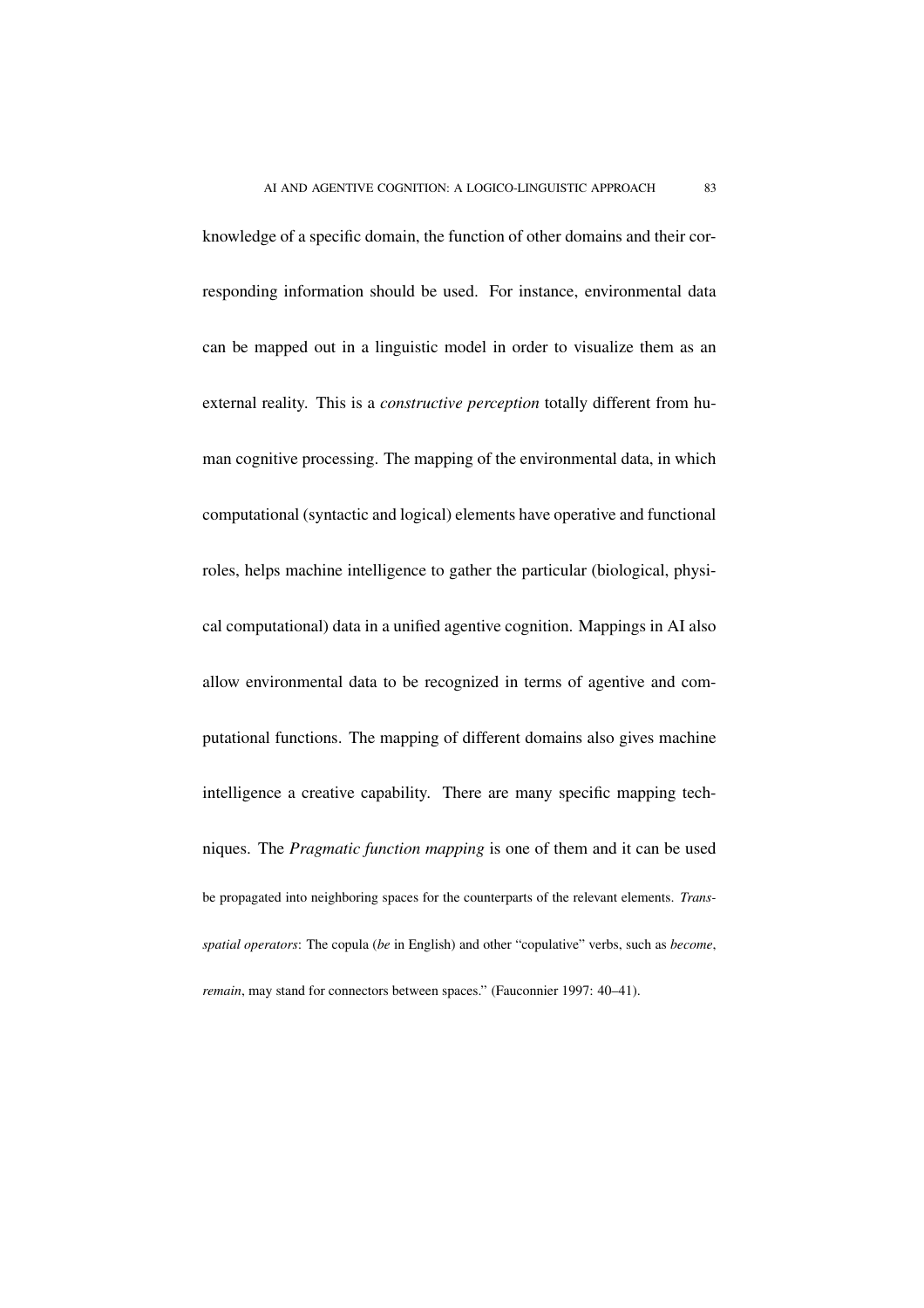in AI's programming strategy. Fauconnier (1997: 11) e.g. describes it as follows:

The two relevant domains, which may be set up locally, typically correspond to two categories of objects, which are mapped onto each other by a pragmatic function. For example, authors are matched with the books they write, or hospital patients are matched with the illnesses for which they are being treated. This kind of mapping plays an important role in structuring our knowledge base and provides means of identifying elements of one domain via their counterparts in the other. Pragmatic function mappings will often be responsible for semantic change over time.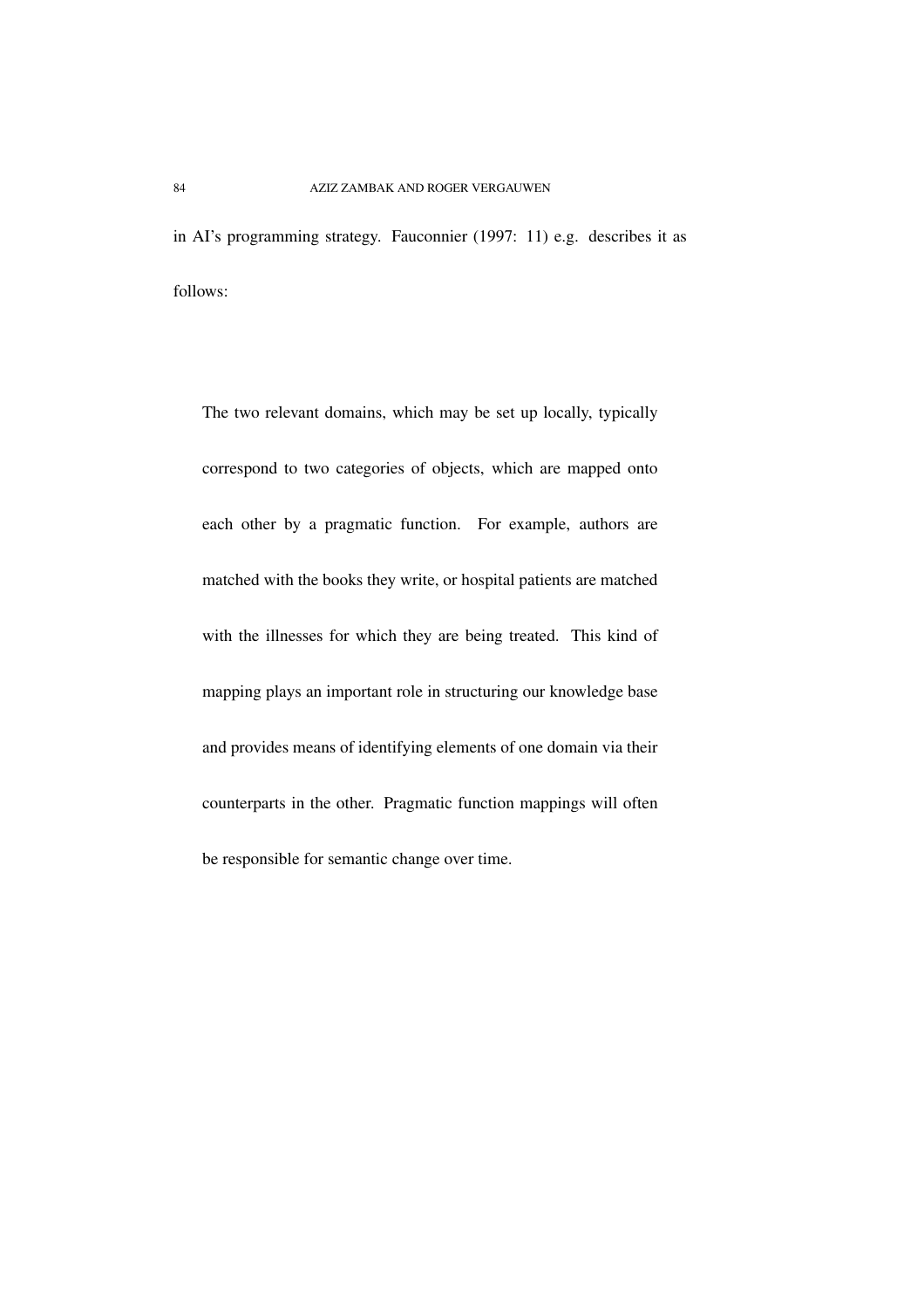Mappings, therefore, may be of great value to help us construct cognitive systems in machine intelligence as they indicate possible ways of situating environmental data into semantic representations.

## *Second Language Acquisition*

AI researchers have always been interested in the language acquisition process of children and the way it gives them a fluent control of their native language. In AI, language acquisition is seen as a process of generative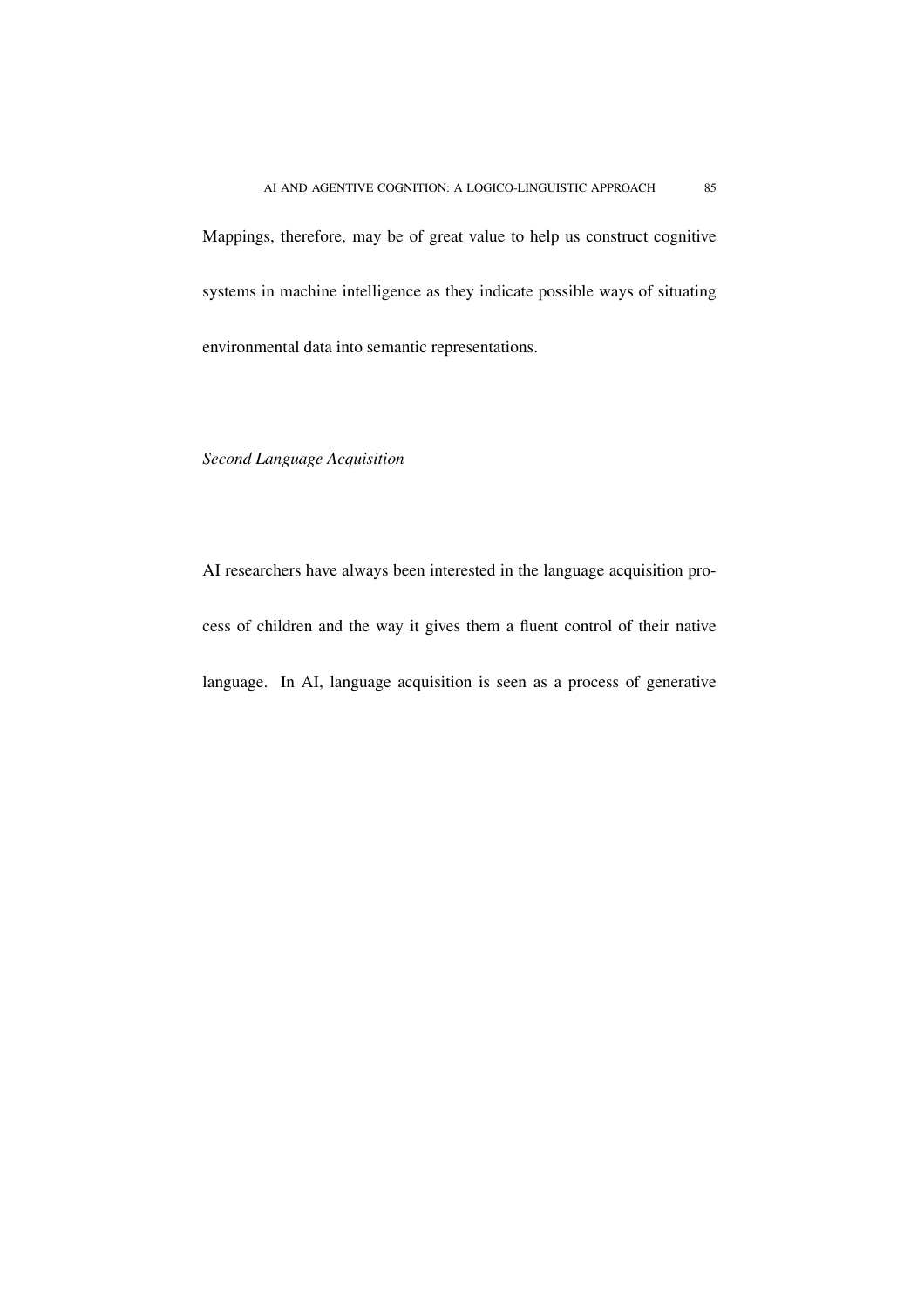orders.<sup>52</sup> A computer model of language acquisition idealizes a child's capability of language learning. In *Aspects of the Theory of Syntax*, Chomsky <sup>52</sup> A *Language acquisition device* (LAD) is considered to be a subsystem for discovering generative orders. Rumelhart and McClelland (1996: 508) describe the three basic assumptions of the idea of LAD: "[1] The mechanism hypothesizes explicit inaccessible rules. [2] Hypotheses are rejected and replaced as they provide inadequate to account for the utterances the learner hears. [3] The LAD is presumed to have *innate* knowledge of the possible range of human languages and, therefore, is presumed to consider only hypothesis within the constrains imposed by a set of *linguistic universals*." In addition, The Marcus parser operation is a classical language acquisition model for computers. Berwick and Weinberg (1984: 202) describe the general characteristics of the Marcus parser: "The Marcus parser divides into two parts, a grammatical rule interpreter (plus stack and input buffer data structures) and a set of grammar rules comprising the operating rules of the machine. To model acquisition we start with a 'bare' interpreter having no grammar rules. The machine learns these rules. As input data the program takes just grammatical sentences, so-called positive evidence, and a rudimentary initial ability to characterize words as objects, actions and unknown. These restrictions aim at a minimal psychologically plausible acquisition model."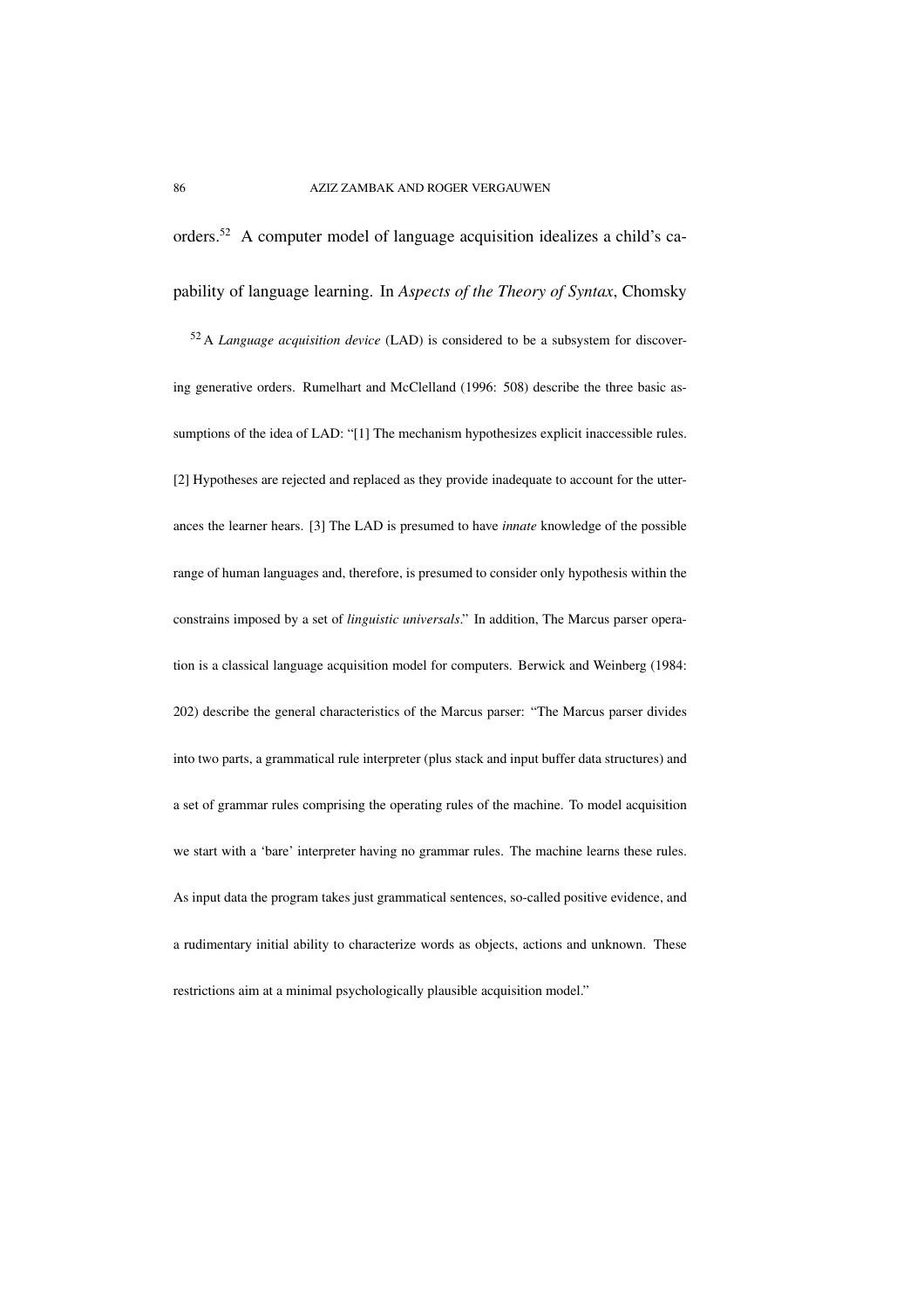A child who is capable of language learning must have (i) a technique for presenting input signals; (ii) a way of representing structural information about these signals; (iii) some initial delimitation of a class of possible hypothesis about language structure; (iv) a method for determining what each hypothesis implies with respect to each structure; (v) a method for selecting one of the hypothesis that are allowed by (iii) and are compatible with the given primary linguistic data (1965: 30).

The computational implementations of the language learning ability in the psychological development of children do not have any impact on a linguistic model in AI since the linguistic model of machine intelligence uses an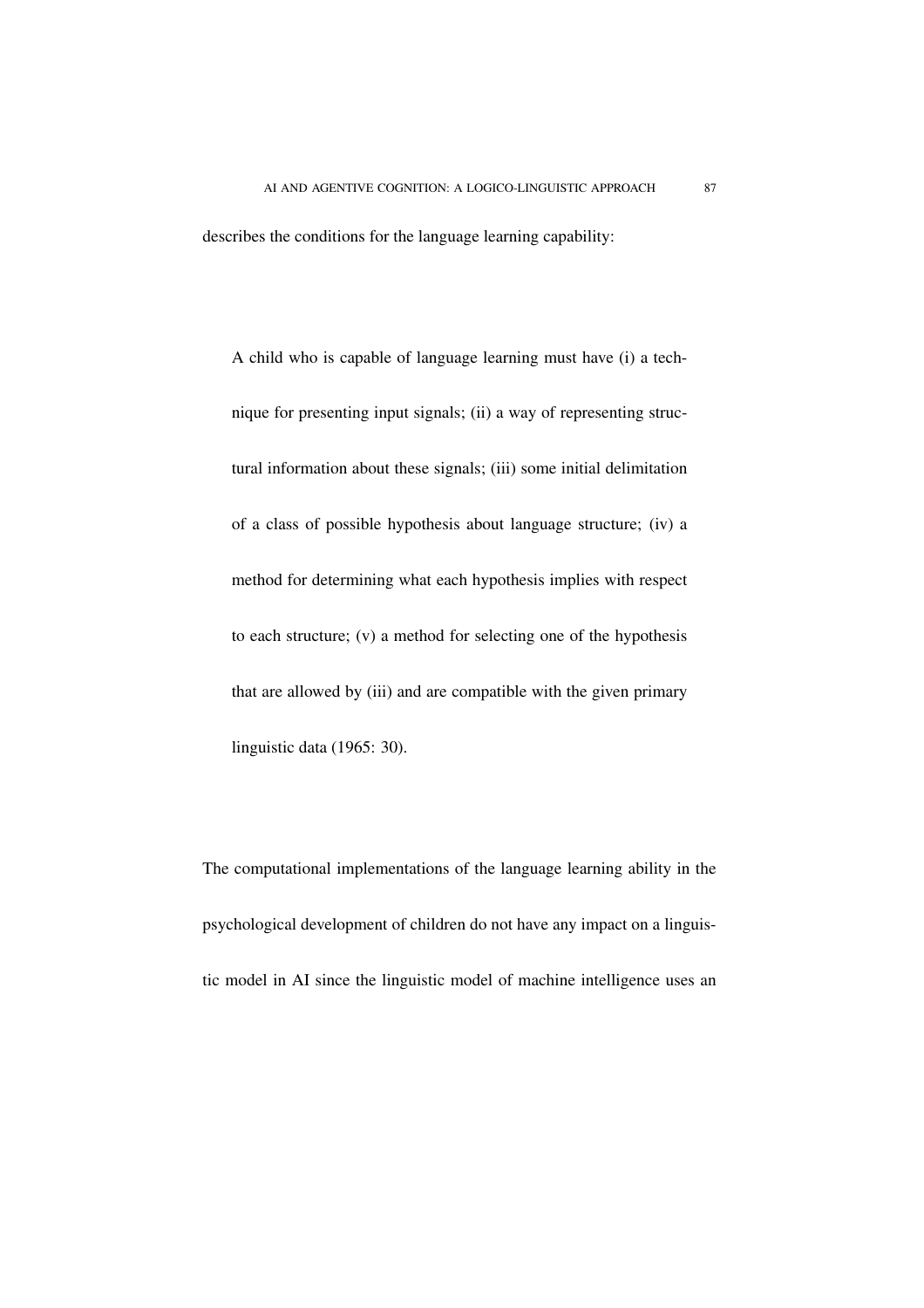### 88 AZIZ ZAMBAK AND ROGER VERGAUWEN

internal task-operation that includes specific techniques (such as grammaticalization) peculiar to machine intelligence. A second language acquisition model is needed that transforms the natural linguistic data into the internal language<sup>53</sup> of machine intelligence. In AI, second language acquisition is a part of the mapping technique in which we are not concerned with how acquisition is facilitated but rather how a linguistic input is internalized (in terms of a linguistic model) in machine intelligence.

<sup>53</sup> The term "internal language" refers to the organizational system that represents environmental data in terms of specific items developed for machine intelligence. Suppes (1991: 376) finds internal representation a useful tool for the robotic machine learning of natural language: "[internal language] is itself a language of a higher level of abstraction, relative to the concrete movements and perceptions of the robot. There are several other internal language modules. . . . It has been important to us that most of the machine learning of a given natural language can take place through simulation of the robot's behavior just at the level of the language of the internal representation."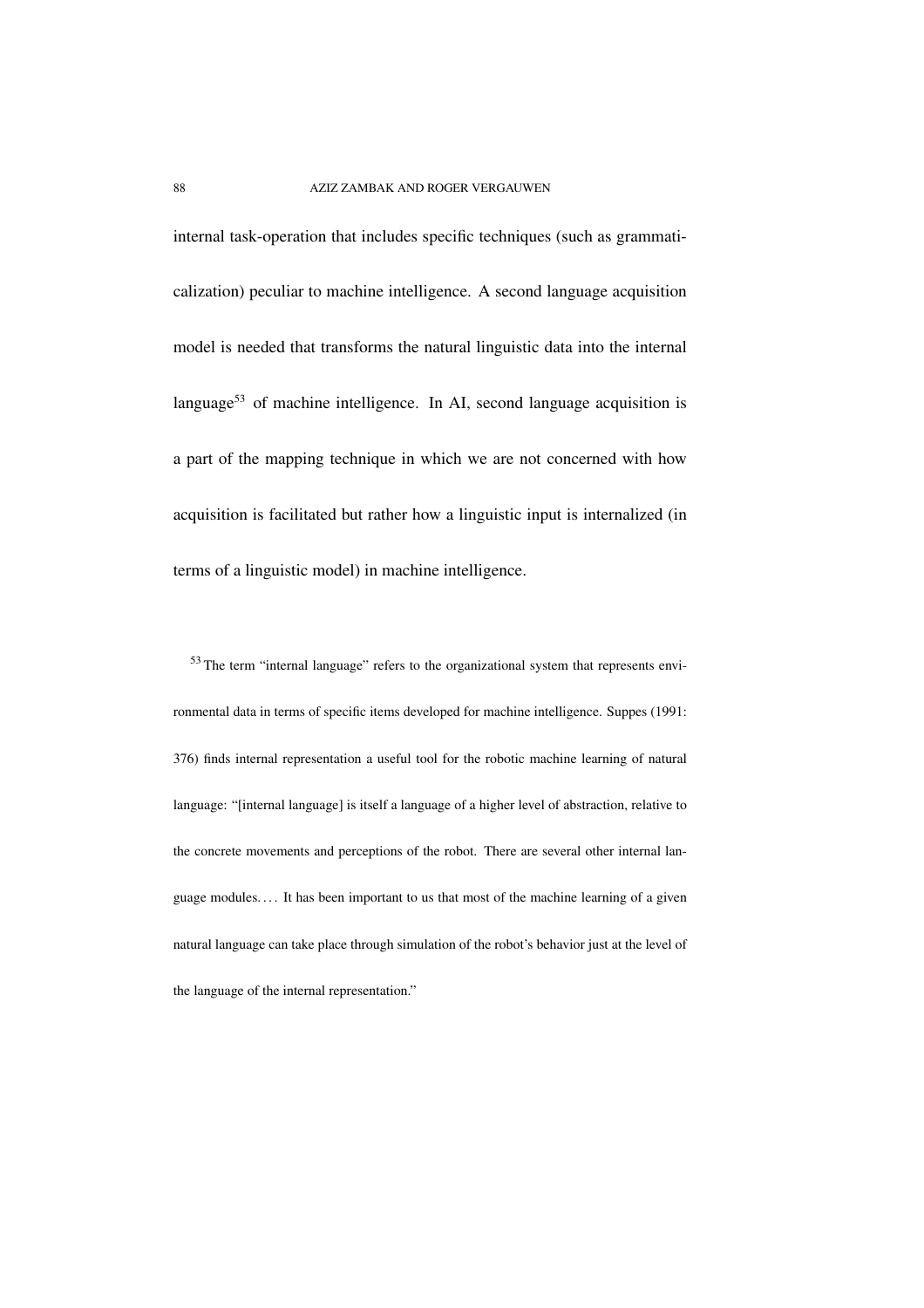### 3. *Conclusion*

We have introduced the main methodological principles of the higher-level cognitive organization of machine intelligence. We have shown that there is a close relationship between language and cognition.<sup>54</sup> We have claimed that this relationship can be modeled in terms of principles inspired by computational linguistics and the linguistic relativity hypothesis. We have defended

<sup>54</sup> For instance, Lehman et al describe language as a transducer. They (1996: 491) explain the role of language in cognition by referring to the linguistic relativity hypothesis: "Language and cognition share a structure, which we call the *situation model*. By delivering a nonlinguistic representation of the situation to the task, language has its effect on cognition through the encoding of their shared model and through any subsequent structures added to the long-term memory based on that encoding. The transducer paradigm supports a form of the Weak Whorfian Hypothesis: Language influences cognition, but does not determine it. Language's effects are pervasive, just because its encodings provide the starting points for thought."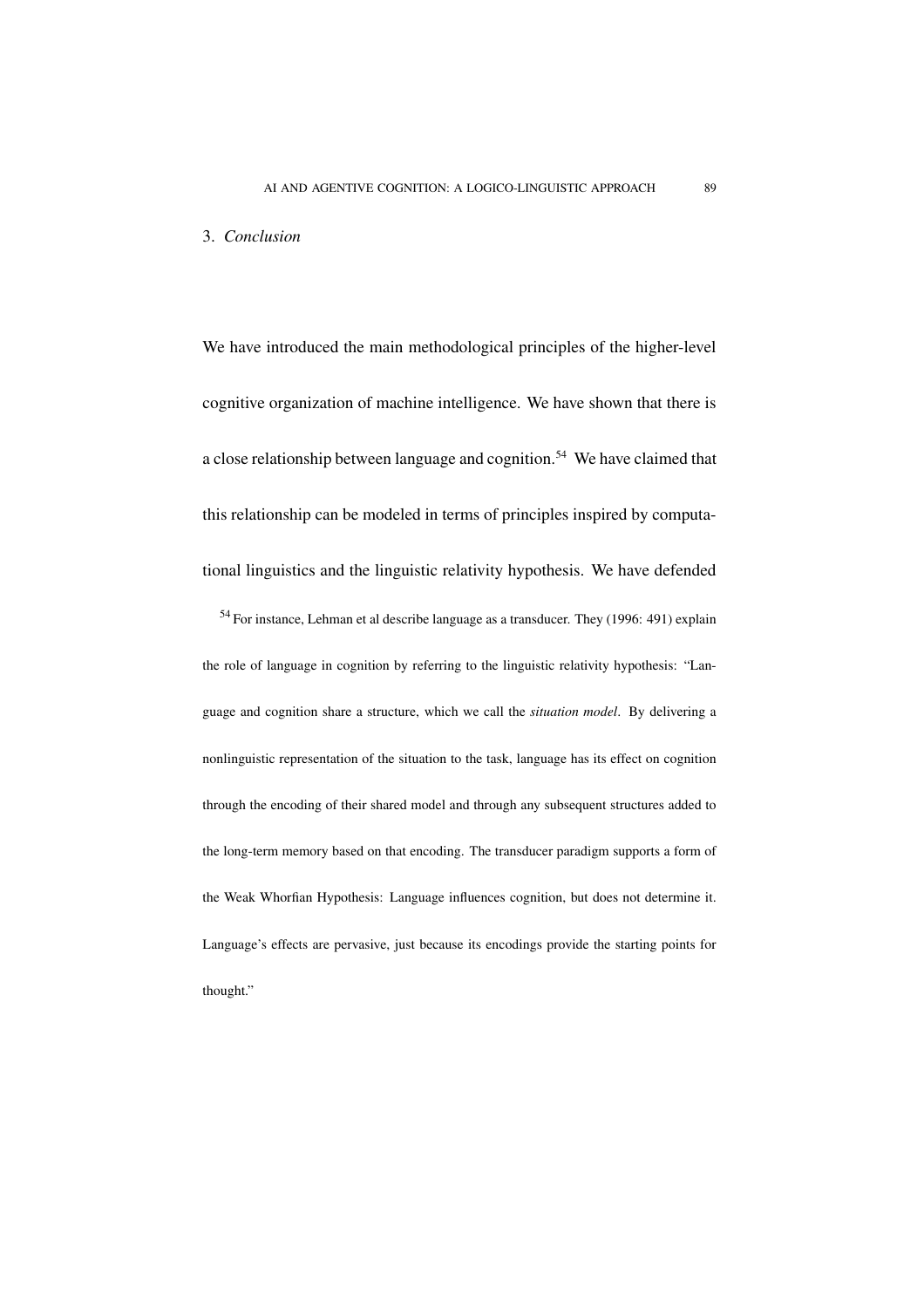#### 90 AZIZ ZAMBAK AND ROGER VERGAUWEN

a *syntactocentric*<sup>55</sup> idea in which we have considered grammar as an algorithm that generates cognition. In other words, grammatical rules help in the study of the fundamental laws of machine cognition. When we, therefore, consider the role of linguistic structures in machine intelligence, we are not studying words phrases or sentences but, rather, how semantic data can be used in the construction of machine intelligence.

Catholic University of Leuven

Institute of Philosophy

Center for Logic and analytic Philosophy

Kardinaal Mercierplein 2

# 3000 Leuven

E-mail: aziz.zambak@hiw.kuleuven.be

<sup>55</sup> The term "syntactocentrism" is used by Jackendoff (1997: 15) in order to indicate the

generative component of the computational system.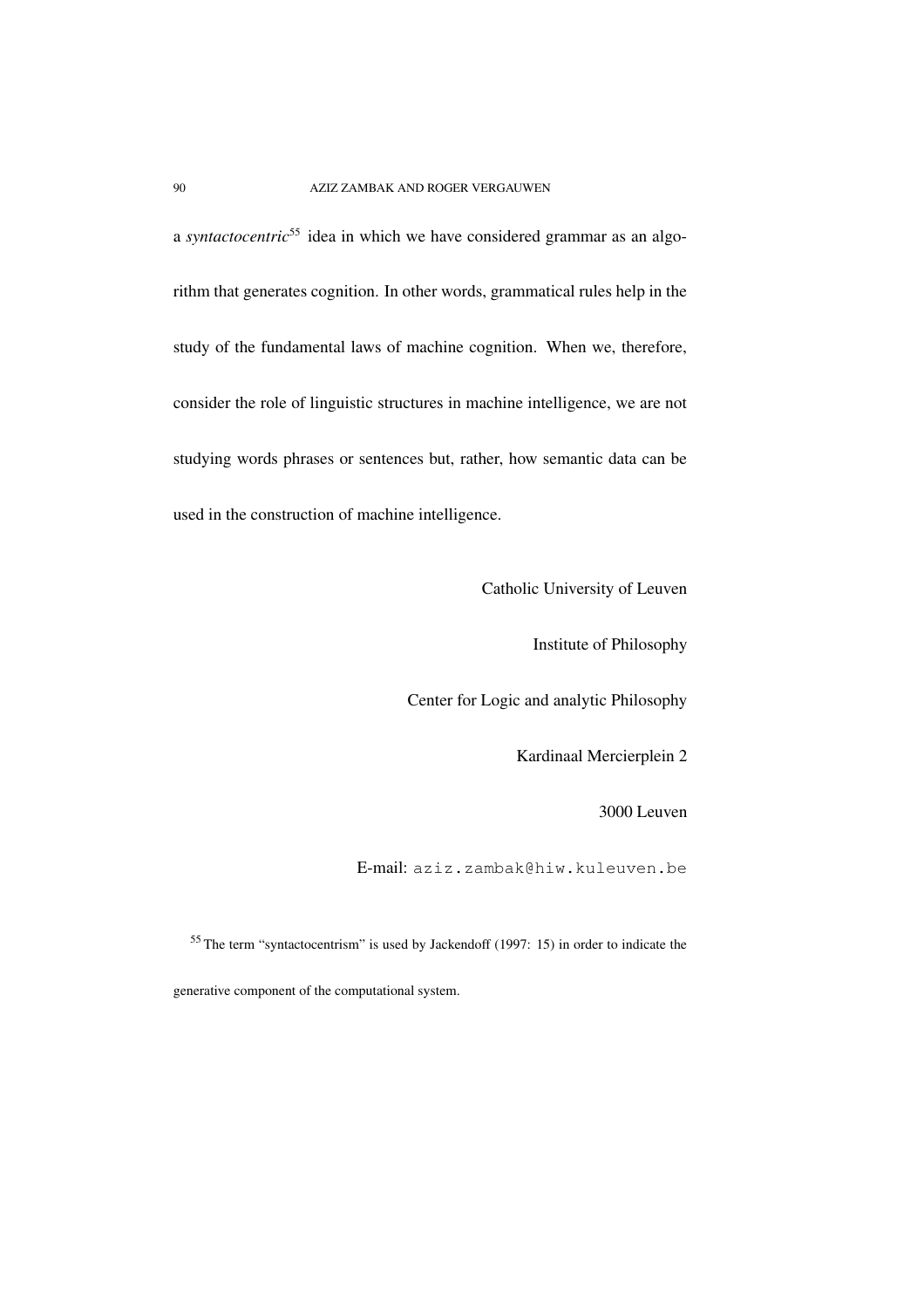roger.vergauwen@hiw.kuleuven.be

### **REFERENCES**

Berwick, Robert C. and Weinberg, Amy S. (1984). *The Grammatical Basis of Linguistic Performance: Language Use and Acquisition*, Cambridge,

Massachusetts: The MIT Press.

22.

Bickhard, Mark H. and Terveen, Loren (1995). *Foundational Issues in Artificial Intelligence and Cognitive Science*, Amsterdam: Elsevier.

Boroditsky, L. (1999). "First-Language Thinking of Second-Language Understanding: Mandarin and English Speakers' Conception of Time", *Proceedings of the Cognitive Science Society*, 21, pp. 84–89.

Boroditsky, L. (2001). "Does Language Shape Thought? Mandarin and English Speaker's Conception of Time", *Cognitive Psychology*, 43, pp. 1–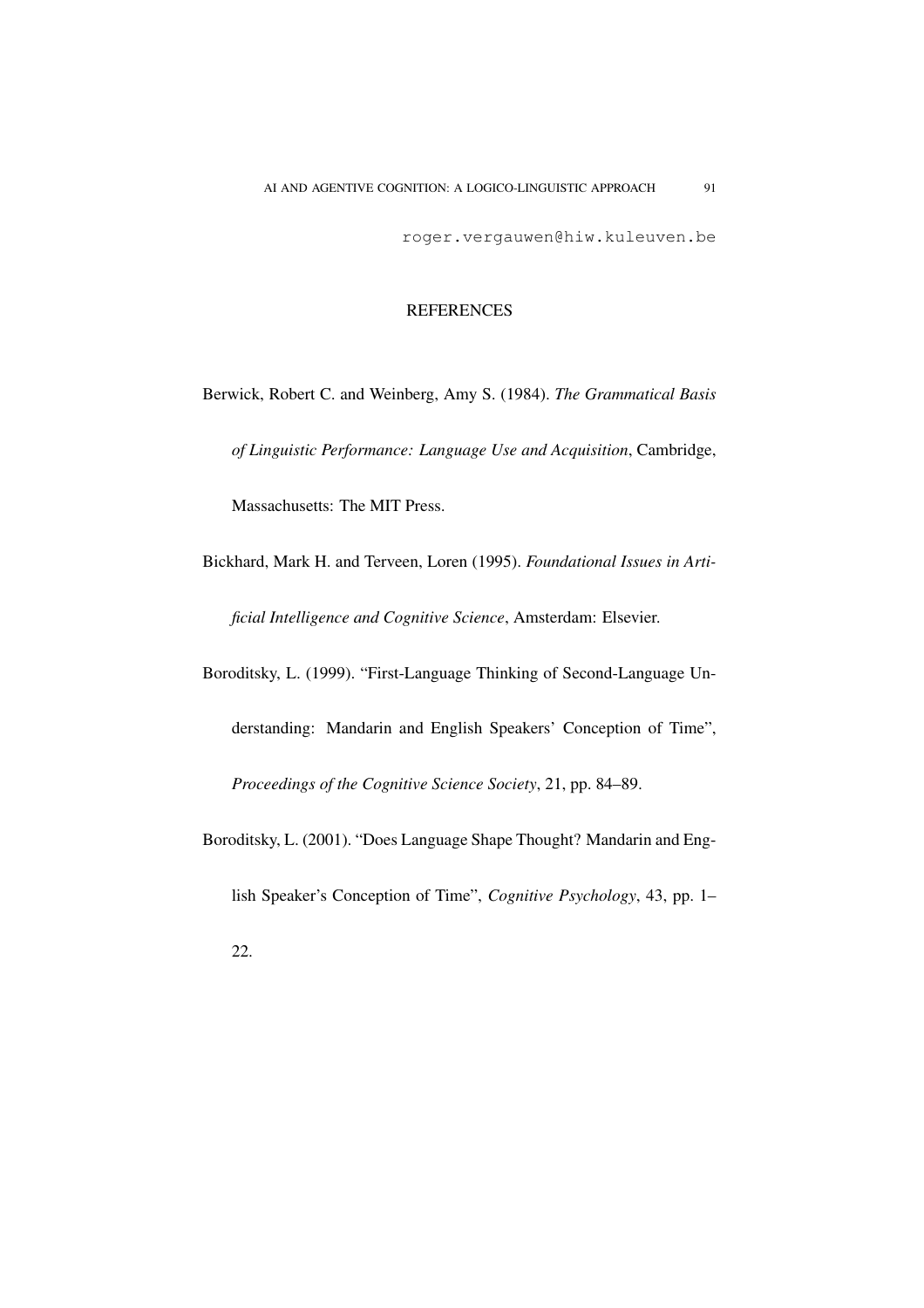Bott, M.F. (1975). "Computational Linguistics" in *New Horizons in Linguistics*, ed. John Lyons, Middlesex: Penguin Books, pp. 215–228.

Bowerman, M. 1996. "The Origins of Children's Spatial Semantic Categories: Cognitive Versus Linguistic Determinants." In *Rethinking Linguistic Relativity*, Eds. John J. Gumperz and Stephen C. Levinson, Cambridge: Cambridge University Press, pp. 145–76.

- Britton, James (1971). *Language and Learning*, London: The Penguin Press. Mirella, Capozzi (1987). "Kant on Logic, Language, and Thought" in *Speculative Grammar, Universal Grammar and Philosophical Analysis of Language*, eds. Dino Buzzetti and Maurizio Ferriani, Amsterdam: John Benjamins Publishing Company, pp. 97–147.
- Carnap, Rudolf [1937]. *The Logical Syntax of Language*, Illinois: Open Court Publishing Company, 2002.
- Carroll, John B. and Casagrande, Joseph B. (1958). "The Function of Language Classification in Behavior" in *Readings in Social Psychology*,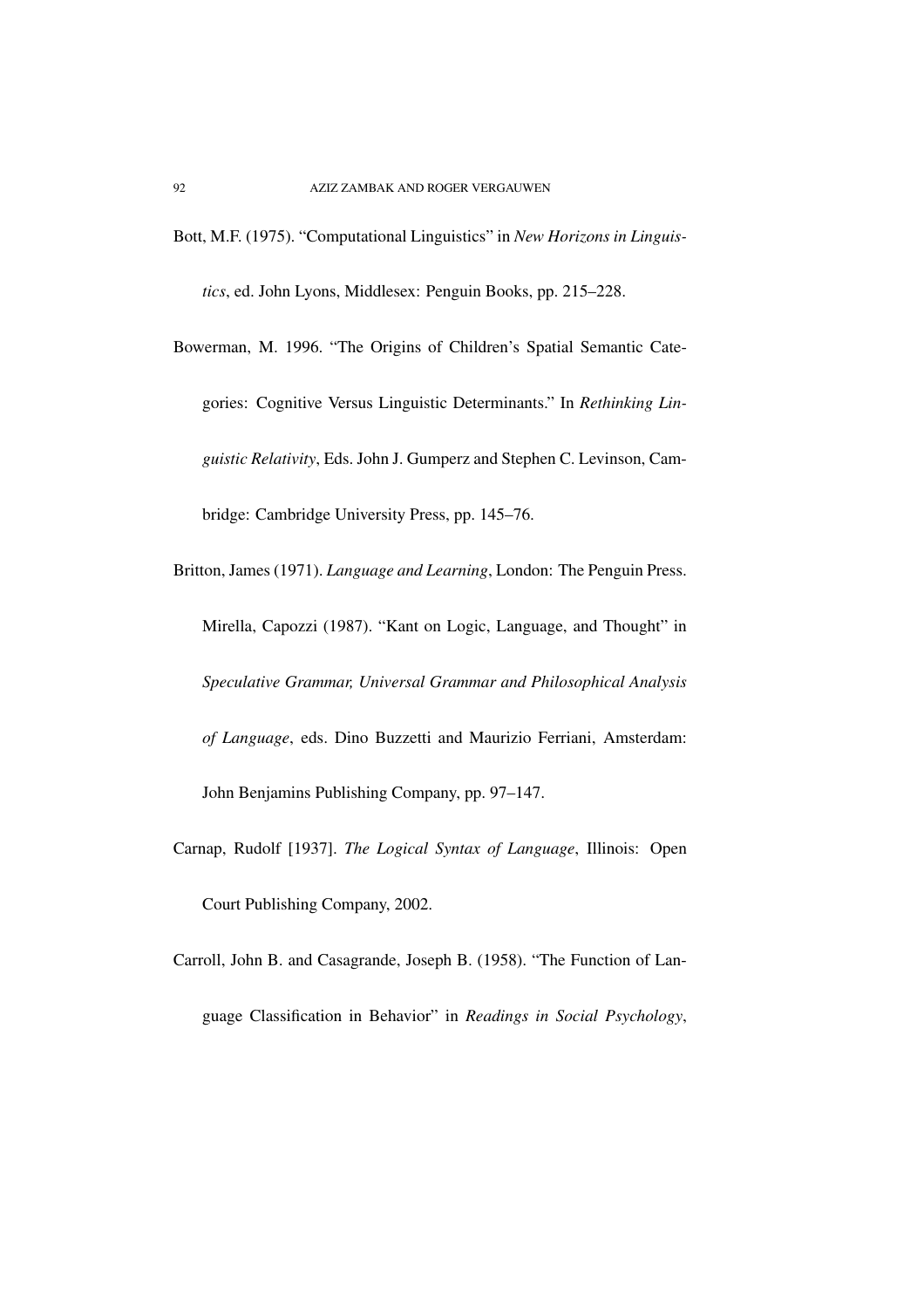eds. Eleanor E. MacCoby et al, New York: Holt, Reinehart & Winston,

pp. 18–31.

- Carruthers, Peter (1996). *Language, Thought and Consciousness*, Cambridge: Cambridge University Press.
- Chomsky, Noam (1965). *Aspects of the Theory of Syntax*, Cambridge, Massachusetts: The MIT Press.
- Chomsky, Noam (1968). *Language and Mind*, New York: Harcourt Brace Javanovich.
- Chomsky, Noam (1980). *Rules and Representations*, New York: Columbia University Press.
- Chomsky, Noam (1990). "Linguistics and Descartes" in *Historical Foundations of Cognitive Science*, ed. J.-C. Smith, Dordrecht: Kluwer Academic Publishers, pp. 71–79.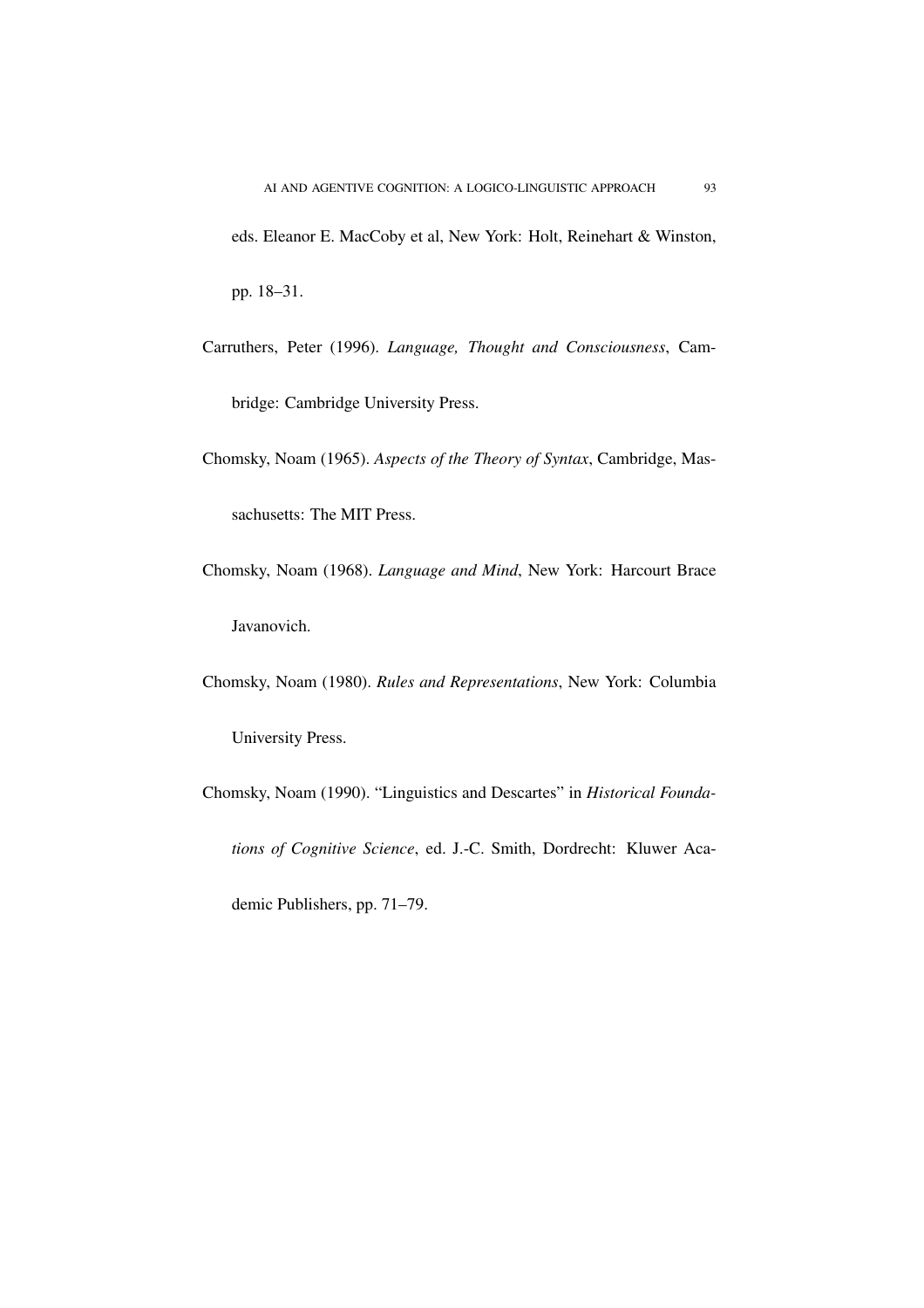- Cooper, William S. (1978). *Foundations of Logico-Linguistics: A Unified*
	- *Theory of Information, Language, and Logic*, Dordrecht: D. Reidel Publishing Company.
- Davidoff, J. et al (1999). "Colour Categories in a Stone-Age Tribe", *Nature*, 398, pp. 203–204.
- Davidson, Donald (1975). "Thought and Talk" in *Mind and Language*, ed. Samuel Guttenplan, Oxford: Clarendon Press, pp. 7–23.
- Davidson, Donald (1982), "Rational Animals", *Dialectica*, 36, pp. 317–327.
- Davidson, Donald (1997). "Seeing Through Language" in *Thought and Language*, ed. John Preston, Cambridge: Cambridge University Press, pp. 15–27.
- Dresher, B. Elan and Hornstein, Norbert (1976). "On Some Contributions of Artificial Intelligence to the Scientific Study of Language", *Cognition*, 4, pp. 321–398.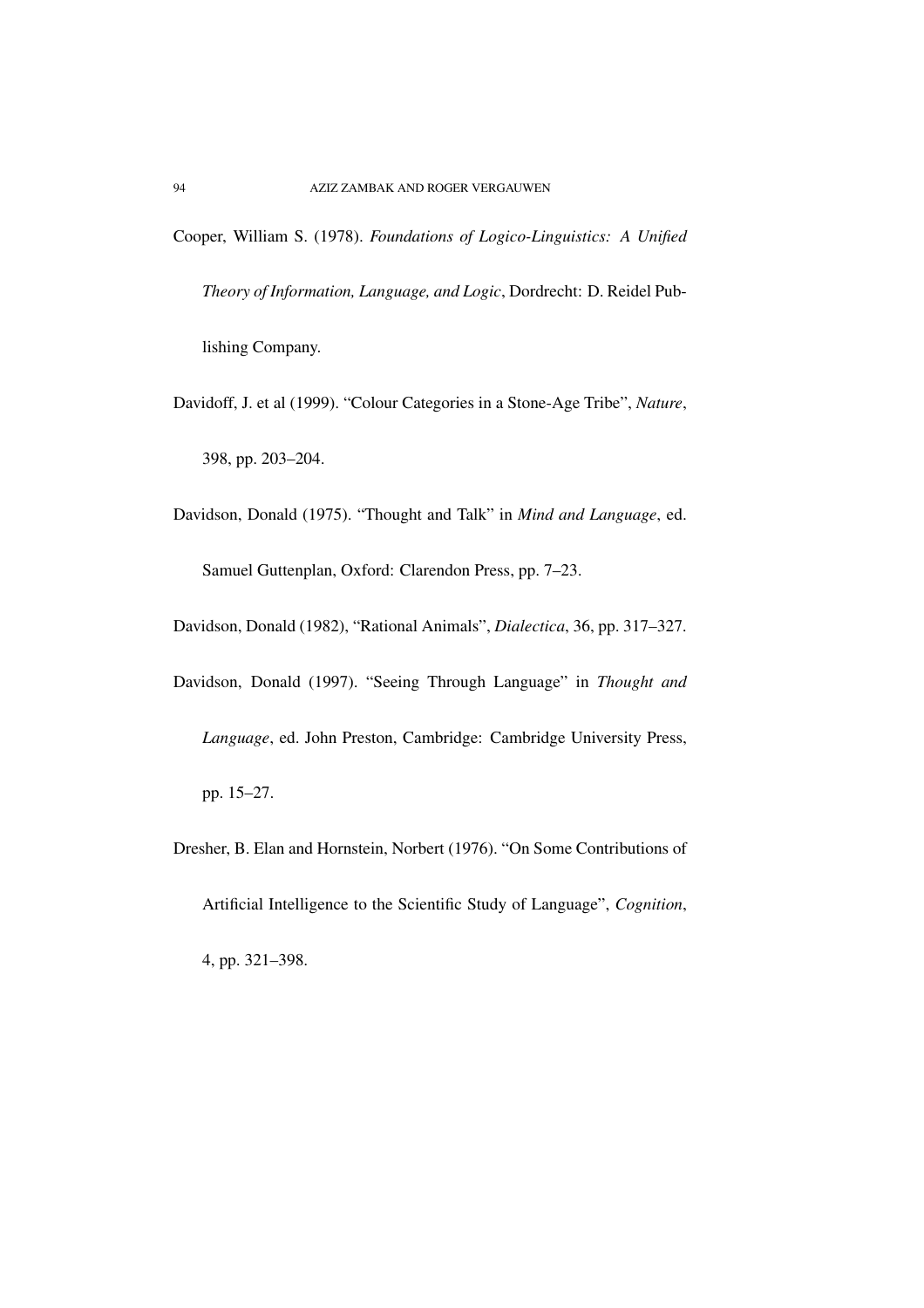Dummet, Michael (1989). "Language and Communication" in *Reflections on Chomsky*, ed. Alexander George, New York: Basil Blackwell, pp. 192–212.

- Dummett, Michael (1991). "The Relative Priority of Thought and Language" in *Frege and Other Philosophers*, ed. Michael Dummett, Oxford: Oxford University Press, pp. 315–324.
- Elman, Jeffrey (1996). "Grammatical Structure and Distributed Representations" in *Readings in Language and Mind*, eds. Heimir Geirsson and Michael Losonsky, Oxford: Blackwell Publishers, pp. 526–558.
- Fauconnier, Gilles (1997). *Mappings in Thought and Language*, Cambridge:

Cambridge University Press.

Fetzer, James H. (1990). *Artificial Intelligence: Its Scope and Limits*, Dor-

drecht: Kluwer Academic Publishers.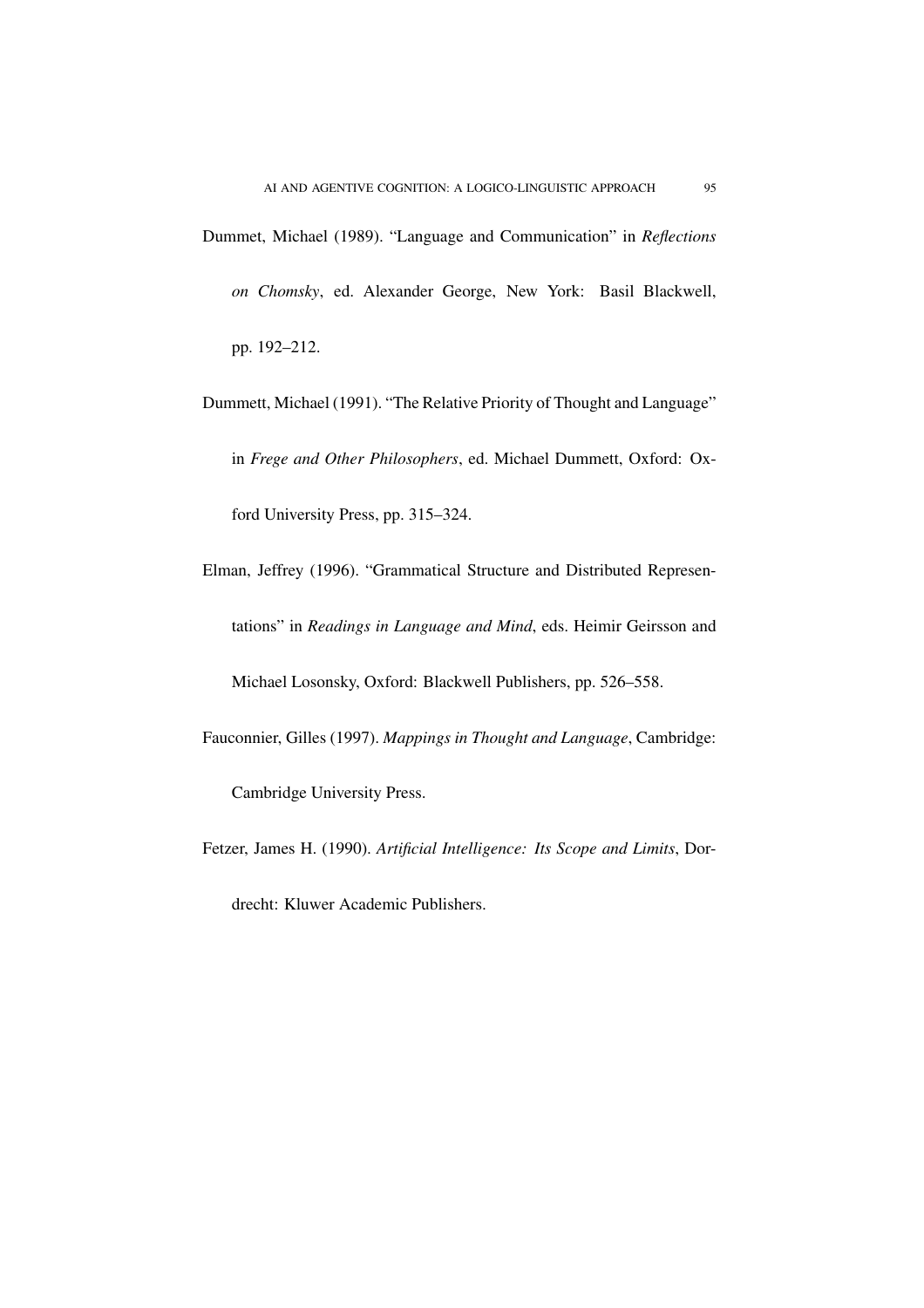Fodor, Janet Dean (1975). "Formal Linguistics and Formal Logic" in *New*

- *Horizons in Linguistics*, ed. John Lyons, Middlesex: Penguin Books, pp. 198–214.
- Fodor, Jerry and Pylyshyn, Zenon (1988). "Connectionism and Cognitive Architecture: A Critical Analysis", *Cognition*, 28, pp. 3–71.
- Forster, Michael N. (2004). *Wittgenstein: On the Arbitrariness of Grammar*, Princeton, New Jersey: Princeton University Press.
- Frege, Gottlob [1918]. "The Thought: A Logical Inquiry" in *Readings in the Philosophy of Language*, ed. Peter Ludlow, Cambridge, Massachusetts: The MIT Press, 1007, pp. 9–30.

Geodecke, Robert (1976). "Linguistic Ontology", *Philosophy Today*, 20,

pp. 157–166.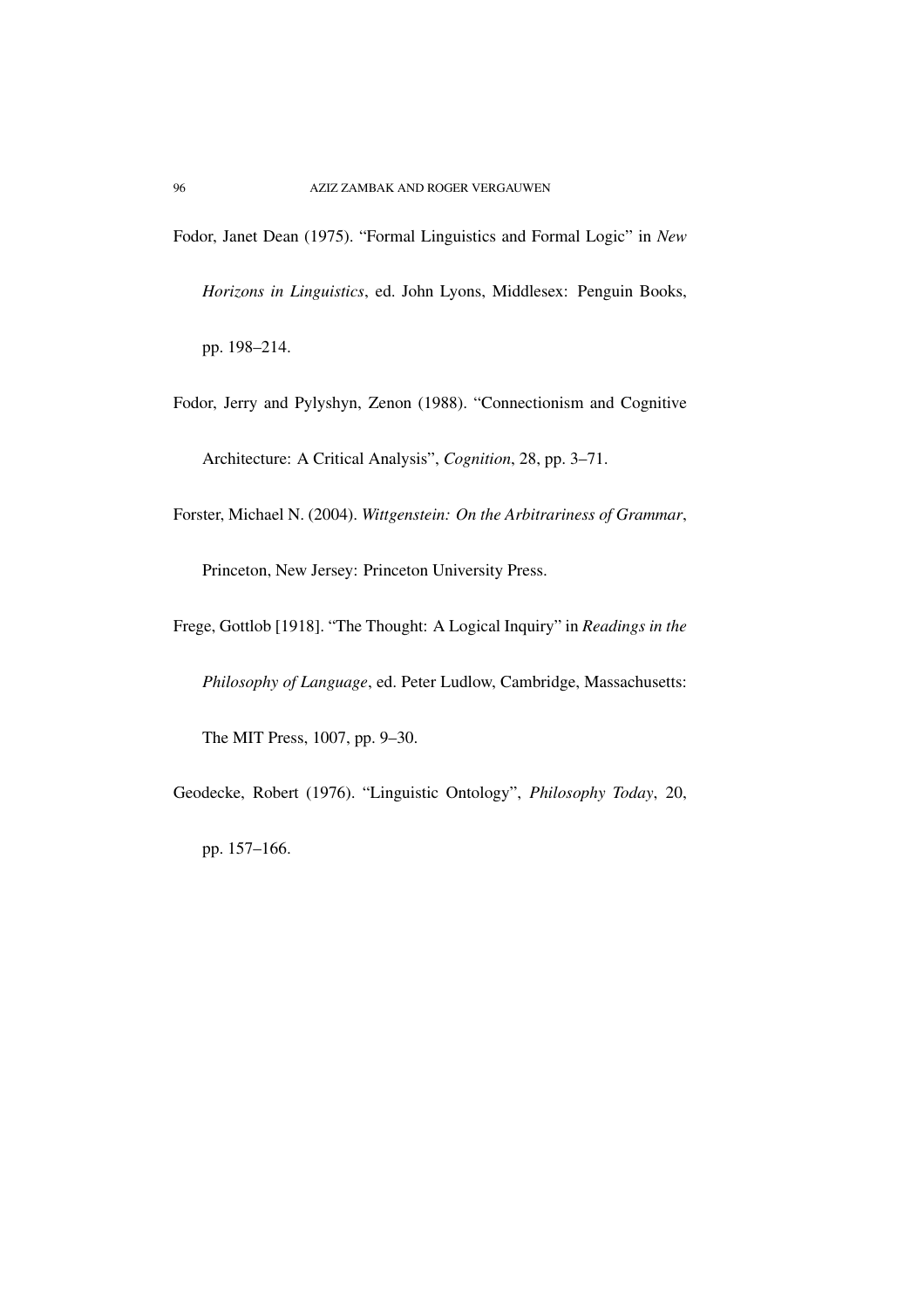- Glock, H.J. (1991). 'Philosophical Investigations section 128: thesis in philosophy and undogmatic procedure', in *Wittgenstein's Philosophical Investigations*, ed. Sluga, H. and Stern, D., London, New York: Routledge, pp. 69–88.
- Goodwin, James W. and Hein, Uwe (1982). "Artificial Intelligence and the Study of Language", *Journal of Pragmatics*, 6, pp. 241–280.
- Greenberg, Joseph (1963). "Language and Linguistics" in *Behavioral Sciences Today*, ed. Bernard Berelson, New York: Basic Books: pp. 126– 138.
- Guignon, C. (1990). "Philosophy after Wittgenstein and Heidegger", *Philosophy and Phenomenological Research*, 50, pp. 649–672.
- Gumperz, John J. and Levinson, Stephen C. (eds.) (1999). *Rethinking Linguistic Relativity*, Cambridge: Cambridge University Press.
- Hacker, P.M.S. (1972). *Insight and Illusion*, Oxford: Clarendon Press.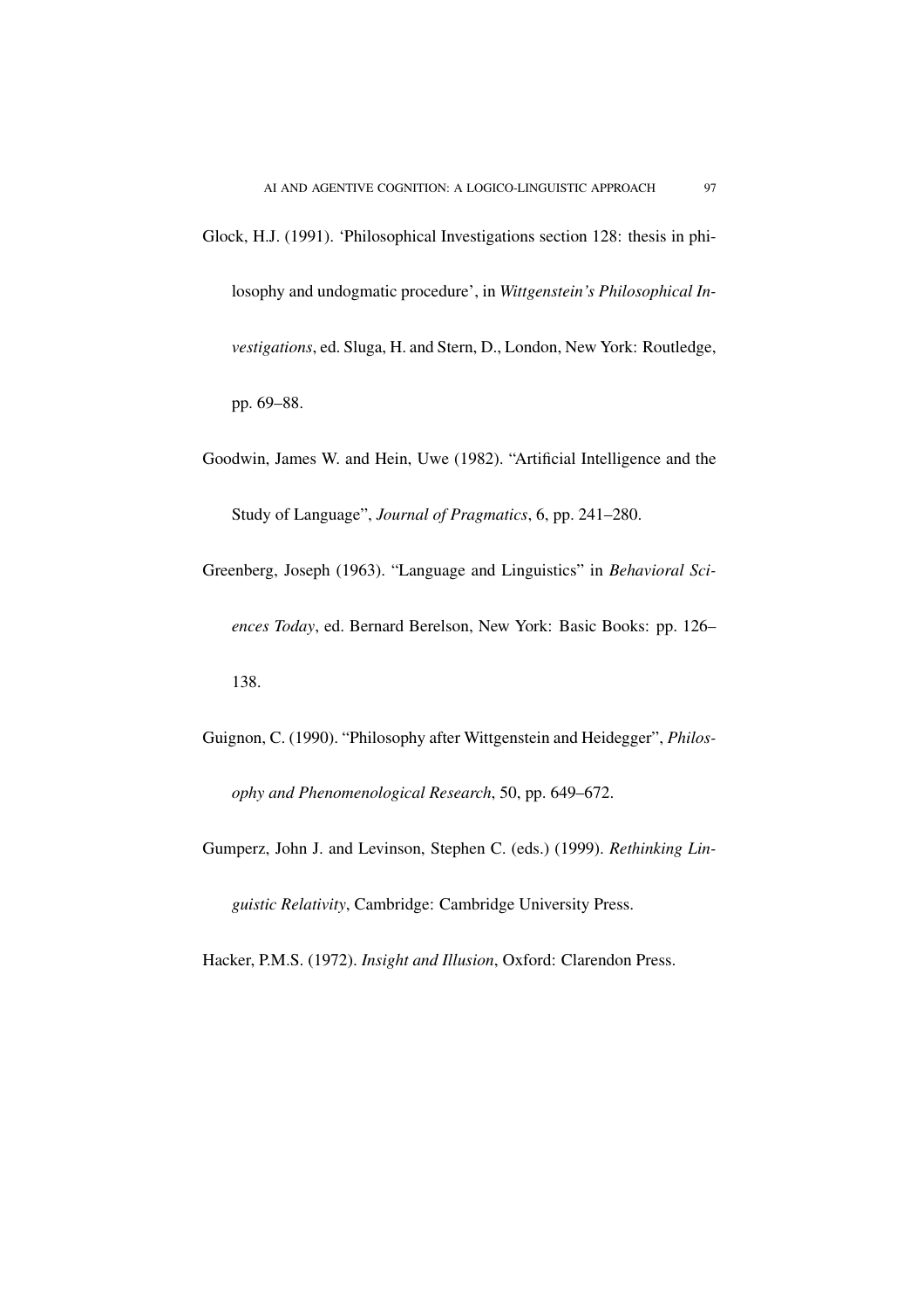- Halliday, M.A.K. (1975). "Language Structure and Language Function" in *New Horizons in Linguistics*, ed. John Lyons, Middlesex: Penguin Books, pp. 140–165.
- Harder, Peter and Togeby, Ole (1993). "Pragmatics, Cognitive Science and Connectionism", *Journal of Pragmatics*, 20, pp. 467–492.
- Harman, Gilbert (1975). "Logical Form" in *The Logic of Grammar*, eds. Donald Davidson and Gilbert Harman, Belmont, California: Dickenson Publishing Company, pp. 289–307.
- Haugeland, John (1985). *Artificial Intelligence: The Very Idea*, Cambridge, Massachusetts: The MIT Press.
- Hopper, Paul J. and Traugott, Elizabeth Cross (2003). *Grammaticalization*, Cambridge: Cambridge University Press.
- Imai, M. and Gentner, D. (1997). "A Cross-Linguistic Study of the Early World Meaning: Universal Ontology and Linguistic Influence", *Cognition*, 62, pp. 169–200.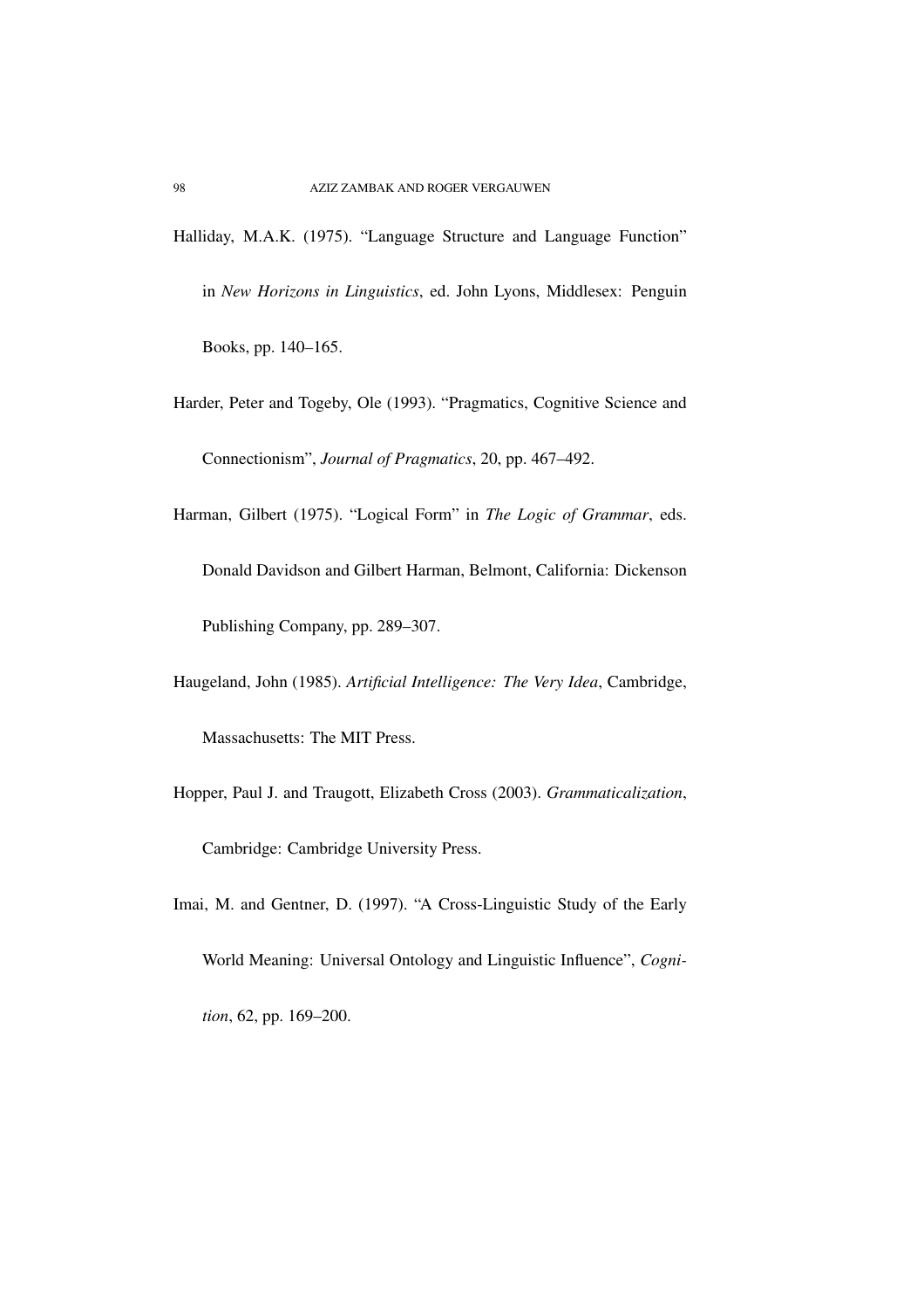- Itkonen, Esa (1978). *Grammatical Theory and Metascience: A Critical Investigation into the Methodological and Philosophical Foundations of 'Autonomous' Linguistics*, Amsterdam: John Benjamins B.V.
- Jackendoff, Ray (1997). *The Architecture of the Language Faculty*, Cambridge, Massachusetts: The MIT Press.
- Katz, Jerrold J. and Postal, Paul M. (1964). *An Integrated Theory of Linguistic Descriptions*, Cambridge, Massachusetts: The MIT Press.
- Kempson, Ruth M. (1990). "The Relation Between Language, Mind, and Reality" in *Mental Representations: The Interface between Language and Reality*, ed. Ruth M. Kempson, Cambridge: Cambridge University Press, pp. 3–25.
- Kuczaj, Stan A. and Hendry, Jennifer L. (2003). "Does Language Help Animal Think?" in *Language in Mind: Advances in the study of Language and Thought*, eds. Dedre Gentner and Susan Goldin-Meadow, Cambridge, Massachusetts: The MIT Press, pp. 237–275.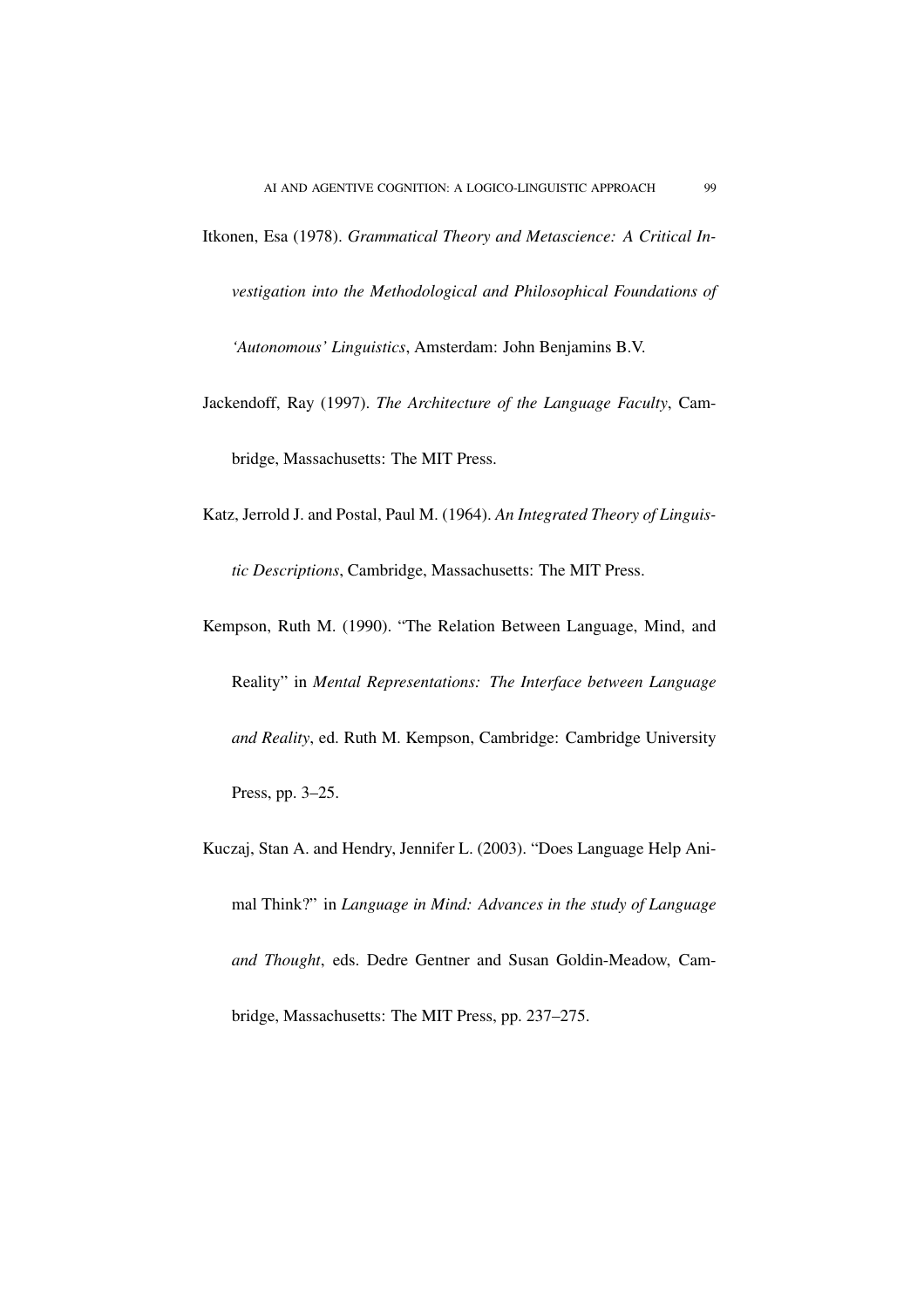Lacgacker, Ronald W. (1976). "Semantic Representations and the Linguistic

Relativity Hypothesis", *Foundations of Language*, 14, pp. 307–357.

- Lee, Dorothy Demetracopolou (1938). "Conceptual Implications of an Indian Language", *Philosophy of Science*, 5, pp. 89–102.
- Lehmen, Jill Fain et al. (1996). "The Role of Language in Cognition: A Computational Inquiry" in *Readings in Language and Mind*, eds. Heimir Geirsson and Michael Losonsky, Oxford: Blackwell Publishers, pp. 489–507.
- Levinson, S.C. (1996). "Frames of Reference and Molyneux's Question: Cross-Linguistic Evidence" in *Language and Space*, eds. P. Bloom, M. Peterson, L. Nadel, and M. Garrett, Cambridge, Massachusetts: The MIT Press, pp. 109–169.
- Lucy, John A. (1992). *Grammatical Categories and Cognition: A Case Study of the Linguistic relativity Hypothesis*, Cambridge: Cambridge University Press.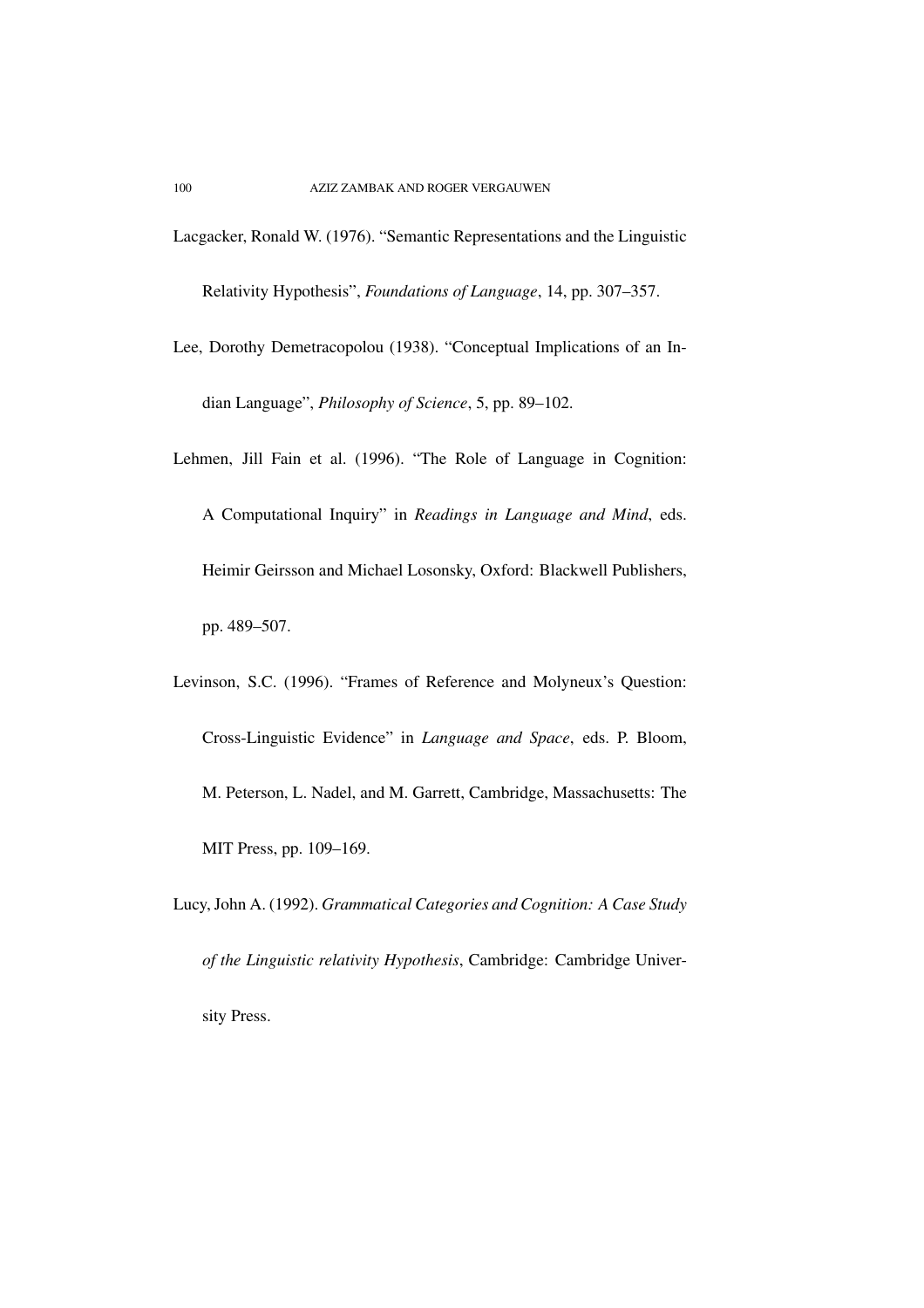- Lucy, John A. (1996). *Language Diversity and Thought: A Reformulation of Linguistic Relativity Hypothesis*, Cambridge: Cambridge University Press.
- Lucy, John A. (1997). "Linguistic Relativity", *Annu. Rev. Anthropol.*, 26, pp. 291–312.
- Lucy, John A. (1999). "The Scope of Linguistic Relativity: An Analysis and Review of Empirical Research" in *Rethinking Linguistic Relativity*, eds. John J. Gumperz and Stephen C. Levinson, Cambridge: Cambridge University Pres, pp. 37–69.

Lund, Nick (2003). *Language and Thought*, London: Routledge.

Lyons, John (1975). "Generative Syntax" in *New Horizons in Linguistics*,

ed. John Lyons, Middlesex: Penguin Books, pp. 115–139.

Mackay, Donald M. (1969). *Information, Mechanism and Meaning*, Cam-

bridge, Massachusetts: The MIT Press.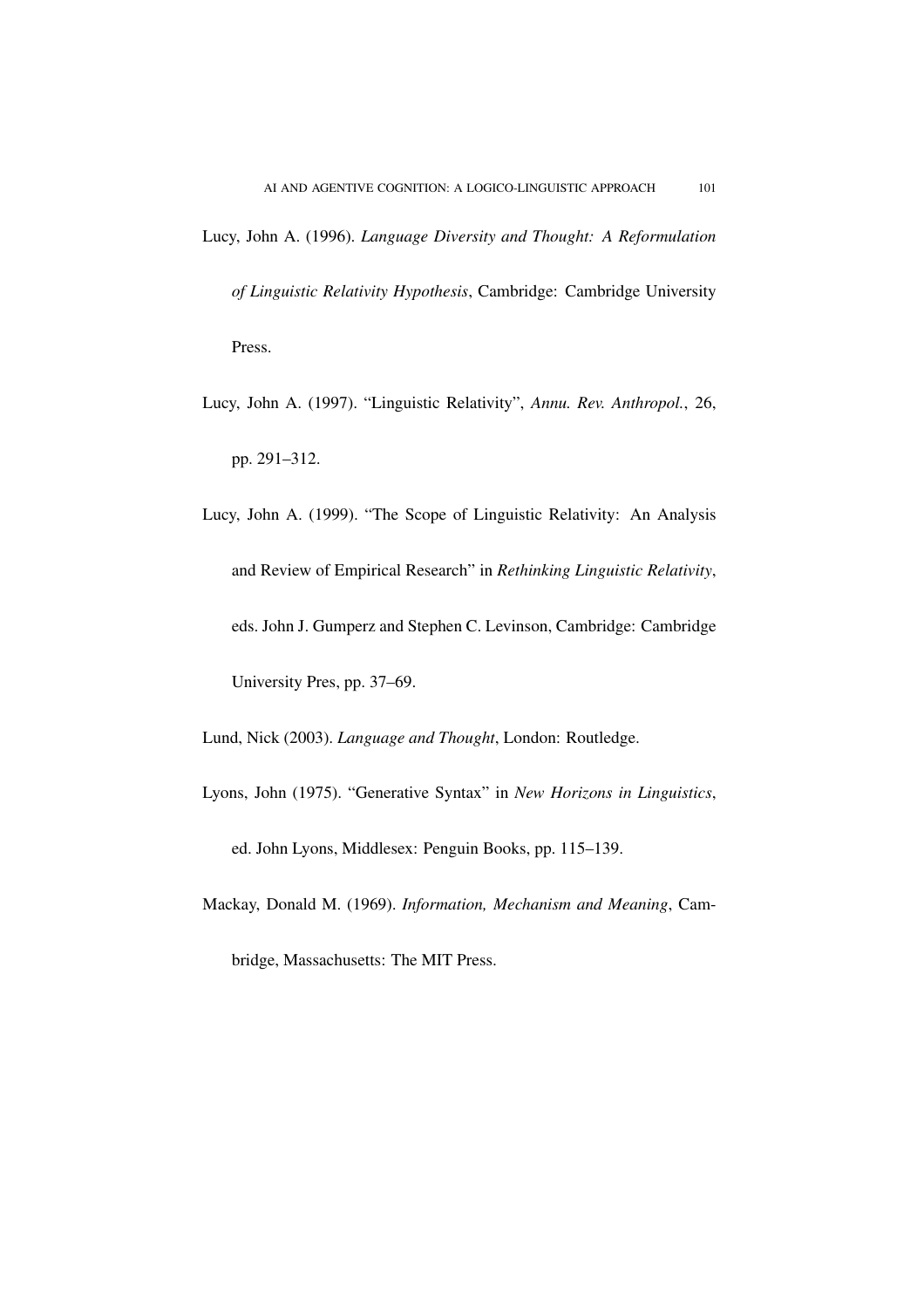McClelland, J.L. and Kawamoto, A.H. (1986). "Mechanisms of Sentence

- Processing: Assigning Roles to Constituents of Sentences" in *Parallel Distributed Processing: Explorations in the Microstructure of Cognition, Vol. II: Psychology and Biological Models*, eds. J.L. McClelland and D.E. Rumelhart, Cambridge, Massachusetts: The MIT Press, pp. 272–325.
- McClelland, J.L. et al (1989). "Sentence Comprehension: A Parallel Distributed Processing Approach", *Language and Cognitive Process*, 4, pp. 287–335.
- McDonough, Richard (1993). "Linguistic Creativity" in *Linguistics and Philosophy*, eds. Rom Harré and Roy Harris, Oxford: Pergamon Press, pp. 125–162.
- Montague, Richard (1974). *Formal Philosophy*, New Haven: Yale University Press.

Moravcsik, J.M. (1990). *Thought and Language*, London: Routledge.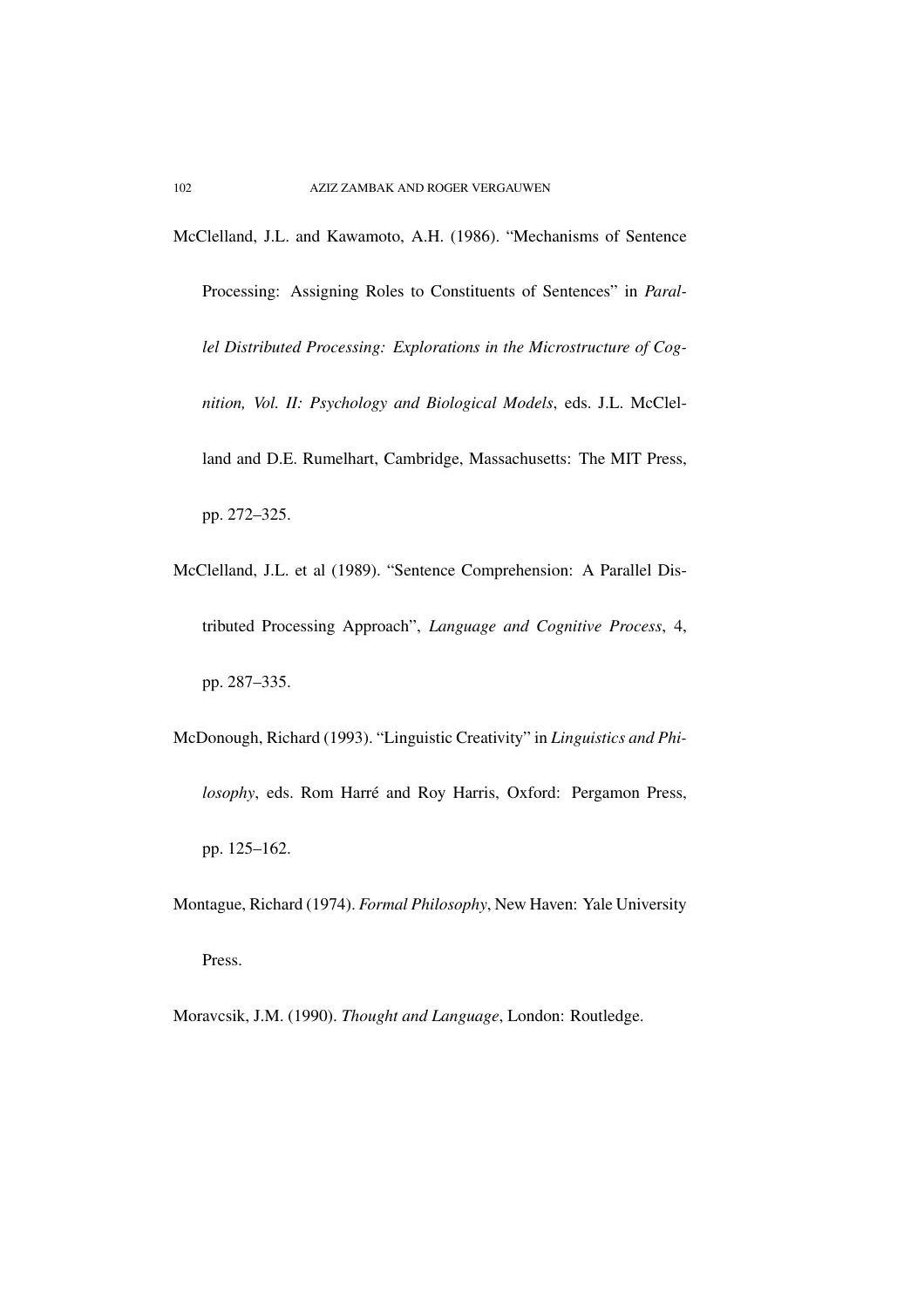Munnich, Edward and Landau, Barbara (2003). "The Effects of Spatial Language on Spatial Representation: Setting Some Boundaries" in *Language in Mind: Advances in the study of Language and Thought*, eds. Dedre Gentner and Susan Goldin-Meadow, Cambridge, Massachusetts: The MIT Press, pp. 113–155.

- Nirenburg, Sergei and Raskin, Victor (2004). *Ontological Semantics*, Cambridge, Massachusetts: The MIT Press.
- O'Neill, Martin (2001). "Explaining 'The Hardness of the Logical Must': Wittgenstein on Grammar, Arbitrariness and Logical Necessity", *Philosophical Investigations*, 24, pp. 1–29.
- Parisi, Domenico and Antinucci, Francesco (1976). *Essentials of Grammar*,

New York: Academic Press.

Plaut, David C. (2003). "Connectionist Modeling of Language: Examples

and Implications" in *Mind, Brain, and Language*, eds. Marie T. Banich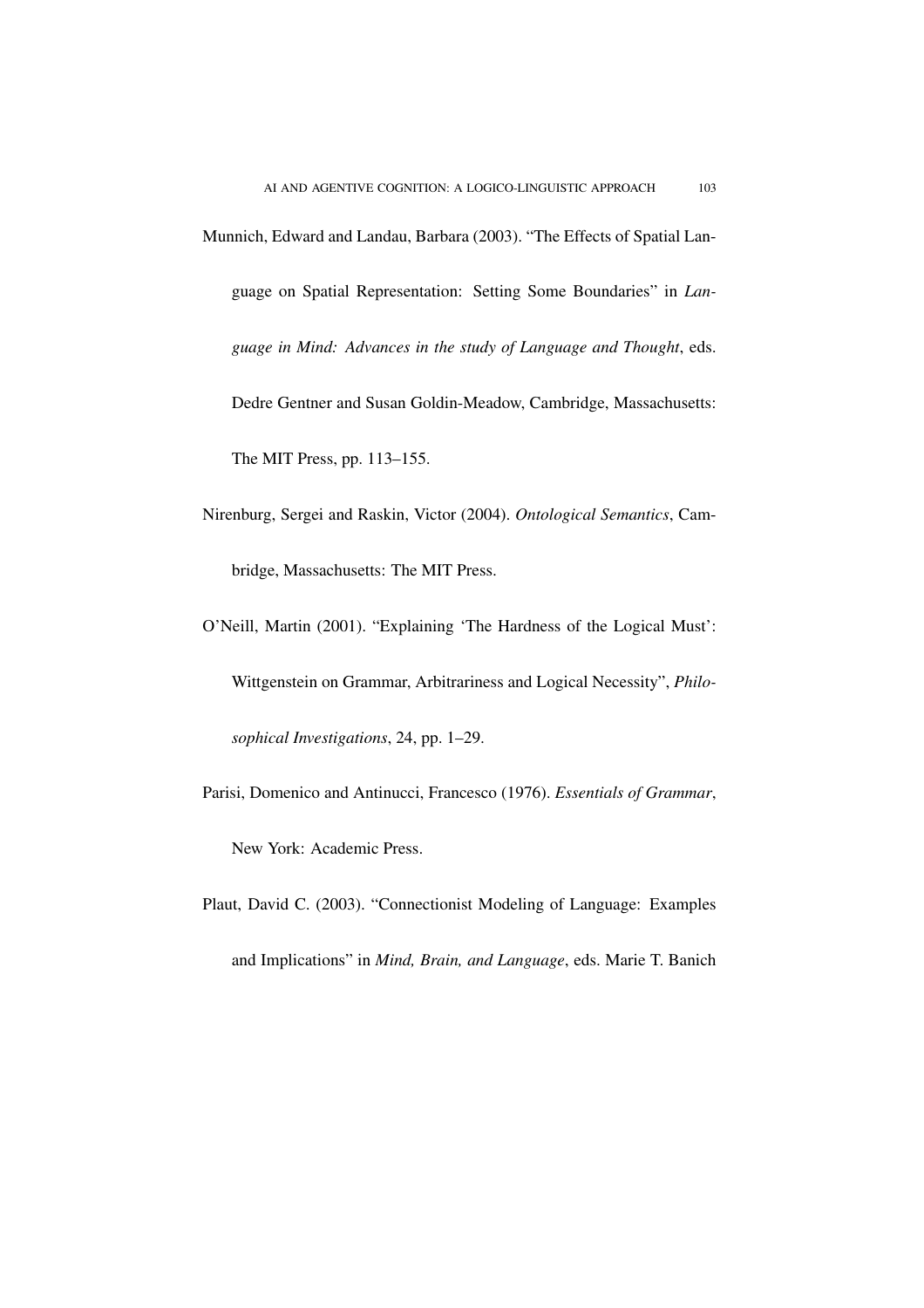- and Molly Mack, New Jersey: Lawrence Erlbaum Associates, Publishers, pp. 143–167.
- Quine, W.V. (1970). "Philosophical Process in Language Theory", *Metaphilosophy*, 1, pp. 2–19.
- Rapaport, William J. (1988). "Syntactic Semantics: Foundations of Computational Natural-Language Understanding" in *Aspects of Artificial Intelligence*, ed. James H. Fetzer, Dordrecht: Kluwer Academic Publishers, pp. 81–131.
- Rapaport, William J. (1995). "Understanding Understanding: Syntactic Semantics and Computational Cognition", *Philosophical Perspectives*, 9, pp. 49–88.
- Rapaport, William J. (1999). "Implementation is Semantic Interpretation", *The Monist*, 82, pp. 109–130.
- Rapaport, William J. (2000). "How to Pass a Turing Test", *Journal of Logic,*

*Language and Information*, 9, pp. 467–490.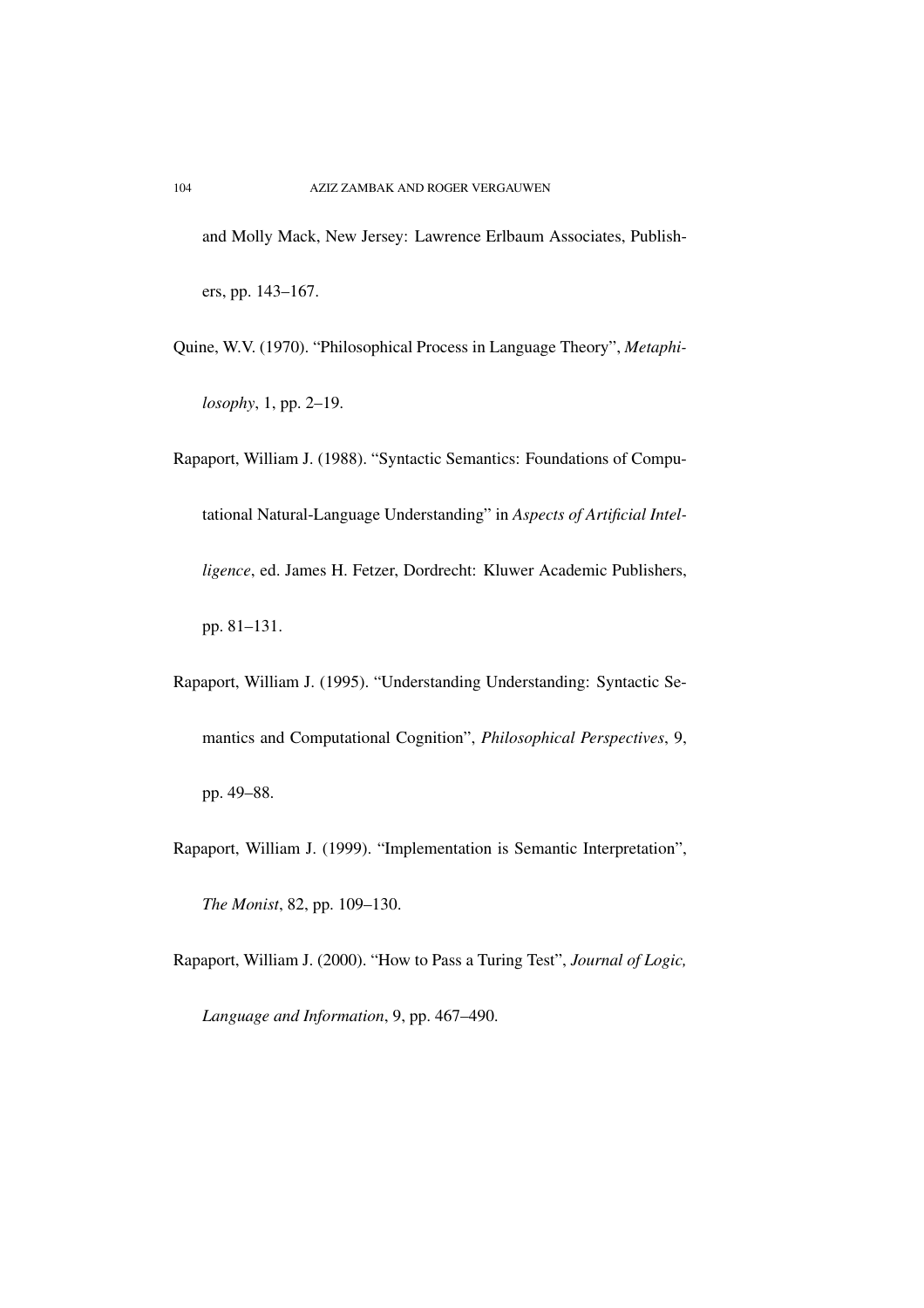- Rapaport, William J. (2002). "Holism, Conceptual-Role Semantics, and Syntactic Semantics", *Minds and Machines*, 12, pp. 3–59.
- Rapaport, William J. (2003). "What Did You Mean By That? Misunderstanding, Negotiation, and Syntactic Semantics", *Minds and Machines*, 13, 397–427.
- Raphael, Bertram (1976). *The Thinking Computer: Mind Inside Matter*, San Francisco: W.H. Freeman and Company.
- Rumelhart, David E. and McClelland, James L. (1996). "On Learning the Past Tenses of English Verbs" in *Readings in Language and Mind*, eds. Heimir Geirsson and Michael Losonsky, Oxford: Blackwell Publishers, pp. 507–526.
- Sapir, Edward (1921). *Language*, New York: Hartcourt, Brace and Co.
- Sapir, Edward [1931]. "Conceptual Categories in Primitive Languages" in

*Language in Culture and Society: A Reader in Linguistics and Anthro-*

*pology*, ed. D.H. Hymes, New York: Harper & Row, 1964, p. 128.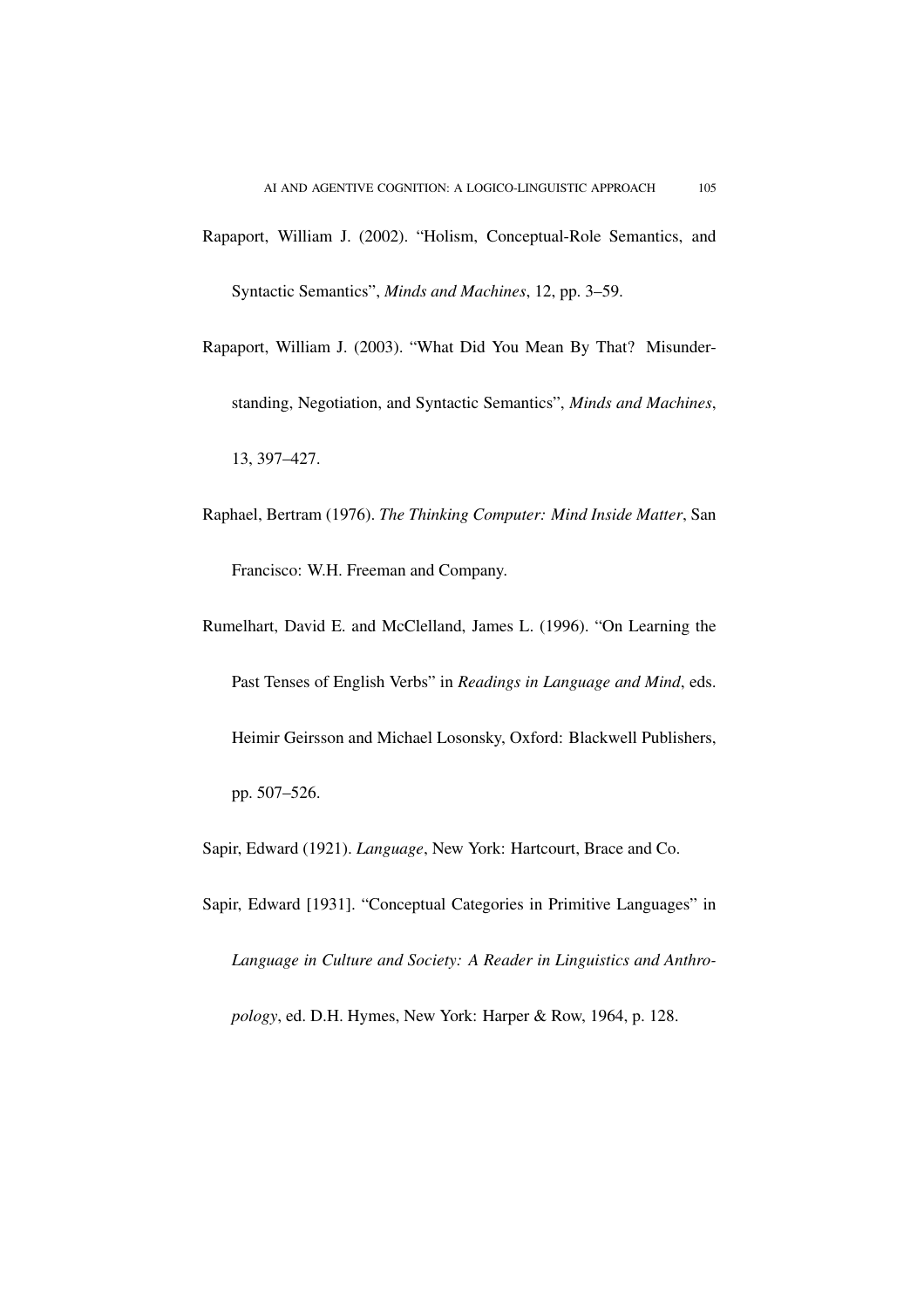- Sapir, Edward (1949). *Selected Writings of Edward Sapir in Language, Cul*
	- *ture and Personality*, ed. David G. Mandelbaum, Berkeley: University of California Press.
- Sayre, Kenneth M. (1976). *Cybernetics and the Philosophy of Mind*, London: Routledge & Kegan Paul.
- Schank, Roger C. and Wilensky, Robert (1977). "Response to Dresher and Hornstein", *Cognition*, 5, pp. 133–145.
- Searle, John R. (1997). "The Explanation of Cognition" in *Thought and Language*, ed. John Preston, Cambridge: Cambridge University Press, pp. 103–126.
- Seidenberg, M.S. (1997). "Language Acquisition and Use: Learning and Applying Probabilistic Constraints", *Science*, 275, pp. 1599–1603.
- Slobin, Dan I. (1996). "Two ways to travel: Verbs of motion in English and

Spanish" In *Grammatical constructions: Their form and meaning*, eds.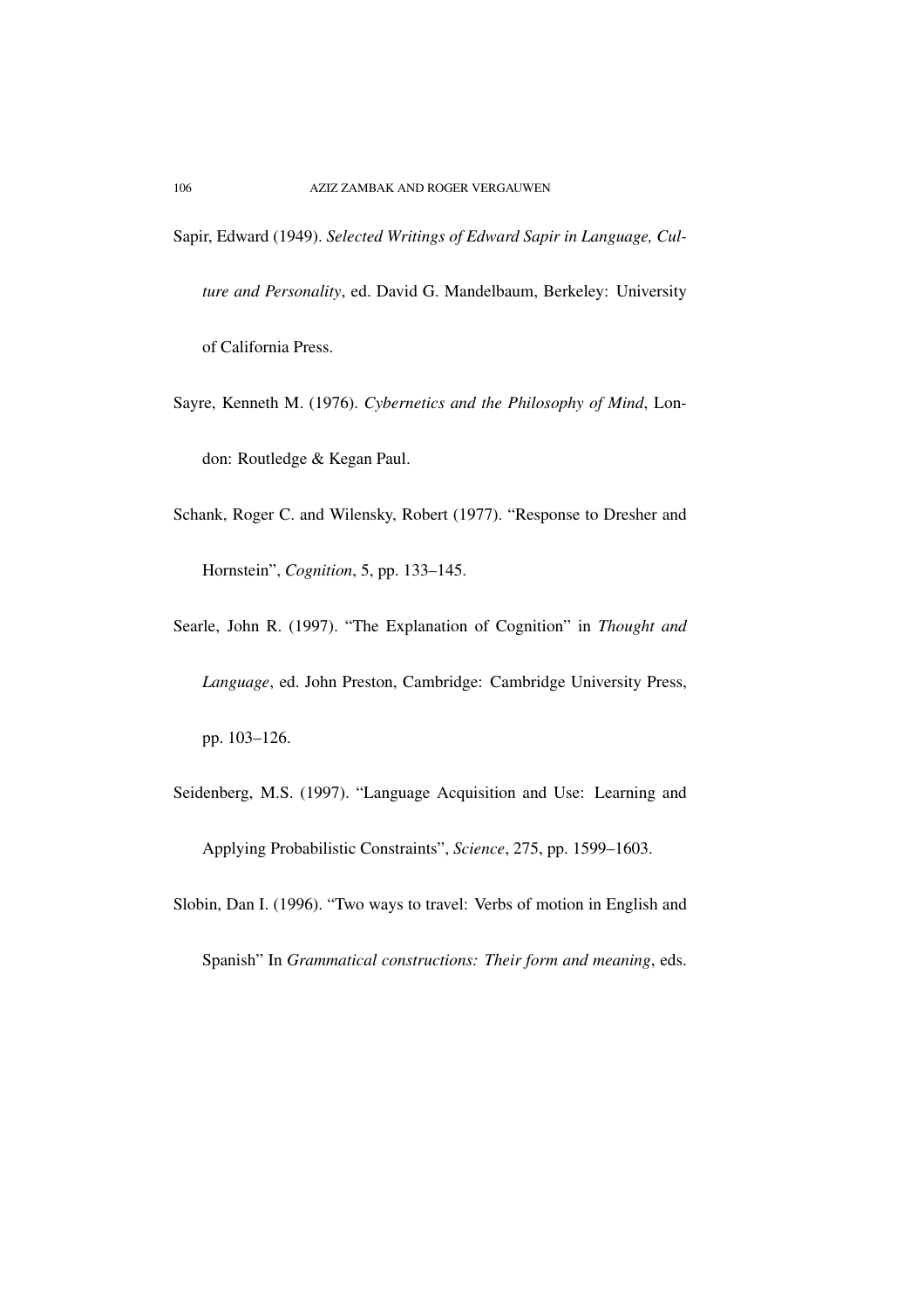220.

- Slobin, Dan I. (1999). "From 'Thought and Language' to Thinking for Speaking"' in *Rethinking Linguistic Relativity*, eds. John J. Gumperz and Stephen C. Levinson, Cambridge: Cambridge University Pres, pp. 70–96.
- Slobin, Dan I. (2003). "Language and Thought Online: Cognitive Consequences of Linguistic Relativity" in *Language in Mind: Advances in the study of Language and Thought*, eds. Dedre Gentner and Susan Goldin-Meadow, Cambridge, Massachusetts: The MIT Press, pp. 157–191.
- Sloman, Aaron and Cohen, L. Jonathan (1986). "What Sorts of Machines Can Understand the Symbols They Use?", *Proceedings of the Aristotelian Society, Supplementary Volumes*, 60, pp. 61–95.
- Specht, E.K. (1969). *The Foundations of Wittgenstein's Late Philosophy*,
	- translated by D.E. Walford, Manchester: Manchester University Press.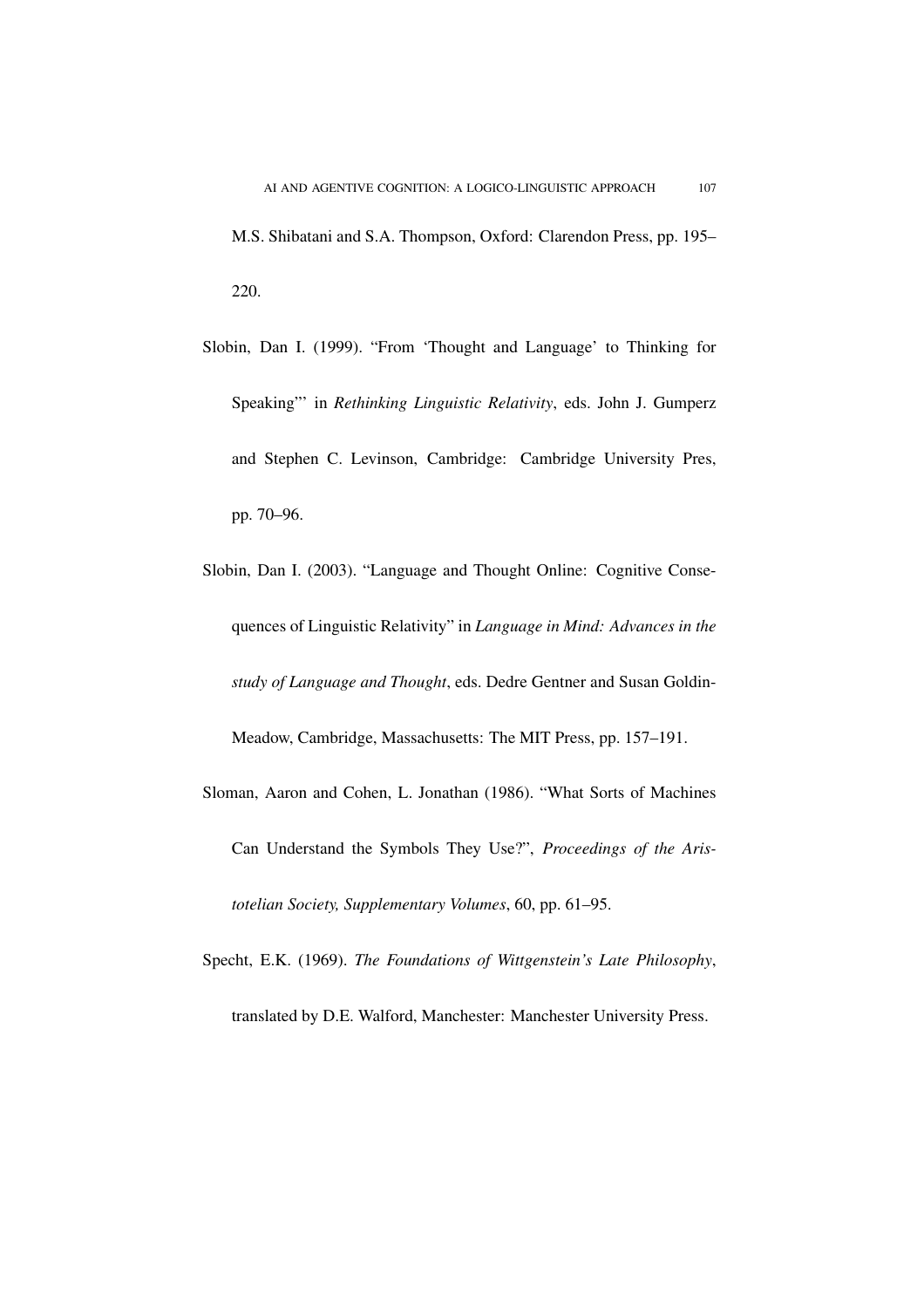St. John, M.F. and McClelland, J.L. (1990). "Learning and Applying Contextual Constrains in Sentence Comprehension", *Artificial Intelligence*, 46, pp. 217–257.

Strawson, P.F. (2004). *Logico-Linguistic Papers*, Burlington: Ashgate.

- Suppes, Patrick (1991). *Language for Humans and Robots*, Oxford: Blackwell Publishers.
- Tanenhaus, M.K. and Trueswell, J. (1995). "Sentence Processing" in *Handbook of Perception and Cognition: Language*, eds. P. Eimas and J.L. Miller, New York: Academic Press, pp. 217–262.
- Tomkow, Terrance A. (1980). "What is Grammar", *Canadian Journal of Phi-*

*losophy*, 6, pp. 61–82.

ton, pp. 69–84.

Vandamme, Fernand J. (1976). "Language, Logic and Thinking" in *Universalism versus Relativism in Language and Thought*, The Hague: Mou-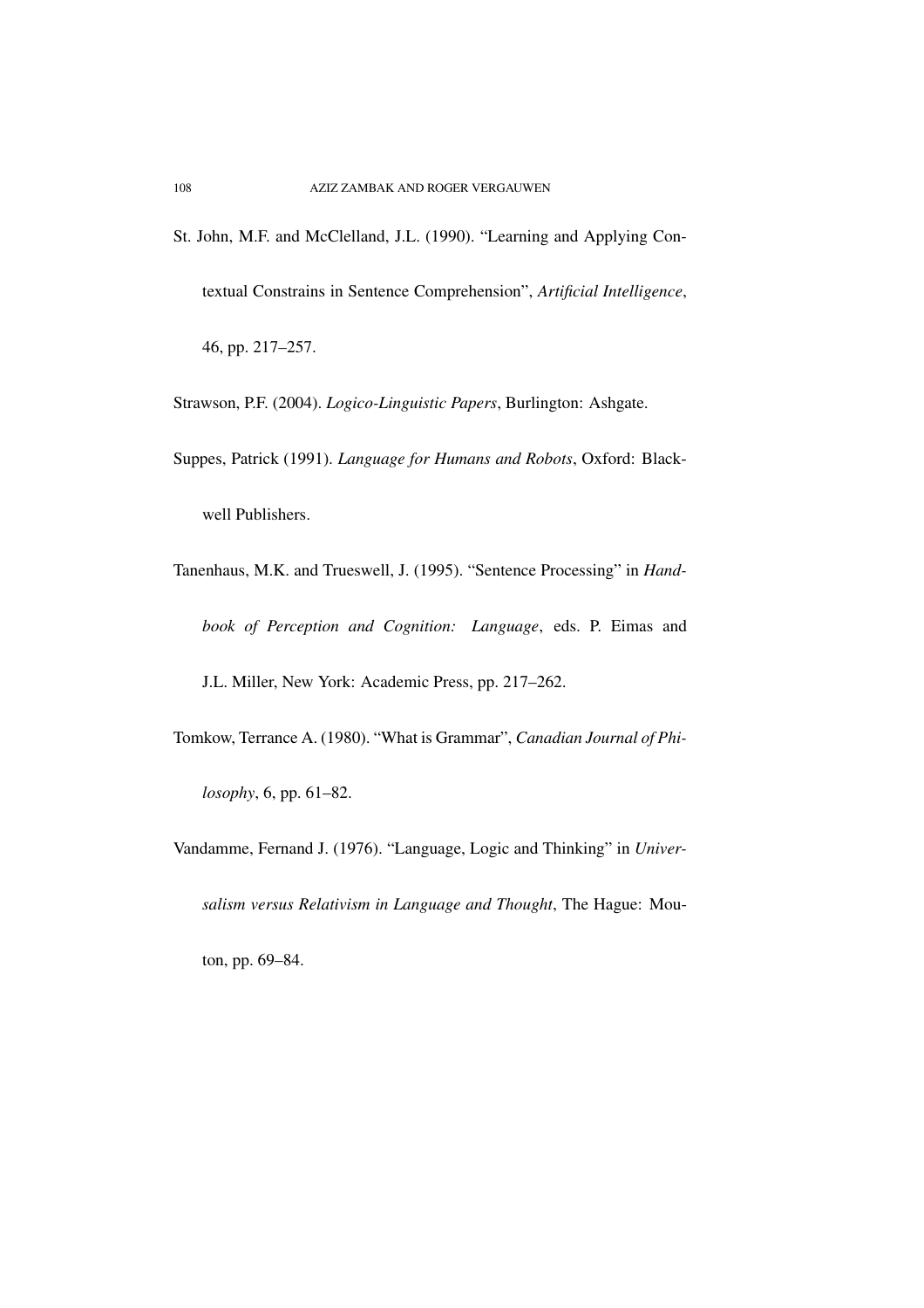## AI AND AGENTIVE COGNITION: A LOGICO-LINGUISTIC APPROACH 109 Von Kutschera, Franz (1975). *Philosophy of Language*, Dordrecht: D. Reidel

Publishing Company.

- Verbruggen, H.B. and Babuska, Robert (eds.) (1999). *Fuzzy Logic Control: Advances in Applications*, Singapore: World Scientific
- Vygotsky, Lev (1972). "Thought and Language" in *Language and Thinking*,

ed. P. Adams, Harmondsworth: Penguin Education.

- Walczak, Steven (2002). "A Context-Based Computational Model of Language Acquisition By Infants and Children", *Foundations of Science*, 7, pp. 393–411.
- Waters, Harriet S. and Tinsley, Virginia S. (1982). "The Development of Verbal Self-Regulation: Relatinships between Language, Cognition, and Behavior" in *Language Development*, ed. Stan A. Kuczaj, New Jersey: Lawrence Erlbaum Associates, Publishers, pp. 251–277.
- Weizenbaum, Joseph (1976). *Computer Power and Human Reason*, San

Francisco: W.H. Freeman and Company.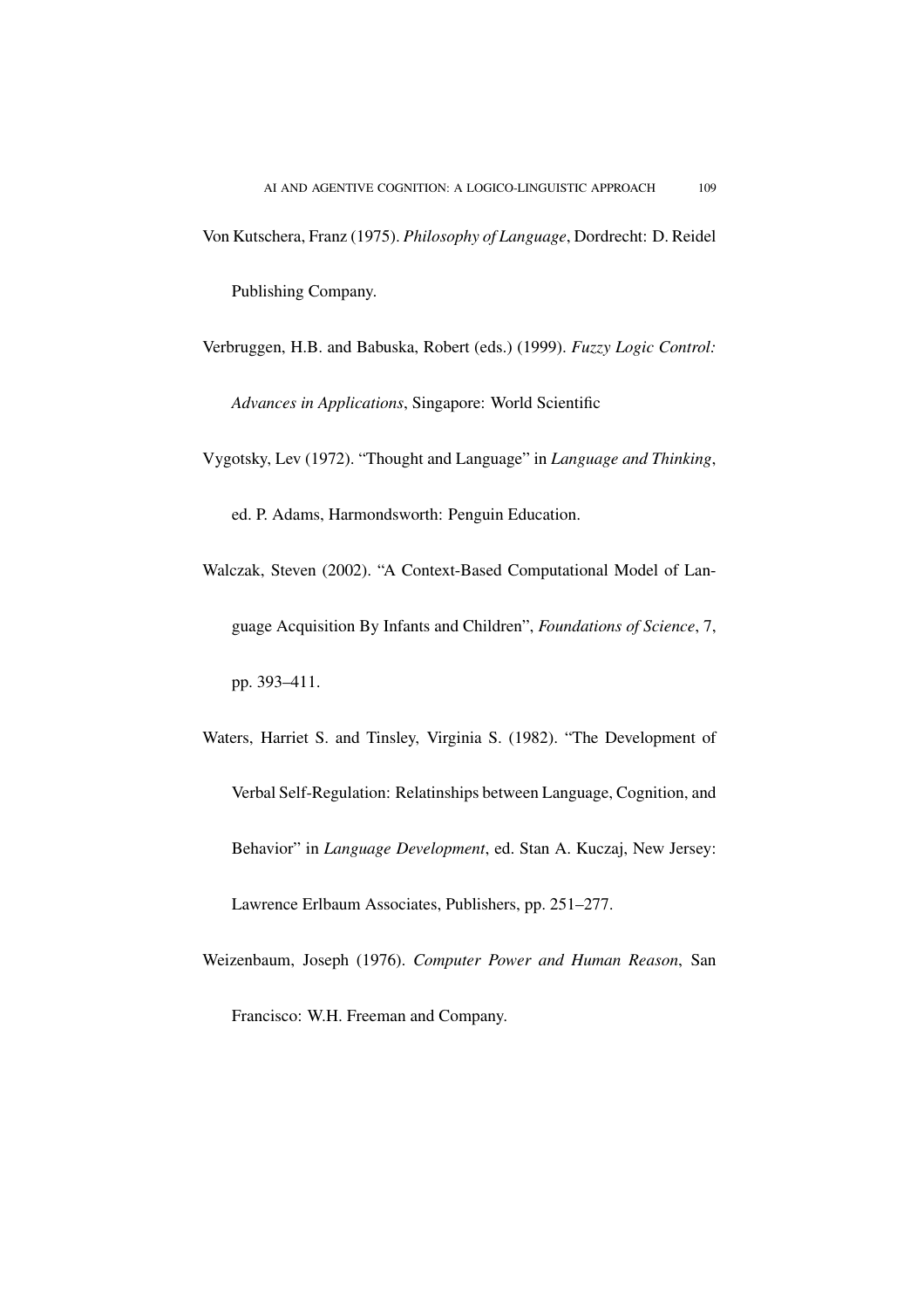- Whorf, Benjamin Lee (1956). *Language, Thought and Reality: Selected Writings of Benjamin Lee Whorf*, ed. John B. Carroll, Cambridge, Massachusetts: The MIT Press.
- Wilkins, Wendy (1989). "Linguistics, Learnability, and Computation" in *The Computer and the Brain: Perspectives on Human and Artificial Intelligence*, eds. Jean R. Brink and C. Roland Haden, Amsterdam: Elsevier Science Publishers, pp. 197–207.
- Wilks, Yorick (1974). "One Small Head Models and Theories in Linguistics", *Foundations of Language*, 11, pp. 77–95.
- Wilks, Yorick (1977). "Methodological Questions About Artificial Intelligence: Approaches to Understanding Natural Language", *Journal of Pragmatics*, 1, pp. 69–84.
- Wilks, Yorick (1988). "Reference and Its Role in Computational Models of Mental Representations" in *Meaning and Mental Representations*, eds.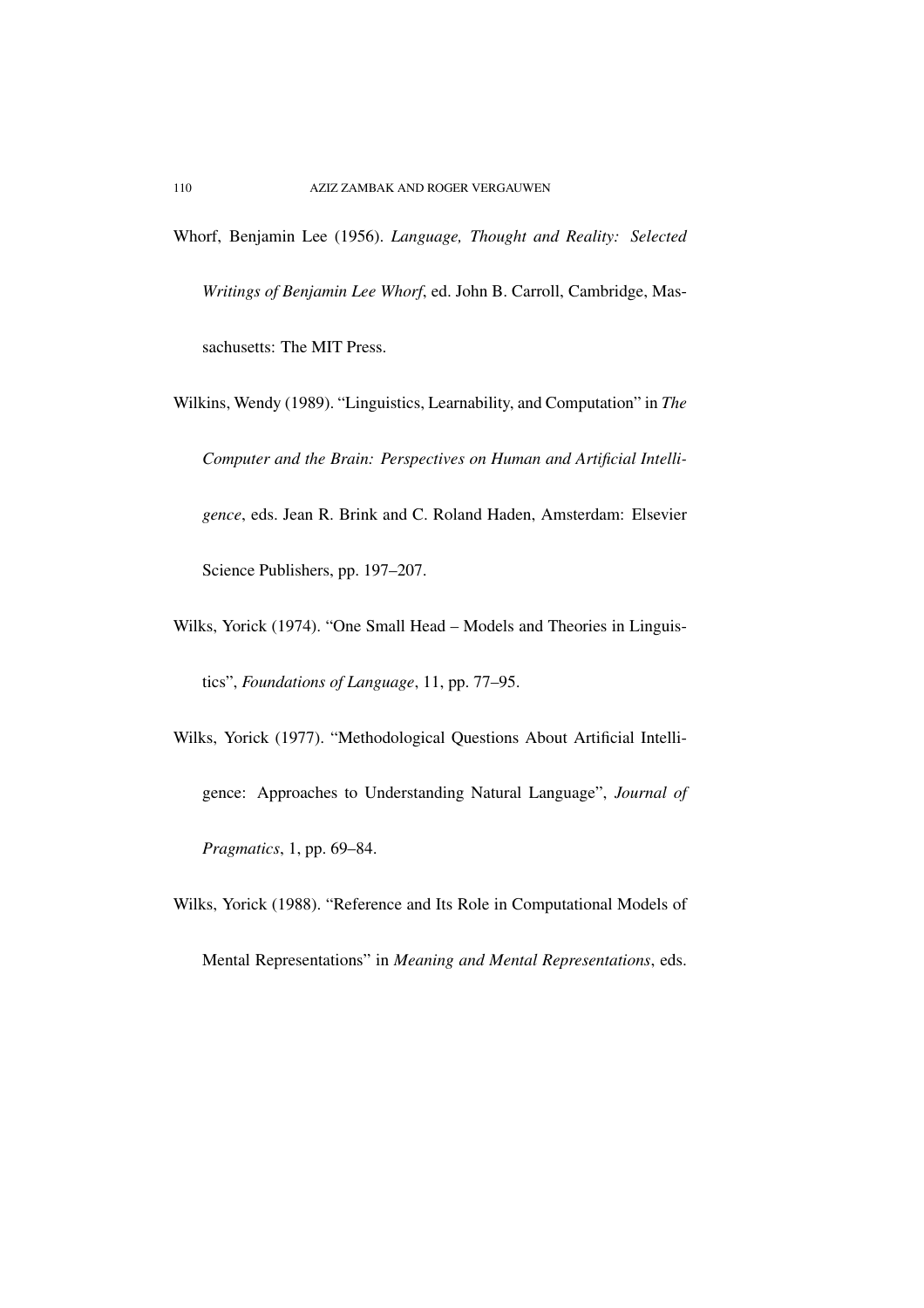AI AND AGENTIVE COGNITION: A LOGICO-LINGUISTIC APPROACH 111 Umberto Eco, Marco Santambrogio, and Patrizia Violi, Indianapolis: Indiana University Press, pp. 221–237.

- Wilks, Yorick Alexander (1972). *Grammar, Meaning, and the Machine Analysis of Language*, London: Routledge & Kegan Paul.
- Winograd, Terry (1972). *Understanding Natural Language*, New York: Academic Press.
- Winograd, Terry (1973), "A Process model of Language Understanding," in *Computer Models of Thought and Language*, eds. R. Schank and K.M. Colby, San Francisco: W.H. Freeman & Co., pp. 152–186.
- Winograd, Terry (1977). "On Some Contested Suppositions of Generative Linguistics About the Scientific Study of Language", *Cognition*, 5, pp. 151–179.
- Wittgenstein, Ludwig (1958). *Philosophical Investigations*, G.E.M. Anscombe (trans.), Oxford: Blackwell.